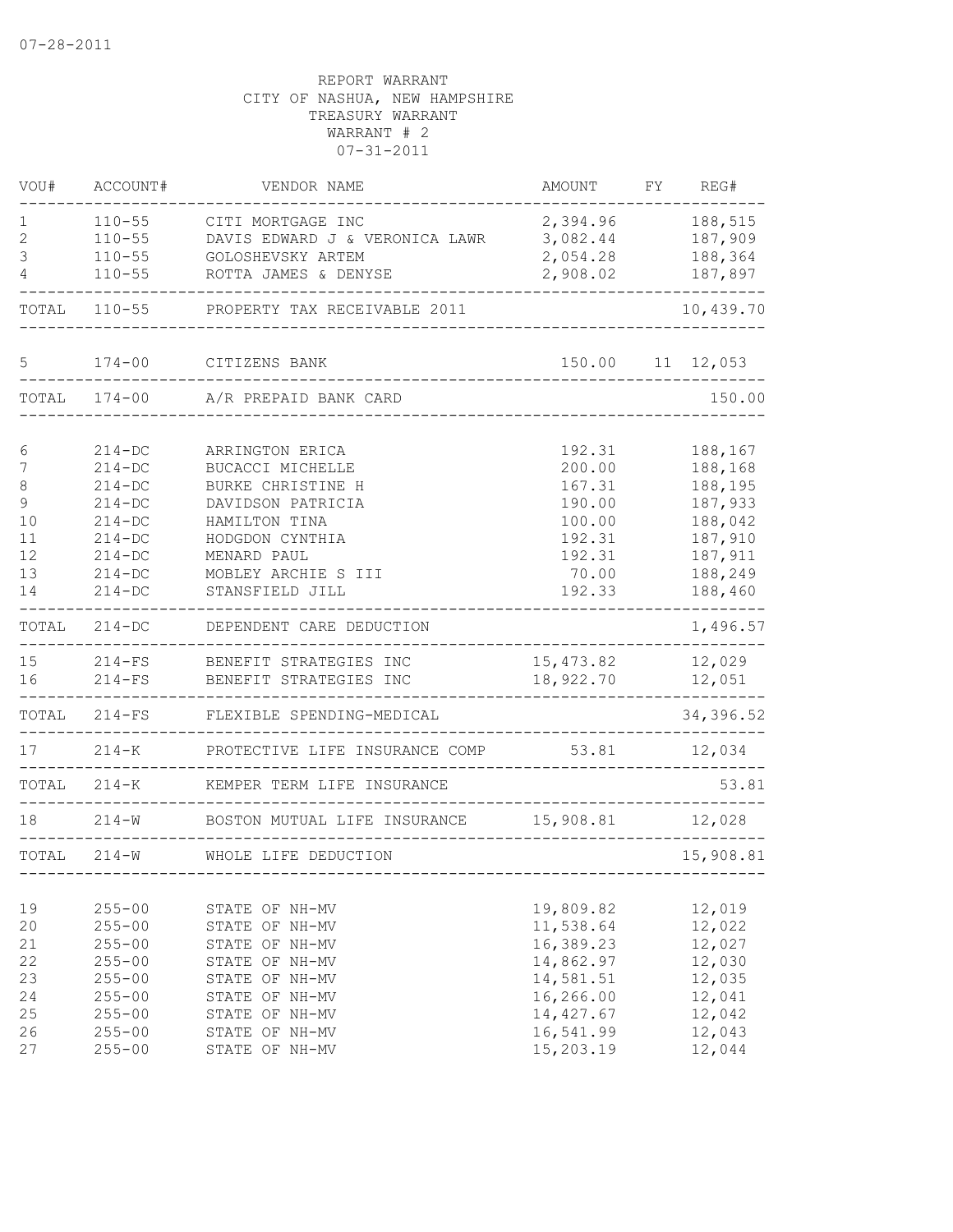|    |            | VOU# ACCOUNT# VENDOR NAME                              | AMOUNT FY REG#   |             |
|----|------------|--------------------------------------------------------|------------------|-------------|
|    |            | 28 255-00 STATE OF NH-MV                               | 25,751.46 12,050 |             |
|    |            | TOTAL 255-00 STATE MVR                                 |                  | 165, 372.48 |
|    |            |                                                        |                  |             |
| 29 |            | 257-00 BERGSTROM MARTHA                                | 67.20            | 188,369     |
| 30 |            | 257-00 BERTHIAUME KENNETH                              | 20.00            | 188,363     |
| 31 | $257 - 00$ | JACOUES JULIEN                                         | 30.00            | 188,373     |
| 32 | $257 - 00$ | LEECH JACOB                                            | 10.00            | 188,375     |
| 33 | $257 - 00$ | LEMERISE SCOTT                                         | 25.00            | 188,367     |
| 34 | $257 - 00$ | SANOFI-AVENTS US LLC                                   | 131.20           | 188,365     |
| 35 | $257 - 00$ | SHRINK PACKAGING SYSTEMS                               | 100.00           | 188,377     |
| 36 |            |                                                        |                  | 188,379     |
| 37 |            | 257-00 WAINAINA ANN<br>_______________________________ | 150.20           | 188,371     |
|    |            | TOTAL 257-00 MV REFUND PENDING                         |                  | 590.60      |
|    |            |                                                        |                  |             |
|    |            | 38 258-00 GAGNON JEAN                                  | 20.00 188,381    |             |
|    |            | TOTAL 258-00 TVB REFUND PENDING                        |                  | 20.00       |
|    |            |                                                        |                  |             |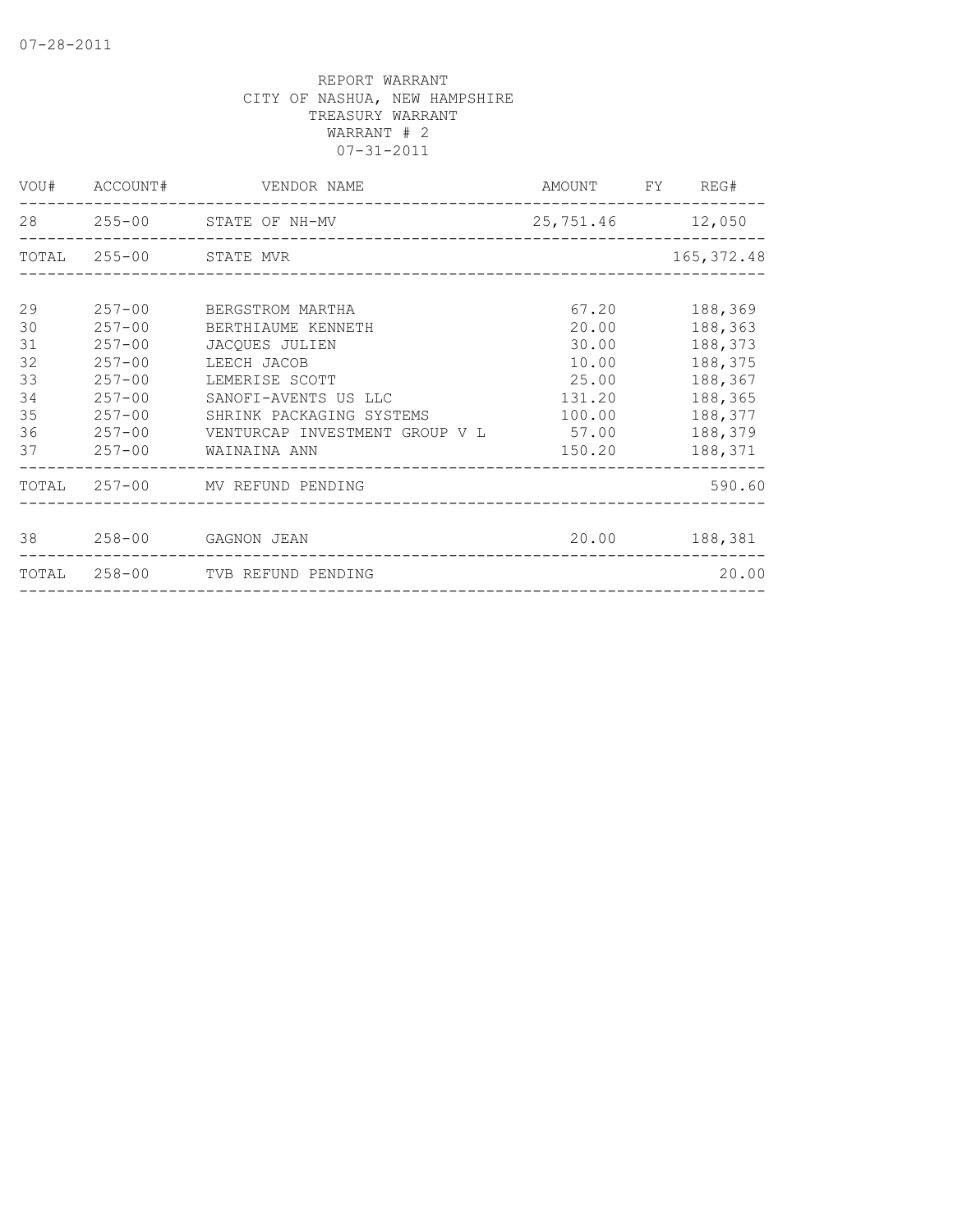| 39<br>305-18061<br>90.00<br>188,192<br>GRAHAM DONNA<br>11<br>40<br>305-33005<br>16.56<br>188,517<br>PENNICHUCK WATER<br>11<br>305-34015<br>3.16<br>188,534<br>41<br>METROMEDIA ENERGY INC<br>42<br>305-34015<br>4.62<br>188,532<br>NATIONAL GRID<br>11<br>43<br>187,986<br>305-49075<br>DEPENDABLE LOCK SERVICE INC<br>146.50<br>200.00<br>44<br>305-59286<br>188,048<br><b>JEYNES MIKE</b><br>250.00<br>187,916<br>45<br>305-59286<br>MCLEAN JIM<br>187,917<br>46<br>305-59286<br>O'NEIL TIM<br>200.00<br>47<br>305-59286<br>WALLENT FRANK J<br>262.50<br>187,815<br>48<br>305-59286<br>WELLIVER RON<br>50.00<br>187,849<br>11<br>152.99<br>49<br>305-96900<br>DELL MARKETING LP<br>11<br>187,835<br>1,376.33<br>TOTAL<br>305<br>SRF - CIVIC & COMM ACTIVITIES<br>50<br>$308 - 40$<br>109,925.00<br>12,038<br>HARVARD PILGRIM HEALTH CARE<br>51<br>308-59400<br>57,169.51<br>12,037<br>ANTHEM BLUE CROSS BLUE SHIELD<br>12,038<br>52<br>12,670.87<br>308-59400<br>HARVARD PILGRIM HEALTH CARE<br>53<br>11 12,026<br>308-59400<br>NORTHEAST DELTA<br>6,741.00<br>42,935.89<br>12,037<br>54<br>308-59402<br>ANTHEM BLUE CROSS BLUE SHIELD<br>55<br>308-59402<br>HARVARD PILGRIM HEALTH CARE<br>16,463.58<br>12,038<br>56<br>308-59402<br>NORTHEAST DELTA<br>3,800.64<br>12,026<br>11<br>57<br>$308 - 66025$<br>GE CAPITAL INC<br>1,387.52<br>187,991<br>34,598.42<br>12,023<br>61<br>308-83010<br>ANTHEM BLUE CROSS BLUE SHIELD<br>59<br>52, 222.20<br>308-83010<br>ANTHEM BLUE CROSS BLUE SHIELD<br>12,037<br>60<br>51,160.82<br>12,045<br>308-83010<br>ANTHEM BLUE CROSS BLUE SHIELD<br>12,023<br>61<br>308-83010<br>13,882.96<br>ANTHEM BLUE CROSS BLUE SHIELD<br>11<br>62<br>3,923.88<br>12,037<br>308-83011<br>ANTHEM BLUE CROSS BLUE SHIELD<br>63<br>1,033.82<br>12,045<br>308-83011<br>ANTHEM BLUE CROSS BLUE SHIELD<br>2,030.16<br>64<br>308-83011<br>ANTHEM BLUE CROSS BLUE SHIELD<br>12,023<br>11<br>67<br>308-83012<br>ANTHEM BLUE CROSS BLUE SHIELD<br>82, 145.76<br>12,023<br>65<br>308-83012<br>ANTHEM BLUE CROSS BLUE SHIELD<br>230, 256.60<br>12,037<br>66<br>324,025.53<br>12,045<br>308-83012<br>ANTHEM BLUE CROSS BLUE SHIELD<br>135, 353.88<br>12,023<br>67<br>308-83012<br>ANTHEM BLUE CROSS BLUE SHIELD<br>11<br>81,150.78<br>12,023<br>70<br>308-83013<br>ANTHEM BLUE CROSS BLUE SHIELD<br>202, 454.24<br>12,037<br>68<br>308-83013<br>ANTHEM BLUE CROSS BLUE SHIELD<br>69<br>ANTHEM BLUE CROSS BLUE SHIELD<br>308-83013<br>185,908.87<br>12,045<br>70<br>ANTHEM BLUE CROSS BLUE SHIELD<br>11 12,023<br>308-83013<br>189,541.41<br>308-83016<br>43,042.76<br>12,038<br>71<br>HARVARD PILGRIM HEALTH CARE<br>72<br>308-83016<br>35,560.34<br>12,047<br>HARVARD PILGRIM HEALTH CARE<br>47,096.78<br>73<br>308-83016<br>HARVARD PILGRIM HEALTH CARE<br>12,024<br>11<br>40,080.84<br>12,038<br>74<br>308-83017<br>HARVARD PILGRIM HEALTH CARE<br>75<br>308-83017<br>41,018.44<br>12,047<br>HARVARD PILGRIM HEALTH CARE<br>44, 458.30<br>76<br>12,024<br>308-83017<br>HARVARD PILGRIM HEALTH CARE<br>11<br>19,865.67<br>12,023<br>80<br>308-83018<br>ANTHEM BLUE CROSS BLUE SHIELD<br>33,801.04<br>12,037<br>78<br>308-83018<br>ANTHEM BLUE CROSS BLUE SHIELD<br>ANTHEM BLUE CROSS BLUE SHIELD<br>52,416.62<br>79<br>308-83018<br>12,045 | VOU# | ACCOUNT#  | VENDOR NAME                   | AMOUNT    | FY | REG#   |
|-----------------------------------------------------------------------------------------------------------------------------------------------------------------------------------------------------------------------------------------------------------------------------------------------------------------------------------------------------------------------------------------------------------------------------------------------------------------------------------------------------------------------------------------------------------------------------------------------------------------------------------------------------------------------------------------------------------------------------------------------------------------------------------------------------------------------------------------------------------------------------------------------------------------------------------------------------------------------------------------------------------------------------------------------------------------------------------------------------------------------------------------------------------------------------------------------------------------------------------------------------------------------------------------------------------------------------------------------------------------------------------------------------------------------------------------------------------------------------------------------------------------------------------------------------------------------------------------------------------------------------------------------------------------------------------------------------------------------------------------------------------------------------------------------------------------------------------------------------------------------------------------------------------------------------------------------------------------------------------------------------------------------------------------------------------------------------------------------------------------------------------------------------------------------------------------------------------------------------------------------------------------------------------------------------------------------------------------------------------------------------------------------------------------------------------------------------------------------------------------------------------------------------------------------------------------------------------------------------------------------------------------------------------------------------------------------------------------------------------------------------------------------------------------------------------------------------------------------------------------------------------------------------------------------------------------------------------------------------------------------------------------------------------------------------------------------------------------------------------------------------------------------------------------------------------------------------------------------------------------------------------|------|-----------|-------------------------------|-----------|----|--------|
|                                                                                                                                                                                                                                                                                                                                                                                                                                                                                                                                                                                                                                                                                                                                                                                                                                                                                                                                                                                                                                                                                                                                                                                                                                                                                                                                                                                                                                                                                                                                                                                                                                                                                                                                                                                                                                                                                                                                                                                                                                                                                                                                                                                                                                                                                                                                                                                                                                                                                                                                                                                                                                                                                                                                                                                                                                                                                                                                                                                                                                                                                                                                                                                                                                                           |      |           |                               |           |    |        |
|                                                                                                                                                                                                                                                                                                                                                                                                                                                                                                                                                                                                                                                                                                                                                                                                                                                                                                                                                                                                                                                                                                                                                                                                                                                                                                                                                                                                                                                                                                                                                                                                                                                                                                                                                                                                                                                                                                                                                                                                                                                                                                                                                                                                                                                                                                                                                                                                                                                                                                                                                                                                                                                                                                                                                                                                                                                                                                                                                                                                                                                                                                                                                                                                                                                           |      |           |                               |           |    |        |
|                                                                                                                                                                                                                                                                                                                                                                                                                                                                                                                                                                                                                                                                                                                                                                                                                                                                                                                                                                                                                                                                                                                                                                                                                                                                                                                                                                                                                                                                                                                                                                                                                                                                                                                                                                                                                                                                                                                                                                                                                                                                                                                                                                                                                                                                                                                                                                                                                                                                                                                                                                                                                                                                                                                                                                                                                                                                                                                                                                                                                                                                                                                                                                                                                                                           |      |           |                               |           |    |        |
|                                                                                                                                                                                                                                                                                                                                                                                                                                                                                                                                                                                                                                                                                                                                                                                                                                                                                                                                                                                                                                                                                                                                                                                                                                                                                                                                                                                                                                                                                                                                                                                                                                                                                                                                                                                                                                                                                                                                                                                                                                                                                                                                                                                                                                                                                                                                                                                                                                                                                                                                                                                                                                                                                                                                                                                                                                                                                                                                                                                                                                                                                                                                                                                                                                                           |      |           |                               |           |    |        |
|                                                                                                                                                                                                                                                                                                                                                                                                                                                                                                                                                                                                                                                                                                                                                                                                                                                                                                                                                                                                                                                                                                                                                                                                                                                                                                                                                                                                                                                                                                                                                                                                                                                                                                                                                                                                                                                                                                                                                                                                                                                                                                                                                                                                                                                                                                                                                                                                                                                                                                                                                                                                                                                                                                                                                                                                                                                                                                                                                                                                                                                                                                                                                                                                                                                           |      |           |                               |           |    |        |
|                                                                                                                                                                                                                                                                                                                                                                                                                                                                                                                                                                                                                                                                                                                                                                                                                                                                                                                                                                                                                                                                                                                                                                                                                                                                                                                                                                                                                                                                                                                                                                                                                                                                                                                                                                                                                                                                                                                                                                                                                                                                                                                                                                                                                                                                                                                                                                                                                                                                                                                                                                                                                                                                                                                                                                                                                                                                                                                                                                                                                                                                                                                                                                                                                                                           |      |           |                               |           |    |        |
|                                                                                                                                                                                                                                                                                                                                                                                                                                                                                                                                                                                                                                                                                                                                                                                                                                                                                                                                                                                                                                                                                                                                                                                                                                                                                                                                                                                                                                                                                                                                                                                                                                                                                                                                                                                                                                                                                                                                                                                                                                                                                                                                                                                                                                                                                                                                                                                                                                                                                                                                                                                                                                                                                                                                                                                                                                                                                                                                                                                                                                                                                                                                                                                                                                                           |      |           |                               |           |    |        |
|                                                                                                                                                                                                                                                                                                                                                                                                                                                                                                                                                                                                                                                                                                                                                                                                                                                                                                                                                                                                                                                                                                                                                                                                                                                                                                                                                                                                                                                                                                                                                                                                                                                                                                                                                                                                                                                                                                                                                                                                                                                                                                                                                                                                                                                                                                                                                                                                                                                                                                                                                                                                                                                                                                                                                                                                                                                                                                                                                                                                                                                                                                                                                                                                                                                           |      |           |                               |           |    |        |
|                                                                                                                                                                                                                                                                                                                                                                                                                                                                                                                                                                                                                                                                                                                                                                                                                                                                                                                                                                                                                                                                                                                                                                                                                                                                                                                                                                                                                                                                                                                                                                                                                                                                                                                                                                                                                                                                                                                                                                                                                                                                                                                                                                                                                                                                                                                                                                                                                                                                                                                                                                                                                                                                                                                                                                                                                                                                                                                                                                                                                                                                                                                                                                                                                                                           |      |           |                               |           |    |        |
|                                                                                                                                                                                                                                                                                                                                                                                                                                                                                                                                                                                                                                                                                                                                                                                                                                                                                                                                                                                                                                                                                                                                                                                                                                                                                                                                                                                                                                                                                                                                                                                                                                                                                                                                                                                                                                                                                                                                                                                                                                                                                                                                                                                                                                                                                                                                                                                                                                                                                                                                                                                                                                                                                                                                                                                                                                                                                                                                                                                                                                                                                                                                                                                                                                                           |      |           |                               |           |    |        |
|                                                                                                                                                                                                                                                                                                                                                                                                                                                                                                                                                                                                                                                                                                                                                                                                                                                                                                                                                                                                                                                                                                                                                                                                                                                                                                                                                                                                                                                                                                                                                                                                                                                                                                                                                                                                                                                                                                                                                                                                                                                                                                                                                                                                                                                                                                                                                                                                                                                                                                                                                                                                                                                                                                                                                                                                                                                                                                                                                                                                                                                                                                                                                                                                                                                           |      |           |                               |           |    |        |
|                                                                                                                                                                                                                                                                                                                                                                                                                                                                                                                                                                                                                                                                                                                                                                                                                                                                                                                                                                                                                                                                                                                                                                                                                                                                                                                                                                                                                                                                                                                                                                                                                                                                                                                                                                                                                                                                                                                                                                                                                                                                                                                                                                                                                                                                                                                                                                                                                                                                                                                                                                                                                                                                                                                                                                                                                                                                                                                                                                                                                                                                                                                                                                                                                                                           |      |           |                               |           |    |        |
|                                                                                                                                                                                                                                                                                                                                                                                                                                                                                                                                                                                                                                                                                                                                                                                                                                                                                                                                                                                                                                                                                                                                                                                                                                                                                                                                                                                                                                                                                                                                                                                                                                                                                                                                                                                                                                                                                                                                                                                                                                                                                                                                                                                                                                                                                                                                                                                                                                                                                                                                                                                                                                                                                                                                                                                                                                                                                                                                                                                                                                                                                                                                                                                                                                                           |      |           |                               |           |    |        |
|                                                                                                                                                                                                                                                                                                                                                                                                                                                                                                                                                                                                                                                                                                                                                                                                                                                                                                                                                                                                                                                                                                                                                                                                                                                                                                                                                                                                                                                                                                                                                                                                                                                                                                                                                                                                                                                                                                                                                                                                                                                                                                                                                                                                                                                                                                                                                                                                                                                                                                                                                                                                                                                                                                                                                                                                                                                                                                                                                                                                                                                                                                                                                                                                                                                           |      |           |                               |           |    |        |
|                                                                                                                                                                                                                                                                                                                                                                                                                                                                                                                                                                                                                                                                                                                                                                                                                                                                                                                                                                                                                                                                                                                                                                                                                                                                                                                                                                                                                                                                                                                                                                                                                                                                                                                                                                                                                                                                                                                                                                                                                                                                                                                                                                                                                                                                                                                                                                                                                                                                                                                                                                                                                                                                                                                                                                                                                                                                                                                                                                                                                                                                                                                                                                                                                                                           |      |           |                               |           |    |        |
|                                                                                                                                                                                                                                                                                                                                                                                                                                                                                                                                                                                                                                                                                                                                                                                                                                                                                                                                                                                                                                                                                                                                                                                                                                                                                                                                                                                                                                                                                                                                                                                                                                                                                                                                                                                                                                                                                                                                                                                                                                                                                                                                                                                                                                                                                                                                                                                                                                                                                                                                                                                                                                                                                                                                                                                                                                                                                                                                                                                                                                                                                                                                                                                                                                                           |      |           |                               |           |    |        |
|                                                                                                                                                                                                                                                                                                                                                                                                                                                                                                                                                                                                                                                                                                                                                                                                                                                                                                                                                                                                                                                                                                                                                                                                                                                                                                                                                                                                                                                                                                                                                                                                                                                                                                                                                                                                                                                                                                                                                                                                                                                                                                                                                                                                                                                                                                                                                                                                                                                                                                                                                                                                                                                                                                                                                                                                                                                                                                                                                                                                                                                                                                                                                                                                                                                           |      |           |                               |           |    |        |
|                                                                                                                                                                                                                                                                                                                                                                                                                                                                                                                                                                                                                                                                                                                                                                                                                                                                                                                                                                                                                                                                                                                                                                                                                                                                                                                                                                                                                                                                                                                                                                                                                                                                                                                                                                                                                                                                                                                                                                                                                                                                                                                                                                                                                                                                                                                                                                                                                                                                                                                                                                                                                                                                                                                                                                                                                                                                                                                                                                                                                                                                                                                                                                                                                                                           |      |           |                               |           |    |        |
|                                                                                                                                                                                                                                                                                                                                                                                                                                                                                                                                                                                                                                                                                                                                                                                                                                                                                                                                                                                                                                                                                                                                                                                                                                                                                                                                                                                                                                                                                                                                                                                                                                                                                                                                                                                                                                                                                                                                                                                                                                                                                                                                                                                                                                                                                                                                                                                                                                                                                                                                                                                                                                                                                                                                                                                                                                                                                                                                                                                                                                                                                                                                                                                                                                                           |      |           |                               |           |    |        |
|                                                                                                                                                                                                                                                                                                                                                                                                                                                                                                                                                                                                                                                                                                                                                                                                                                                                                                                                                                                                                                                                                                                                                                                                                                                                                                                                                                                                                                                                                                                                                                                                                                                                                                                                                                                                                                                                                                                                                                                                                                                                                                                                                                                                                                                                                                                                                                                                                                                                                                                                                                                                                                                                                                                                                                                                                                                                                                                                                                                                                                                                                                                                                                                                                                                           |      |           |                               |           |    |        |
|                                                                                                                                                                                                                                                                                                                                                                                                                                                                                                                                                                                                                                                                                                                                                                                                                                                                                                                                                                                                                                                                                                                                                                                                                                                                                                                                                                                                                                                                                                                                                                                                                                                                                                                                                                                                                                                                                                                                                                                                                                                                                                                                                                                                                                                                                                                                                                                                                                                                                                                                                                                                                                                                                                                                                                                                                                                                                                                                                                                                                                                                                                                                                                                                                                                           |      |           |                               |           |    |        |
|                                                                                                                                                                                                                                                                                                                                                                                                                                                                                                                                                                                                                                                                                                                                                                                                                                                                                                                                                                                                                                                                                                                                                                                                                                                                                                                                                                                                                                                                                                                                                                                                                                                                                                                                                                                                                                                                                                                                                                                                                                                                                                                                                                                                                                                                                                                                                                                                                                                                                                                                                                                                                                                                                                                                                                                                                                                                                                                                                                                                                                                                                                                                                                                                                                                           |      |           |                               |           |    |        |
|                                                                                                                                                                                                                                                                                                                                                                                                                                                                                                                                                                                                                                                                                                                                                                                                                                                                                                                                                                                                                                                                                                                                                                                                                                                                                                                                                                                                                                                                                                                                                                                                                                                                                                                                                                                                                                                                                                                                                                                                                                                                                                                                                                                                                                                                                                                                                                                                                                                                                                                                                                                                                                                                                                                                                                                                                                                                                                                                                                                                                                                                                                                                                                                                                                                           |      |           |                               |           |    |        |
|                                                                                                                                                                                                                                                                                                                                                                                                                                                                                                                                                                                                                                                                                                                                                                                                                                                                                                                                                                                                                                                                                                                                                                                                                                                                                                                                                                                                                                                                                                                                                                                                                                                                                                                                                                                                                                                                                                                                                                                                                                                                                                                                                                                                                                                                                                                                                                                                                                                                                                                                                                                                                                                                                                                                                                                                                                                                                                                                                                                                                                                                                                                                                                                                                                                           |      |           |                               |           |    |        |
|                                                                                                                                                                                                                                                                                                                                                                                                                                                                                                                                                                                                                                                                                                                                                                                                                                                                                                                                                                                                                                                                                                                                                                                                                                                                                                                                                                                                                                                                                                                                                                                                                                                                                                                                                                                                                                                                                                                                                                                                                                                                                                                                                                                                                                                                                                                                                                                                                                                                                                                                                                                                                                                                                                                                                                                                                                                                                                                                                                                                                                                                                                                                                                                                                                                           |      |           |                               |           |    |        |
|                                                                                                                                                                                                                                                                                                                                                                                                                                                                                                                                                                                                                                                                                                                                                                                                                                                                                                                                                                                                                                                                                                                                                                                                                                                                                                                                                                                                                                                                                                                                                                                                                                                                                                                                                                                                                                                                                                                                                                                                                                                                                                                                                                                                                                                                                                                                                                                                                                                                                                                                                                                                                                                                                                                                                                                                                                                                                                                                                                                                                                                                                                                                                                                                                                                           |      |           |                               |           |    |        |
|                                                                                                                                                                                                                                                                                                                                                                                                                                                                                                                                                                                                                                                                                                                                                                                                                                                                                                                                                                                                                                                                                                                                                                                                                                                                                                                                                                                                                                                                                                                                                                                                                                                                                                                                                                                                                                                                                                                                                                                                                                                                                                                                                                                                                                                                                                                                                                                                                                                                                                                                                                                                                                                                                                                                                                                                                                                                                                                                                                                                                                                                                                                                                                                                                                                           |      |           |                               |           |    |        |
|                                                                                                                                                                                                                                                                                                                                                                                                                                                                                                                                                                                                                                                                                                                                                                                                                                                                                                                                                                                                                                                                                                                                                                                                                                                                                                                                                                                                                                                                                                                                                                                                                                                                                                                                                                                                                                                                                                                                                                                                                                                                                                                                                                                                                                                                                                                                                                                                                                                                                                                                                                                                                                                                                                                                                                                                                                                                                                                                                                                                                                                                                                                                                                                                                                                           |      |           |                               |           |    |        |
|                                                                                                                                                                                                                                                                                                                                                                                                                                                                                                                                                                                                                                                                                                                                                                                                                                                                                                                                                                                                                                                                                                                                                                                                                                                                                                                                                                                                                                                                                                                                                                                                                                                                                                                                                                                                                                                                                                                                                                                                                                                                                                                                                                                                                                                                                                                                                                                                                                                                                                                                                                                                                                                                                                                                                                                                                                                                                                                                                                                                                                                                                                                                                                                                                                                           |      |           |                               |           |    |        |
|                                                                                                                                                                                                                                                                                                                                                                                                                                                                                                                                                                                                                                                                                                                                                                                                                                                                                                                                                                                                                                                                                                                                                                                                                                                                                                                                                                                                                                                                                                                                                                                                                                                                                                                                                                                                                                                                                                                                                                                                                                                                                                                                                                                                                                                                                                                                                                                                                                                                                                                                                                                                                                                                                                                                                                                                                                                                                                                                                                                                                                                                                                                                                                                                                                                           |      |           |                               |           |    |        |
|                                                                                                                                                                                                                                                                                                                                                                                                                                                                                                                                                                                                                                                                                                                                                                                                                                                                                                                                                                                                                                                                                                                                                                                                                                                                                                                                                                                                                                                                                                                                                                                                                                                                                                                                                                                                                                                                                                                                                                                                                                                                                                                                                                                                                                                                                                                                                                                                                                                                                                                                                                                                                                                                                                                                                                                                                                                                                                                                                                                                                                                                                                                                                                                                                                                           |      |           |                               |           |    |        |
|                                                                                                                                                                                                                                                                                                                                                                                                                                                                                                                                                                                                                                                                                                                                                                                                                                                                                                                                                                                                                                                                                                                                                                                                                                                                                                                                                                                                                                                                                                                                                                                                                                                                                                                                                                                                                                                                                                                                                                                                                                                                                                                                                                                                                                                                                                                                                                                                                                                                                                                                                                                                                                                                                                                                                                                                                                                                                                                                                                                                                                                                                                                                                                                                                                                           |      |           |                               |           |    |        |
|                                                                                                                                                                                                                                                                                                                                                                                                                                                                                                                                                                                                                                                                                                                                                                                                                                                                                                                                                                                                                                                                                                                                                                                                                                                                                                                                                                                                                                                                                                                                                                                                                                                                                                                                                                                                                                                                                                                                                                                                                                                                                                                                                                                                                                                                                                                                                                                                                                                                                                                                                                                                                                                                                                                                                                                                                                                                                                                                                                                                                                                                                                                                                                                                                                                           |      |           |                               |           |    |        |
|                                                                                                                                                                                                                                                                                                                                                                                                                                                                                                                                                                                                                                                                                                                                                                                                                                                                                                                                                                                                                                                                                                                                                                                                                                                                                                                                                                                                                                                                                                                                                                                                                                                                                                                                                                                                                                                                                                                                                                                                                                                                                                                                                                                                                                                                                                                                                                                                                                                                                                                                                                                                                                                                                                                                                                                                                                                                                                                                                                                                                                                                                                                                                                                                                                                           |      |           |                               |           |    |        |
|                                                                                                                                                                                                                                                                                                                                                                                                                                                                                                                                                                                                                                                                                                                                                                                                                                                                                                                                                                                                                                                                                                                                                                                                                                                                                                                                                                                                                                                                                                                                                                                                                                                                                                                                                                                                                                                                                                                                                                                                                                                                                                                                                                                                                                                                                                                                                                                                                                                                                                                                                                                                                                                                                                                                                                                                                                                                                                                                                                                                                                                                                                                                                                                                                                                           |      |           |                               |           |    |        |
|                                                                                                                                                                                                                                                                                                                                                                                                                                                                                                                                                                                                                                                                                                                                                                                                                                                                                                                                                                                                                                                                                                                                                                                                                                                                                                                                                                                                                                                                                                                                                                                                                                                                                                                                                                                                                                                                                                                                                                                                                                                                                                                                                                                                                                                                                                                                                                                                                                                                                                                                                                                                                                                                                                                                                                                                                                                                                                                                                                                                                                                                                                                                                                                                                                                           |      |           |                               |           |    |        |
|                                                                                                                                                                                                                                                                                                                                                                                                                                                                                                                                                                                                                                                                                                                                                                                                                                                                                                                                                                                                                                                                                                                                                                                                                                                                                                                                                                                                                                                                                                                                                                                                                                                                                                                                                                                                                                                                                                                                                                                                                                                                                                                                                                                                                                                                                                                                                                                                                                                                                                                                                                                                                                                                                                                                                                                                                                                                                                                                                                                                                                                                                                                                                                                                                                                           |      |           |                               |           |    |        |
|                                                                                                                                                                                                                                                                                                                                                                                                                                                                                                                                                                                                                                                                                                                                                                                                                                                                                                                                                                                                                                                                                                                                                                                                                                                                                                                                                                                                                                                                                                                                                                                                                                                                                                                                                                                                                                                                                                                                                                                                                                                                                                                                                                                                                                                                                                                                                                                                                                                                                                                                                                                                                                                                                                                                                                                                                                                                                                                                                                                                                                                                                                                                                                                                                                                           |      |           |                               |           |    |        |
|                                                                                                                                                                                                                                                                                                                                                                                                                                                                                                                                                                                                                                                                                                                                                                                                                                                                                                                                                                                                                                                                                                                                                                                                                                                                                                                                                                                                                                                                                                                                                                                                                                                                                                                                                                                                                                                                                                                                                                                                                                                                                                                                                                                                                                                                                                                                                                                                                                                                                                                                                                                                                                                                                                                                                                                                                                                                                                                                                                                                                                                                                                                                                                                                                                                           |      |           |                               |           |    |        |
|                                                                                                                                                                                                                                                                                                                                                                                                                                                                                                                                                                                                                                                                                                                                                                                                                                                                                                                                                                                                                                                                                                                                                                                                                                                                                                                                                                                                                                                                                                                                                                                                                                                                                                                                                                                                                                                                                                                                                                                                                                                                                                                                                                                                                                                                                                                                                                                                                                                                                                                                                                                                                                                                                                                                                                                                                                                                                                                                                                                                                                                                                                                                                                                                                                                           |      |           |                               |           |    |        |
|                                                                                                                                                                                                                                                                                                                                                                                                                                                                                                                                                                                                                                                                                                                                                                                                                                                                                                                                                                                                                                                                                                                                                                                                                                                                                                                                                                                                                                                                                                                                                                                                                                                                                                                                                                                                                                                                                                                                                                                                                                                                                                                                                                                                                                                                                                                                                                                                                                                                                                                                                                                                                                                                                                                                                                                                                                                                                                                                                                                                                                                                                                                                                                                                                                                           |      |           |                               |           |    |        |
|                                                                                                                                                                                                                                                                                                                                                                                                                                                                                                                                                                                                                                                                                                                                                                                                                                                                                                                                                                                                                                                                                                                                                                                                                                                                                                                                                                                                                                                                                                                                                                                                                                                                                                                                                                                                                                                                                                                                                                                                                                                                                                                                                                                                                                                                                                                                                                                                                                                                                                                                                                                                                                                                                                                                                                                                                                                                                                                                                                                                                                                                                                                                                                                                                                                           |      |           |                               |           |    |        |
|                                                                                                                                                                                                                                                                                                                                                                                                                                                                                                                                                                                                                                                                                                                                                                                                                                                                                                                                                                                                                                                                                                                                                                                                                                                                                                                                                                                                                                                                                                                                                                                                                                                                                                                                                                                                                                                                                                                                                                                                                                                                                                                                                                                                                                                                                                                                                                                                                                                                                                                                                                                                                                                                                                                                                                                                                                                                                                                                                                                                                                                                                                                                                                                                                                                           |      |           |                               |           |    |        |
|                                                                                                                                                                                                                                                                                                                                                                                                                                                                                                                                                                                                                                                                                                                                                                                                                                                                                                                                                                                                                                                                                                                                                                                                                                                                                                                                                                                                                                                                                                                                                                                                                                                                                                                                                                                                                                                                                                                                                                                                                                                                                                                                                                                                                                                                                                                                                                                                                                                                                                                                                                                                                                                                                                                                                                                                                                                                                                                                                                                                                                                                                                                                                                                                                                                           |      |           |                               |           |    |        |
|                                                                                                                                                                                                                                                                                                                                                                                                                                                                                                                                                                                                                                                                                                                                                                                                                                                                                                                                                                                                                                                                                                                                                                                                                                                                                                                                                                                                                                                                                                                                                                                                                                                                                                                                                                                                                                                                                                                                                                                                                                                                                                                                                                                                                                                                                                                                                                                                                                                                                                                                                                                                                                                                                                                                                                                                                                                                                                                                                                                                                                                                                                                                                                                                                                                           |      |           |                               |           |    |        |
|                                                                                                                                                                                                                                                                                                                                                                                                                                                                                                                                                                                                                                                                                                                                                                                                                                                                                                                                                                                                                                                                                                                                                                                                                                                                                                                                                                                                                                                                                                                                                                                                                                                                                                                                                                                                                                                                                                                                                                                                                                                                                                                                                                                                                                                                                                                                                                                                                                                                                                                                                                                                                                                                                                                                                                                                                                                                                                                                                                                                                                                                                                                                                                                                                                                           | 80   | 308-83018 | ANTHEM BLUE CROSS BLUE SHIELD | 45,107.79 | 11 | 12,023 |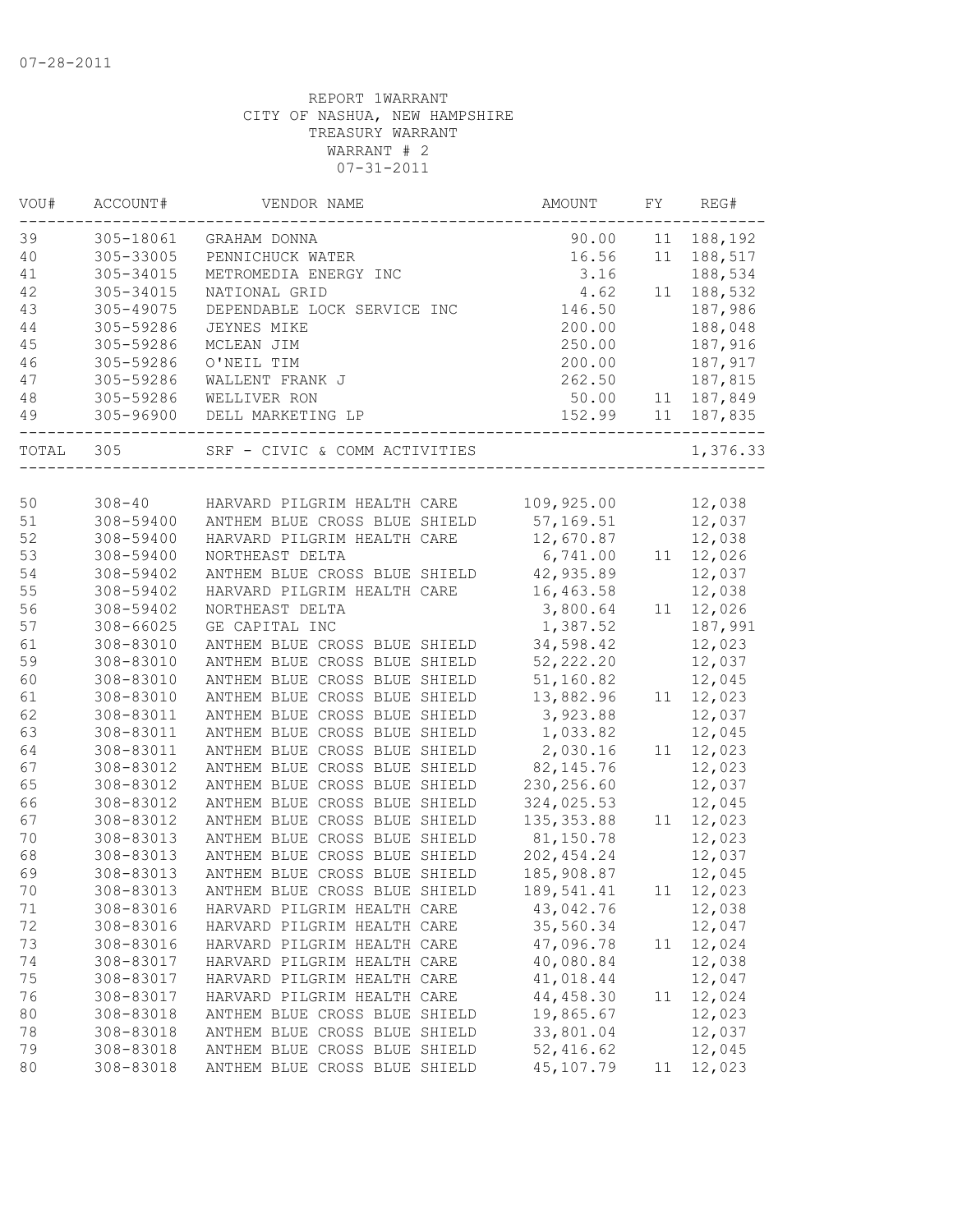| VOU#       | ACCOUNT#  | VENDOR NAME                    | AMOUNT            | FΥ | REG#    |
|------------|-----------|--------------------------------|-------------------|----|---------|
| 81         | 308-83018 | BERTSCH ELISABETH              | 498.30            | 11 | 188,058 |
| 85         | 308-83019 | ANTHEM BLUE CROSS BLUE SHIELD  | 21,565.08         |    | 12,023  |
| 83         | 308-83019 | ANTHEM BLUE CROSS BLUE SHIELD  | 47, 333.52        |    | 12,037  |
| 84         | 308-83019 | ANTHEM BLUE CROSS BLUE SHIELD  | 43,959.03         |    | 12,045  |
| 85         | 308-83019 | ANTHEM BLUE CROSS BLUE SHIELD  | 14,664.41         | 11 | 12,023  |
| 86         | 308-83020 | NORTHEAST DELTA                | 11,515.41         |    | 12,040  |
| 87         | 308-83020 | NORTHEAST DELTA                | 23,769.76         |    | 12,049  |
| $8\,8$     | 308-83020 | NORTHEAST DELTA                | 11,986.26         | 11 | 12,026  |
| 89         | 308-83021 | NORTHEAST DELTA                | 7,136.50          |    | 12,040  |
| $90$       | 308-83021 | NORTHEAST DELTA                | 10,955.54         |    | 12,049  |
| 91         | 308-83021 | NORTHEAST DELTA                | 7,858.90          | 11 | 12,026  |
| 92         | 308-83023 | CITIZENS BANK                  | 109.90            | 11 | 12,053  |
| 93         | 308-83026 | NORTHERN NEW ENGLAND BENEFIT T | 35, 332.00        |    | 12,039  |
| 94         | 308-83030 | ITT HARTFORD                   | 15,043.69         |    | 12,025  |
| 94         | 308-83031 | ITT HARTFORD                   | 17,588.31         |    | 12,025  |
| 95         | 308-83041 | CULLENCOLLIMORE PLLC           | 3,550.00          |    | 188,002 |
| 96         | 308-83050 | FRED C CHURCH INSURANCE        | 77,459.00         |    | 12,046  |
| 97         | 308-83052 | GREGOIRE JOSEPH                | 13, 136.34        |    | 187,749 |
| 98         | 308-83053 | AMOSKEAG ANESTHESIA PLLC       | 150.00            |    | 188,216 |
| 99         | 308-83053 | APPLE NASHUA LLC               | 2,182.00          |    | 187,801 |
| 100        | 308-83053 | EMPI INC                       | 197.09            |    | 187,982 |
| 101        | 308-83053 | FOUNDATION MEDICAL PARTNERS    | 431.00            |    | 187,961 |
| 102        | 308-83053 | GREATER NASHUA EMERGENCY PHYS  | 416.00            |    | 187,950 |
| 103        | 308-83053 | NASHUA RADIOLOGY PA            | 347.00            |    | 187,938 |
| 104        | 308-83053 | NH NEUROSPINE INSTITUTE        | 378.00            |    | 188,572 |
| 105        | 308-83053 | OCCUPATIONAL HEALTH CTRS SOUTH | 621.29            |    | 187,871 |
| 106        | 308-83053 | PERFORMANCE REHAB INC          | 1,315.00          |    | 187,826 |
| 107        | 308-83053 | SO NH REGIONAL MEDICAL CENTER  | 2,463.99          |    | 187,939 |
| 108        | 308-83053 | ST JOSEPH'S HOSPITAL           | 2,768.50          |    | 187,795 |
| 109        | 308-83053 | STONERIVER PHARMACY SOLUTIONS  | 63.05             |    | 187,958 |
| 110        | 308-83053 | TOWN OF MERRIMACK              | 599.41            |    | 188,421 |
| 111        | 308-83054 | DH FAMILY MEDICINE NASHUA INC  | 151.00            |    | 187,936 |
| 112        | 308-83054 | FOUNDATION MEDICAL PARTNERS    | 379.00            |    | 187,961 |
| 113        | 308-83054 | FOUR SEASONS ORTHOPAEDIC CTR P | 147.00            |    | 187,966 |
| 114        | 308-83054 | MERRIMACK VALLEY PT LLC        | 272.00            |    | 187,828 |
| 115        | 308-83054 | NEB RADIOLOGY PC<br>W/C        | 339.00            |    | 187,959 |
| 116        | 308-83054 | NEW ENGLAND BAPTIST HOSPITAL   | 775.00            |    | 187,848 |
| 117        | 308-83054 | OCCUPATIONAL HEALTH CTRS SOUTH | 376.40            |    | 187,871 |
|            | 308-83054 | ST JOSEPH BUSINESS & HEALTH    |                   |    |         |
| 118        |           | ST JOSEPH'S HOSPITAL           | 123.00            |    | 187,862 |
| 119<br>120 | 308-83054 |                                | 1,227.25          |    | 187,795 |
| 121        | 308-83054 | STONERIVER PHARMACY SOLUTIONS  | 1,530.08<br>29.69 |    | 187,958 |
|            | 308-83054 | WALGREEN CO                    |                   |    | 187,945 |
| 122        | 308-83055 | JACKSON LEWIS LLP              | 108.00            |    | 188,201 |
| 123        | 308-83055 | WORK RITE MEDICAL ASSOCIATES   | 585.10            |    | 188,000 |
| 124        | 308-83056 | M & N SPORTS LLC               | 114.85            | 11 | 187,885 |
| 125        | 308-83063 | MARVELL PLATE GLASS INC        | 189.00            |    | 187,962 |
| 126        | 308-83063 | PM MACKAY & SONS INC           | 16, 112.68        |    | 187,798 |
| 127        | 308-83064 | CULLENCOLLIMORE PLLC           | 5,338.00          |    | 188,002 |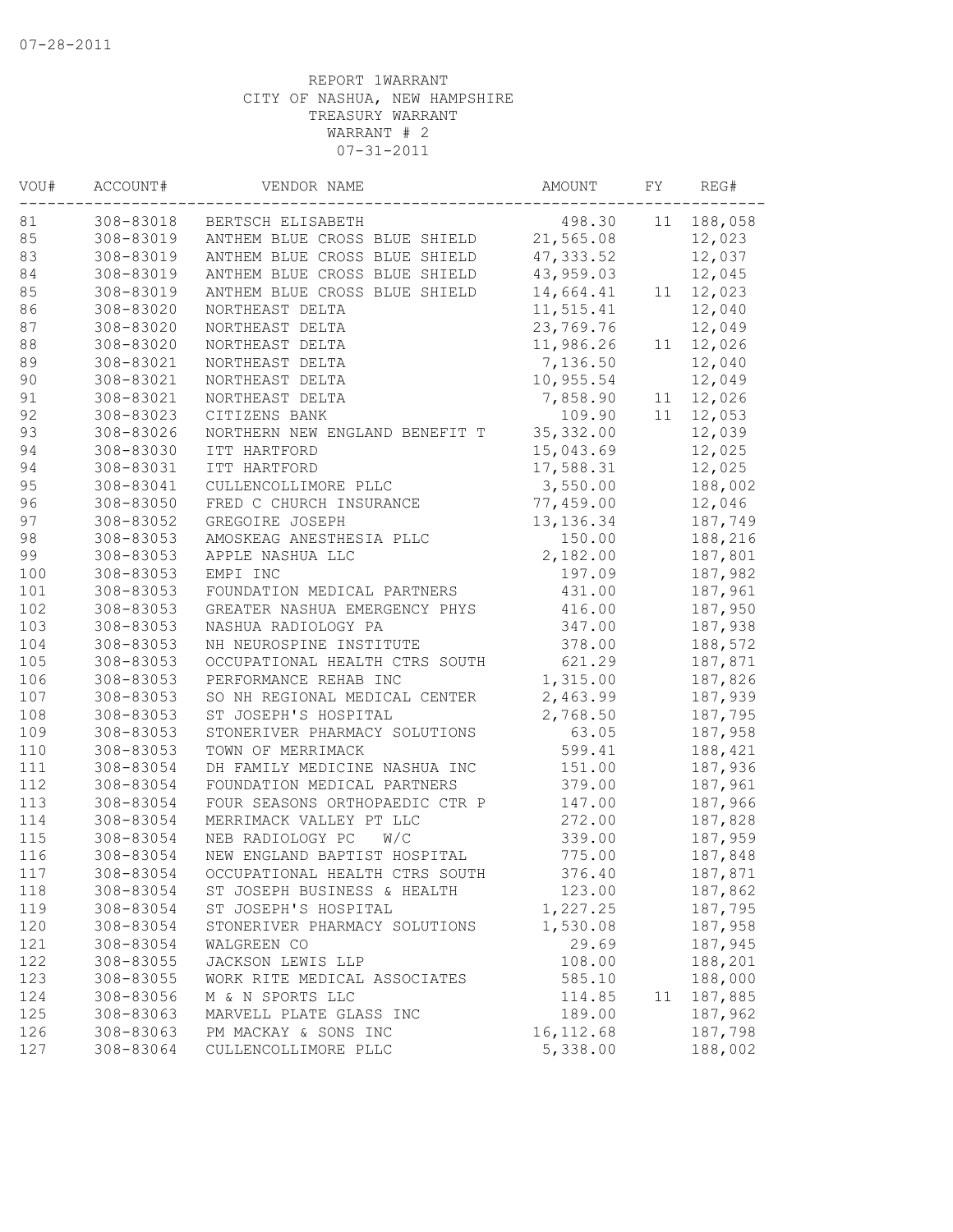| VOU#       | ACCOUNT#               | VENDOR NAME                                            | AMOUNT              | FΥ | REG#               |
|------------|------------------------|--------------------------------------------------------|---------------------|----|--------------------|
| 128        | 308-83064              | WEBB PETER G ESQ<br>W/C                                | 500.00              |    | 188,023            |
| 129        | 308-83070              | TREASURER STATE OF NH                                  | 700.00              |    | 188,553            |
| 129        | 308-83070              | TREASURER STATE OF NH                                  | 50.00               | 11 | 188,553            |
| 130        | 308-83073              | FRED C CHURCH INSURANCE                                | 261,997.00          |    | 12,046             |
| 130        | 308-83074              | FRED C CHURCH INSURANCE                                | 163,592.00          |    | 12,046             |
| 131        | 308-83075              | CULLEN COLLIMORE PLLC                                  | 297.50              | 11 | 188,415            |
| 132        | 308-83076              | FRED C CHURCH INSURANCE                                | 97,928.00           |    | 12,046             |
| 132        | 308-83080              | FRED C CHURCH INSURANCE                                | 7,235.00            |    | 12,046             |
| 132<br>132 | 308-83082<br>308-83083 | FRED C CHURCH INSURANCE<br>FRED C CHURCH INSURANCE     | 3,150.00            |    | 12,046             |
| 133        | 308-83084              | JACKSON LEWIS LLP                                      | 3,150.00<br>225.00  |    | 12,046<br>188,201  |
|            |                        |                                                        |                     |    |                    |
| TOTAL      | 308                    | SRF - INSURANCE                                        |                     |    | 3, 185, 247. 75    |
|            |                        | 229,684 3117-68003 GRAPPONE AUTOMOTIVE GROUP 21,983.00 |                     |    | 188,582            |
| TOTAL      | 311                    | DRIVER'S EDUCATION                                     |                     |    | 21,983.00          |
|            |                        |                                                        |                     |    |                    |
|            |                        | 229,685 3118-705 HOLMAN DAVID                          | 250.00              |    | 187,855            |
|            | 229,686 3118-705       | VILLETT BRAD                                           | 200.00              | 11 | 188,438            |
| TOTAL      | 311                    | SUMMER SCHOOL                                          |                     |    | 450.00             |
| 135        | 312-43005              | PRINTGRAPHICS OF MAINE                                 | 800.00              |    | 12,031             |
| 134        | 312-43005              | PRINTGRAPHICS OF MAINE                                 | 39.61               |    | 187,821            |
| 136        | 312-59182              | PRINTGRAPHICS OF MAINE                                 | 135.86              |    | 187,821            |
| 137        | 312-91015              | FREDETTE DAVID                                         | 77.00               | 11 | 188,461            |
| TOTAL      | 312                    |                                                        |                     |    | 1,052.47           |
|            |                        | 229,687 3122-49050 STAPLES BUSINESS ADVANTAGE          | 367.88              | 11 | 187,953            |
| TOTAL      | 312                    | ADULT ED/CONTINUING ED                                 |                     |    | 367.88             |
|            |                        |                                                        |                     |    |                    |
|            |                        | 229,688 3250-49075 ALL SPORTS HEROES UNIFORMS,         | 1,016.85 11 187,843 |    |                    |
| TOTAL      | 325                    | SAFE ROUTES TO SCHOOL                                  |                     |    | 1,016.85           |
|            |                        |                                                        |                     |    |                    |
| 138<br>139 | 331-309<br>331-59100   | HUDSON CYNTHIA<br>CITY OF MANCHESTER-POLICE DEPT       | 224.00<br>13,998.95 |    | 188,395<br>188,522 |
| 140        | 331-59100              | COMCAST                                                | 208.60              |    | 188,525            |
| 141        | 331-64030              | CITY OF MANCHESTER-POLICE DEPT                         | 11, 158.67          |    | 188,522            |
|            |                        |                                                        |                     |    |                    |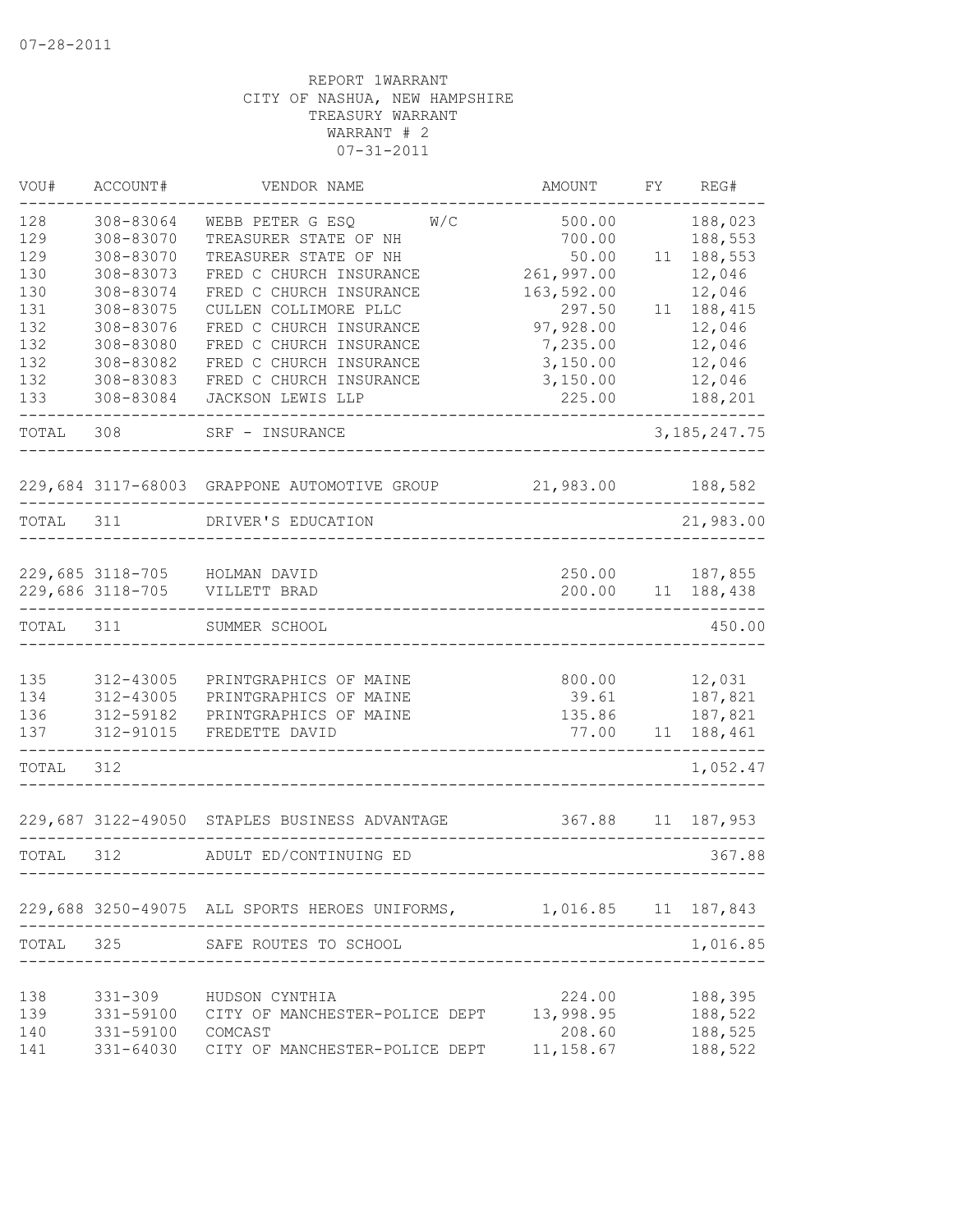| VOU#       | ACCOUNT#                                 | VENDOR NAME                                   | AMOUNT                | FY       | REG#                  |
|------------|------------------------------------------|-----------------------------------------------|-----------------------|----------|-----------------------|
| 142<br>142 | 331-64045<br>331-64192                   | DELL MARKETING LP<br>DELL MARKETING LP        | 3,793.94<br>1,018.50  | 11<br>11 | 187,835<br>187,835    |
| 143        | 331-94005                                | CINFO PETER                                   | 229.00                |          | 188,462               |
| 144<br>145 | 331-94005<br>331-94005                   | CITIZENS BANK<br>DELISLE KATHLEEN             | 246.27<br>105.00      | 11       | 12,053<br>188,463     |
| 146        | 331-94005                                | TRITECH SOFTWARE SYSTEMS                      | 1,390.00              |          | 188,419               |
|            |                                          |                                               |                       |          |                       |
| TOTAL      | 331                                      | SRF - POLICE DEPARTMENT                       |                       |          | 32, 372.93            |
| 147        | 332-49075                                | CITIZENS BANK                                 | 466.37                |          | 11 12,053             |
| 148        | 332-64192                                | INDUSTRIAL PROTECTION SERVICES                | 213.50                |          | 187,803               |
| TOTAL      | 332                                      | SRF - FIRE DEPARTMENT                         |                       |          | 679.87                |
|            |                                          | 229,689 3371-49075 STAPLES BUSINESS ADVANTAGE | 925.51                | 11       | 187,953               |
| TOTAL      | 337                                      | TITLE I RESTRUCTURING LEDGE ST                |                       |          | 925.51                |
|            |                                          |                                               |                       |          |                       |
| 149<br>149 | 341-01962<br>341-01968                   | HARBOR HOMES INC<br>HARBOR HOMES INC          | 2,556.00<br>24,405.00 | 11<br>11 | 187,900<br>187,900    |
| 149        | 341-01969                                | HARBOR HOMES INC                              | 1,887.27              | 11       | 187,900               |
| 150        | 341-47010                                | MCKESSON MEDICAL-SURGICAL                     | 582.78                | 11       | 188,141               |
| 151        | 341-64030                                | EPLUS TECHNOLOGY INC                          | 1,987.83              | 11       | 188,432               |
| 152        | 341-64030                                | G T B CASES CORPORATION                       | 675.06                | 11       | 188,433               |
| 153        | 341-64030                                | GLOBAL EQUIPMENT CO INC                       | 29.74                 | 11       | 188,215               |
| 154        | 341-64030                                | THERMO FISHER SCIENTIFIC (ASHV                | 3,953.13              | 11       | 188,434               |
| 155        | 341-91025                                | CITIZENS BANK                                 | 807.12                | 11       | 12,053                |
| TOTAL      | 341                                      | SRF - COMMUNITY SERVICES                      |                       |          | 36,883.93             |
| 156        | 342-01945                                | CVS STORE #639                                | 150.00                |          | 188,464               |
| 157        | 342-98042                                | TREASURER STATE OF NH (PHL)                   | 60.00                 | 11       | 188,537               |
| TOTAL      | 342                                      | SRF - COMMUNITY HEALTH                        |                       |          | 210.00                |
|            |                                          |                                               |                       |          |                       |
|            | 229,690 3440-49075                       | AC MOORE INC                                  | 132.14                |          | 187,846               |
|            | 229,692 3440-49075                       | GARELICK FARMS LLC                            | 52.88                 |          | 187,932               |
|            | 229,693 3440-49075<br>229,694 3440-49075 | M SAUNDERS INC                                | 97.85                 |          | 188,094               |
|            | 229,694 3440-49075                       | MARKET BASKET<br>MARKET BASKET                | 89.24                 |          | 187,898<br>11 187,898 |
|            | 229,695 3440-49075                       | NEW ENGLAND ICE CREAM CORP                    | 178.80<br>481.14      |          | 188,110               |
|            | 229,696 3440-49075                       | STAPLES BUSINESS ADVANTAGE                    | 17.94                 |          | 187,953               |
|            | 229,697 3440-49075                       | WALMART COMMUNITY                             | 34.92                 |          | 188,029               |
|            |                                          |                                               |                       |          |                       |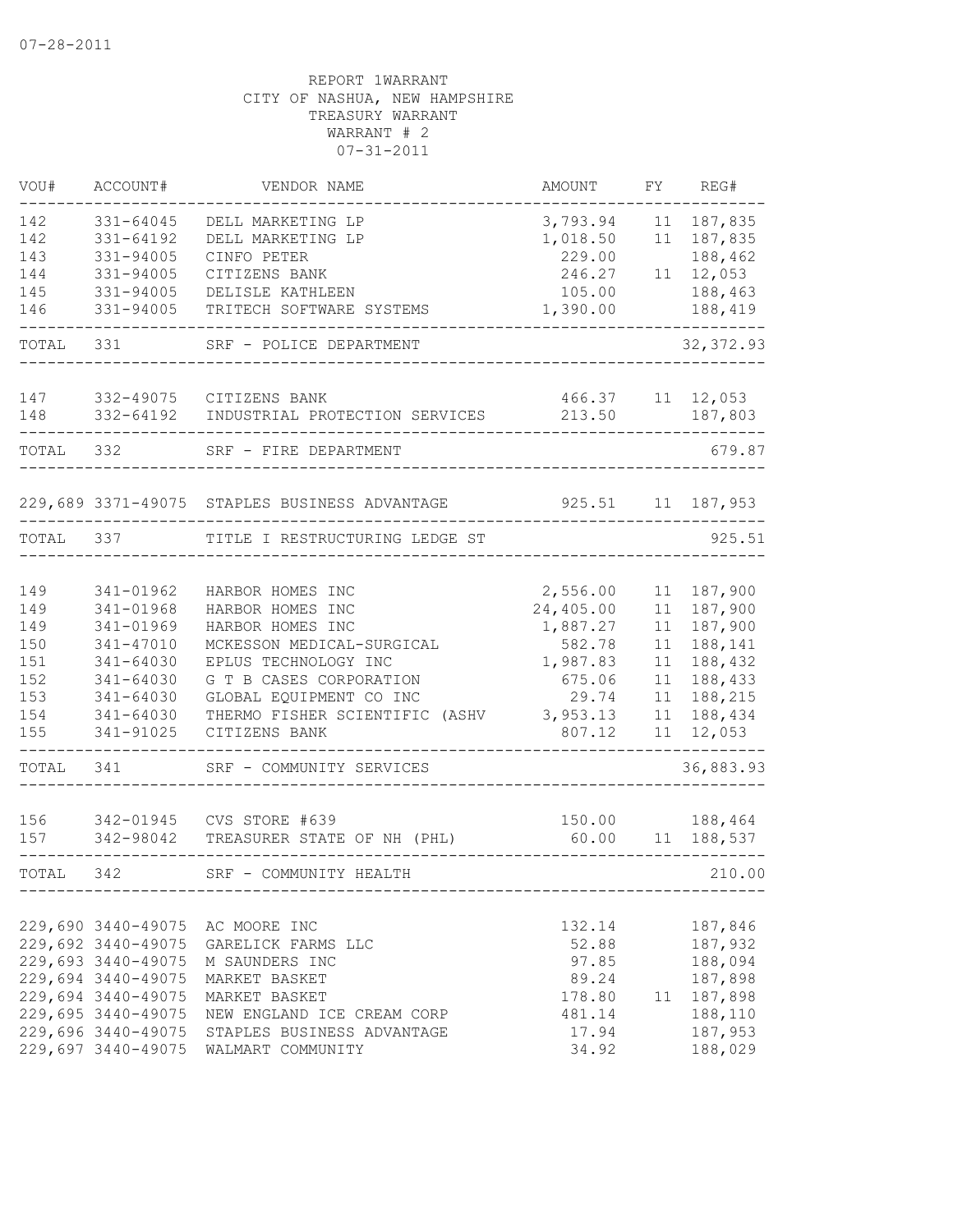| VOU#      | ACCOUNT#           | VENDOR NAME                           | AMOUNT        | FY | REG#                 |
|-----------|--------------------|---------------------------------------|---------------|----|----------------------|
|           |                    | 229,697 3440-49075 WALMART COMMUNITY  | 23.93         | 11 | 188,029              |
|           |                    | 229,698 3440-55020 FIRST STUDENT INC  | 260.25        |    | 188,075              |
|           | 229,699 3440-705   | PETTY CASH                            | 200.00        | 11 | 188,465              |
| TOTAL 344 |                    | AFTER SCHOOL PROGRAM                  |               |    | 1,569.09             |
|           |                    | 229,700 3451-49075 GARELICK FARMS LLC |               |    | 57.07   11   187,932 |
| TOTAL 345 |                    | TITLE IV 21ST CENT ELEM               | $- - - - - -$ |    | 57.07                |
|           |                    |                                       |               |    |                      |
|           | 229,700 3461-49075 | GARELICK FARMS LLC                    | 66.91         |    | 11 187,932           |
|           | 229,701 3461-49075 | MARKET BASKET                         | 186.45        |    | 11 187,898           |
|           | 229,702 3461-49075 | S&S WORLDWIDE INC                     | 260.92        |    | 11 188,052           |
|           |                    | 229,703 3461-55020 FIRST STUDENT INC  | 2,064.30      |    | 11 188,075           |
| TOTAL 346 |                    | TITLE IV 21ST CENT MIDDLE             |               |    | 2,578.58             |
|           |                    |                                       |               |    |                      |
|           | 229,704 3462-49075 | AC MOORE INC                          | 58.15         |    | 187,846              |
|           | 229,705 3462-49075 | ALMEIDA SUSAN                         | 126.00        |    | 188,083              |
|           | 229,706 3462-49075 | MARKET BASKET                         | 64.72         |    | 187,898              |
|           | 229,707 3462-49075 | NEW ENGLAND ICE CREAM CORP            | 113.74        |    | 188,110              |
|           | 229,708 3462-49075 | STAPLES BUSINESS ADVANTAGE            | 15.49         |    | 187,953              |
|           | 229,709 3462-55020 | FIRST STUDENT INC                     | 512.45        |    | 188,075              |
| TOTAL 346 |                    |                                       |               |    | 890.55               |
|           |                    |                                       |               |    |                      |
|           | 229,710 3468-91040 | BUJOSA JUAN A                         | 301.99        |    | 188,097              |
|           | 3468-91040         | CITIZENS BANK                         | 3,348.83      |    | 11 12,053            |
|           | 229,711 3468-91040 | DECKER CLAUDIA                        | 389.85        |    | 188,101              |
|           |                    | 229,712 3468-91040 SILVI BRENDA L     | 555.52        |    | 187,877              |
| TOTAL 346 |                    | SMALLER LEARNING COMMUNITY            |               |    | 4,596.19             |
|           |                    |                                       |               |    |                      |
|           | 229,713 3500-53102 | CALABRIA KENNETH F                    | 500.00        | 11 | 188,449              |
|           | 229,714 3500-53102 | COLLINS EDUCATION ASSOCIATES L        | 800.00        | 11 | 188,098              |
|           | 229,715 3500-53102 | HAWKING ROBERT J                      | 500.00        | 11 | 188,448              |
|           | 3500-91040         | CITIZENS BANK                         | 900.00        | 11 | 12,053               |
|           | 229,716 3500-91040 | FORDHAM UNIVERSITY                    | 1,409.00      | 11 | 188,138              |
|           | 229,717 3500-91040 | NORTH COUNTRY EDUCATION SVCS          | 225.00        | 11 | 187,776              |
|           | 229,718 3500-91040 | TURK JENNIFER                         | 216.13        |    | 188,454              |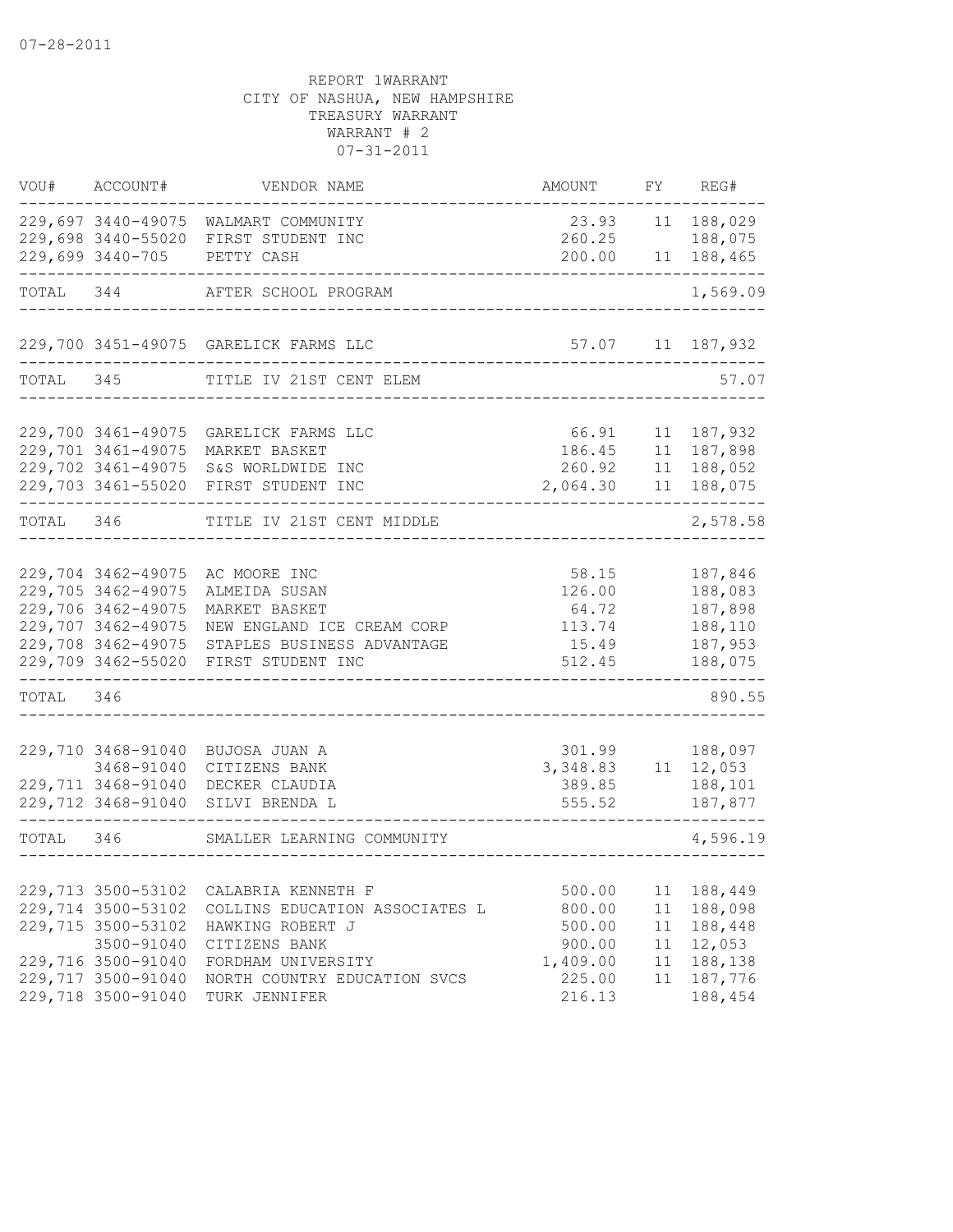| VOU#       |                        |                                |                  |                                                                                           |
|------------|------------------------|--------------------------------|------------------|-------------------------------------------------------------------------------------------|
|            |                        | TOTAL 350 TITLE IIA HQT        |                  | 4,550.13                                                                                  |
|            |                        |                                |                  |                                                                                           |
| 159        |                        | 352-12147 AUGER DANIEL         | 620.00           | 188,223                                                                                   |
| 160        |                        | 352-12147 AZAROWSKI ASHLEY     |                  |                                                                                           |
| 161        | 352-12147<br>352-12147 | BACHELDER MATTHEW              | 450.00           | $\begin{array}{ccc} 300.00 & 188,400 \\ 225.00 & 188,416 \\ 450.00 & 188,009 \end{array}$ |
| 162        | 352-12147              | BASORA NILSSON                 |                  | 600.00 188,008                                                                            |
| 163        | 352-12147              | BEAULAC MICHAEL<br>BOOTS EMILY |                  | 300.00 188,407                                                                            |
| 164<br>165 | 352-12147              | COMBS HOBART GEOFFREY          |                  | 600.00 187,808                                                                            |
| 166        | 352-12147              | CORNACCHIA TAYLOR              |                  |                                                                                           |
| 167        | 352-12147              | CROCKER RIANNON                | 225.00           | 300.00 188,406<br>188,422                                                                 |
| 168        | 352-12147              | CROWELL MCKENZIE               | 300.00           |                                                                                           |
| 169        | 352-12147              | DELLE SUZANNE                  | 1,300.00         | 188,007                                                                                   |
| 170        | 352-12147              | DEMMONS CHRISTINA              | 110.00           | 187,812<br>188,144<br>188,003                                                             |
| 171        | 352-12147              | DREWELLO ANN                   | 300.00           |                                                                                           |
| 172        | 352-12147              | DUFFY ERIN                     | 225.00           | 188,228                                                                                   |
| 173        | 352-12147              | DUNHAM DAVID                   |                  | 600.00 188,224                                                                            |
| 174        | 352-12147              | DUNHAM MICHAEL                 |                  | 300.00 188,210                                                                            |
| 175        | 352-12147              | FINDLAY KATELYN                |                  | 300.00 188,402                                                                            |
| 176        | 352-12147              | FLEURY DARREN                  | 2,245.00 188,027 |                                                                                           |
| 177        | 352-12147              | GAUDET JENNIFER                | 260.00           | 188,221                                                                                   |
| 178        | 352-12147              | <b>GOULD PAYTON</b>            | 300.00           |                                                                                           |
| 179        | 352-12147              | HEDLUND MELANIE                | 480.00           | 188,398<br>187,901<br>187,867                                                             |
| 180        | 352-12147              | HOGAN KELSEY                   | 450.00           |                                                                                           |
| 181        | 352-12147              | JOYAL JILLIAN                  |                  | 300.00 188,222                                                                            |
| 182        | 352-12147              | KELLY DANIEL                   |                  | 720.00 188,218                                                                            |
| 183        | 352-12147              | KELLY JOSEPH                   |                  | 700.00 188,147                                                                            |
| 184        | 352-12147              | KERT SARA                      |                  | 40.00 188,403                                                                             |
| 185        | 352-12147              | LEWIS KEITH                    | 225.00           | 188,001                                                                                   |
| 186        | 352-12147              | LOFTUS CASSANDRA               | 450.00           | 188,028                                                                                   |
| 187        | 352-12147              | LOFTUS RICHARD S               | 450.00           |                                                                                           |
| 188        | 352-12147              | LUNN TIM                       | 225.00           | 187,993<br>188,006<br>188,404                                                             |
| 189        | 352-12147              | MCDONALD TESSA                 | 300.00           |                                                                                           |
| 190        | 352-12147              | MCDOUGALD CAMERON              |                  | 240.00 188,154                                                                            |
| 191        | 352-12147              | MCDOUGALD SCOTT                |                  | 900.00 187,946                                                                            |
| 192        | 352-12147              | MELANSON DENNIS                | 700.00           | 187,771                                                                                   |
| 193        | 352-12147              | MILLER ABBEY                   | 240.00           | 188,405                                                                                   |
| 194        | 352-12147              | MOORE STEPHANIE                | 600.00           | 188,396                                                                                   |
| 195        | 352-12147              | MORRISSEY KEVIN                | 600.00           | 188,225                                                                                   |
| 196        | 352-12147              | MUCCIOLI ANTHONY               | 600.00           | 188,155                                                                                   |
| 197        | 352-12147              | NICHOLSON MORRIS               | 700.00           | 187,774                                                                                   |
| 198        | 352-12147              | OSBORN DAVID                   | 450.00           | 187,802                                                                                   |
| 199        | 352-12147              | PARDO MELISSA                  | 300.00           | 188,409                                                                                   |
| 200        | 352-12147              | PASQUARIELLO JOHN              | 700.00           | 188,414                                                                                   |
| 201        | 352-12147              | PEASE MEAGHAN                  | 150.00           | 188,423                                                                                   |
| 202        | 352-12147              | PERRY CAITLYN                  | 210.00           | 188,230                                                                                   |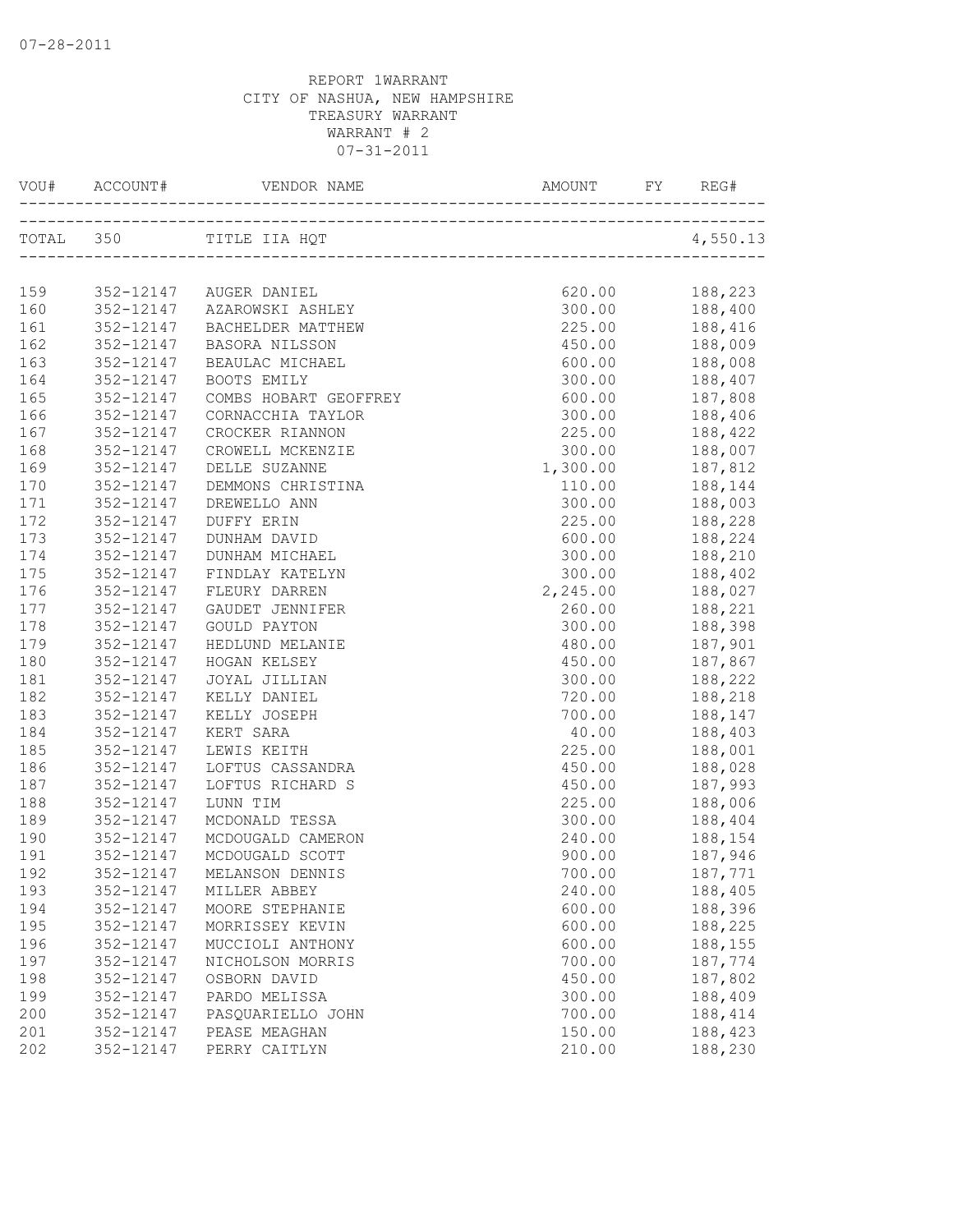| VOU# | ACCOUNT#    | VENDOR NAME                    | AMOUNT   | FY | REG#    |
|------|-------------|--------------------------------|----------|----|---------|
| 203  |             | 352-12147 PRESTON JACK         | 300.00   |    | 188,424 |
| 204  |             | 352-12147 PRESTON TIM          | 600.00   |    | 188,408 |
| 205  | 352-12147   | PRZYSTAC KATIE                 | 300.00   |    | 188,411 |
| 206  | 352-12147   | RAFFERTY SUSAN                 | 150.00   |    | 188,163 |
| 207  | 352-12147   | RHEAULT RILEY                  | 600.00   |    | 188,220 |
| 208  | 352-12147   | ROY SARA                       | 450.00   |    | 188,229 |
| 209  | 352-12147   | RUSSO THOMAS                   | 480.00   |    | 188,018 |
| 210  | 352-12147   | SACK HAYLEY                    | 225.00   |    | 188,420 |
| 211  | 352-12147   | SERCEL LAURA                   | 480.00   |    | 188,219 |
| 212  | 352-12147   | SEYMOUR COLTON                 | 300.00   |    | 187,865 |
| 213  | 352-12147   | TAVAREZ YORDY                  | 900.00   |    | 188,410 |
| 214  | 352-12147   | TERRELL RHETT                  | 1,350.00 |    | 187,921 |
| 215  | 352-12147   | TUMAS LIAN                     | 300.00   |    | 188,426 |
| 216  | 352-12147   | WYATT CODY                     | 300.00   |    | 188,211 |
| 217  | 352-12147   | WYATT CODY                     | 300.00   |    | 188,412 |
| 218  | 352-59020   | THE COACH COMPANY              | 800.00   |    | 187,845 |
| 219  | 352-59055   | MAD SCIENCE OF SOUTHERN NH & N | 1,890.00 |    | 188,161 |
| 220  | 352-687     | BHADRAN RISHITH                | 140.00   |    | 188,399 |
| 221  | $352 - 687$ | BRODIE ZOE                     | 90.00    |    | 188,372 |
| 222  | $352 - 687$ | CARDOVA LORI                   | 90.00    |    | 188,387 |
| 223  | $352 - 687$ | CASEY STEVE                    | 90.00    |    | 188,366 |
| 224  | $352 - 687$ | DALEY MARIE                    | 100.00   |    | 188,385 |
| 225  | $352 - 687$ | DALEY MICHELLE                 | 90.00    |    | 188,137 |
| 226  | $352 - 687$ | DUBE MONIQUE                   | 90.00    |    | 188,096 |
| 227  | $352 - 687$ | DUFORE KIRA                    | 130.00   |    | 188,370 |
| 228  | $352 - 687$ | ENGELS JIM                     | 150.00   |    | 188,368 |
| 229  | $352 - 687$ | GENTILE JUDY                   | 90.00    |    | 188,156 |
| 230  | $352 - 687$ | GOFORTH AUDREY                 | 90.00    |    | 188,378 |
| 231  | $352 - 687$ | GUERETTE JENNIFER              | 90.00    |    | 188,374 |
| 232  | $352 - 687$ | HOLTON CINDY                   | 160.00   |    | 188,384 |
| 233  | $352 - 687$ | KAGHASHVILI NATALIA            | 90.00    |    | 188,388 |
| 234  | $352 - 687$ | LONG MARIE                     | 60.00    |    | 188,376 |
| 235  | $352 - 687$ | MARTIN TAMARA                  | 105.00   |    | 188,380 |
| 236  | $352 - 687$ | MILLER MONICA                  | 90.00    |    | 188,112 |
| 237  | $352 - 687$ | MULLALY REBECCA                | 200.00   |    | 188,005 |
| 238  | $352 - 687$ | MUTHUKARUPPAN SETHURAMAN       | 60.00    |    | 188,413 |
| 239  | $352 - 687$ | MUTTY SHANNON                  | 160.00   |    | 188,382 |
| 240  | $352 - 687$ | NEGRON THERESA                 | 90.00    |    | 187,979 |
| 241  | $352 - 687$ | OLSEN AMY                      | 90.00    |    | 188,390 |
| 242  | $352 - 687$ | PARDO JORGE                    | 263.50   |    | 188,401 |
| 243  | $352 - 687$ | PATEL CHANDRIKA                | 90.00    |    | 188,386 |
| 244  | $352 - 687$ | PENKALA JOHN                   | 125.00   |    | 188,392 |
| 245  | $352 - 687$ | SMITH MARIA                    | 80.00    |    | 187,924 |
| 246  | $352 - 687$ | TOWNSEND DOREEN                | 70.00    |    | 188,140 |
| 247  | $352 - 687$ | ZHU YAN                        | 60.00    |    | 188,254 |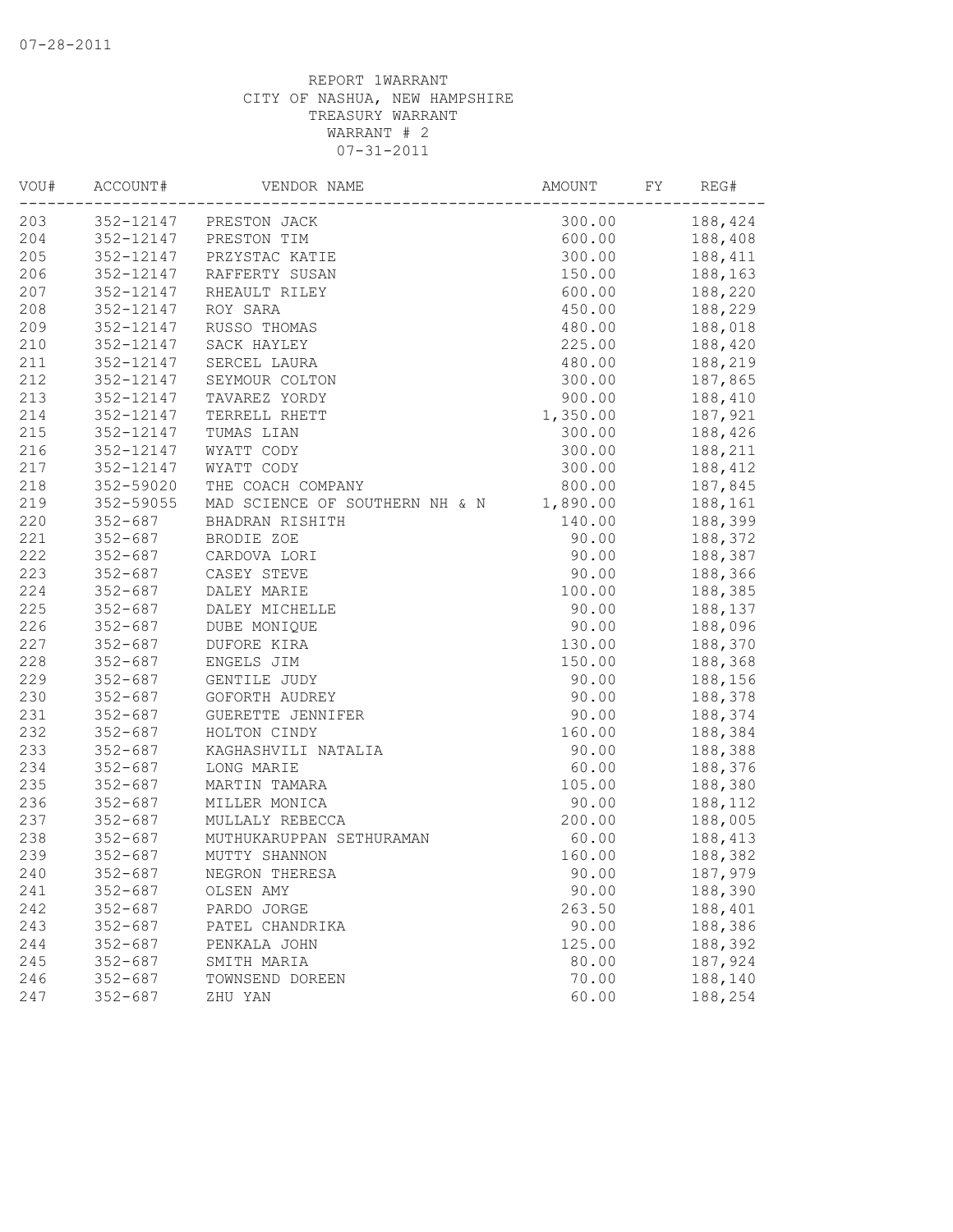| VOU#              | ACCOUNT#                                                                                                                                               | VENDOR NAME                                                                                                                                               | AMOUNT                                                                   | FY       | REG#                                                                      |
|-------------------|--------------------------------------------------------------------------------------------------------------------------------------------------------|-----------------------------------------------------------------------------------------------------------------------------------------------------------|--------------------------------------------------------------------------|----------|---------------------------------------------------------------------------|
| TOTAL             | 352                                                                                                                                                    | SRF - PARKS AND RECREATION                                                                                                                                |                                                                          |          | 33, 348.50                                                                |
|                   |                                                                                                                                                        | 229,719 3532-49075 WALMART COMMUNITY                                                                                                                      | 361.71                                                                   |          | 188,029                                                                   |
| TOTAL             | 353                                                                                                                                                    |                                                                                                                                                           |                                                                          |          | 361.71                                                                    |
|                   | 229,720 3687-49075<br>229,721 3687-49085<br>229,722 3687-49085<br>229,723 3687-49085<br>229,724 3687-49085<br>229,725 3687-49085<br>229,726 3687-49085 | CENTRAL PAPER<br>BIMBO FOODS BAKERIES INC<br>COSTA FRUIT & PRODUCE CO INC<br>GARELICK FARMS LLC<br>GILL'S PIZZA CO.<br>M SAUNDERS INC<br>MCKEE FOODS CORP | 873.12<br>850.77<br>1,030.40<br>1,679.63<br>255.00<br>1,297.52<br>116.16 |          | 188,084<br>188,179<br>188,205<br>187,932<br>188,104<br>188,094<br>187,873 |
| TOTAL             | 368                                                                                                                                                    | SUMMER FEEDING PROGRAM                                                                                                                                    |                                                                          |          | 6,102.60                                                                  |
| 248               |                                                                                                                                                        | 371-01120 NASHUA REGIONAL PLANNING COMMI                                                                                                                  | 1,642.50 11 188,194                                                      |          |                                                                           |
| TOTAL             | 371                                                                                                                                                    | SRF - COMMUNITY DEVELOPMENT                                                                                                                               |                                                                          |          | 1,642.50                                                                  |
| 248<br>249        | 373-53075<br>373-68045                                                                                                                                 | NASHUA REGIONAL PLANNING COMMI 112.50<br>MHQ MUNICIPAL VEHICLES                                                                                           | 10,550.00                                                                | 11       | 11 188,194<br>187,918                                                     |
| TOTAL             | 373                                                                                                                                                    | SRF - ECONOMIC DEVELOPMENT                                                                                                                                |                                                                          |          | 10,662.50                                                                 |
| 250<br>251<br>252 | 374-07135<br>374-07143<br>374-53075                                                                                                                    | NASHUA YOUTH COUNCIL AND<br>WASTROM JOHN<br>NASHUA REGIONAL PLANNING COMMI                                                                                | 46,800.00<br>500.00<br>1,327.50                                          | 11<br>11 | 11 188,466<br>188,431<br>188,194                                          |
| TOTAL             | 374                                                                                                                                                    | SRF - URBAN PROGRAMS                                                                                                                                      |                                                                          |          | 48,627.50                                                                 |
| 253<br>254        |                                                                                                                                                        | 375-57010 CENTURION HOLDINGS I LLC<br>375-57010 LIBRARYINSIGHT INC                                                                                        | 62.08<br>720.00                                                          |          | 11 188,209<br>188,511                                                     |
| TOTAL             | 375                                                                                                                                                    | SRF - PUBLIC LIBRARIES                                                                                                                                    |                                                                          |          | 782.08                                                                    |
|                   | 229,727 3751-49035<br>229,728 3751-49035<br>229,729 3751-49050                                                                                         | BARNES & NOBLE INC<br>SCHOOL SPECIALTY INC<br>CALHOUN RANDY                                                                                               | 257.04<br>69.83<br>221.96                                                | 11<br>11 | 187,756<br>188,064<br>188,057                                             |
|                   | 229,729 3751-49050                                                                                                                                     | CALHOUN RANDY                                                                                                                                             | 33.95                                                                    |          | 11 188,057                                                                |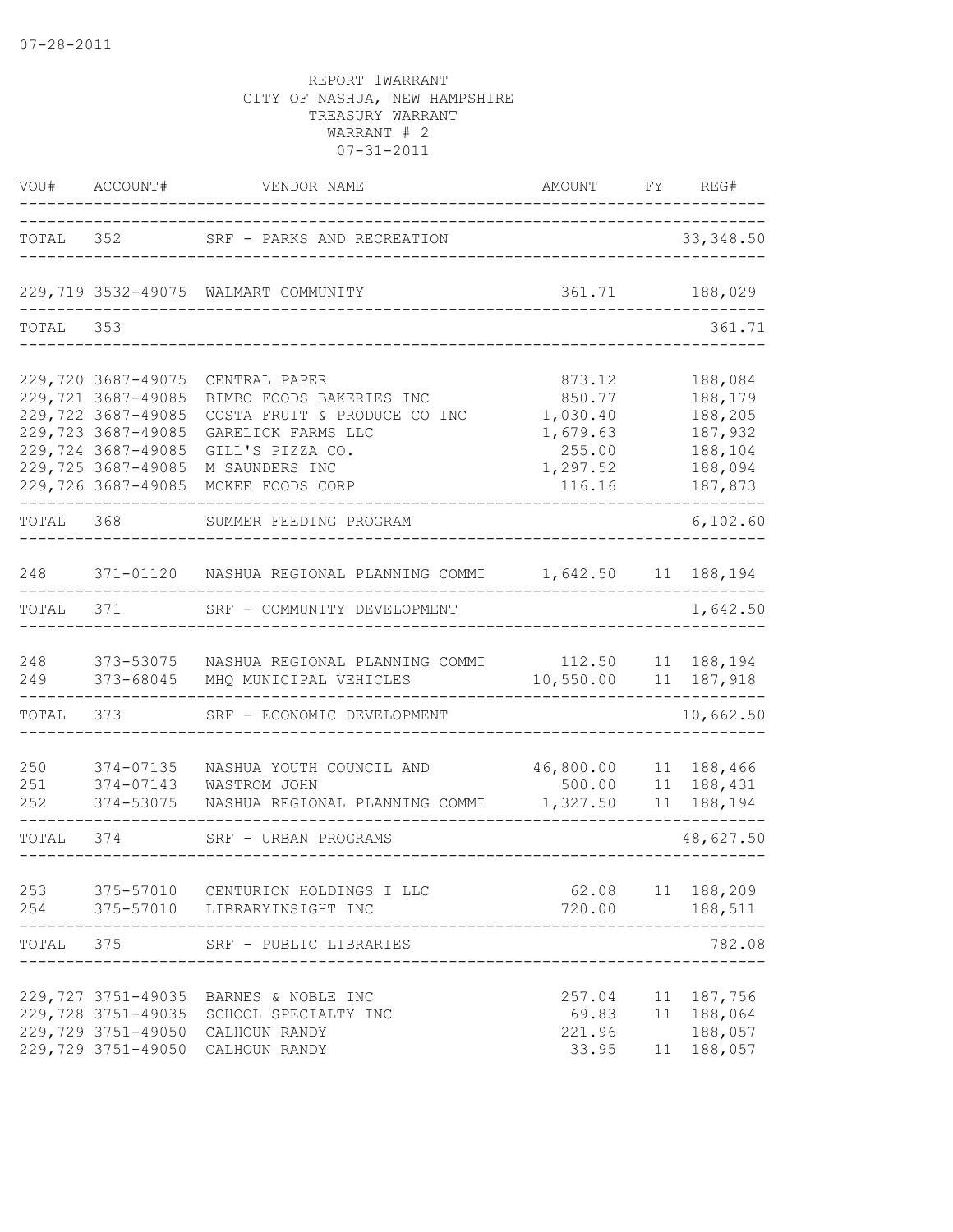|           | VOU# ACCOUNT#                 | VENDOR NAME                                                           | AMOUNT                      |    | FY REG#            |
|-----------|-------------------------------|-----------------------------------------------------------------------|-----------------------------|----|--------------------|
|           | 229,730 3751-49050            | MARTIN-WARD CAROL                                                     | 1,311.70                    |    | 188,458            |
|           | 229,731 3751-49050            | STAPLES BUSINESS ADVANTAGE                                            | 579.95                      |    | 187,953            |
|           | 229,732 3751-49050            | WALMART COMMUNITY                                                     | 354.32                      |    | 188,029            |
|           | 229,733 3751-49075            | NAT'L PARK SERVICE/LOWE                                               | 1,170.00                    |    | 188,453            |
|           | 229,734 3751-49075            | SQUAM LAKES NATURAL SCIENCE CT                                        | 684.00                      |    | 187,984            |
|           | 229,735 3751-49075            | WALMART COMMUNITY                                                     | 121.13                      |    | 11 188,029         |
|           | 229,736 3751-55020            | FIRST STUDENT INC                                                     | 507.84<br>----------------- |    | 188,075            |
|           | TOTAL 375                     | ARRA TITLE I                                                          |                             |    | 5, 311.72          |
|           |                               |                                                                       |                             |    |                    |
|           | 3761-31005                    | FAIRPOINT COMMUNICATIONS                                              | 153.14                      | 11 | 188,538            |
|           | 229,737 3761-49035            | BARNES & NOBLE INC                                                    | 46.72                       |    | 187,756            |
|           | 229,737 3761-49035            | BARNES & NOBLE INC                                                    | 591.02                      | 11 | 187,756            |
|           | 3761-49035                    | CITIZENS BANK                                                         | 39.95                       | 11 | 12,053             |
|           | 229,738 3761-49035            | HM RECEIVABLES CO LLC                                                 | 155.98                      | 11 | 188,152            |
|           | 229,739 3761-49035            | KAGAN PUBLISHING INC                                                  | 187.00                      | 11 | 188,437            |
|           | 229,740 3761-49035            | NASSP                                                                 | 104.50                      |    | 187,896            |
|           | 229,741 3761-49035            | RESEARCH FOR BETTER TEACHING I                                        | 63.19                       |    | 188,090            |
|           | 229,742 3761-49050            | SCHOOL SPECIALTY INC                                                  | $-2.40$                     | 11 | 188,064            |
|           | 229,743 3761-49050            | STAPLES BUSINESS ADVANTAGE                                            | 260.00                      |    | 187,953            |
|           | 229,743 3761-49050            | STAPLES BUSINESS ADVANTAGE                                            | 46.38                       | 11 | 187,953            |
|           | 229,744 3761-49050            | WALMART COMMUNITY                                                     | 295.13                      |    | 188,029            |
|           | 229,745 3761-49075            | ECOTARIUM                                                             | 342.00                      |    | 188,123            |
|           | 229,746 3761-49075            | EDUCATION NORTHWEST                                                   | 455.00                      | 11 | 188,184            |
|           | 229,747 3761-53101            | EDWARDS EDUCATIONAL SERVICES,                                         | 5,991.33                    |    | 11 188,135         |
|           | 229,748 3761-55020            | FIRST STUDENT INC                                                     | 210.25                      |    | 188,075            |
|           | 229,749 3761-56020            | FIRST CHURCH                                                          | 3,455.00                    | 11 | 187,831            |
| TOTAL 376 |                               | TITLE IA                                                              |                             |    | 12,394.19          |
|           |                               | 229,750 3770-91040 CENTER FOR APPLIED LINGUISTICS 5,970.00 11 188,440 |                             |    |                    |
| TOTAL 377 |                               | TITLE III ENHANCE ENG. LANGUAGE                                       |                             |    | 5,970.00           |
|           |                               |                                                                       |                             |    |                    |
|           |                               | 229,751 3771-49075 BARNES & NOBLE INC                                 |                             |    | 143.70 187,756     |
|           | 229,752 3771-49075 PETTY CASH |                                                                       |                             |    | 250.00 11 188,467  |
|           |                               | 229,753 3771-49075 WALMART COMMUNITY                                  |                             |    | 89.79 188,029      |
|           | 3771-91040                    | CITIZENS BANK<br>-----------------------                              | 1,751.85   11   12,053      |    |                    |
|           |                               | TOTAL 377 TITLE III ENHANCING ENG LANG                                |                             |    | ------<br>2,235.34 |
|           |                               |                                                                       |                             |    |                    |
| 257       |                               | 378-09043 CONWAY OFFICE PRODUCTS LLC                                  | 109.00                      |    | 187,854            |
| 258       |                               | 378-09061 CINTAS CORPORATION                                          | 122.49                      |    | 188,258            |
| 259       | 378-09073                     | PETRO-CANADA AMERICA                                                  | 377.57                      |    | 188,017            |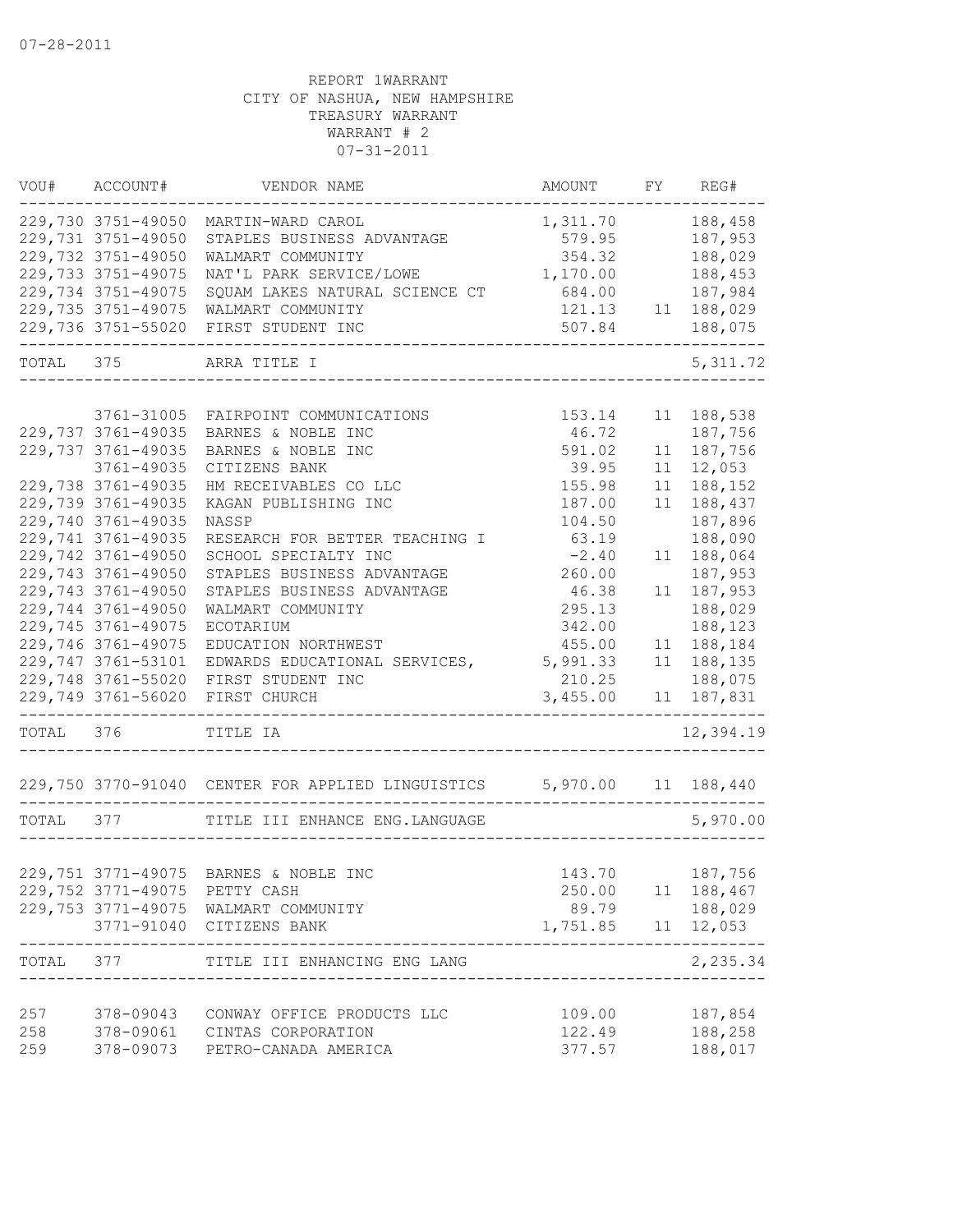| VOU#      | ACCOUNT#           | VENDOR NAME                                  | AMOUNT                        | FY | REG#                                |
|-----------|--------------------|----------------------------------------------|-------------------------------|----|-------------------------------------|
| 260       | 378-09091          | ARCSOURCE INC                                | $-26.00$                      |    | 11 187,889                          |
| 261       | 378-09091          | CITIZENS BANK                                | 501.05                        |    | 11 12,053                           |
| 262       | 378-09091          | CUMMINS NORTHEAST LLC                        | 587.00                        |    | 187,983                             |
| 263       | 378-09091          | GILLIG LLC                                   | 101.98                        |    | 187,943                             |
| 263       | 378-09091          | GILLIG LLC                                   | 252.30                        |    | 11 187,943                          |
| 264       | 378-09091          | HOME DEPOT CREDIT SERVICES                   | 385.24                        |    | 188,512                             |
| 265       | 378-09091          | NAPA AUTO PARTS                              | 553.30                        |    | 187,970                             |
| 265       | 378-09091          | NAPA AUTO PARTS                              | $-183.00$                     |    | 11 187,970                          |
| 266       | 378-09091          | NORTHERN BUS SALES INC                       | 125.12                        |    | 187,868                             |
| 267       | 378-09091          | RYDER FLEET PRODUCTS.COM INC                 | 271.59                        |    | 187,973                             |
| 268       | 378-09091          | STAPLES ADVANTAGE                            | 414.40                        |    | 188,026                             |
| 269       | 378-09112          | METROMEDIA ENERGY INC                        | 11.67                         |    | 188,534                             |
| 270       | 378-09112          | NATIONAL GRID                                | 17.09                         |    | 11 188,532                          |
| 271       | 378-09114          | METROMEDIA ENERGY INC                        | 1.92                          |    | 11 188,534                          |
| 272       | 378-09114          | NATIONAL GRID                                | 40.65                         |    | 188,532                             |
| 273       | 378-09115          | METROMEDIA ENERGY INC                        | 47.90                         |    | 188,534                             |
| 274       | 378-09125          | PENNICHUCK WATER                             | 60.75                         |    | 11 188,517                          |
| 275       | 378-09133          | FAIRPOINT COMMUNICATIONS                     | 167.07                        |    | 188,539                             |
| 276       | 378-09233          | SAM'S CLUB DIRECT                            | 15.00                         |    | 188,521                             |
| 277       | 378-09233          | THE TELEGRAPH                                | 130.00                        |    | 188,530                             |
| TOTAL 378 |                    | TRANSPORTATION                               |                               |    | 4,084.09                            |
|           |                    |                                              |                               |    |                                     |
|           |                    | 229,754 3901-91040 KEENE STATE COLLEGE       |                               |    | 885.00 188,455<br>922.34 11 188,077 |
|           | 229,755 3901-91040 | MORIN DOROTHY                                |                               |    |                                     |
|           | 229,756 3901-91040 | OUELLETTE MARCIE<br>--------------------     | ----------------------------- |    | 29.17 11 188,150                    |
| TOTAL 390 |                    | PERKINS VOCATIONAL ED                        |                               |    | 1,836.51                            |
|           | 229,757 3930-49075 | LAKESHORE LEARNING MATERIALS                 | 296.96                        |    | 11 187,847                          |
|           | 229,758 3930-49075 | SCHOOL SPECIALTY INC                         | 790.23                        | 11 | 188,064                             |
|           | 229,759 3930-49075 | TOYS FOR SPECIAL CHILDREN INC                | 185.90                        | 11 | 188,171                             |
|           | 229,760 3930-64040 | APPLE COMPUTER INC                           | 200.00                        | 11 | 188,079                             |
|           | 229,761 3930-64040 | MAYER-JOHNSON LLC                            | 1,145.00                      | 11 | 188,445                             |
|           | 229,762 3930-64045 | APPLE COMPUTER INC                           | 1,497.00                      | 11 | 188,079                             |
|           | 229,763 3930-64045 | B & H PHOTO VIDEO PRO AUDIO                  | 1,164.00                      |    | 11 187,763                          |
|           |                    | 3930-64045 CITIZENS BANK                     |                               |    | 65.97 11 12,053                     |
|           |                    | 229,764 3930-64045 TIGER DIRECT              |                               |    | 870.05 11 187,857                   |
|           |                    | 229,765 3930-91040 HANDWRITING WITHOUT TEARS | 3,410.00  11  188,435         |    |                                     |
|           |                    | TOTAL 393 ARRA IDEA PRESCHOOL                |                               |    | ------------<br>9,625.11            |
|           |                    | -----------------------                      |                               |    |                                     |
|           |                    | 229,766 3940-49075 ABLENET INC               | 438.56                        |    | 11 188,206                          |
|           |                    | 229,767 3940-49075 HM RECEIVABLES CO LLC     | 261.80                        |    | 188,152                             |
|           | 229,768 3940-53102 | SERESC                                       | 2,150.00 11 187,766           |    |                                     |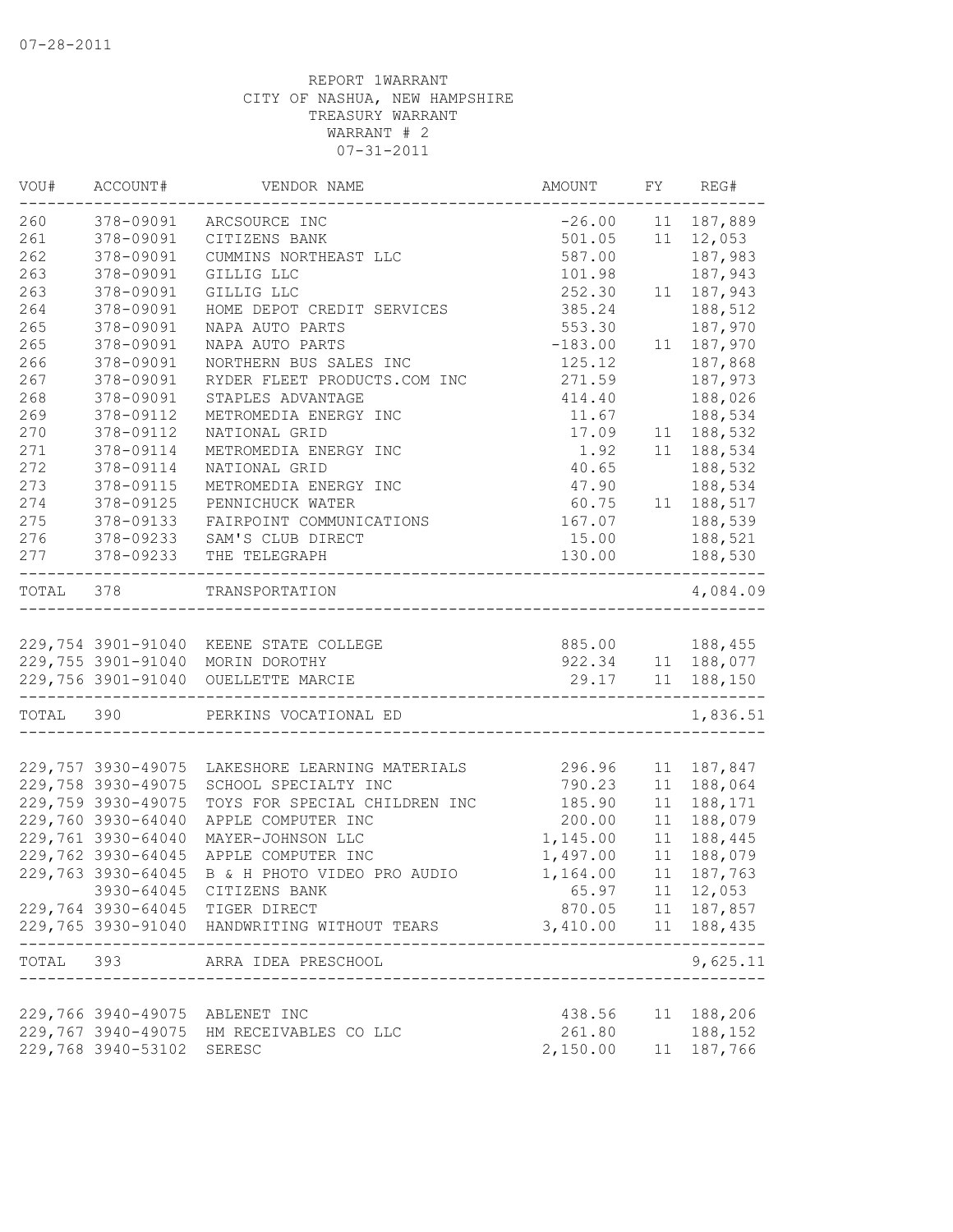| VOU#  | ACCOUNT# | VENDOR NAME                                       | AMOUNT   | FY | REG#     |
|-------|----------|---------------------------------------------------|----------|----|----------|
|       |          | 229,769 3940-91040 INSTITUTE FOR MULTI-SENSORY ED | 1,950.00 |    | 188,450  |
| TOTAL | 394      | ARRA IDEA SPEC ED                                 |          |    | 4,800.36 |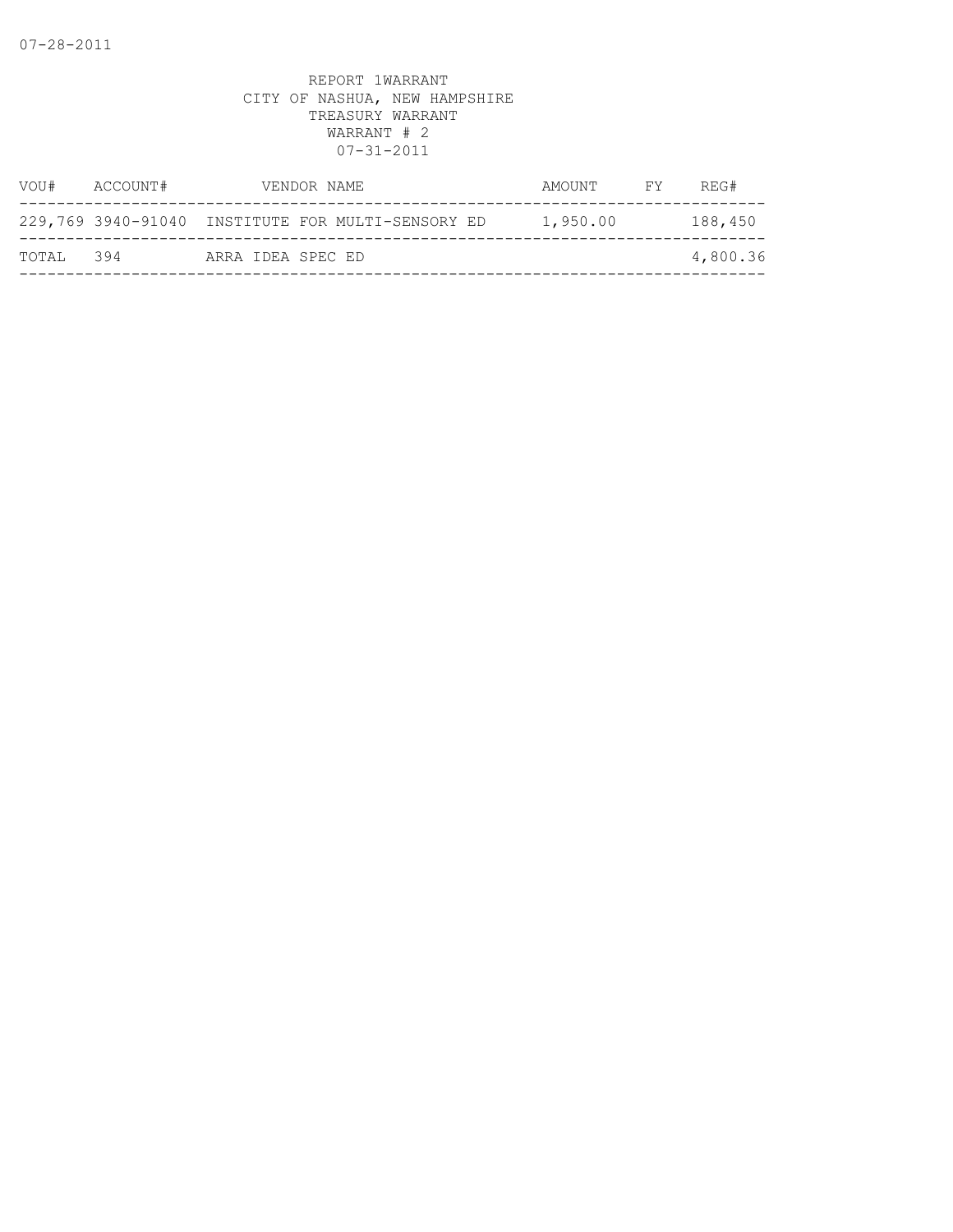|     |             | VOU# ACCOUNT# VENDOR NAME<br>_______________________              | AMOUNT FY REG# |               |
|-----|-------------|-------------------------------------------------------------------|----------------|---------------|
|     |             | 279 412-180 ADAMS DEBORAH                                         |                | 84.00 188,357 |
| 280 |             | 412-180 DEJUSUS CLAUDIA                                           |                | 57.00 188,359 |
| 281 | 412-180     | DUNN ROBERT                                                       | 67.00          | 188,360       |
| 282 | $412 - 180$ | MESSURI PAUL                                                      | 80.00          | 188,355       |
| 283 | 412-180     | RAYMOND STACEY                                                    | 37.67          | 188,361       |
| 284 | 412-180     | SEBASTIAN ALBERT                                                  | 363.00         | 188,354       |
| 285 |             | 412-180 SPAZIANI STEPHEN                                          | 45.00 188,358  |               |
|     |             | 286 412-180 WHITE WILLIS                                          | 102.00 188,356 |               |
|     |             | TOTAL 412-18 FINANCIAL SERVICES<br>AUTO PERMITS                   |                | 835.67        |
|     |             |                                                                   |                |               |
| 287 |             | 452-583 HERMANN LUCIA                                             |                | 40.00 188,389 |
| 288 |             | 452-583 KHYATI DAVE                                               |                | 40.00 188,393 |
|     |             | 289 452-583 LINSTAD JANICE                                        |                | 20.00 188,391 |
|     |             | 290 452-583 SHEA MALINA                                           | 40.00          | 188,162       |
|     |             | TOTAL 452-58 PARKS AND RECREATION<br>SWIMMING CLASSES/LOCKER FEES |                | 140.00        |
|     |             |                                                                   |                |               |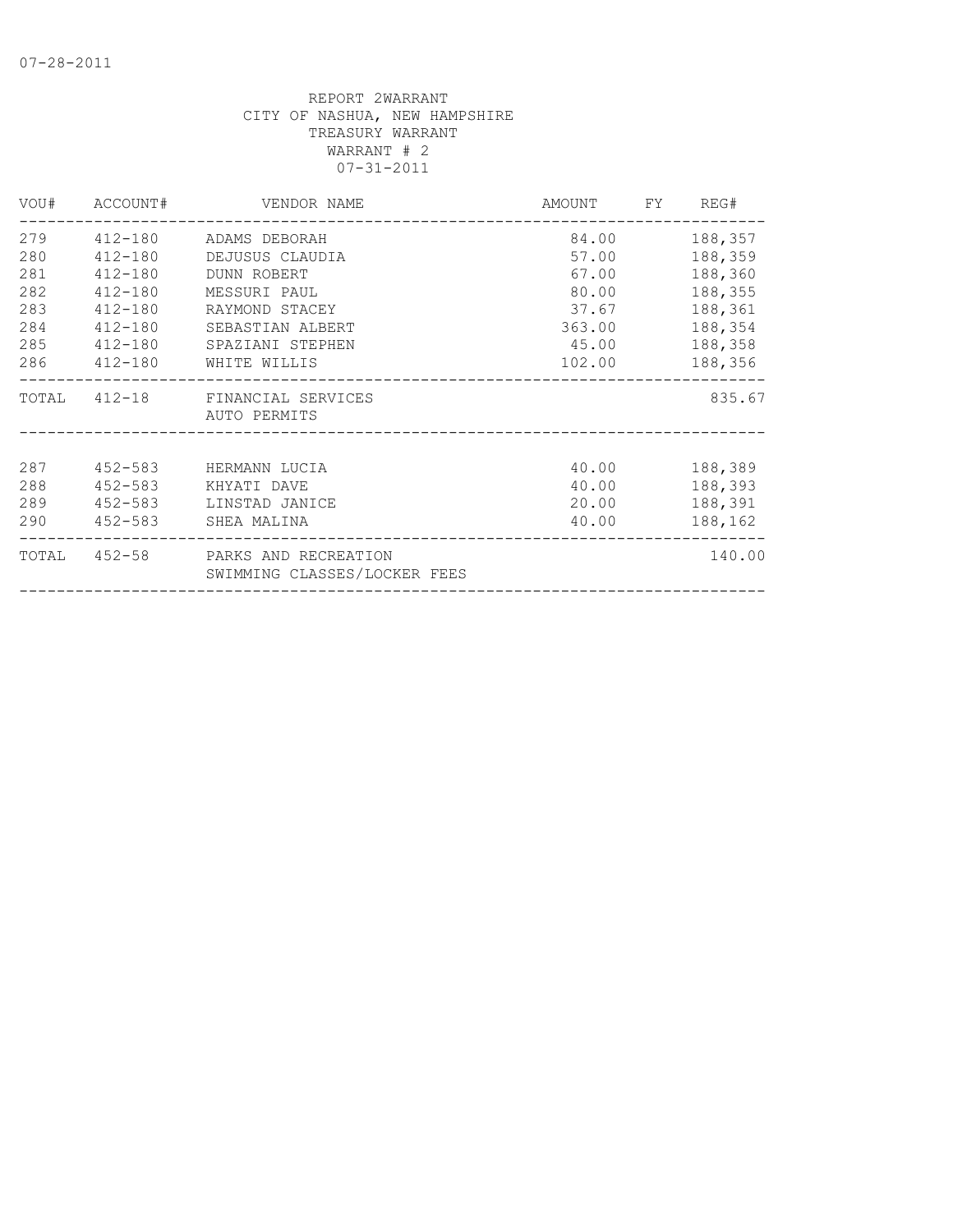| ACCOUNT#                                                                                | VENDOR NAME                                                                                                                                 | AMOUNT                                                            | FY                                                                                     | REG#                                                                     |
|-----------------------------------------------------------------------------------------|---------------------------------------------------------------------------------------------------------------------------------------------|-------------------------------------------------------------------|----------------------------------------------------------------------------------------|--------------------------------------------------------------------------|
| $501 - 98015$<br>501-98029<br>$501 - 95005$<br>$501 - 66025$<br>$501 - 61022$           | CITIZENS BANK<br>NASHUA SILVER KNIGHTS<br>SAM'S CLUB DIRECT<br>US BANCORP EQUIPMENT FINANCE I<br>WOODBURY SCOTT                             | 65.00<br>414.50<br>15.00<br>837.00                                | 11<br>11                                                                               | 12,053<br>188,427<br>188,521<br>188,548<br>188,248                       |
| 501                                                                                     | MAYOR'S OFFICE                                                                                                                              |                                                                   |                                                                                        | 2,366.50                                                                 |
| 502-94020<br>$502 - 72010$<br>502-51030<br>$502 - 49025$<br>502-94020                   | CITIZENS BANK<br>CONWAY OFFICE PRODUCTS LLC<br>FLEGAL LAW OFFICE<br>MATTHEW BENDER & CO INC<br>NHBA-CLE                                     | 150.00<br>103.00<br>60.00<br>240.92<br>219.00                     | 11<br>11                                                                               | 12,053<br>187,854<br>188,353<br>188,567<br>188,555                       |
| 502<br>TOTAL                                                                            | LEGAL DEPARTMENT                                                                                                                            |                                                                   |                                                                                        | 772.92                                                                   |
| 505-81011<br>505-81115<br>505-81078                                                     | AMERICAN RED CROSS<br>MARGUERITE'S PLACE INC                                                                                                | 4,530.00<br>2,356.90                                              | 11<br>11<br>11                                                                         | 188,234<br>187,944<br>188,186                                            |
| 505                                                                                     | CIVIC & COMM. ACTIVITIES                                                                                                                    |                                                                   |                                                                                        | 10,011.90                                                                |
| 506-31005<br>506-31005<br>506-31005<br>506-31005<br>506-31005                           | CELLULAR SOLUTIONS INC<br>FAIRPOINT COMMUNICATIONS<br>FAIRPOINT COMMUNICATIONS<br>PAETEC COMMUNICATIONS INC<br>TRITECH SOFTWARE SYSTEMS     | 74.00<br>793.70<br>339.93<br>4,269.11<br>810.00                   | 11                                                                                     | 187,926<br>11 188,538<br>188,539<br>188,506<br>188,419                   |
| 506                                                                                     | TELECOMMUNICATIONS                                                                                                                          |                                                                   |                                                                                        | 6,286.74                                                                 |
| 511                                                                                     |                                                                                                                                             | 440.00                                                            |                                                                                        | 188,548<br>440.00                                                        |
| 512-59095<br>512-43005<br>512-43005<br>512-43005<br>512-43005<br>512-59182<br>512-41005 | DOCULYNX INC<br>POSTMASTER<br>POSTMASTER<br>PRINTGRAPHICS OF MAINE<br>PRINTGRAPHICS OF MAINE<br>PRINTGRAPHICS OF MAINE<br>STAPLES ADVANTAGE | 577.61<br>250.00<br>200.00<br>800.00<br>39.61<br>769.89<br>129.72 | 11                                                                                     | 188,232<br>187,751<br>187,752<br>12,031<br>187,821<br>187,821<br>188,026 |
|                                                                                         |                                                                                                                                             | CITI-STAT                                                         | 1,035.00<br>ST JOSEPH COMMUNITY SERVICES I<br>511-66025 US BANCORP EQUIPMENT FINANCE I | 3,125.00                                                                 |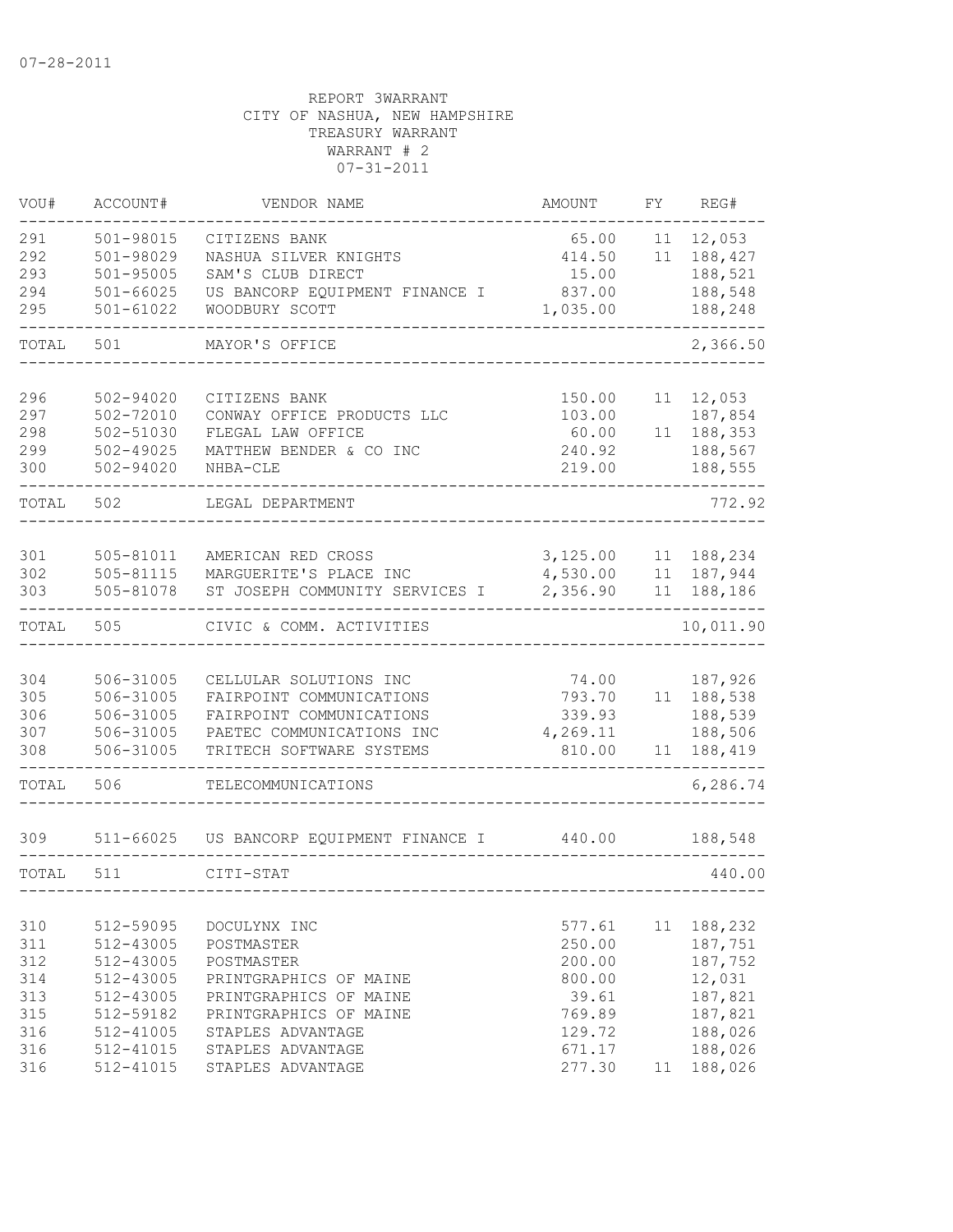| VOU#                                                        | ACCOUNT#                                                                                                          | VENDOR NAME                                                                                                                                                                                      | <b>AMOUNT</b>                                                                            | FY             | REG#                                                                                              |
|-------------------------------------------------------------|-------------------------------------------------------------------------------------------------------------------|--------------------------------------------------------------------------------------------------------------------------------------------------------------------------------------------------|------------------------------------------------------------------------------------------|----------------|---------------------------------------------------------------------------------------------------|
| 317                                                         |                                                                                                                   | 512-66025 US BANCORP EQUIPMENT FINANCE I                                                                                                                                                         | 26.55                                                                                    |                | 188,548                                                                                           |
| TOTAL                                                       | 512                                                                                                               | FINANCIAL SERVICES                                                                                                                                                                               |                                                                                          |                | 3,741.85                                                                                          |
| 318<br>318                                                  | 513-91005<br>513-94005                                                                                            | BERGERON PAUL<br>BERGERON PAUL                                                                                                                                                                   | 99.90<br>1,379.35                                                                        |                | 188,468<br>188,468                                                                                |
| 319                                                         | 513-72010                                                                                                         | CONWAY OFFICE PRODUCTS LLC                                                                                                                                                                       | 239.00                                                                                   |                | 187,854                                                                                           |
| TOTAL                                                       | 513                                                                                                               | CITY CLERK'S OFFICE                                                                                                                                                                              |                                                                                          |                | 1,718.25                                                                                          |
| 319<br>319<br>320<br>321                                    | 516-72010<br>516-72010<br>516-95005<br>516-66025                                                                  | CONWAY OFFICE PRODUCTS LLC<br>CONWAY OFFICE PRODUCTS LLC<br>SAM'S CLUB DIRECT<br>US BANCORP EQUIPMENT FINANCE I                                                                                  | 2,441.00<br>2,777.74<br>35.00<br>376.75                                                  |                | 187,854<br>11 187,854<br>188,521<br>188,548                                                       |
| TOTAL                                                       | 516                                                                                                               | PURCHASING DEPARTMENT                                                                                                                                                                            |                                                                                          |                | 5,630.49                                                                                          |
| 322<br>323<br>324<br>325<br>326<br>327<br>328<br>328<br>329 | 517-75023<br>517-32005<br>517-75160<br>517-75130<br>517-34015<br>517-34015<br>517-33005<br>517-33005<br>517-32005 | B & S LOCKSMITH INC<br>GLACIAL ENERGY OF NEW ENGLAND<br>HARRY W WELLS & SON INC<br>J LAWRENCE HALL INC<br>METROMEDIA ENERGY INC<br>NATIONAL GRID<br>PENNICHUCK WATER<br>PENNICHUCK WATER<br>PSNH | 132.60<br>806.79<br>1,930.38<br>270.16<br>93.29<br>154.86<br>55.88<br>427.12<br>6,533.91 | 11<br>11<br>11 | 187,919<br>11 12,036<br>188,089<br>188,198<br>188,534<br>188,532<br>188,517<br>188,517<br>188,549 |
| TOTAL                                                       | 517                                                                                                               | BUILDING MAINT - CITY ADMIN                                                                                                                                                                      |                                                                                          |                | 10,404.99                                                                                         |
| 330<br>331<br>332<br>333<br>334                             | 519-94005<br>519-72010<br>519-94005<br>519-95010<br>519-94005                                                     | ANDRUSKEVICH PAMELA<br>CONWAY OFFICE PRODUCTS LLC<br>MARINO ANGELO<br>NEW ENGLAND REAL ESTATE JOURNA<br>NHAAO                                                                                    | 173.00<br>99.00<br>734.28<br>139.00<br>540.00                                            | 11             | 188,469<br>187,854<br>188,470<br>188,510<br>11 188,542                                            |
| TOTAL 519                                                   |                                                                                                                   | ASSESSORS                                                                                                                                                                                        |                                                                                          |                | 1,685.28                                                                                          |
| 335<br>336                                                  | 520-33005                                                                                                         | 520-34015 NATIONAL GRID<br>PENNICHUCK WATER                                                                                                                                                      | 40.64<br>499.26                                                                          |                | 188,532<br>11 188,517                                                                             |
| TOTAL                                                       | 520                                                                                                               | HUNT BUILDING                                                                                                                                                                                    |                                                                                          |                | 539.90                                                                                            |
|                                                             |                                                                                                                   |                                                                                                                                                                                                  |                                                                                          |                |                                                                                                   |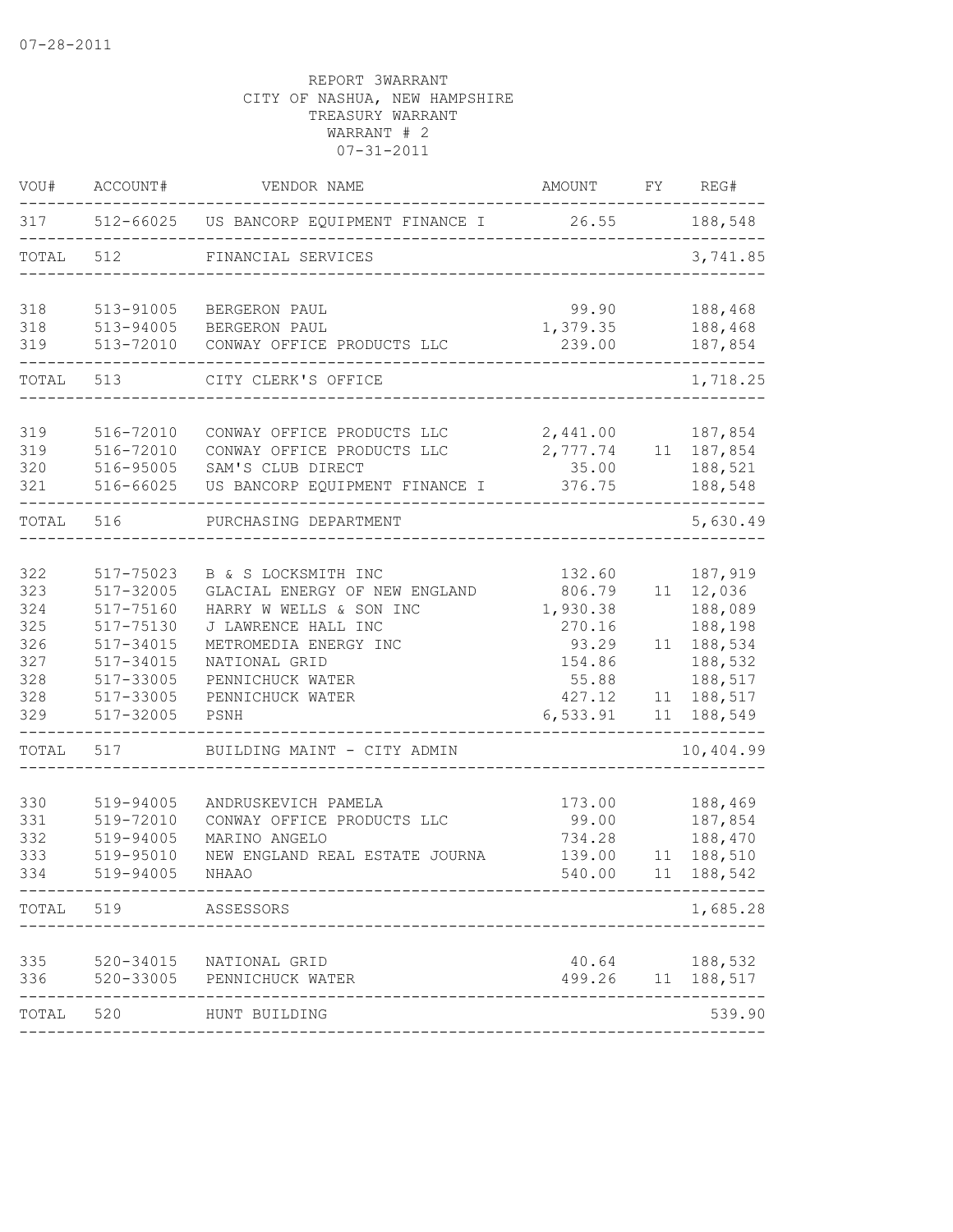| VOU#  | ACCOUNT#      | VENDOR NAME                   | AMOUNT              | FY | REG#       |
|-------|---------------|-------------------------------|---------------------|----|------------|
| 337   | 522-74035     | CDW GOVERNMENT INC            | 6,140.14            | 11 | 188,060    |
| 338   | $522 - 64040$ | CITIZENS BANK                 | 69.95               |    | 12,053     |
| 338   | $522 - 64040$ | CITIZENS BANK                 | 99.00               | 11 | 12,053     |
| 338   | $522 - 64045$ | CITIZENS BANK                 | 333.91              | 11 | 12,053     |
| 338   | 522-74035     | CITIZENS BANK                 | 525.00              |    | 12,053     |
| 338   | 522-74035     | CITIZENS BANK                 | 588.00              | 11 | 12,053     |
| 338   | $522 - 94040$ | CITIZENS BANK                 | 3,750.00            | 11 | 12,053     |
| 339   | 522-74800     | CONWAY OFFICE PRODUCTS LLC    | 7,067.00            |    | 187,854    |
| 340   | $522 - 74040$ | HEWLETT PACKARD COMPANY       | 3,240.24            |    | 187,839    |
| 341   | 522-74035     | ISSUETRAK INC                 | 5,025.00            | 11 | 187,923    |
| 342   | 522-74035     | PITNEY BOWES GLOBAL FINANCIAL | 215.72              | 11 | 188,545    |
| 343   | 522-57005     | RED BARN SOFTWARE LLC         | 4,000.00            | 11 | 188,241    |
| 344   | 522-64040     | SHI INTERNATIONAL CORP        | 251.00              | 11 | 188,160    |
| 344   | $522 - 64051$ | SHI INTERNATIONAL CORP        | 7,530.00            | 11 | 188,160    |
| TOTAL | 522           | INFORMATION TECHNOLOGY        |                     |    | 38,834.96  |
|       |               |                               |                     |    |            |
| 345   | 523-53032     | PICTOMETRY                    | 7,360.09 11 187,837 |    |            |
| 346   | 523-64040     | PLIMUS INC                    | 160.00              |    | 188,417    |
| TOTAL | 523           | GIS                           |                     |    | 7,520.09   |
| 347   |               | 524-64045 ACCESS A/V          | 139.95              |    | 187,907    |
| 348   |               | 524-64045 DELL MARKETING LP   | 484.38              |    | 187,835    |
| 349   | $524 - 64040$ | SHI INTERNATIONAL CORP        | 7,279.00 11 188,160 |    |            |
|       |               |                               |                     |    |            |
| TOTAL | 524           | COMPUTERS - CITYWIDE          |                     |    | 7,903.33   |
| 350   | 531-53070     | ANIMAL HOSPITAL OF NASHUA INC | 28.60               |    | 187,952    |
| 350   | 531-53070     | ANIMAL HOSPITAL OF NASHUA INC | 39.60               |    | 11 187,952 |
| 351   | 531-74092     | ATLANTIC SIGNAL               | 145.00              |    | 188,429    |
| 352   | 531-46030     | BEN'S UNIFORMS                | 344.94              | 11 | 188,193    |
| 352   | $531 - 46040$ | BEN'S UNIFORMS                | 3,525.00            |    | 188,193    |
| 353   | 531-78007     | BEST FORD                     | 742.67              |    | 187,769    |
| 353   | 531-78075     | BEST FORD                     | 97.54               |    | 187,769    |
| 354   | 531-31025     | BLACK BOX NETWORK SERVICES    | 6,006.49            |    | 187,920    |
| 355   | 531-47010     | BOUND TREE MEDICAL LLC        | 159.23              | 11 | 187,915    |
| 356   | $531 - 46040$ | BOURGEOIS FRANCIS             | 334.39              |    | 188,471    |
| 357   | 531-94005     | BROOKS NICOLE                 | 350.00              |    | 188,476    |
| 358   | 531-42000     | CENTRAL PAPER PRODUCTS CO     | 314.15              |    | 188,016    |
| 359   | 531-49075     | CHANNING BETE CO INC          | 398.94              | 11 | 188,062    |
| 360   | 531-94005     | CHARTRAND LINDA               | 70.00               |    | 188,477    |
| 361   | 531-94005     | CHEROKEE PRODUCTION INC       | 295.00              |    | 188,383    |
| 362   | 531-53125     | CINELLI JOHN                  | 199.96              |    | 188,478    |
| 363   | 531-31025     | CINFO PETER                   | 45.96               |    | 188,475    |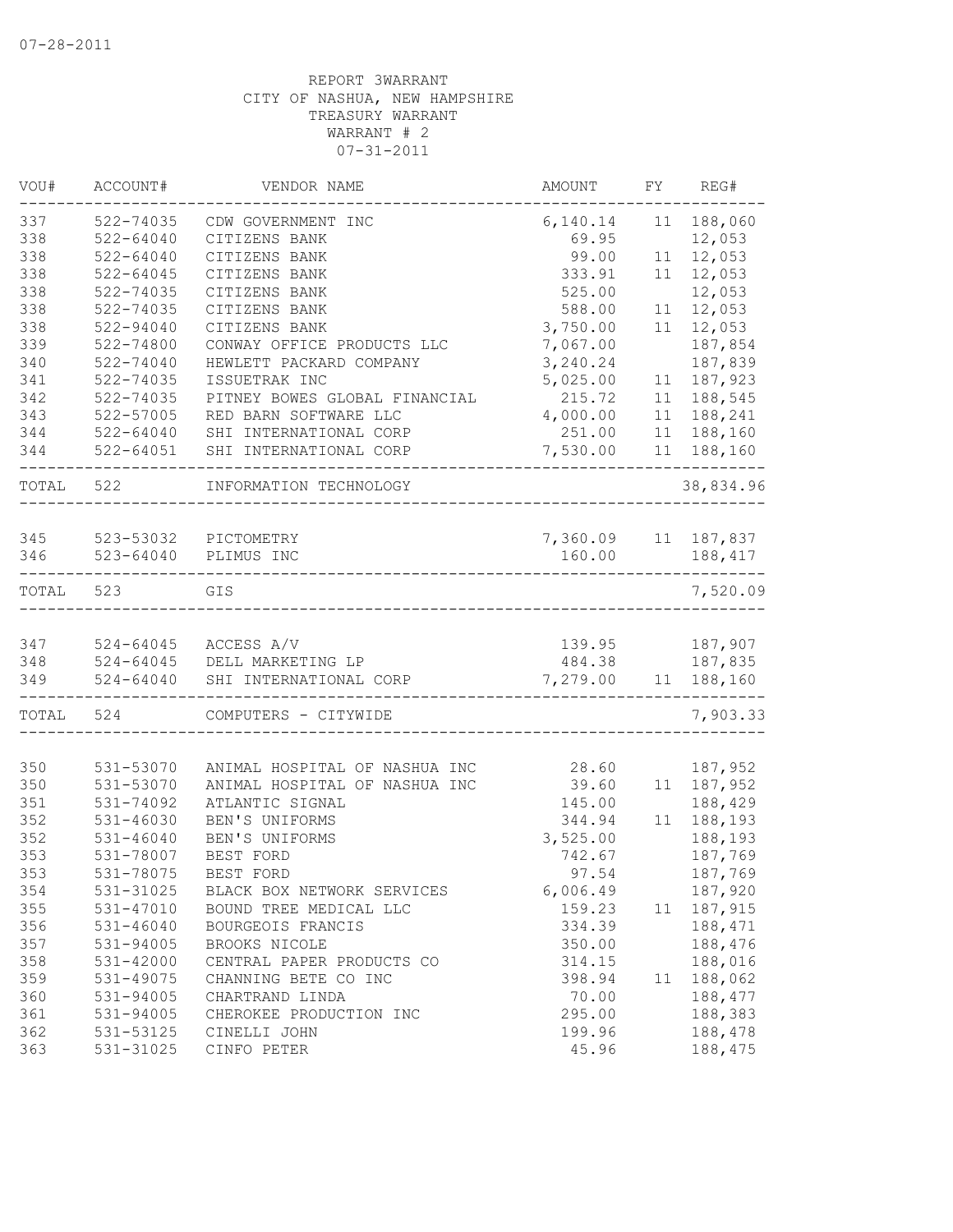| VOU# | ACCOUNT#      | VENDOR NAME                    | AMOUNT   | FΥ | REG#    |
|------|---------------|--------------------------------|----------|----|---------|
| 364  | 531-94005     | CITIZENS BANK                  | 165.60   | 11 | 12,053  |
| 365  | $531 - 46040$ | CONNORS JEFFREY                | 47.96    |    | 188,484 |
| 365  | $531 - 94005$ | CONNORS JEFFREY                | 90.00    |    | 188,484 |
| 366  | 531-72010     | CONWAY OFFICE PRODUCTS LLC     | 1,462.00 |    | 187,854 |
| 367  | 531-78075     | DAVE ILLG'S COLLISION REPAIR C | 94.05    |    | 188,200 |
| 368  | 531-78007     | DEPENDABLE LOCK SERVICE INC    | 52.50    |    | 187,986 |
| 369  | 531-31025     | DIRECTV INC                    | 562.76   |    | 188,524 |
| 370  | $531 - 91025$ | <b>DUNN ROBERT</b>             | 44.40    |    | 188,473 |
| 371  | $531 - 74035$ | ESRI INC                       | 700.00   |    | 188,570 |
| 372  | 531-31020     | FAIRPOINT COMMUNICATIONS       | 202.93   | 11 | 188,538 |
| 373  | 531-31025     | FAIRPOINT COMMUNICATIONS       | 147.52   |    | 188,539 |
| 374  | 531-74035     | FASTSPRING ORDERS              | 99.00    |    | 188,544 |
| 375  | 531-78007     | FISHER AUTO PARTS              | 249.16   |    | 188,245 |
| 376  | 531-48015     | FLEET SERVICES                 | 990.17   | 11 | 187,912 |
| 377  | 531-91025     | GANGI ALEXANDER                | 44.40    |    | 188,480 |
| 378  | 531-74092     | HARRIS EQUIPMENT REPAIR SERVIC | 179.44   | 11 | 188,181 |
| 379  | $531 - 42000$ | HOME DEPOT CREDIT SERVICES     | 211.51   |    | 188,528 |
| 380  | $531 - 94005$ | INSIDE THE TAPE                | 550.00   |    | 188,533 |
| 381  | 531-45005     | INTERSTATE ARMS CORP           | 784.88   | 11 | 187,793 |
| 382  | 531-75023     | J LAWRENCE HALL INC            | 6,351.00 |    | 188,198 |
| 382  | 531-75130     | J LAWRENCE HALL INC            | 1,359.41 |    | 188,198 |
| 383  | 531-75023     | JOHN DEERE LANDSCAPES/LESCO    | 165.45   |    | 188,071 |
| 384  | 531-94005     | KUCHARSKI TY                   | 500.00   |    | 188,474 |
| 385  | 531-91025     | LAROCHE PETER                  | 44.40    |    | 188,472 |
| 386  | $531 - 46040$ | MAHER JEFFREY                  | 267.87   |    | 188,486 |
| 387  | 531-45005     | MAXAM NORTH EAST LLC           | 484.00   | 11 | 187,931 |
| 388  | 531-75023     | METRO GROUP INC (THE)          | 175.00   |    | 188,139 |
| 389  | 531-34015     | METROMEDIA ENERGY INC          | 1,829.54 |    | 188,534 |
| 390  | 531-64360     | MHQ MUNICIPAL VEHICLES         | 729.00   | 11 | 187,918 |
| 391  | 531-91025     | MOORES BRIAN                   | 44.40    |    | 188,482 |
| 392  | $531 - 46030$ | NASHUA HARLEY DAVIDSON         | 72.00    | 11 | 187,804 |
| 393  | 531-59100     | NASHUA MILLYARD ASSOCIATES, IN | 750.00   |    | 188,203 |
| 394  | $531 - 64192$ | NASHUA OUTDOOR POWER EQUIPMENT | 5.28     |    | 187,893 |
| 395  | 531-49025     | NAT'L DIRECTORY OF LAW ADMINIS | 288.00   |    | 188,523 |
| 396  | 531-34015     | NATIONAL GRID                  | 45.25    |    | 188,532 |
| 396  | 531-34015     | NATIONAL GRID                  | 7.85     | 11 | 188,532 |
| 397  | 531-94005     | NEACHA                         | 460.00   |    | 188,546 |
| 398  | 531-95000     | NESPIN                         | 250.00   |    | 188,557 |
| 399  | 531-64192     | NEVERETTS SEW & VAC INC        | 412.00   |    | 187,785 |
| 400  | 531-75023     | NORMAN E DAY INC               | 633.75   | 11 | 187,758 |
| 401  | 531-45920     | NOSNE INC                      | 2,505.00 | 11 | 187,969 |
| 402  | 531-53045     | OCCUPATIONAL DRUG TESTING LLC  | 60.00    | 11 | 187,934 |
| 403  | 531-31040     | PAETEC COMMUNICATIONS INC      | 235.37   |    | 188,506 |
| 404  | 531-66030     | PITNEY BOWES GLOBAL FINANCIAL  | 317.13   | 11 | 188,244 |
| 405  | 531-56015     | POSTMASTER                     | 250.00   |    | 188,520 |
| 406  | 531-45920     | PRECISION DYNAMICS CORPORATION | 892.39   | 11 | 188,170 |
| 407  | 531-32035     | PSNH                           | 156.60   |    | 188,549 |
| 408  | 531-45920     | SAFARILAND, LLC                | 98.89    | 11 | 188,233 |
|      |               |                                |          |    |         |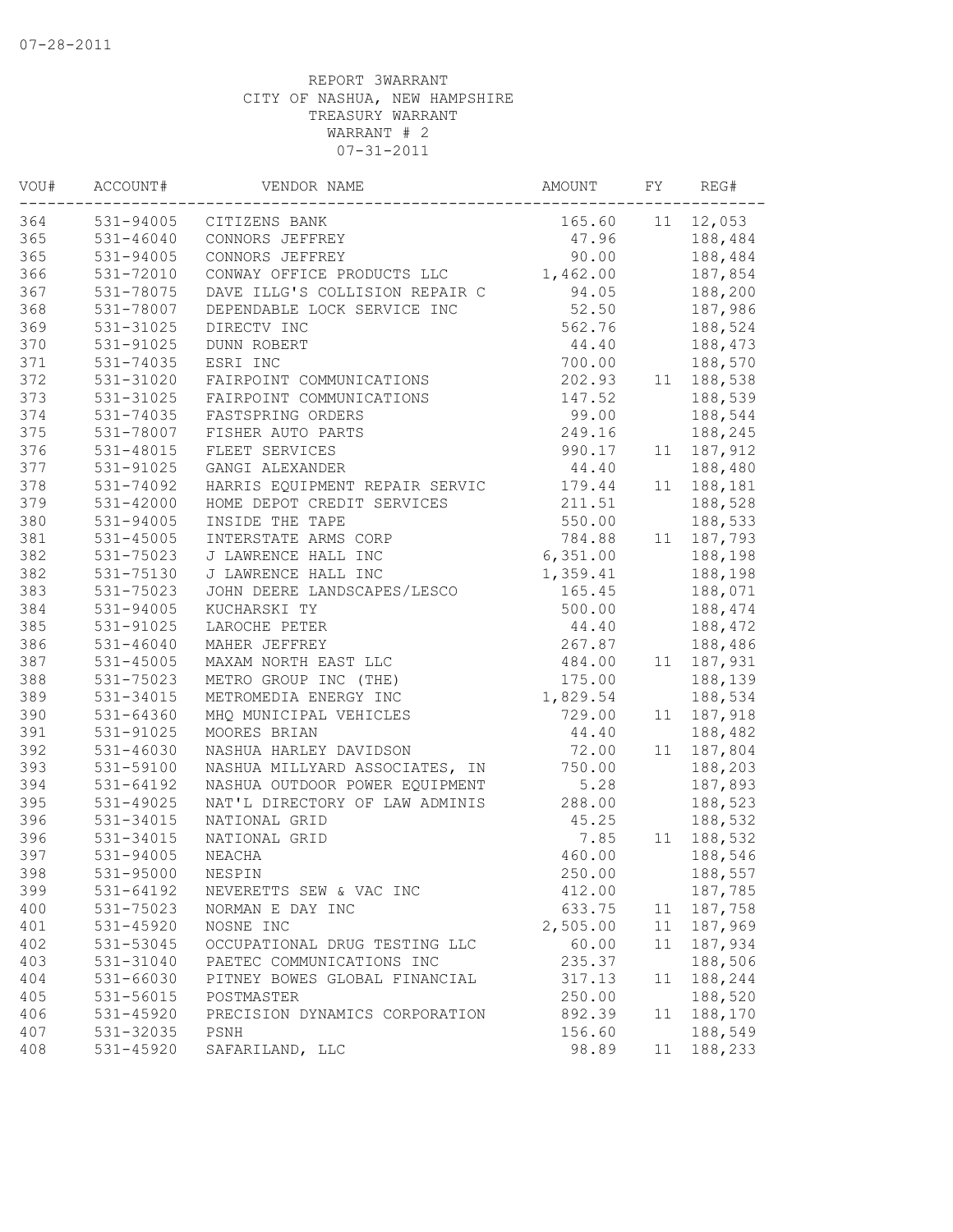| VOU#  | ACCOUNT#      | VENDOR NAME                             | AMOUNT   | FY | REG#       |
|-------|---------------|-----------------------------------------|----------|----|------------|
| 409   | 531-78007     | SAM'S CLUB DIRECT                       | 77.28    |    | 188,521    |
| 409   | 531-95000     | SAM'S CLUB DIRECT                       | 15.00    |    | 188,521    |
| 410   | 531-91025     | SEERO STEVEN                            | 44.40    |    | 188,481    |
| 411   | 531-45920     | SIRCHIE FINGER PRINT LABORATOR          | 365.69   |    | 11 187,937 |
| 412   | 531-64105     | SMITH & WESSON                          | 843.29   |    | 11 188,145 |
| 413   | 531-69025     | SNAP-ON TOOLS INDUSTRIAL-BOSTO          | 62.99    |    | 187,779    |
| 414   | 531-53045     | ST JOSEPH BUSINESS & HEALTH             | 224.35   |    | 187,862    |
| 415   | 531-31025     | ST ONGE JOSHUA                          | 45.96    |    | 188,479    |
| 416   | 531-41005     | STAPLES ADVANTAGE                       | 327.67   |    | 188,026    |
| 416   | 531-41015     | STAPLES ADVANTAGE                       | 1,950.26 |    | 188,026    |
| 416   | 531-41015     | STAPLES ADVANTAGE                       | 1,870.57 |    | 11 188,026 |
| 417   | 531-94010     | SULLIVAN FRANCIS                        | 552.50   |    | 11 188,485 |
| 418   | 531-78065     | SULLIVAN TIRE INC                       | 507.00   |    | 187,777    |
| 418   | 531-78075     | SULLIVAN TIRE INC                       | 75.33    |    | 187,777    |
| 418   | 531-78100     | SULLIVAN TIRE INC                       | 42.00    |    | 187,777    |
| 419   | $531 - 46030$ | SUPER SEER CORP                         | 270.00   | 11 | 187,949    |
| 420   | 531-42000     | THE DURKIN CO INC                       | 253.51   |    | 187,906    |
| 420   | 531-42000     | THE DURKIN CO INC                       | 276.25   |    | 11 187,906 |
| 421   | 531-75023     | THE METRO GROUP INC                     | 165.00   | 11 | 187,927    |
| 422   | 531-74145     | TREASURER STATE OF NH                   | 174.95   |    | 187,844    |
| 423   | 531-95000     | TREASURER STATE OF NH                   | 75.00    |    | 188,566    |
| 424   | 531-43005     | UNITED PARCEL SERVICE                   | 12.22    |    | 188,568    |
| 424   | 531-43005     | UNITED PARCEL SERVICE                   | 6.55     |    | 11 188,568 |
| 425   | 531-66025     | US BANCORP EQUIPMENT FINANCE I 2,771.96 |          |    | 188,548    |
| 426   | 531-31050     | VERIZON WIRELESS                        | 848.53   |    | 188,527    |
| 427   | 531-59100     | VILLAGE SENTRY KENNEL                   | 160.00   |    | 187,841    |
| 428   |               | 531-74035 WEST GROUP PAYMENT CENTER     | 272.72   |    | 11 187,806 |
| 429   | 531-91025     | WEST HEATHER                            | 44.40    |    | 188,483    |
| TOTAL | 531           | POLICE DEPARTMENT                       |          |    | 51,500.71  |
|       |               |                                         |          |    |            |
| 430   |               | 532-75130 AE MECHANICAL INC             | 2,436.95 |    | 188,143    |
| 431   | $532 - 46015$ | AGAN WAYNE                              | 54.80    |    | 187,874    |
| 432   | 532-46045     | ALLISON JEFFREY                         | 246.70   |    | 187,762    |
| 433   | 532-78100     | ARCSOURCE INC                           | 120.00   |    | 187,889    |
| 434   | 532-75901     | B & S LOCKSMITH INC                     | 18.00    |    | 187,919    |
| 435   | 532-75023     | BELLETETES INC                          | 7.74     |    | 11 187,882 |
| 436   | 532-78095     | CITIZENS BANK                           | 6,861.48 | 11 | 12,053     |
| 437   | 532-72010     | CONWAY OFFICE PRODUCTS LLC              | 632.00   |    | 187,854    |
| 438   | 532-74092     | GAGNON GEORGE                           | 25.00    |    | 187,955    |
| 439   | 532-75090     | GRANITE STATE GLASS                     | 90.00    |    | 187,935    |
| 440   | 532-75023     | HOME DEPOT CREDIT SERVICES              | 227.03   |    | 188,512    |
| 441   | 532-78105     | LIONELS WHEEL ALIGNMENT                 | 69.95    |    | 187,863    |
| 442   | 532-75105     | M & M ELECTRICAL SUPPLY CO INC          | 352.30   |    | 188,173    |
| 443   | 532-78065     | MAYNARD & LESIEUR INCORPORATED          | 173.76   |    | 188,182    |
| 444   | 532-34015     | METROMEDIA ENERGY INC                   | 342.28   |    | 188,534    |
| 444   | 532-34015     | METROMEDIA ENERGY INC                   | 573.77   | 11 | 188,534    |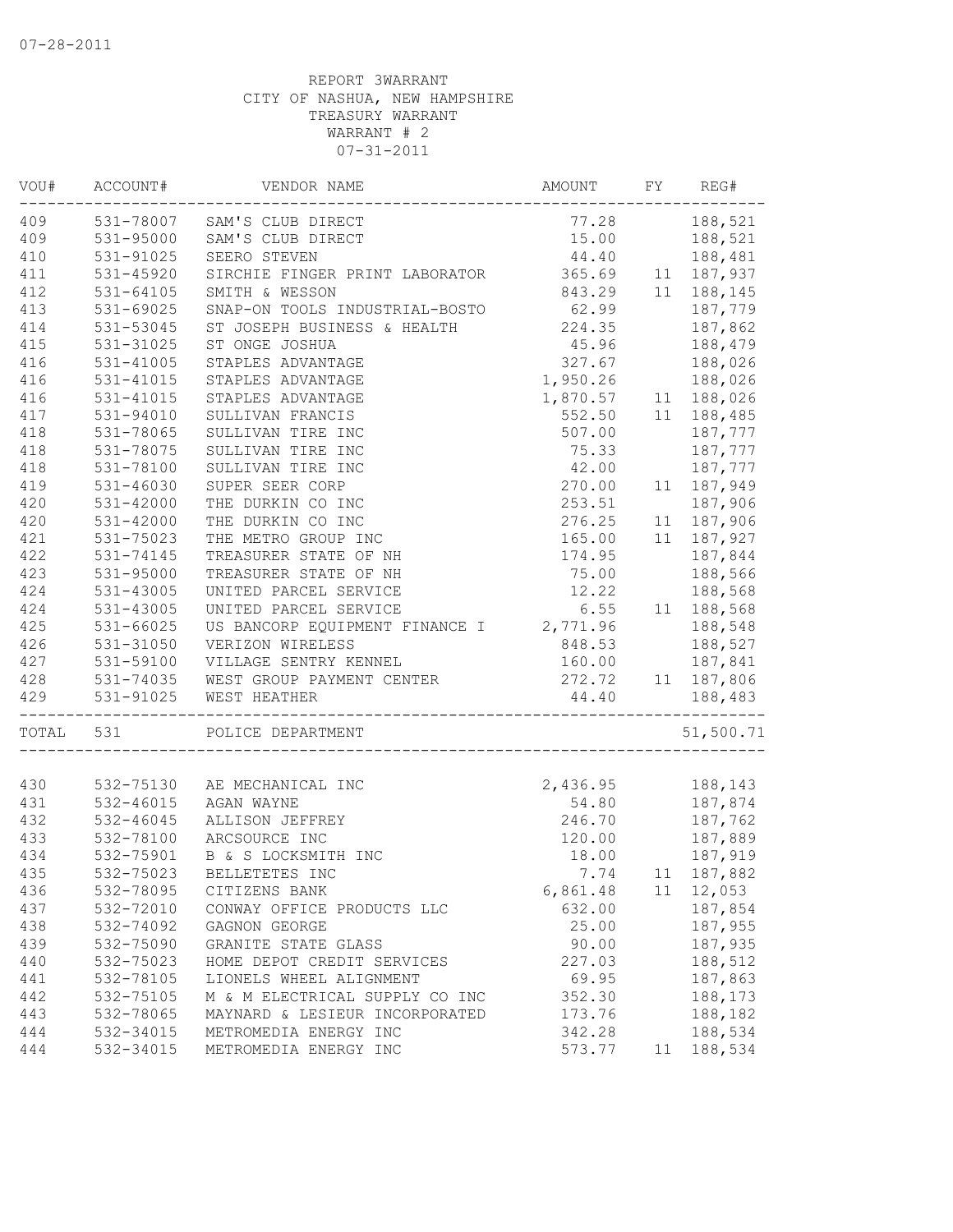| VOU#      | ACCOUNT#       | VENDOR NAME                                 | AMOUNT    | FY | REG#               |
|-----------|----------------|---------------------------------------------|-----------|----|--------------------|
| 445       | 532-78020      | MINUTEMAN TRUCKS INC                        | 11.72     |    | 187,914            |
| 445       | 532-78100      | MINUTEMAN TRUCKS INC                        | 12.90     |    | 187,914            |
| 446       | 532-34015      | NATIONAL GRID                               | 649.85    |    | 188,532            |
| 447       | 532-42005      | NEW ENGLAND PAPER & SUPPLY                  | 1,092.98  |    | 187,903            |
| 447       | 532-42005      | NEW ENGLAND PAPER & SUPPLY                  | 113.66    |    | 11 187,903         |
| 447       | 532-42010      | NEW ENGLAND PAPER & SUPPLY                  | 741.84    |    | 187,903            |
| 447       | 532-42020      | NEW ENGLAND PAPER & SUPPLY                  | 493.44    |    | 187,903            |
| 448       | 532-49025      | NFPA                                        | 832.50    |    | 188,559            |
| 449       | 532-94005      | NH BUILDING OFFICIALS ASSN                  | 35.00     |    | 188,516            |
| 450       | 532-94005      | NHIAAI                                      | 200.00    |    | 188,531            |
| 451       | 532-46030      | NORTHEAST RESCUE SYSTEMS                    | 4,486.50  |    | 187,999            |
| 451       | 532-46030      | NORTHEAST RESCUE SYSTEMS                    | 10,463.00 | 11 | 187,999            |
| 452       | 532-31040      | PAETEC COMMUNICATIONS INC                   | 9.64      |    | 188,506            |
| 453       | 532-33005      | PENNICHUCK WATER                            | 486.79    |    | 188,517            |
| 453       | 532-33005      | PENNICHUCK WATER                            | 516.53    | 11 | 188,517            |
| 454       | 532-43005      | PETTY CASH                                  | 8.64      |    | 188,487            |
| 454       | 532-43005      | PETTY CASH                                  | 7.23      |    | 11 188,487         |
| 454       | 532-94005      | PETTY CASH                                  | 20.00     | 11 | 188,487            |
| 454       | 532-94010      | PETTY CASH                                  | 40.00     | 11 | 188,487            |
| 455       | 532-47010      | PHYSIO-CONTROL INC                          | 634.00    |    | 187,967            |
| 456       | 532-75050      | PROPERTY LOGISTICS INC                      | 401.46    |    | 188,352            |
| 457       | 532-95005      | SAM'S CLUB DIRECT                           | 15.00     |    | 188,521            |
| 458       | 532-46045      | SHEA WILLIAM                                | 600.00    |    | 187,925            |
| 459       | 532-59100      | TRUE BLUE CLEANERS                          | 182.25    |    | 187,913            |
| TOTAL 532 |                | ---------------------<br>FIRE DEPARTMENT    |           |    | 34,286.69          |
| 460       | 534-64297 PSNH |                                             |           |    | 863.05 11 188,543  |
| TOTAL 534 |                | STREET LIGHTING                             |           |    | 863.05             |
|           |                |                                             |           |    |                    |
| 461       | 536-53025      | 2-WAY COMMUNICATIONS SERVICES, 878.00       |           |    | 11 188,142         |
| 462       | 536-64255      | MOTOROLA                                    | 40,626.60 |    | 11 187,836         |
| 463       | 536-74015      | MOTOROLA SOLUTIONS, INC.                    | 22,882.56 |    | 188,428            |
| 464       | 536-32035      | PSNH                                        | 1,259.19  |    | 188,549            |
| 465       | 536-64255      | TESSCO INC                                  | 129.09    |    | 11 188, 157        |
| 466       | 536-43005      | UNITED PARCEL SERVICE                       | 12.71     |    | 11 188,568         |
| 467       | 536-31050      | VERIZON WIRELESS                            | 74.63     |    | 188,527            |
| TOTAL     | 536            | CITYWIDE COMMUNICATIONS<br>________________ |           |    | -----<br>65,862.78 |
|           |                |                                             |           |    |                    |
| 468       | 541-72010      | CONWAY OFFICE PRODUCTS LLC                  | 309.00    |    | 187,854            |
| 469       | 541-62026      | GE CAPITAL INC                              | 3,852.81  |    | 187,991            |
| 470       | 541-32005      | PUBLIC SERVICE OF NH                        | 1,204.96  | 11 | 188,552            |
| 471       | 541-54025      | WAL-MART STORES                             | 100.00    |    | 188,051            |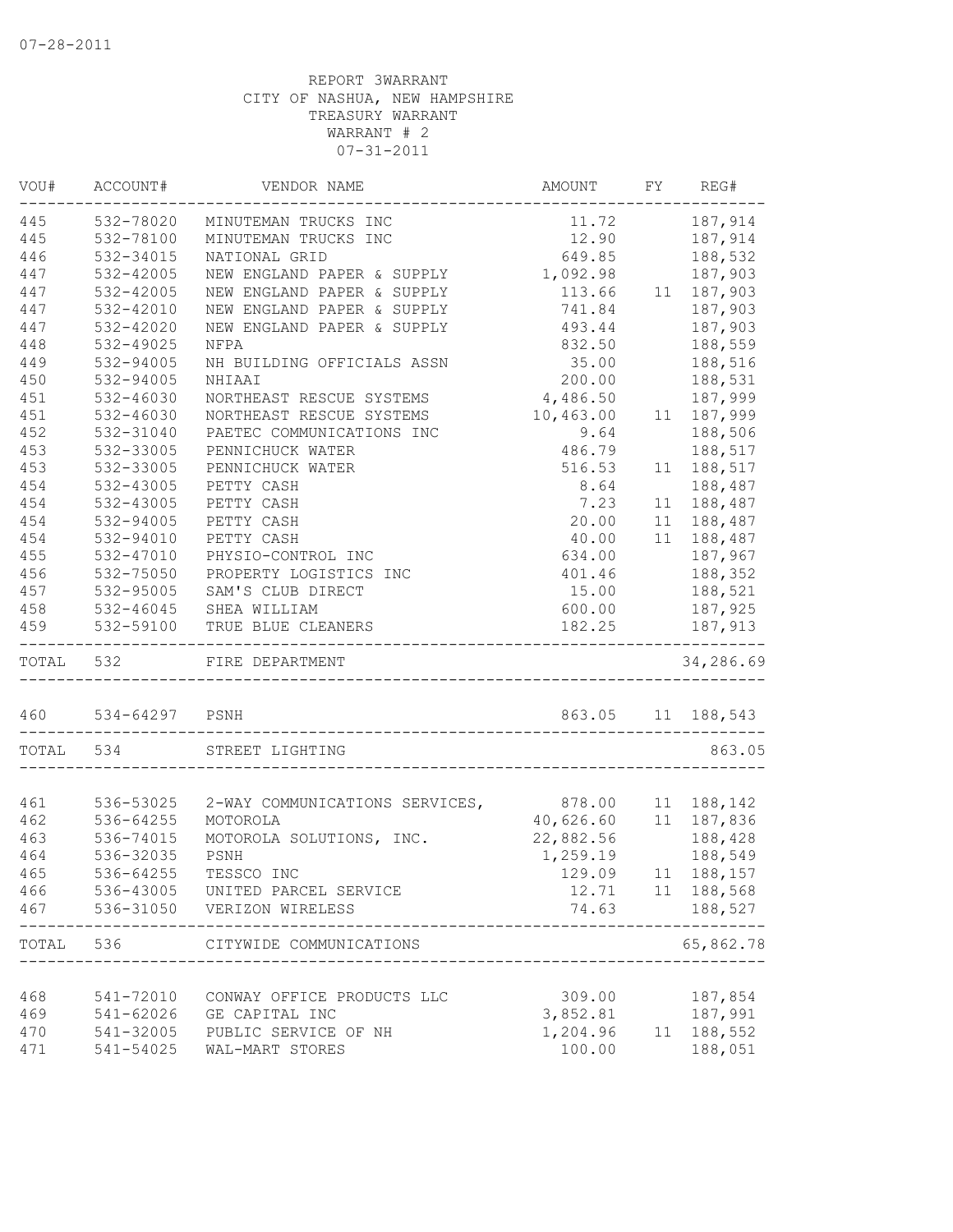|           | VOU# ACCOUNT# |                                             |                |    | REG#             |
|-----------|---------------|---------------------------------------------|----------------|----|------------------|
| TOTAL 541 |               |                                             |                |    |                  |
|           |               | 472 543-49070 FISHER SCIENTIFIC             |                |    | 83.90 11 187,994 |
|           |               | 472 543-49075 FISHER SCIENTIFIC             |                |    |                  |
| 473       |               |                                             |                |    |                  |
|           |               | TOTAL 543 ENVIRONMENTAL HEALTH DEPT.        |                |    | 329.94           |
|           |               |                                             |                |    |                  |
| 474       | 545-97020     | 23-25 TEMPLE ST REALTY LLC 1,560.00 187,942 |                |    |                  |
| 475       | 545-97020     | 525 AMHERST ST LLC                          | 450.00 187,830 |    |                  |
| 476       | 545-97020     | 82 WEST HOLLIS ST LLC                       | 495.00         |    | 187,960          |
| 477       | 545-97020     | ANCTIL ROCHETTE & SON INC                   | 750.00         |    | 188,014          |
| 478       | 545-97020     | BELANGER ROBERT H                           | 425.00         |    | 188,025          |
| 479       | 545-97020     | BONNETTE STEPHEN                            | 238.50         |    | 187,840          |
| 480       | 545-97020     | CAMPBELL GILBERT DBA WOODLANDS              | 300.00         |    | 187,794          |
| 481       | $545 - 97020$ | COUNTRY BARN MOTEL                          | 266.00         |    | 187,883          |
| 482       | 545-97020     | CROWN ST REALTY LLC                         | 575.00         |    | 188,036          |
| 483       | 545-97015     | DEMOULAS SUPERMARKETS INC                   | 68.24          |    | 188,503          |
| 483       | 545-97015     | DEMOULAS SUPERMARKETS INC                   | 4,351.96       |    | 11 188,503       |
| 484       | 545-97020     | FREEDOM APARTMENTS LLC                      | 1,030.00       |    | 187,878          |
| 485       | 545-97020     | GAUTHIER REALTY/CONNIE GAUTHIE              | 2,150.00       |    | 188,012          |
| 486       | 545-97020     | GULZAR-E-RAZIA LLC                          | 500.00         |    | 188,033          |
| 487       | 545-97020     | HIGHLAND LAKE PROPERTIES LLC                | 205.00         |    | 188,034          |
| 488       | 545-97020     | ICA PROPERTIES LLC/DAVID LAVOI              | 700.00         |    | 187,851          |
| 489       | 545-97020     | JENSENS'S INC                               | 370.00         |    | 187,866          |
| 490       | 545-97020     | LACHANCE EMILE                              | 600.00         |    | 188,038          |
| 491       | 545-97020     | LIAKAKOS FOTIOS                             | 550.00         |    | 187,764          |
| 492       | 545-97020     | MARINO MICHAEL                              | 564.77         |    | 188,039          |
| 493       | 545-97020     | MENA ANOTNIO                                | 700.00         |    | 188,035          |
| 494       | 545-97020     | MOTEL 6                                     | 1,514.87       |    | 187,976          |
| 495       | 545-97020     | MP HOUSING INC                              | 650.00         |    | 187,827          |
| 496       | 545-97015     | NATIONAL GRID                               | 163.63         |    | 11 188,571       |
| 497       | 545-97020     | NEIGHBORHOOD HOUSING SERVICES               | 448.00         |    | 187,813          |
| 498       | $545 - 97020$ | NUTMEG PROPERTY GROUP LLC                   | 225.00         |    | 188,031          |
| 499       | 545-97020     | O'DONNELL BRIAN F                           | 695.00         |    | 187,995          |
| 500       | 545-97020     | PEREZ JOSE JAVIER                           | 900.97         |    | 188,040          |
| 501       | 545-97020     | PSALEDAKIS WILLIAM                          | 462.00         |    | 187,782          |
| 502       | 545-97015     | PSNH                                        | 1,509.85       |    | 188,551          |
| 502       | 545-97015     | PSNH                                        | 2,159.22       | 11 | 188,551          |
| 503       | 545-97020     | REGENT PARK ASSOCIATES                      | 906.13         |    | 187,842          |
| 504       | 545-97020     | REGISTER LINDA B                            | 123.96         |    | 187,972          |
| 505       | 545-97020     | ROBERT ANDERSON TRUST                       | 727.69         |    | 188,041          |
| 506       | 545-97020     | ROST PROPERTY MTG LLC / DUTTON              | 500.00         |    | 187,963          |
| 507       | 545-97020     | SEYON KIM                                   | 644.81         |    | 187,869          |
| 508       | 545-97020     | TEMPLE EAST PEARL REALTY LLC                | 632.00         |    | 188,037          |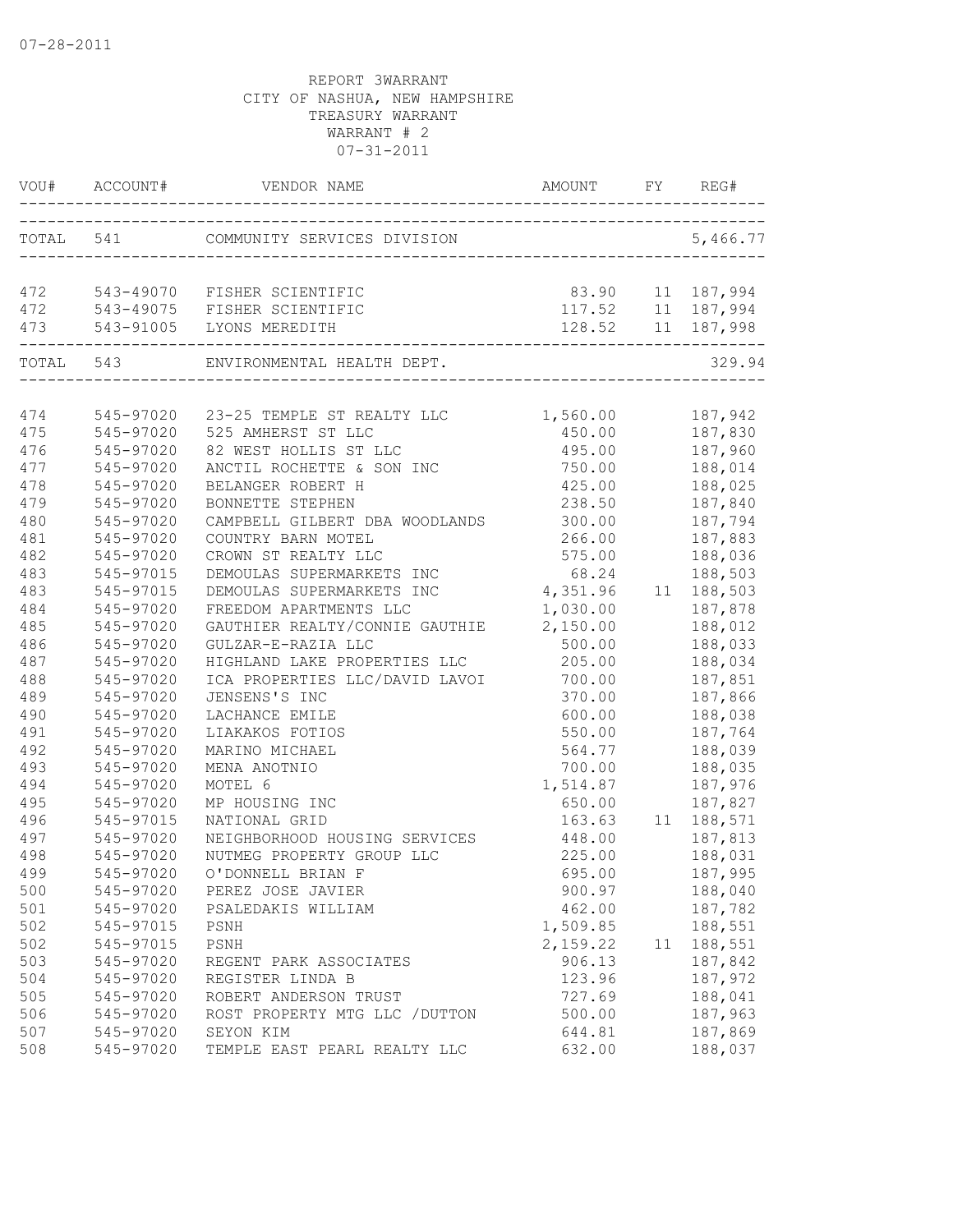| VOU#      | ACCOUNT#      | VENDOR NAME                                                | AMOUNT                | FY REG#                       |
|-----------|---------------|------------------------------------------------------------|-----------------------|-------------------------------|
|           |               | 509 545-97020 WEST HOLLIS TRUST                            | 350.00 187,947        |                               |
| 510       |               | 545-97015 WINGATE'S PHARMACY INC                           | 5, 247.99 11 188, 504 |                               |
| 511       | 545-97020     | YOUNGHUSBAND ROBERT A                                      | 850.00                | 187,886<br>------------------ |
| TOTAL 545 |               | WELFARE COSTS                                              |                       | 35,560.59                     |
|           |               |                                                            |                       |                               |
| 512       | 551-95010     | AMERICAN PUBLIC WORKS ASSN                                 | 181.25                | 188,564                       |
| 513       | $551 - 49075$ | BICKFORD MARGARET                                          | 145.24                | 11 188,488                    |
| 514       | $551 - 41015$ | CITIZENS BANK                                              | 48.22                 | $11 \quad 12,053$             |
| 515       | 551-72010     | CONWAY OFFICE PRODUCTS LLC                                 | 315.00                | 187,854                       |
| 516       | 551-59100     | LAMPER CEAN                                                | 300.00                | 188,246                       |
| 517       | $551 - 34015$ | METROMEDIA ENERGY INC                                      | 11.36                 | 188,534                       |
| 518       | $551 - 34015$ | NATIONAL GRID                                              | 16.63                 | 11 188,532                    |
| 519       | 551-31040     | PAETEC COMMUNICATIONS INC                                  | 6.69                  | 188,506                       |
| 520       | 551-33005     | PENNICHUCK WATER                                           | 60.75                 | 11 188,517                    |
| 521       | $551 - 95010$ | SOLID WASTE ASSN OF NORTH AMER                             | 343.00                | 188,560                       |
| 522       | 551-41015     | STAPLES ADVANTAGE                                          | 463.08                | 188,026                       |
| 523       | 551-95010     | WASTE & RECYCLING NEWS<br>-------------------------------- |                       | 69.00 188,547                 |
| TOTAL 551 |               | PUBLIC WORKS DIV & ENGINEERING                             |                       | 1,960.22                      |
|           |               |                                                            |                       |                               |
| 524       | 552-75165     | AIRGAS EAST                                                | 99.64                 | 11 187,807                    |
| 525       | 552-78100     | AUTO ELECTRIC WAREHOUSE INC                                | 255.00                | 187,754                       |
| 526       | 552-75135     | B & S LOCKSMITH INC                                        | 6.75                  | 187,919                       |
| 527       | 552-75022     | BELLETETES INC                                             | 137.18                | 187,882                       |
| 527       | 552-75040     | BELLETETES INC                                             | 7.50                  | 187,882                       |
| 528       | 552-75021     | BIO-SPRAY                                                  | 3,155.00              | 11 188, 217                   |
| 529       | 552-59050     | BRINK ANDREW                                               | 280.00                | 188,208                       |
| 530       | 552-59050     | BROOKS RICK                                                | 80.00                 | 188,166                       |
| 531       | 552-91005     | CAGGIANO NICHOLAS                                          | 28.86                 | 188,489                       |
| 531       | 552-91005     | CAGGIANO NICHOLAS                                          | 72.42                 | 11 188,489                    |
| 532       | 552-78007     | CARPARTS OF NASHUA                                         | .46                   | 187,768                       |
| 533       | 552-59015     | COFFEY POST#3 AMERICAN LEGION                              | 600.00                | 11 188,397                    |
| 533       | 552-81050     | COFFEY POST#3 AMERICAN LEGION                              | 600.00                | 11 188,397                    |
| 534       | 552-72010     | CONWAY OFFICE PRODUCTS LLC                                 | 138.00                | 187,854                       |
| 535       | 552-59050     | COYLE KEVIN                                                | 580.00                | 187,796                       |
| 535       | 552-59050     | COYLE KEVIN                                                | 1,030.00              | 11 187,796                    |
| 536       | 552-78100     | D & R TOWING INC                                           | 165.00                | 188,175                       |
| 537       | 552-48015     | DENNIS K BURKE INC                                         | 2,726.18              | 188,569                       |
| 538       | 552-75135     | F W WEBB COMPANY                                           | 20.65                 | 11 187,823                    |
| 539       | 552-59050     | FERLAN ANTHONY                                             | 50.00                 | 11 188,213                    |
| 540       | 552-59050     | FERLAN JOHN                                                | 250.00                | 188,214                       |
| 541       | $552 - 45110$ | FILLION ASSOCIATES INC                                     | 1,501.80              | 187,797                       |
| 541       | 552-45235     | FILLION ASSOCIATES INC                                     | 500.00                | 187,797                       |
| 541       | 552-75165     | FILLION ASSOCIATES INC                                     | 267.00                | 187,797                       |
| 541       | 552-75170     | FILLION ASSOCIATES INC                                     | 174.03                | 187,797                       |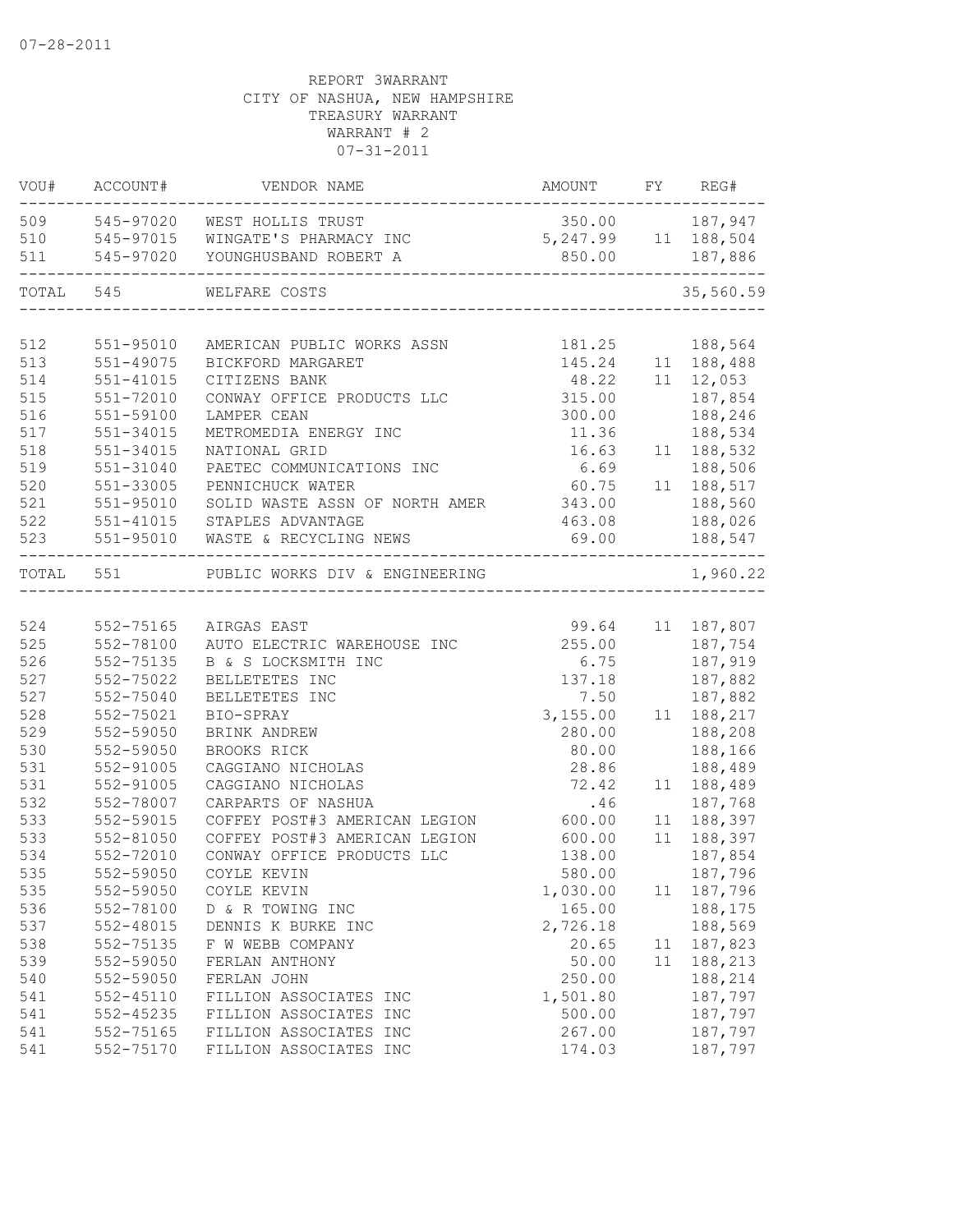| VOU# | ACCOUNT#               | VENDOR NAME                    | AMOUNT   | FY | REG#    |
|------|------------------------|--------------------------------|----------|----|---------|
| 542  | 552-59050              | FINVER AVERY                   | 100.00   |    | 187,858 |
| 543  | 552-59050              | FINVER KYLE                    | 230.00   | 11 | 188,212 |
| 544  | 552-59050              | FOLTZ TERRY                    | 72.00    |    | 188,133 |
| 545  | 552-59050              | GADBOIS GERALD                 | 490.00   |    | 187,755 |
| 546  | 552-59050              | GADBOIS GERRY                  | 770.00   | 11 | 187,948 |
| 547  | 552-75021              | GATE CITY FENCE CO INC         | 6,652.75 | 11 | 187,860 |
| 548  | 552-62022              | GE CAPITAL INC                 | 1,248.76 |    | 187,991 |
| 549  | 552-78100              | GILBERT DRIVELINE              | 253.49   |    | 187,980 |
| 550  | 552-59050              | GORSUCH JAMES                  | 240.00   | 11 | 187,800 |
| 551  | 552-78100              | GRANITE STATE GLASS            | 407.60   | 11 | 187,935 |
| 552  | $552 - 42010$          | HOME DEPOT CREDIT SERVICES     | 25.57    |    | 188,512 |
| 552  | 552-69035              | HOME DEPOT CREDIT SERVICES     | 20.68    |    | 188,512 |
| 552  | 552-75021              | HOME DEPOT CREDIT SERVICES     | 350.39   |    | 188,512 |
| 552  | 552-75022              | HOME DEPOT CREDIT SERVICES     | 169.05   |    | 188,512 |
| 552  | 552-75022              | HOME DEPOT CREDIT SERVICES     | 147.15   | 11 | 188,512 |
| 552  | 552-75135              | HOME DEPOT CREDIT SERVICES     | 57.97    |    | 188,512 |
| 552  | 552-75170              | HOME DEPOT CREDIT SERVICES     | 67.63    |    | 188,512 |
| 552  | 552-75175              | HOME DEPOT CREDIT SERVICES     | 19.92    |    | 188,512 |
| 553  | $552 - 64192$          | HUDSON SMALL ENGINE            | 178.00   |    | 187,872 |
| 553  | 552-74085              | HUDSON SMALL ENGINE            | 88.00    |    | 187,872 |
| 553  | 552-75021              | HUDSON SMALL ENGINE            | 63.00    |    | 187,872 |
| 554  | $552 - 45200$          | HUDSON TROPHY COMPANY          | 172.00   |    | 187,891 |
| 555  | 552-75022              | JAN-PRO CLEANING SYSTEMS NORTH | 300.00   |    | 188,197 |
| 556  | 552-75021              | JOHNSON'S ELECTRIC INC         | 705.30   |    | 187,829 |
| 556  | 552-75022              | JOHNSON'S ELECTRIC INC         | 250.00   |    | 187,829 |
| 556  | 552-75135              | JOHNSON'S ELECTRIC INC         | 500.00   |    | 187,829 |
| 556  | 552-75165              | JOHNSON'S ELECTRIC INC         | 162.00   |    | 187,829 |
| 556  | 552-75175              | JOHNSON'S ELECTRIC INC         | 206.50   |    | 187,829 |
| 557  | 552-59050              | KOHM JASON                     | 90.00    | 11 | 188,116 |
| 558  | 552-59050              | LAPOINTE WILLIAM               | 210.00   |    | 188,121 |
| 558  | 552-59050              | LAPOINTE WILLIAM               | 490.00   | 11 | 188,121 |
| 559  |                        | LEBEL ART                      | 50.00    |    |         |
|      | 552-59050<br>552-59050 | LOFTUS STEPHEN                 | 130.00   |    | 188,114 |
| 560  |                        |                                |          |    | 187,819 |
| 561  | 552-75022              | M & M ELECTRICAL SUPPLY CO INC | 14.35    |    | 188,173 |
| 561  | 552-75022              | M & M ELECTRICAL SUPPLY CO INC | 70.30    | 11 | 188,173 |
| 562  | 552-34015              | METROMEDIA ENERGY INC          | 53.95    |    | 188,534 |
| 562  | 552-34015              | METROMEDIA ENERGY INC          | 4.96     | 11 | 188,534 |
| 562  | 552-34045              | METROMEDIA ENERGY INC          | 245.83   | 11 | 188,534 |
| 563  | 552-78007              | NAPA AUTO PARTS                | 56.51    |    | 187,970 |
| 564  | 552-75022              | NASHUA GLASS                   | 241.00   | 11 | 188,174 |
| 565  | 552-74085              | NASHUA OUTDOOR POWER EQUIPMENT | 247.83   |    | 187,893 |
| 565  | 552-78100              | NASHUA OUTDOOR POWER EQUIPMENT | 76.98    |    | 187,893 |
| 566  | 552-75021              | NASHUA WALLPAPER & PAINT CO    | 855.33   |    | 187,895 |
| 566  | 552-75022              | NASHUA WALLPAPER & PAINT CO    | 253.89   | 11 | 187,895 |
| 567  | 552-34015              | NATIONAL GRID                  | 49.37    |    | 188,532 |
| 567  | 552-34045              | NATIONAL GRID                  | 98.97    |    | 188,532 |
| 568  | 552-31040              | PAETEC COMMUNICATIONS INC      | 12.39    |    | 188,506 |
| 569  | 552-75022              | PEABODY SUPPLY COMPANY         | 33.43    |    | 188,231 |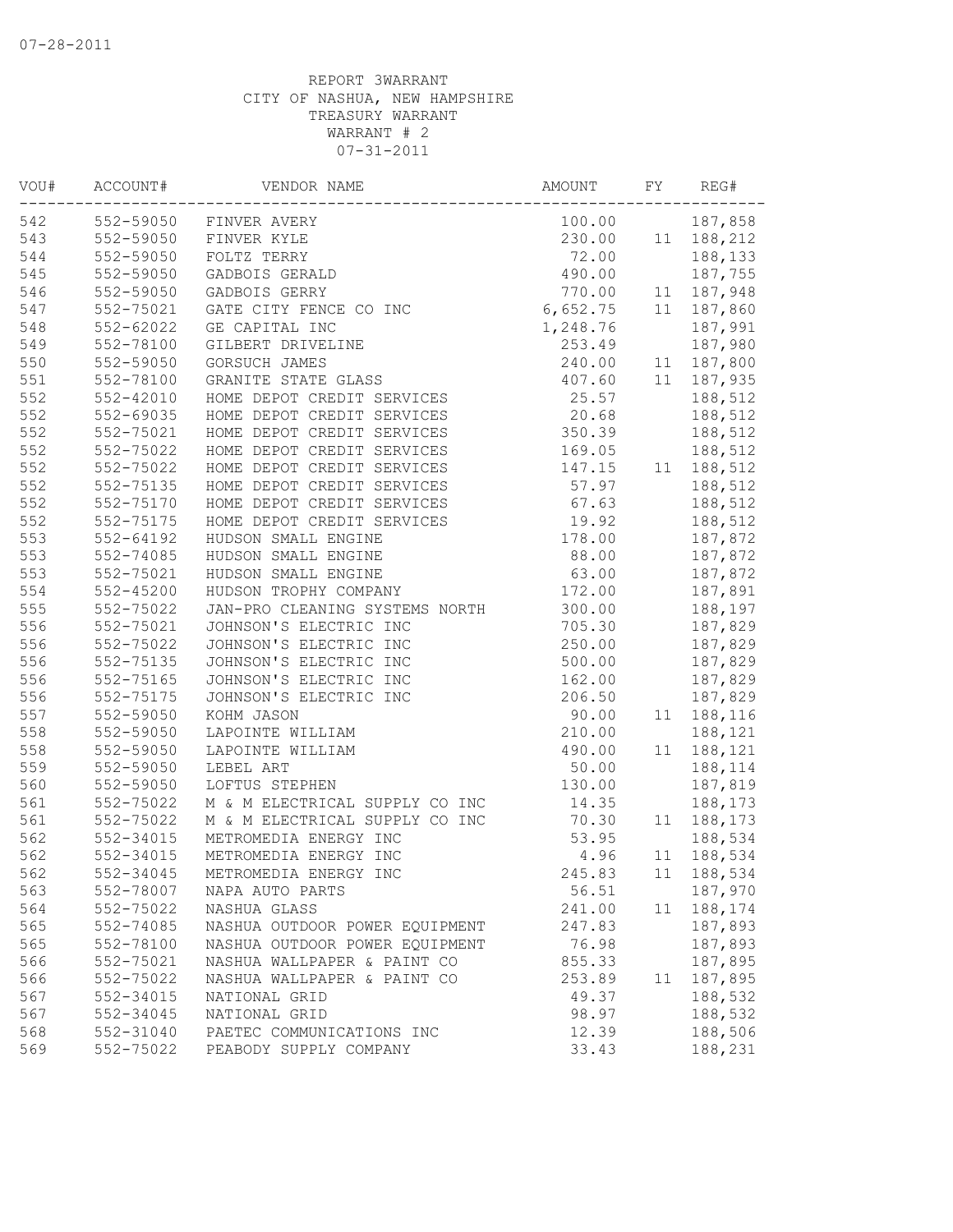| VOU#      | ACCOUNT#  | VENDOR NAME                                      | AMOUNT              | FY | REG#       |
|-----------|-----------|--------------------------------------------------|---------------------|----|------------|
| 570       |           | 552-33005 PENNICHUCK WATER                       | 4,835.89 188,517    |    |            |
| 570       | 552-33005 | PENNICHUCK WATER                                 | 2,035.94 11 188,517 |    |            |
| 571       | 552-45250 | PETTY CASH                                       | 9.00                |    | 188,490    |
| 571       | 552-75022 | PETTY CASH                                       | 27.80               |    | 188,490    |
| 571       | 552-75175 | PETTY CASH                                       | 20.00               |    | 188,490    |
| 571       | 552-78100 | PETTY CASH                                       | 30.00               |    | 188,490    |
| 572       | 552-32005 | PSNH                                             | 32.52               |    | 188,549    |
| 572       | 552-32005 | PSNH                                             | 4,241.36            |    | 11 188,549 |
| 572       | 552-32030 | PSNH                                             | 3,243.04            | 11 | 188,549    |
| 573       | 552-75021 | READ CUSTOM SOILS                                | 1,260.00            | 11 | 188,242    |
| 574       | 552-62022 | SAM'S CLUB DIRECT                                | 15.00               |    | 188,521    |
| 574       | 552-75135 | SAM'S CLUB DIRECT                                | $-.01$              |    | 11 188,521 |
| 575       | 552-78007 | SANEL AUTO PARTS CO                              | 426.96              |    | 187,887    |
| 575       | 552-78007 | SANEL AUTO PARTS CO                              | 405.61              |    | 11 187,887 |
| 576       | 552-78100 | SCHOOL STREET LIGHT TRUCK PART                   | 450.00              |    | 11 188,418 |
| 577       | 552-45235 | SEASONAL SPECIALTY STORES                        | 294.84              |    | 187,989    |
| 577       | 552-75170 | SEASONAL SPECIALTY STORES                        | 63.97               |    | 187,989    |
| 577       | 552-75170 | SEASONAL SPECIALTY STORES                        | 51.16               |    | 11 187,989 |
| 578       | 552-59050 | SMITH BRUCE                                      | 40.00               |    | 187,861    |
| 579       | 552-41015 | STAPLES ADVANTAGE                                | 54.99               |    | 188,026    |
| 580       |           | 552-75135 YANKEE EQUIPMENT SYSTEMS INC           | 326.56 187,780      |    |            |
| 581       | 552-59015 | YOUNG SUSAN                                      | 150.00              |    | 11 188,430 |
|           |           |                                                  |                     |    |            |
| TOTAL 552 |           | PARKS AND RECREATION                             |                     |    | 47,972.95  |
|           |           |                                                  |                     |    |            |
| 582       | 553-45175 | ABCO WELDING & INDUSTRIAL SUPP 30.45 11 188,227  |                     |    |            |
| 582       | 553-69025 | ABCO WELDING & INDUSTRIAL SUPP 160.00 11 188,227 |                     |    |            |
| 583       | 553-78100 | AUTO ELECTRIC WAREHOUSE INC                      | 195.00              |    | 11 187,754 |
| 584       | 553-45060 | BELLETETES INC                                   | 349.82              |    | 187,882    |
| 584       | 553-49075 | BELLETETES INC                                   | $-71.98$            |    | 11 187,882 |
| 585       | 553-78100 | BEST FORD                                        | 116.00              |    | 187,769    |
| 585       | 553-78100 | BEST FORD                                        | 358.50              | 11 | 187,769    |
| 586       | 553-78075 | BOBCAT OF NEW HAMPSHIRE                          | 34.51               |    | 11 187,875 |
| 587       | 553-59187 | BOSTON & MAINE CORP, TREASURER 3,204.92          |                     |    | 187,968    |
| 588       | 553-45175 | BOT-L-GAS INCORPORATED                           | 24.75               |    | 11 188,185 |
| 589       | 553-45015 | BROX INDUSTRIES INC                              | 456.02              |    | 187,791    |
| 589       | 553-45015 | BROX INDUSTRIES INC                              | 536.00              |    | 11 187,791 |
| 589       | 553-45025 | BROX INDUSTRIES INC                              | 50.00               |    | 187,791    |
| 590       | 553-78100 | CASEY & DUPUIS EQUIPMENT CORP                    | 575.00              | 11 | 187,981    |
| 591       | 553-49075 | CCP INDUSTRIES INC                               | 472.85              |    | 187,890    |
| 592       | 553-45015 | CONTINENTAL PAVING INC                           | 594.82              |    | 188,187    |
| 592       | 553-45015 | CONTINENTAL PAVING INC                           | 439.94              | 11 | 188,187    |
| 593       | 553-72035 | CONWAY OFFICE PRODUCTS LLC                       | 99.00               |    | 187,854    |
| 594       | 553-48015 | DENNIS K BURKE INC                               | 41,962.49           |    | 188,569    |
| 595       | 553-78100 | DONOVAN EQUIPMENT CO INC                         | 1,175.55            |    | 187,788    |
| 595       | 553-78100 | DONOVAN EQUIPMENT CO INC                         | $-27.76$            | 11 | 187,788    |
| 596       | 553-78100 | DONOVAN SPRING COMPANY INC                       | 484.64              |    | 187,790    |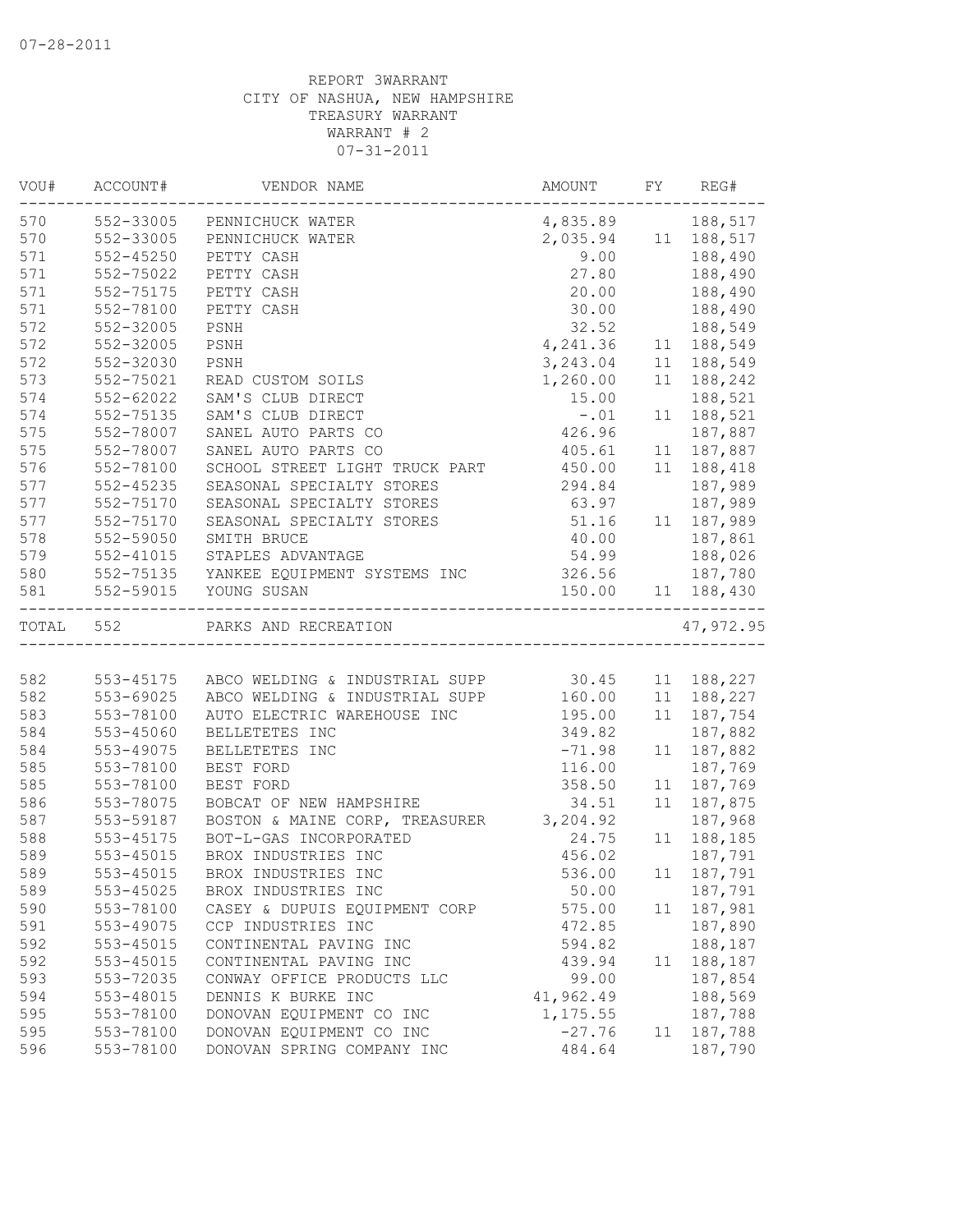| VOU#       | ACCOUNT#               | VENDOR NAME                              | AMOUNT          | FY | REG#                  |
|------------|------------------------|------------------------------------------|-----------------|----|-----------------------|
| 597        | 553-78100              | DUNN BATTERY LLC                         | 173.90          | 11 | 187,941               |
| 598        | 553-78100              | EASTERN NE HYDRAULICS INC                | 497.91          | 11 | 188,020               |
| 599        | 553-49075              | GRAINGER                                 | 44.82           |    | 187,809               |
| 600        | 553-49075              | GRAINGER                                 | 704.16          | 11 | 187,838               |
| 601        | 553-78100              | HEWS COMPANY, LLC                        | 409.99          |    | 187,894               |
| 602        | 553-78100              | HOWARD P FAIRFIELD, LLC                  | $-77.00$        |    | 188,118               |
| 603        | 553-59105              | JAN-PRO CLEANING SYSTEMS NORTH           | 620.00          |    | 188,197               |
| 604        | 553-49075              | LIBERTY INTN'L TRUCKS OF NH LL           | 69.17           |    | 188,180               |
| 604        | 553-78100              | LIBERTY INTN'L TRUCKS OF NH LL           | 903.27          |    | 188,180               |
| 605        | 553-78065              | MAYNARD & LESIEUR INCORPORATED           | 140.00          |    | 188,182               |
| 605        | 553-78100              | MAYNARD & LESIEUR INCORPORATED           | 239.95          |    | 188,182               |
| 606        | 553-49075              | NAPA AUTO PARTS                          | 288.90          |    | 187,970               |
| 606        | 553-49075              | NAPA AUTO PARTS                          | 61.10           |    | 11 187,970            |
| 606        | 553-69025              | NAPA AUTO PARTS                          | $-96.70$        |    | 187,970               |
| 606        | 553-78035              | NAPA AUTO PARTS                          | 172.08          |    | 187,970               |
| 606        | 553-78100              | NAPA AUTO PARTS                          | 462.96          |    | 187,970               |
| 607        | 553-69025              | NEW ENGLAND EQUIPMENT RENTALS            | 33.06           |    | 187,899               |
| 607        | 553-78100              | NEW ENGLAND EQUIPMENT RENTALS            | 428.50          | 11 | 187,899               |
| 608        | 553-78035              | NEW G.H. BERLIN OIL COMPANY              | 1,411.52        |    | 187,908               |
| 609        | 553-31040              | PAETEC COMMUNICATIONS INC                | 18.58           |    | 188,506               |
| 610        | 553-33005              | PENNICHUCK WATER                         | 376.24          | 11 | 188,517               |
| 611        | 553-59100              | SAFETY-KLEEN SYSTEMS INC                 | 25.24           | 11 | 187,789               |
| 612        | 553-49075              | SANEL AUTO PARTS CO                      | 218.44          |    | 187,887               |
| 612        | 553-78100              | SANEL AUTO PARTS CO                      | 881.77          |    | 187,887               |
| 613        | 553-48005              | SHATTUCK MALONE OIL CO                   | 23,499.35       |    | 188,502               |
| 614        | 553-78100              | SWEEPER PARTS SALES                      | 1,223.46        | 11 | 188,239               |
| 615        | 553-78100              | SYN-TECH SYSTEMS INC                     | 98.75           |    | 188,202               |
| 616        | 553-49075              | TENNANT SALES & SERVICE COMPAN           | 46.05           | 11 | 187,805               |
| 617        | 553-78100              | TST EQUIPMENT INC                        | 77.22           | 11 | 187,859               |
| 618        | 553-46045              | UNIFIRST CORPORATION                     | 1,312.39        |    | 187,985               |
| TOTAL      | 553                    | STREET DEPARTMENT                        |                 |    | 85,485.60             |
|            |                        |                                          |                 |    |                       |
| 619<br>620 | 555-49075              | 555-42010 BANNER SYSTEMS OF MASSACHUSETT | 51.14           |    | 11 188,172            |
| 620        | 555-49075              | BELLETETES INC<br>BELLETETES INC         | 4.13<br>3.59    | 11 | 187,882<br>187,882    |
| 621        |                        |                                          | 109.00          |    | 187,854               |
|            | 555-72035              | CONWAY OFFICE PRODUCTS LLC               |                 |    |                       |
| 622        | 555-59105              | JAN-PRO CLEANING SYSTEMS NORTH           | 235.00          |    | 188,197               |
| 623        | 555-64192              | M & M ELECTRICAL SUPPLY CO INC           | 51.84           |    | 11 188, 173           |
| 624<br>625 | 555-31040<br>555-32025 | PAETEC COMMUNICATIONS INC<br>PSNH        | 18.59<br>459.25 |    | 188,506<br>11 188,549 |
|            |                        |                                          | 1, 160.81       |    |                       |
| 625        | 555-32025              | PSNH                                     |                 |    | 11 188,550            |
| 626        | 555-75023              | UNIFIRST CORPORATION                     | 25.15           |    | 187,985               |
| TOTAL      | 555                    | TRAFFIC DEPARTMENT                       |                 |    | 2,118.50              |
|            |                        |                                          |                 |    |                       |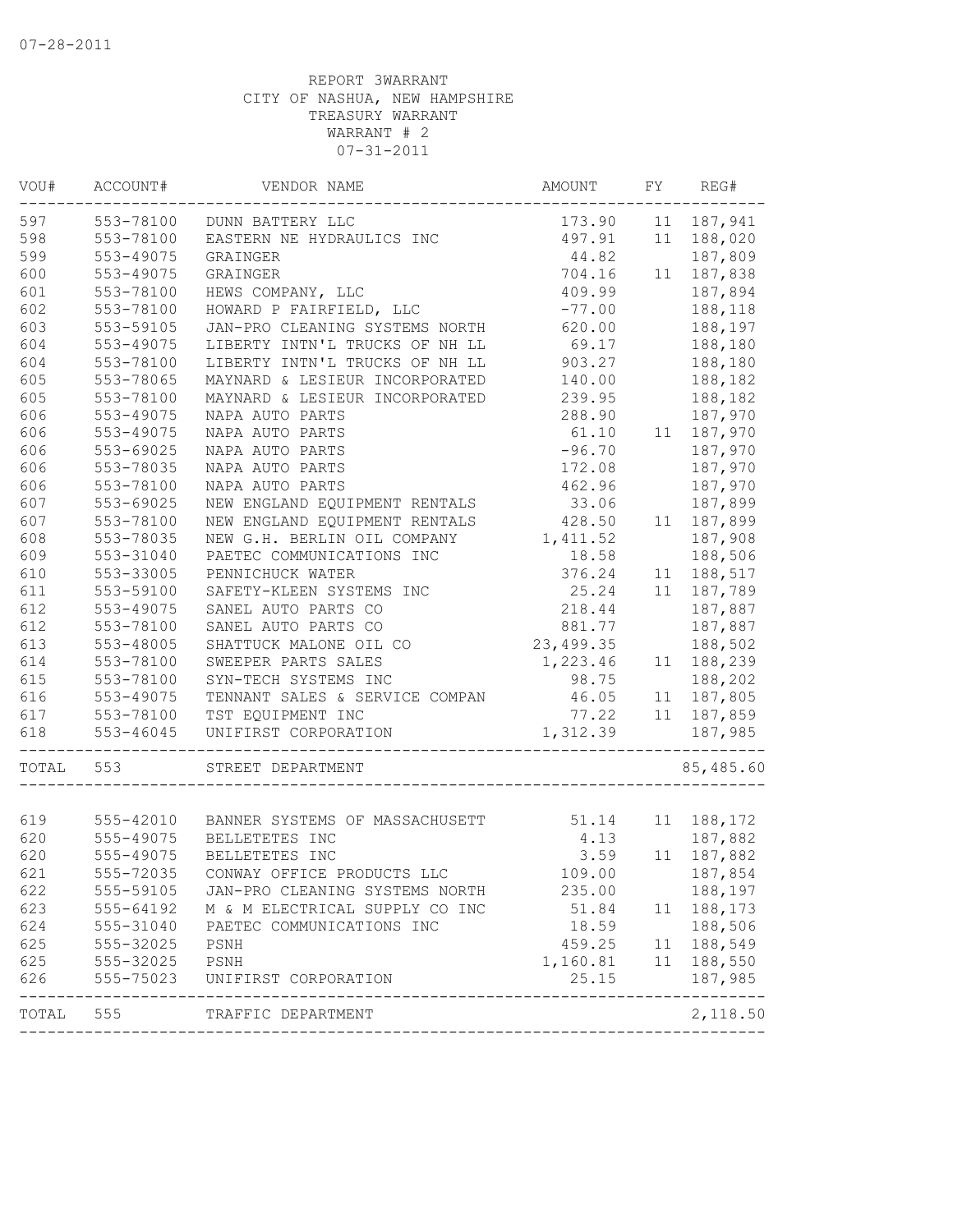| VOU#                            | ACCOUNT#                                                                  | VENDOR NAME                                                                                    | <b>AMOUNT</b>                                      | FY | REG#                                                         |
|---------------------------------|---------------------------------------------------------------------------|------------------------------------------------------------------------------------------------|----------------------------------------------------|----|--------------------------------------------------------------|
| 627<br>627<br>628<br>628        | 557-49075<br>557-69030<br>557-64035<br>557-78140                          | HOME DEPOT CREDIT SERVICES<br>HOME DEPOT CREDIT SERVICES<br>NAPA AUTO PARTS<br>NAPA AUTO PARTS | 142.55<br>489.00<br>543.32<br>14.22                | 11 | 188,512<br>188,512<br>187,970<br>187,970                     |
| 628                             | 557-78140                                                                 | NAPA AUTO PARTS                                                                                | 58.36                                              |    | 187,971                                                      |
| 629<br>630                      | 557-31040<br>557-32005                                                    | PAETEC COMMUNICATIONS INC<br>PSNH                                                              | 7.18<br>1,716.70                                   | 11 | 188,506<br>188,550                                           |
| TOTAL                           | 557                                                                       | PARKING LOTS                                                                                   |                                                    |    | 2,971.33                                                     |
| 631                             | 561-75023                                                                 | HOME DEPOT CREDIT SERVICES                                                                     | 175.71                                             |    | 188,512                                                      |
| TOTAL                           | 561                                                                       | EDGEWOOD CEMETERY                                                                              |                                                    |    | 175.71                                                       |
| 631<br>632                      | 563-75023<br>563-31040                                                    | HOME DEPOT CREDIT SERVICES<br>PAETEC COMMUNICATIONS INC                                        | 126.54<br>11.86                                    | 11 | 188,512<br>188,506                                           |
| TOTAL                           | 563                                                                       | WOODLAWN CEMETERY                                                                              |                                                    |    | 138.40                                                       |
| 633<br>634<br>634<br>635<br>635 | 571-72010<br>$571 - 41005$<br>571-72010<br>$571 - 41005$<br>$571 - 41015$ | CONWAY OFFICE PRODUCTS LLC<br>SPILLER'S<br>SPILLER'S<br>STAPLES ADVANTAGE<br>STAPLES ADVANTAGE | 470.00<br>$-319.77$<br>1,675.00<br>168.90<br>76.26 | 11 | 187,854<br>187,964<br>187,964<br>188,026<br>188,026          |
| TOTAL                           | 571                                                                       | COMMUNITY DEVELOPMENT                                                                          |                                                    |    | 2,070.39                                                     |
| 636<br>637                      | 572-95005<br>572-98029                                                    | ASLA<br>TAYLOR MATTHEW                                                                         | 407.00<br>24.90                                    | 11 | 188,514<br>188,491                                           |
| TOTAL                           | 572                                                                       | PLANNING DEPARTMENT                                                                            |                                                    |    | 431.90                                                       |
| 638<br>639                      | 573-62022                                                                 | CITIZENS BANK<br>573-66025 US BANCORP EQUIPMENT FINANCE I 880.00                               | 274.00<br>-----------------                        |    | $11 \quad 12,053$<br>188,548                                 |
| TOTAL                           | 573                                                                       | ECONOMIC DEVELOPMENT<br>-----------------------                                                |                                                    |    | 1,154.00                                                     |
| 640<br>641<br>641<br>641<br>642 | 575-45150<br>575-45050<br>575-45050<br>575-64015<br>575-72010             | AC MOORE INC<br>AMAZON.COM LLC<br>AMAZON.COM LLC<br>AMAZON.COM LLC<br>AMS IMAGING              | 32.39<br>4.00<br>196.11<br>30.73<br>450.00         |    | 11 187,904<br>188,565<br>11 188,565<br>11 188,565<br>188,541 |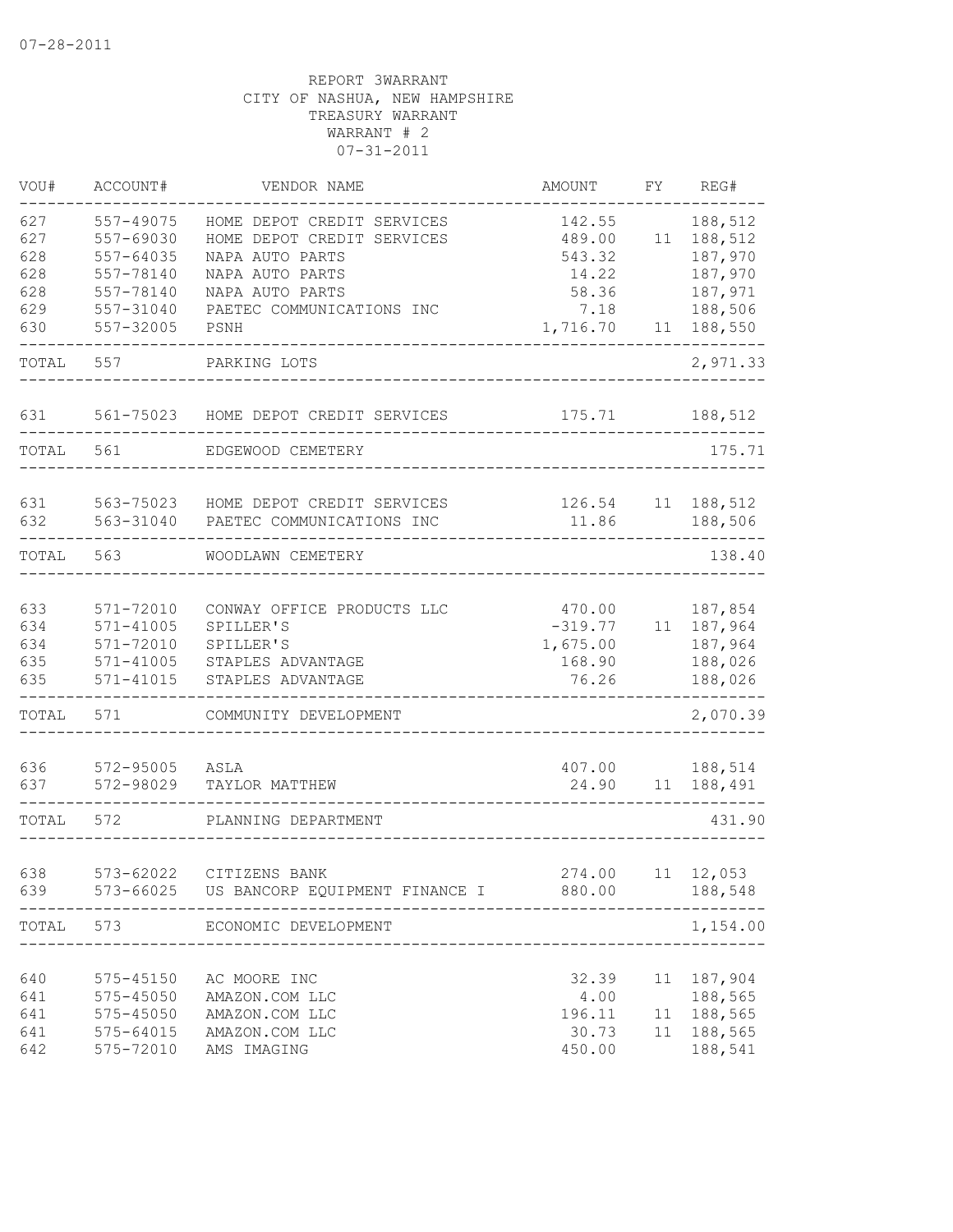| VOU#  | ACCOUNT#      | VENDOR NAME                    | AMOUNT      | ${\rm FY}$ | REG#       |
|-------|---------------|--------------------------------|-------------|------------|------------|
| 643   | 575-45050     | BAKER & TAYLOR                 | 3,626.41    |            | 187,816    |
| 643   | $575 - 45050$ | BAKER & TAYLOR                 | 767.79      |            | 187,817    |
| 643   | 575-45050     | BAKER & TAYLOR                 | 399.36      | 11         | 187,816    |
| 643   | 575-45050     | BAKER & TAYLOR                 | $-15.39$    | 11         | 187,817    |
| 643   | 575-45903     | BAKER & TAYLOR                 | 391.72      | 11         | 187,817    |
| 644   | 575-45085     | BAKER & TAYLOR ENTERTAINMENT   | 150.82      |            | 187,810    |
| 644   | 575-45085     | BAKER & TAYLOR ENTERTAINMENT   | 678.73      | 11         | 187,810    |
| 644   | 575-45315     | BAKER & TAYLOR ENTERTAINMENT   | 1,785.71    |            | 187,810    |
| 644   | 575-45315     | BAKER & TAYLOR ENTERTAINMENT   | $-902.25$   | 11         | 187,810    |
| 645   | 575-72010     | CONWAY OFFICE PRODUCTS LLC     | 317.00      |            | 187,854    |
| 646   | 575-45050     | D&B                            | 609.50      |            | 187,922    |
| 647   | 575-45903     | <b>EBSCO</b>                   | 1,715.00    |            | 188,188    |
| 647   | 575-45904     | <b>EBSCO</b>                   | $-1,047.82$ | 11         | 188,188    |
| 648   | 575-78100     | FISHER AUTO PARTS              | 84.70       |            | 188,245    |
| 649   | $575 - 45050$ | INGRAM LIBRARY SERVICES INC    | 1,220.25    |            | 188,015    |
| 649   | 575-45050     | INGRAM LIBRARY SERVICES INC    | $-22.72$    | 11         | 188,015    |
| 650   | 575-75023     | JP PEST SERVICES               | 125.00      | 11         | 187,880    |
| 651   | 575-59100     | KADIMA TSHIBANGU               | 1,000.00    |            | 188,492    |
| 652   | 575-91005     | MATTHEWS CHARLES               | 31.97       |            | 187,832    |
| 653   | 575-45085     | MICROMARKETING LLC             | 59.48       | 11         | 187,881    |
| 654   | 575-45050     | NASHUA HIGH SCHOOL NORTH       | 80.00       |            | 188,518    |
| 655   | 575-45050     | NASHUA HIGH SCHOOL SOUTH       | 85.00       |            | 188,519    |
| 656   | 575-42005     | NEW ENGLAND PAPER & SUPPLY     | 95.40       |            | 187,903    |
| 656   | $575 - 42020$ | NEW ENGLAND PAPER & SUPPLY     | 482.04      |            | 187,903    |
| 657   | 575-45903     | NEWSBANK INC                   | 16,565.00   |            | 187,956    |
| 658   | 575-31040     | PAETEC COMMUNICATIONS INC      | 12.39       |            | 188,506    |
| 659   | 575-33005     | PENNICHUCK WATER               | 381.47      | 11         | 188,517    |
| 660   | 575-45085     | RANDOM HOUSE INC               | 38.25       | 11         | 188,030    |
| 661   | 575-45085     | RECORDED BOOKS LLC             | 696.70      |            | 187,988    |
| 661   | 575-45085     | RECORDED BOOKS LLC             | 3.72        | 11         | 187,988    |
| 661   | 575-45220     | RECORDED BOOKS LLC             | $-380.95$   | 11         | 187,988    |
| 662   | 575-45220     | SAM'S CLUB DIRECT              | 15.00       |            | 188,521    |
| 663   | 575-74085     | STANLEY CONVERGENT SECURITY SO | 174.18      |            | 188,535    |
| 664   | 575-41005     | STAPLES ADVANTAGE              | 324.29      |            | 188,026    |
| 664   | $575 - 41015$ | STAPLES ADVANTAGE              | 49.10       |            | 188,026    |
| 665   | $575 - 45150$ | UPSTART                        | 3.90        | 11         | 188,257    |
| TOTAL | 575           | PUBLIC LIBRARIES               |             |            | 30, 313.98 |
|       |               |                                |             |            |            |
| 666   | 576-94005     | COLLINS MARK                   | 35.00       |            | 188,494    |
| 667   | 576-94005     | NHBOA                          | 150.00      |            | 188,529    |
| 668   | 576-91005     | TRACY WILLIAM                  | 129.31      |            | 188,493    |
| 668   | 576-91005     | TRACY WILLIAM                  | 55.59       |            | 11 188,493 |
| TOTAL | 576           | BUILDING DEPARTMENT            |             |            | 369.90     |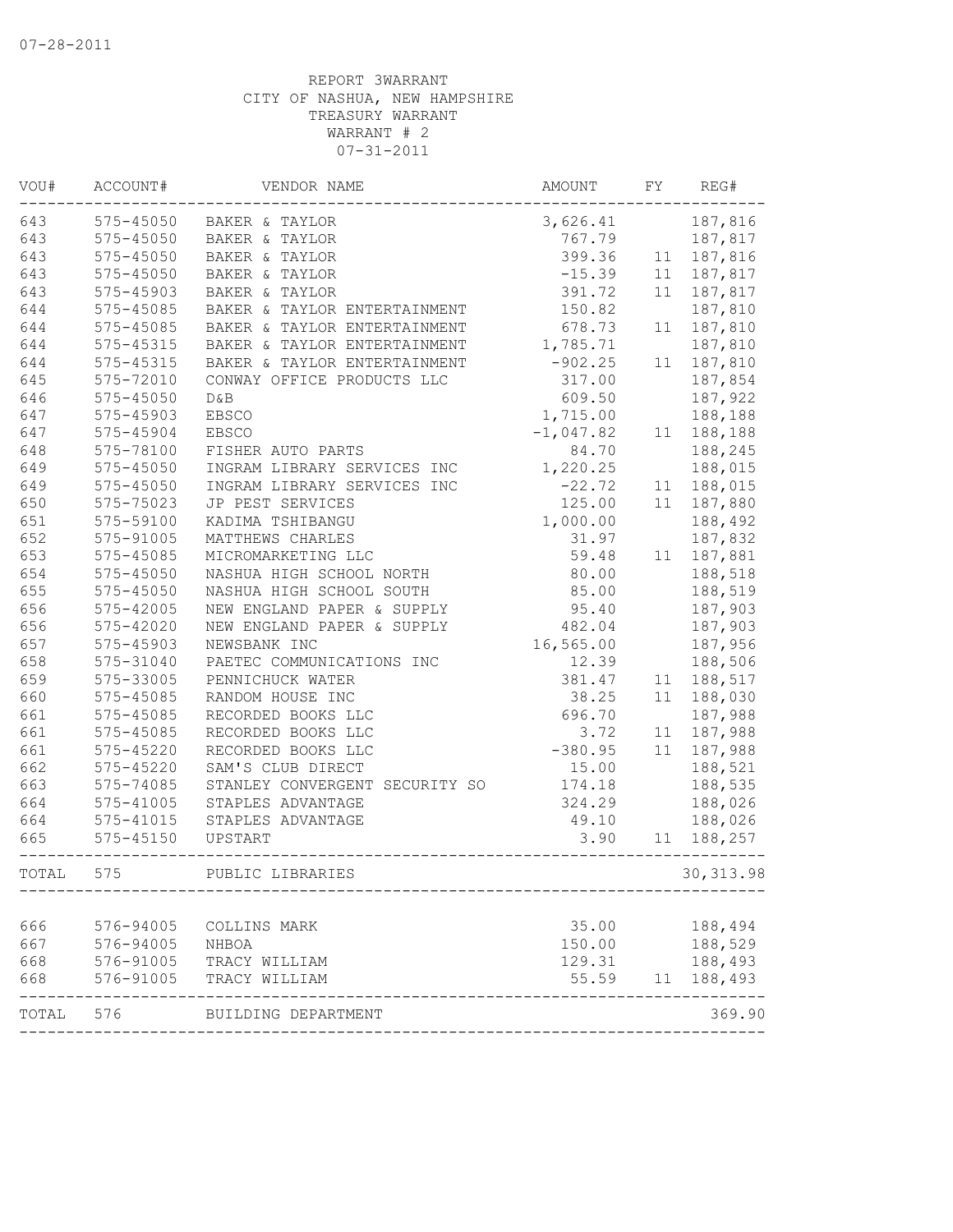| VOU# | ACCOUNT#          | VENDOR NAME                      | AMOUNT     | FY | REG#        |
|------|-------------------|----------------------------------|------------|----|-------------|
|      | 229,770 581-84030 | ADULT LEARNING CENTER            | 26,325.00  |    | 11 187,987  |
|      | 229,771 581-49075 | AED BRANDS                       | 283.00     |    | 11 188,178  |
|      | 229,772 581-72065 | ALTERNATIVE COMMUNICATIONS SER   | 100.00     | 11 | 187,965     |
|      | 229,773 581-53100 | AMERICAN SECURITY & FIRE PROTE   | 4,370.00   |    | 187,760     |
|      | 229,773 581-53100 | AMERICAN SECURITY & FIRE PROTE   | 110.00     | 11 | 187,760     |
|      | 229,774 581-41015 | ANCO SIGNS & STAMPS INC          | 11.75      |    | 188,508     |
|      | 229,775 581-49075 | ARCSOURCE INC                    | 37.20      |    | 187,889     |
|      | 229,776 581-91040 | ASBELL PAUL                      | 489.75     | 11 | 188,095     |
|      | 229,777 581-49050 | ASCD                             | 355.00     |    | 188,573     |
|      | 229,778 581-31005 | AT&T                             | 33.77      | 11 | 188,574     |
|      | 229,779 581-49075 | B & S LOCKSMITH INC              | 46.85      |    | 187,919     |
|      | 229,780 581-49050 | BARNES & NOBLE INC               | $-21.56$   | 11 | 187,756     |
|      | 229,781 581-42130 | BEARINGS SPECIALTY CO INC        | 41.88      |    | 188,204     |
|      | 229,782 581-49075 | BELLETETES INC                   | 684.99     |    | 187,882     |
|      | 229,782 581-49075 | BELLETETES INC                   | 209.76     | 11 | 187,882     |
|      | 229,783 581-78007 | BEST FORD                        | $-55.90$   | 11 | 187,769     |
|      | 229,784 581-49050 | BINGHAM LUMBER INC               | 31.34      |    | 11 187,778  |
|      | 229,785 581-75090 | BLAINE WINDOW HARDWARE INC       | 205.55     | 11 | 187,870     |
|      | 229,786 581-49050 | BLICK ART MATERIALS              | 139.67     |    | 188,120     |
|      | 229,787 581-49075 | BLUETARP FINANCIAL INC           | 1,565.58   |    | 188,439     |
|      | 229,788 581-53100 | BOB'S FLOOR SVC OF NH INC        | 17,869.33  |    | 187,975     |
|      | 229,789 581-84030 | BOOTHBY THERAPY SERVICES LLC     | 450.04     | 11 | 188,148     |
|      | 229,790 581-91040 | BREEN CHRISTINE                  | 388.43     |    | 11 188, 111 |
|      | 229,791 581-55010 | BUDGET CAR & TRUCK RENTAL        | 196.37     | 11 | 188,082     |
|      | 229,792 581-74092 | CABLES TO GO                     | 42.67      |    | 188,149     |
|      | 229,793 581-49050 | CAMBIUM LEARNING INC             | 1,550.87   |    | 188,108     |
|      | 229,793 581-49095 | CAMBIUM LEARNING INC             | 13, 331.47 |    | 188,108     |
|      | 229,794 581-91005 | $\mathbb{C}\mathbf{E}\mathbf{D}$ | 507.40     | 11 | 187,811     |
|      | 229,795 581-84030 | CEDARCREST INC                   | 2,749.12   | 11 | 187,765     |
|      | 229,796 581-42010 | CENTRAL PAPER PRODUCTS CO        | 4,400.20   |    | 188,189     |
|      | 229,796 581-42020 | CENTRAL PAPER PRODUCTS CO        | 3,111.00   |    | 188,189     |
|      | 229,796 581-75023 | CENTRAL PAPER PRODUCTS CO        | 25.13      | 11 | 188,189     |
|      | 229,797 581-78007 | CHUCK'S AUTO REPAIR INC          | 89.73      |    | 188,091     |
|      | 229,797 581-78007 | CHUCK'S AUTO REPAIR INC          | 79.39      | 11 | 188,091     |
| 669  | 581-49050         | CITIZENS BANK                    | 952.98     | 11 | 12,053      |
| 670  | 581-74092         | CITIZENS BANK                    | 398.40     | 11 | 12,021      |
| 671  | 581-74092         | CITIZENS BANK                    | 630.97     | 11 | 12,053      |
|      | 229,798 581-45410 | CLARK II ERNEST                  | 360.00     | 11 | 188,457     |
|      | 229,799 581-43005 | CMRS-POC                         | 2,000.00   |    | 188,575     |
|      | 229,800 581-49075 | COFFEE PAUSE                     | 44.00      | 11 | 188,158     |
|      | 229,801 581-94030 | COMMUNITY PROGRAM INNOVATIONS    | 258.00     | 11 | 188,583     |
|      | 229,802 581-49110 | COMPUTER HUT OF N E INC          | 355.00     | 11 | 188,191     |
|      | 229,802 581-74092 | COMPUTER HUT OF N E INC          | 4,765.22   | 11 | 188,191     |
|      | 229,803 581-75015 | CONTROL TECHNOLOGIES INC         | 33,534.25  | 11 | 188,043     |
|      | 229,804 581-84030 | CROTCHED MOUNTAIN REHAB CTR      | 20,279.60  | 11 | 188,053     |
|      | 229,805 581-49050 | CRYSTAL ROCK BOTTLED WATER       | 86.31      | 11 | 188,130     |
|      | 229,806 581-49050 | CURRICULUM ASSOCIATES, INC       | 207.19     |    | 188,066     |
|      | 229,807 581-64040 | CUSTOM COMPUTER SPECIALIST INC   | 19,448.78  | 11 | 188,004     |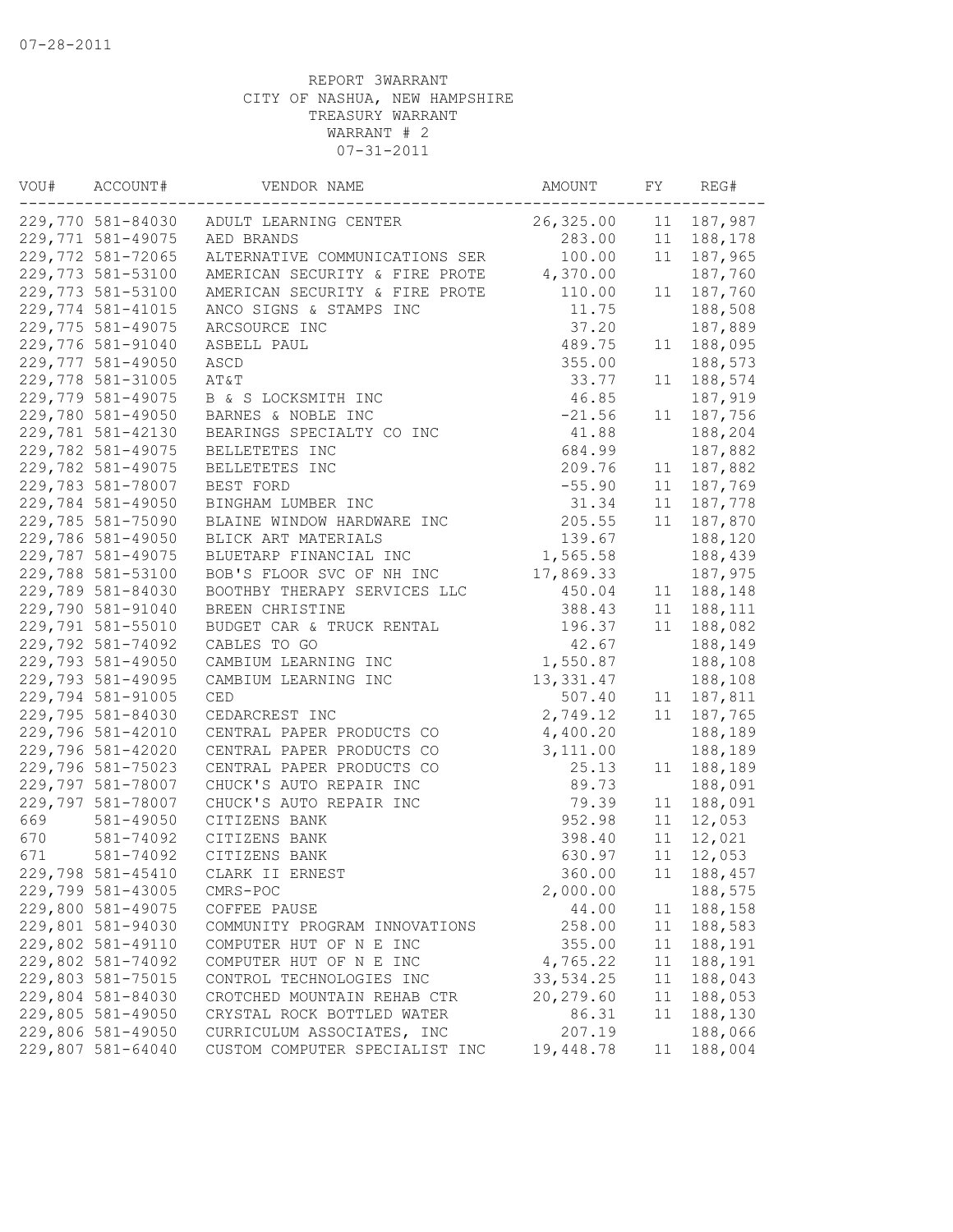| VOU# | ACCOUNT#          | VENDOR NAME                    | AMOUNT     | FY | REG#       |
|------|-------------------|--------------------------------|------------|----|------------|
|      | 229,807 581-64045 | CUSTOM COMPUTER SPECIALIST INC | 17,880.44  | 11 | 188,004    |
|      | 229,808 581-53100 | D & M STRIPING                 | 13,170.00  |    | 187,770    |
|      | 229,809 581-53101 | DAILEANES MARK                 | 537.87     | 11 | 188,055    |
|      | 229,810 581-91005 | DICHARD ALLAN                  | 144.33     | 11 | 188,436    |
| 672  | 581-53100         | DOCULYNX INC                   | 94.65      | 11 | 188,232    |
|      | 229,811 581-77005 | DONALD M THERIAULT INC         | 5,500.00   |    | 187,783    |
|      | 229,812 581-84030 | EASTER SEALS OF NH INC         | 12,750.16  | 11 | 187,990    |
|      | 229,813 581-84030 | EDUCATION INC                  | 2,094.75   | 11 | 188,087    |
|      | 229,814 581-31005 | FAIR POINT COMMUNICATIONS INC  | 57.21      | 11 | 188,577    |
| 673  | 581-31005         | FAIRPOINT COMMUNICATIONS       | 682.92     | 11 | 188,538    |
|      | 229,815 581-31005 | FAIRPOINT COMMUNICATIONS INC   | 39.62      | 11 | 188,578    |
|      | 229,816 581-31005 | FAIRPOINT COMMUNICATIONS INC   | 28.50      | 11 | 188,579    |
|      | 229,817 581-49075 | FASTENAL CO                    | 139.21     |    | 187,781    |
|      | 229,818 581-49050 | FATHER FLANAGAN'S BOYS' HOME   | 263.67     |    | 188,122    |
|      | 229,819 581-55005 | FIRST STUDENT INC              | 138.12     | 11 | 188,075    |
|      | 229,819 581-55015 | FIRST STUDENT INC              | 75,014.52  | 11 | 188,075    |
|      | 229,819 581-55018 | FIRST STUDENT INC              | 996.73     | 11 | 188,075    |
|      | 229,819 581-55025 | FIRST STUDENT INC              | 11,102.61  | 11 | 188,075    |
|      | 229,820 581-49035 | FOLLETT EDUCATIONAL SERVICES   | 257.84     | 11 | 187,773    |
|      | 229,821 581-49030 | FOLLETT LIBRARY RESOURCES      | 1,456.40   | 11 | 187,775    |
|      | 229,821 581-49050 | FOLLETT LIBRARY RESOURCES      | 85.42      | 11 | 187,775    |
|      | 229,822 581-74092 | FRANK P MCCARTIN CO INC        | 834.00     | 11 | 188,050    |
|      | 229,823 581-49050 | FREY SCIENTIFIC                | 697.30     | 11 | 187,852    |
|      | 229,824 581-75023 | G H PHILBRICK SONS INC         | 1,005.00   |    | 187,902    |
|      | 229,825 581-42130 | GRAINGER                       | 749.16     |    | 187,838    |
|      | 229,826 581-53100 | GRANITE STATE SHUTTLE SERVICE  | 128.00     | 11 | 188,153    |
|      | 229,827 581-84030 | GREATER LAWRENCE ED COLLABORAT | 25,028.60  | 11 | 188,085    |
|      | 229,828 581-91005 | GREENBERG ELLEN                | 411.38     | 11 | 188,129    |
|      | 229,829 581-84055 | HAMPSTEAD SCHOOL DISTRICT      | 14,200.00  | 11 | 188,444    |
|      | 229,830 581-94030 | HEALEY CHARLES                 | 304.26     | 11 | 188,072    |
|      | 229,831 581-53103 | HEALTHY AT HOME INC            | 523.94     | 11 | 188,069    |
|      | 229,832 581-42130 | HEATING SPECIALTIES OF NH INC  | 87.10      |    | 188,177    |
|      | 229,833 581-64045 | HEWLETT PACKARD COMPANY        | 118,769.00 |    | 187,839    |
|      | 229,834 581-74092 | HILLYARD/MANCHESTER            | 104.85     |    | 188,443    |
|      | 229,834 581-74092 | HILLYARD/MANCHESTER            | 1,395.40   | 11 | 188,443    |
|      | 229,835 581-84055 | HOLLIS BROOKLINE COOPERATIVE   | 684.20     | 11 | 188,134    |
|      | 229,836 581-49075 | HOME DEPOT CREDIT SERVICES     | 278.13     |    | 188,070    |
|      | 229,837 581-49050 | HOME DEPOT CREDIT SERVICES     | 402.76     |    | 11 188,086 |
|      | 229,838 581-49075 | HSBC BUSINESS SOLUTIONS        | 39.99      | 11 | 187,818    |
|      | 229,839 581-84055 | HUDSON SCHOOL DISTRICT         | 13,639.32  | 11 | 188,509    |
|      | 229,840 581-84030 | INSTITUTE OF PROFESSIONAL PRAC | 1,839.91   | 11 | 188,117    |
|      | 229,841 581-51005 | JACKSON LEWIS LLP              | 1,369.26   | 11 | 188,201    |
|      | 229,842 581-49910 | JOHN DEERE LANDSCAPES INC      | 185.00     |    | 187,822    |
|      | 229,843 581-44005 | JOSTENS INC                    | 13.52      | 11 | 188,063    |
|      | 229,844 581-75023 | JP PEST SERVICES               | 1,503.55   | 11 | 187,880    |
|      | 229,845 581-49050 | KALOSKY LORIE                  | 101.25     |    | 188,074    |
|      | 229,846 581-91005 |                                |            |    | 188,081    |
|      | 229,847 581-84030 | LALIME MAUREEN                 | 10.20      | 11 |            |
|      |                   | LEARNING CENTER FOR THE DEAF   | 8,991.64   | 11 | 188,127    |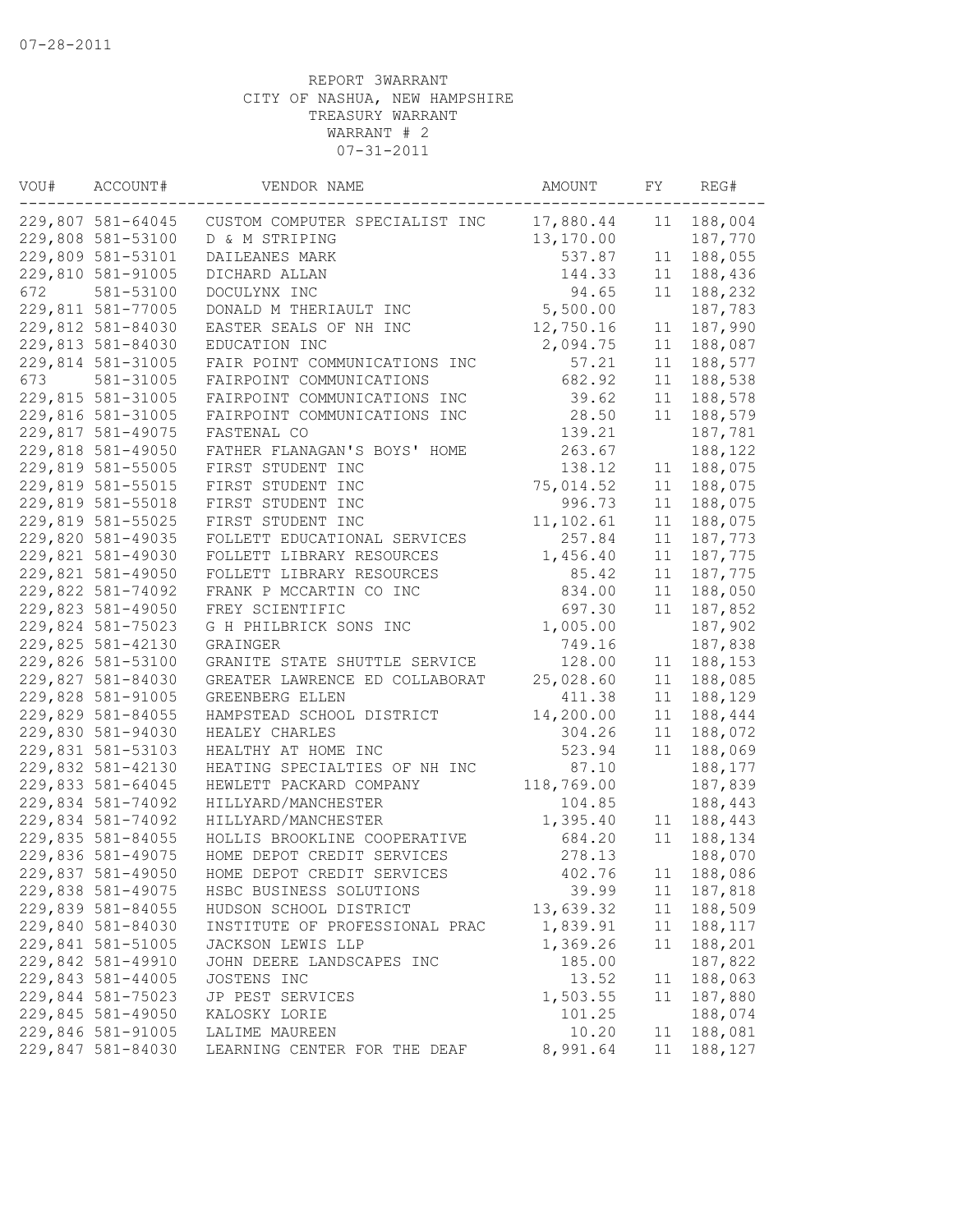| VOU# | ACCOUNT#          | VENDOR NAME                    | AMOUNT     | FY | REG#    |
|------|-------------------|--------------------------------|------------|----|---------|
|      | 229,848 581-49050 | LEARNING CYCLES LLC            | 2,286.90   |    | 188,093 |
|      | 229,849 581-49050 | LEONES KATE                    | 14.19      | 11 | 188,447 |
|      | 229,850 581-84030 | LIGHTHOUSE SCHOOL INC          | 116,897.80 | 11 | 188,054 |
|      | 229,851 581-49050 | LINEN & SHADE BIN INC          | 266.89     | 11 | 188,046 |
|      | 229,851 581-49075 | LINEN & SHADE BIN INC          | 15.00      |    | 188,046 |
|      | 229,851 581-49075 | LINEN & SHADE BIN INC          | 360.00     | 11 | 188,046 |
|      | 229,852 581-91040 | LUCAS MARK                     | 388.09     | 11 | 188,164 |
|      | 229,853 581-42110 | M & M ELECTRICAL SUPPLY CO INC | 436.53     |    | 188,173 |
|      | 229,853 581-49075 | M & M ELECTRICAL SUPPLY CO INC | 1,028.73   | 11 | 188,173 |
|      | 229,854 581-53100 | MAINE OXY-ACETYLENE SUPPLY CO  | 9.60       | 11 | 187,757 |
|      | 229,855 581-84030 | MANCHESTER SCHOOL DISTRICT     | 65,000.00  | 11 | 188,125 |
|      | 229,856 581-49050 | MARKET BASKET                  | 53.98      |    | 187,898 |
|      | 229,856 581-49050 | MARKET BASKET                  | 176.56     | 11 | 187,898 |
|      | 229,857 581-75090 | MARVELL PLATE GLASS INC        | 199.00     |    | 187,772 |
|      | 229,857 581-75090 | MARVELL PLATE GLASS INC        | 3,450.00   | 11 | 187,772 |
|      | 229,858 581-78007 | MAYNARD & LESIEUR INCORPORATED | 14.35      |    | 188,182 |
|      | 229,859 581-49050 | MCGRAW HILL COMPANIES          | 699.67     |    | 187,864 |
|      | 229,860 581-72035 | MCINTIRE BUSINESS PRODUCTS INC | 5,444.00   |    | 188,199 |
|      | 229,861 581-49910 | MCKITTRICK INDUSTRIAL SUPPLY I | 374.35     |    | 187,997 |
|      | 229,862 581-49075 | MERRIMACK BUILDING SUPPLY INC  | 99.84      |    | 188,049 |
|      | 229,863 581-84055 | MERRIMACK SCHOOL DISTRICT      | 36,395.50  | 11 | 187,753 |
|      | 229,864 581-84030 | MERRIMACK SPECIAL EDUCATION    | 30,582.86  | 11 | 188,128 |
|      | 229,865 581-34015 | METROMEDIA ENERGY INC          | 7,441.25   | 11 | 188,576 |
|      | 229,866 581-53100 | MULTI-STATE BILLING SERVICES L | 922.64     | 11 | 188,131 |
|      | 229,867 581-49050 | MUSIC & ART CENTERS            | 63.00      | 11 | 188,165 |
|      | 229,868 581-49050 | NASCO                          | 268.75     | 11 | 188,190 |
|      | 229,869 581-84030 | NASHOBA LEARNING GROUP INC     | 7,407.07   | 11 | 188,107 |
|      | 229,870 581-84030 | NASHUA CHILDREN'S HOME         | 19,362.32  | 11 | 188,068 |
|      | 229,871 581-42010 | NASHUA OUTDOOR POWER EQUIPMENT | 139.40     |    | 187,893 |
|      | 229,871 581-78007 | NASHUA OUTDOOR POWER EQUIPMENT | 55.40      | 11 | 187,893 |
|      | 229,872 581-49075 | NASHUA WALLPAPER & PAINT CO    | 235.32     |    | 187,895 |
|      | 229,873 581-42010 | NATIONAL CHEMICAL LABS INC     | 16,725.30  |    | 188,080 |
|      | 229,874 581-34015 | NATIONAL GRID                  | 6, 205.52  | 11 | 188,584 |
|      | 229,875 581-49075 | NATIONAL PARK SERVICE          | 186.00     |    | 188,113 |
|      | 229,876 581-42010 | NATIONWIDE SALES & SERVICE     | 1,613.66   |    | 188,059 |
|      | 229,877 581-84055 | NEW BOSTON SCHOOL DISTRICT     | 1,311.00   | 11 | 188,452 |
|      | 229,878 581-94030 | NEW HORIZONS COMPUTER LEARNING | 4,500.00   | 11 | 187,954 |
|      | 229,879 581-84030 | NFI NORTH INC                  | 4,479.71   | 11 | 188,044 |
|      | 229,880 581-95005 | NH MUSIC EDUCATORS ASSOC       | 200.00     |    | 188,441 |
|      | 229,881 581-95005 | NHASP                          | 21,712.00  |    | 188,505 |
|      | 229,882 581-95005 | NHSAA                          | 3,068.00   |    | 188,558 |
|      | 229,883 581-78007 | ONE STOP AUTO BODY             | 887.00     | 11 | 188,022 |
|      | 229,884 581-49050 | ORIENTAL TRADING CO INC        | 272.65     | 11 | 188,065 |
|      | 229,885 581-42110 | PASEK CORP                     | 22.74      | 11 | 188,045 |
|      | 229,886 581-42120 | PEABODY SUPPLY CO INC          | 671.58     |    | 188,442 |
|      | 229,886 581-49075 | PEABODY SUPPLY CO INC          | 76.21      | 11 | 188,442 |
|      | 229,887 581-49050 | PEARSON EDUCATION INC          | 1,125.85   | 11 | 188,099 |
|      | 229,888 581-33005 | PENNICHUCK WATER WORKS INC     | 10, 152.79 | 11 | 188,507 |
|      |                   |                                |            |    |         |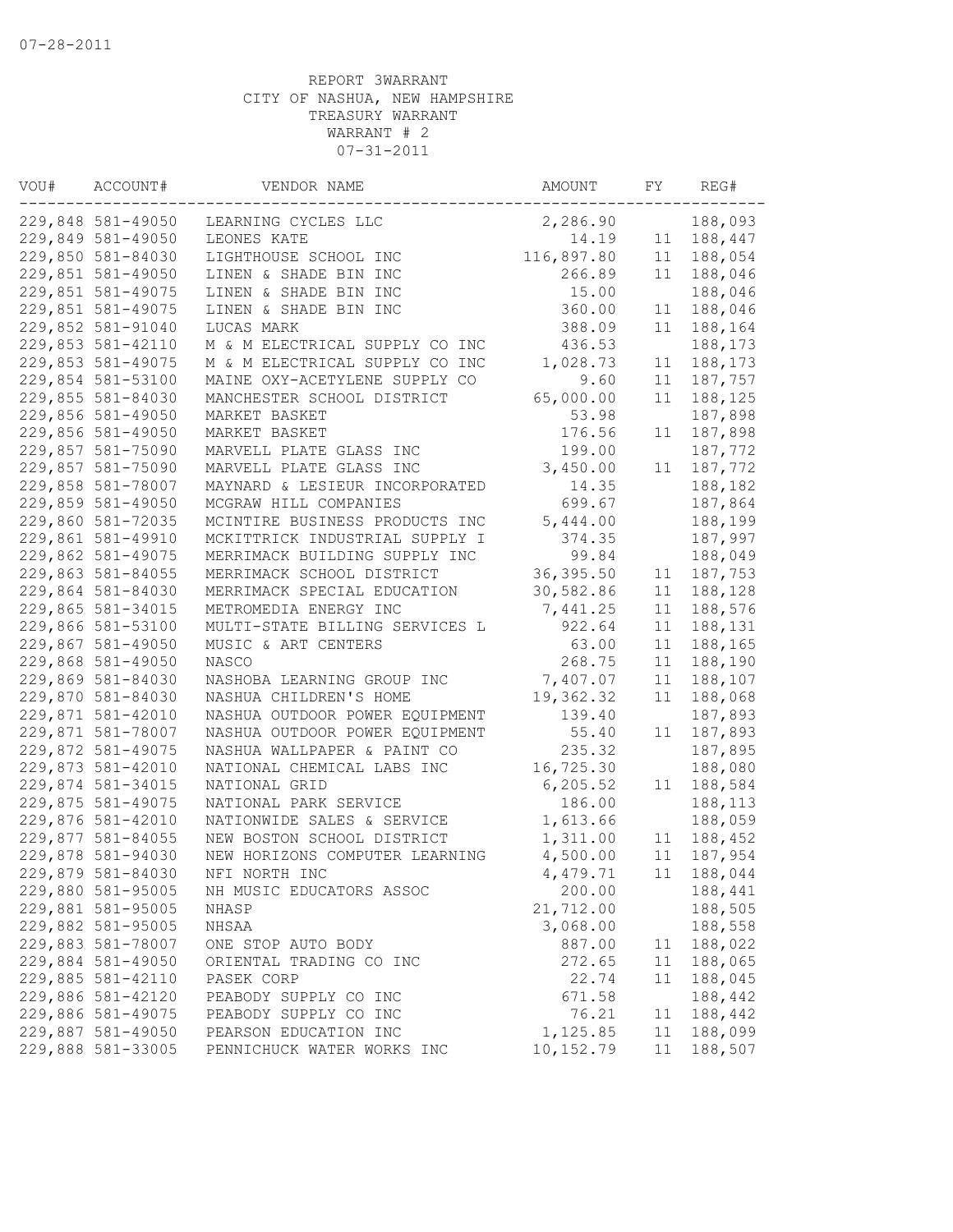| VOU# | ACCOUNT#                                | VENDOR NAME                                              | AMOUNT      | FY       | REG#    |
|------|-----------------------------------------|----------------------------------------------------------|-------------|----------|---------|
|      | 229,889 581-43005                       | PETTY CASH                                               | 4.64        | 11       | 188,496 |
|      | 229,890 581-84055                       | PINE HAVEN BOYS CENTER                                   | 5,507.04    | 11       | 188,047 |
|      | 229,891 581-64192                       | POPE INSTUMENT REPAIR                                    | 1,800.00    | 11       | 188,451 |
|      | 229,892 581-64045                       | PRO AV SYSTEMS INC                                       | 12,050.00   |          | 188,115 |
|      | 229,892 581-64045                       | PRO AV SYSTEMS INC                                       | 23, 243.00  | 11       | 188,115 |
|      | 229,892 581-64192                       | PRO AV SYSTEMS INC                                       | 589.00      |          | 188,115 |
|      | 229,893 581-84030                       | PROTESTANT GUILD FOR HUMAN SVC                           | 7,059.40    | 11       | 188,159 |
|      | 229,894 581-32005                       | PSNH                                                     | 2,240.17    | 11       | 188,554 |
|      | 229,895 581-32005                       | PUBLIC SERVICE OF NH                                     | 138, 327.25 | 11       | 188,552 |
|      | 229,896 581-53103                       | READYNURSE STAFFING SERVICES                             | 1,588.96    | 11       | 187,834 |
|      | 229,897 581-49050                       | REALLY GOOD STUFF INC                                    | 110.75      |          | 188,056 |
|      | 229,898 581-42110                       | REDLON & JOHNSON                                         | 17.59       |          | 188,011 |
|      | 229,899 581-84030                       | REGIONAL SERVICES & EDUCATION                            | 34,833.45   | 11       | 187,767 |
|      | 229,900 581-42110                       | <b>REXEL</b>                                             | 59.01       |          | 188,278 |
|      | 229,901 581-45410                       | RISCH ALISON                                             | 240.00      |          | 188,078 |
|      | 229,902 581-84030                       | RIVERVIEW SCHOOL INC                                     | 3,082.72    | 11       | 188,100 |
|      | 229,903 581-84055                       | ROCHESTER SCHOOL DEPARTMENT                              | 20,952.59   | 11       | 188,073 |
|      | 229,904 581-91005                       | RYAN DAVID                                               | 209.05      | 11       | 188,124 |
|      | 229,904 581-91040                       | RYAN DAVID                                               | 459.41      | 11       | 188,124 |
|      | 229,905 581-95005                       | SAM'S CLUB                                               | 35.00       |          | 188,495 |
|      | 229,906 581-78007                       | SANEL AUTO PARTS CO                                      | 224.13      | 11       | 187,887 |
|      | 229,907 581-49050                       | SCHOOL SPECIALTY INC                                     | 148.17      |          | 188,064 |
|      | 229,907 581-49050                       | SCHOOL SPECIALTY INC                                     | 2,379.45    | 11       | 188,064 |
|      | 229,908 581-84030                       | SERESC                                                   | 93,644.22   | 11       | 187,766 |
|      | 229,909 581-49075                       | SIEMENS INDUSTRY, INC                                    | 135.00      | 11       | 188,102 |
|      | 229,910 581-49050                       | SOCIAL STUDIES SCHOOL SERVICE                            | 587.72      | 11       | 187,850 |
|      | 229,911 581-84030                       | SPAULDING YOUTH CENTER                                   | 3,823.92    | 11       | 187,761 |
|      | 229,912 581-84030                       | ST ANN'S HOME INC                                        | 2,305.26    | 11       | 187,824 |
|      | 229, 913 581-41015                      | STAPLES BUSINESS ADVANTAGE                               | 384.89      |          | 187,953 |
|      | 229, 913 581-41015                      | STAPLES BUSINESS ADVANTAGE                               | 26.75       | 11       | 187,953 |
|      | 229,913 581-49050                       | STAPLES BUSINESS ADVANTAGE                               | 483.52      |          | 187,953 |
|      | 229, 913 581-49050                      |                                                          | 1,389.92    |          | 187,953 |
|      |                                         | STAPLES BUSINESS ADVANTAGE<br>STAPLES BUSINESS ADVANTAGE | 12.98       | 11<br>11 |         |
|      | 229, 913 581-49075<br>229,913 581-49110 |                                                          |             |          | 187,953 |
|      | 229, 913 581-64192                      | STAPLES BUSINESS ADVANTAGE                               | 1,096.59    |          | 187,953 |
|      |                                         | STAPLES BUSINESS ADVANTAGE                               | 855.01      | 11       | 187,953 |
|      | 229,914 581-53100                       | STATE OF NH CRIMINAL RECORDS                             | 854.00      |          | 188,497 |
|      | 229, 915 581-49075                      | STEPS PROFESSIONAL DEVELOPMENT                           | 3,465.00    | 11       | 188,103 |
|      | 229,916 581-64040                       | STUDICA INC                                              | 3,700.00    |          | 188,580 |
|      | 229, 917 581-91005                      | SWINDELL LORNE                                           | 50.49       | 11       | 188,076 |
|      | 229,918 581-64040                       | TECHNICAL EDUCATION SOLUTIONS                            | 1,500.00    |          | 188,581 |
|      | 229,919 581-53100                       | TERMINIX PROCESSING CENTER                               | 252.00      | 11       | 188,109 |
|      | 229,920 581-49050                       | TIGER DIRECT                                             | 159.79      |          | 187,857 |
|      | 229,920 581-74092                       | TIGER DIRECT                                             | 797.19      |          | 187,857 |
|      | 229,921 581-78007                       | TOWERS MOTOR PARTS CORP                                  | 177.59      | 11       | 187,977 |
|      | 229,922 581-84055                       | TREASURER STATE OF NH                                    | 11, 123.00  | 11       | 188,061 |
|      | 229,923 581-53100                       | TWIN STATE//VOICE.DATA.VIDEO.I                           | 425.00      | 11       | 188,088 |
|      | 229,924 581-43005                       | U S POSTAL SERVICES                                      | 728.00      |          | 188,498 |
|      | 229,925 581-43005                       | U S POSTAL SERVICES                                      | 300.00      |          | 188,499 |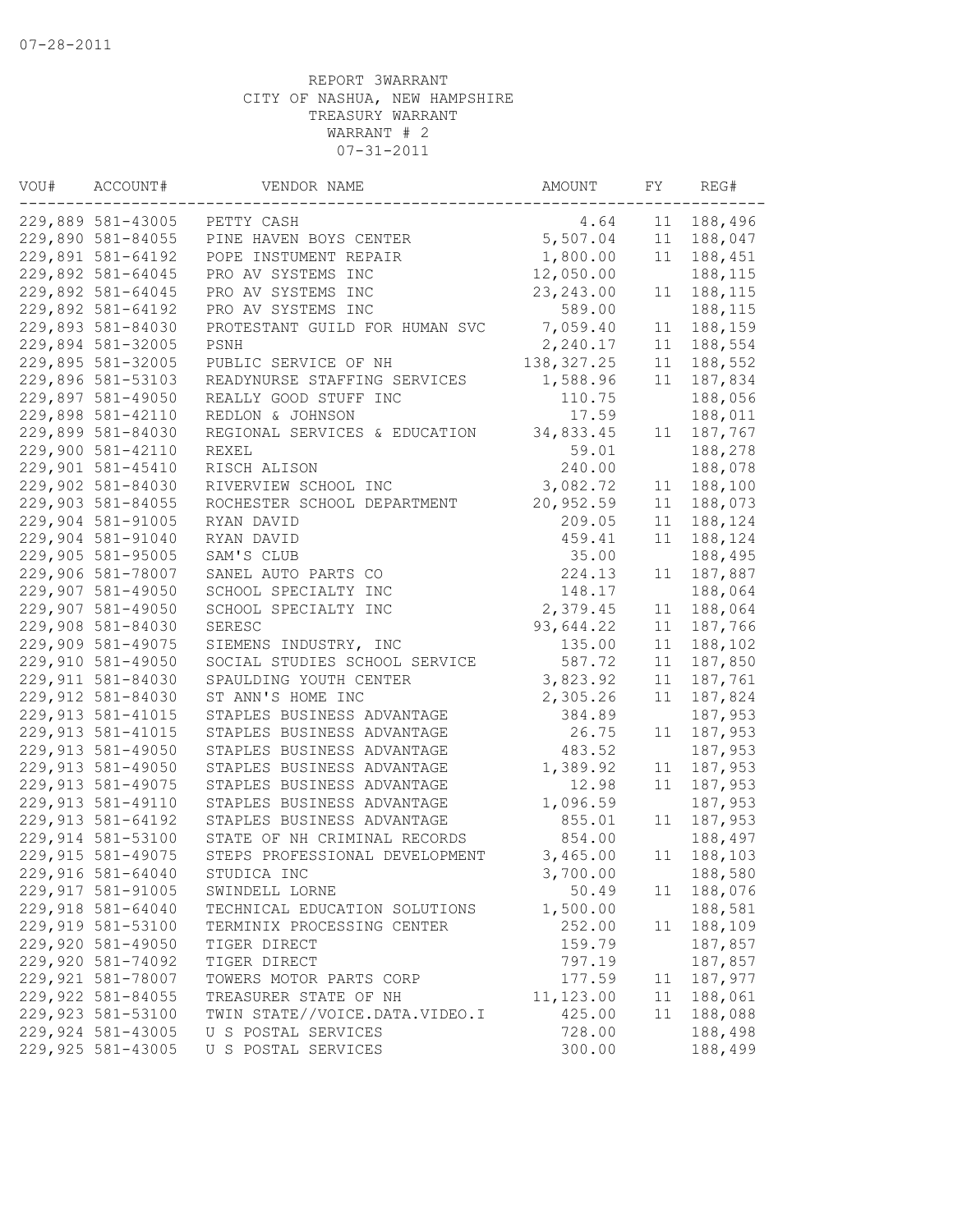| TOTAL      | 592                                    | BONDED DEBT SERVICE                                         |                         |    | 8,685,591.20       |
|------------|----------------------------------------|-------------------------------------------------------------|-------------------------|----|--------------------|
| 687        | 592-85025                              | US BANK NA (091000022)                                      | 2,921,208.00            |    | 12,020             |
| 686        | 592-85025                              | US BANK NA<br>(091000022)                                   | 2,266,500.00            |    | 12,020             |
| 685        | 592-85025                              | (0910000022)<br>US BANK NA                                  | 279,000.00              |    | 12,020             |
| 684        | 592-85020                              | US BANK NA<br>(091000022)                                   | 1,253,792.00            |    | 12,020             |
| 683        | 592-85020                              | US BANK NA<br>(091000022)                                   | 200,000.00              |    | 12,020             |
| 682        | 592-85020                              | US BANK NA<br>(0910000022)                                  | 149,833.33              |    | 12,020             |
| 681        | 592-85015                              | US BANK NA<br>(091000022)                                   | 1,010,196.01            |    | 12,020             |
| 680        | 592-85015                              | US BANK NA<br>(091000022)                                   | 121,031.00              |    | 12,020             |
| 679        | 592-85015                              | US BANK NA<br>(0910000022)                                  | 21,339.75               |    | 12,020             |
| 677<br>678 | 592-85010<br>592-85010                 | US BANK NA<br>(091000022)<br>US BANK NA<br>(091000022)      | 19,815.00<br>411,629.00 |    | 12,020<br>12,020   |
| 676        | 592-85010                              | US BANK NA<br>(0910000022)                                  | 11,460.23               |    | 12,020             |
| 675        | 592-85010                              | US BANK NA                                                  | 19,786.88               |    | 12,020             |
|            |                                        |                                                             |                         |    |                    |
| TOTAL      | 590                                    |                                                             |                         |    | 24,799.50          |
| 674        | 590-23505                              | COMMUNITY MEDIA SERVICES GROUP                              | 24,799.50               |    | 188,348            |
| TOTAL      | 581                                    | SCHOOL DEPARTMENT                                           |                         |    | 1,303,724.89       |
|            | 229,933 581-53100                      | X2 DEVELOPMENT                                              | 200.00                  | 11 | 188,119            |
|            | 229,932 581-74092                      | WORTHINGTON DIRECT HOLDINGS                                 | 9,767.42                |    | 188,067            |
|            | 229,931 581-41045                      | WB MASON COMPANY INC                                        | 290.30                  | 11 | 187,787            |
|            | 229,930 581-49050                      | WALMART COMMUNITY                                           | 28.00                   |    | 188,029            |
|            | 229,929 581-84030                      | VERMONT CTR FOR THE DEAF &                                  | 16,559.14               | 11 | 188,136            |
|            | 229,928 581-56030                      | VERIZON WIRELESS ARENA                                      | 15,185.00               | 11 | 188,459            |
|            | 229,927 581-43005                      | UNUM LIFE INSURANCE CO OF AMER<br>US POSTAL SERVICE CMRS-PB | 2,182.37<br>2,250.00    |    | 188,151<br>188,563 |
|            | 229,926 581-83102<br>229,926 581-83103 | UNUM LIFE INSURANCE CO OF AMER                              | 1,717.87                |    | 188,151            |
|            |                                        |                                                             |                         |    |                    |
| VOU#       | ACCOUNT#                               | VENDOR NAME                                                 | AMOUNT                  | FY | REG#               |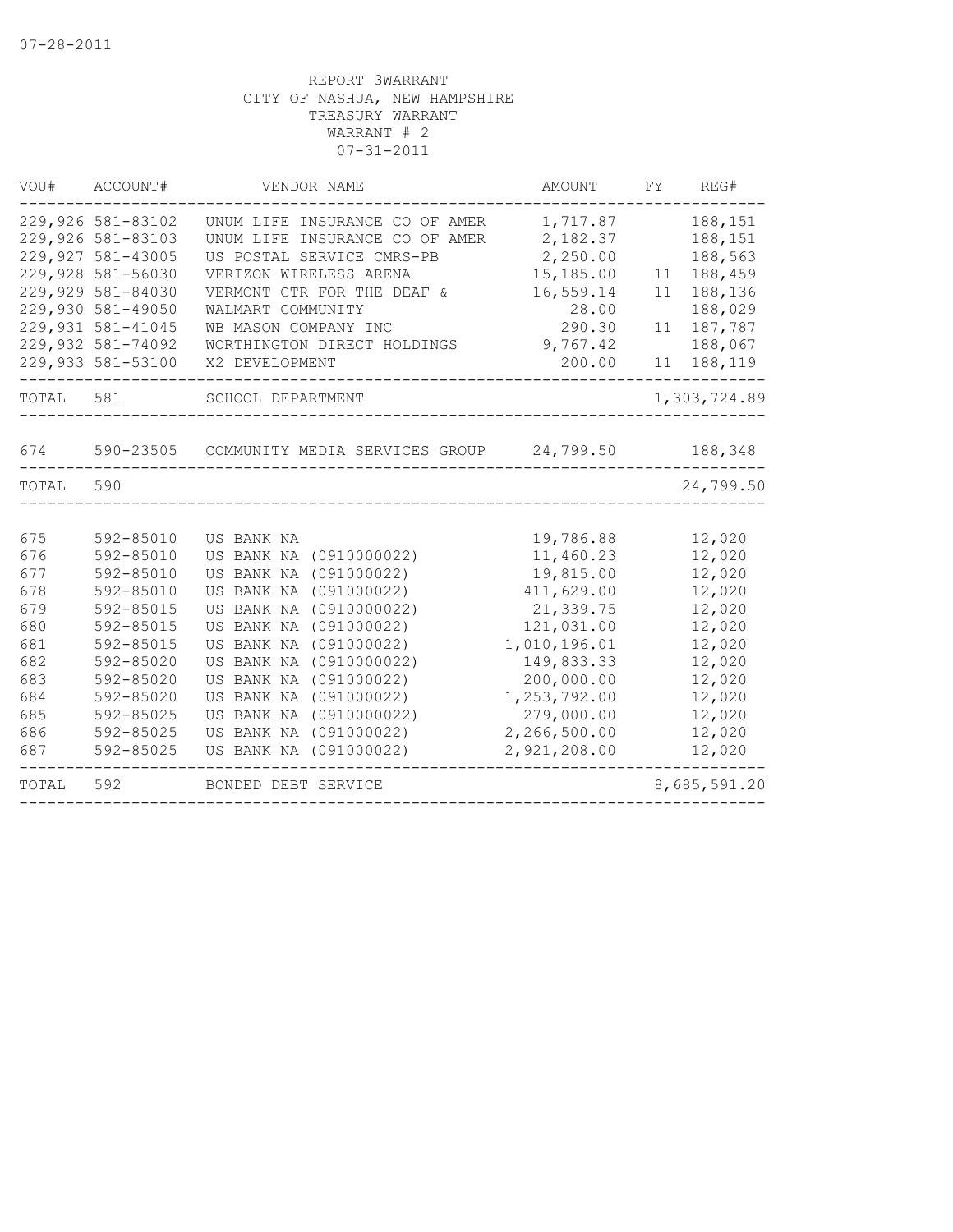| VOU#              | ACCOUNT#                               | VENDOR NAME                                                                         | AMOUNT                                       | FY | REG#                  |
|-------------------|----------------------------------------|-------------------------------------------------------------------------------------|----------------------------------------------|----|-----------------------|
|                   |                                        | 688 652-24 NATARE CORPORATION                                                       | 20,775.34 11 188,252                         |    |                       |
| TOTAL             |                                        | 652-24 CAP IMP - PARK & REC<br>POOL UPGRADES/REPAIRS                                |                                              |    | 20,775.34             |
| 689<br>690<br>691 | $653 - 23$<br>$653 - 23$<br>$653 - 23$ | BROX INDUSTRIES INC<br>BROX INDUSTRIES INC/RETAINAGE<br>FL MERRILL CONSTRUCTION INC | 56,749.50<br>6,305.50 11 12,052<br>96,370.58 |    | 187,791<br>11 187,940 |
| TOTAL             |                                        | 653-23 CAP IMP - STREET DEPT<br>STREET PAVING PROGRAM FY10                          |                                              |    | 159,425.58            |
| 692<br>693        | 653-31                                 | 653-31 BROX INDUSTRIES INC<br>BROX INDUSTRIES INC/RETAINAGE                         | 30,863.80 187,791<br>3,429.31 11 12,052      |    |                       |
| TOTAL             | 653-31                                 | CAP IMP - STREET DEPT<br>STREET PAVING PROGRAM FY2011                               |                                              |    | 34, 293. 11           |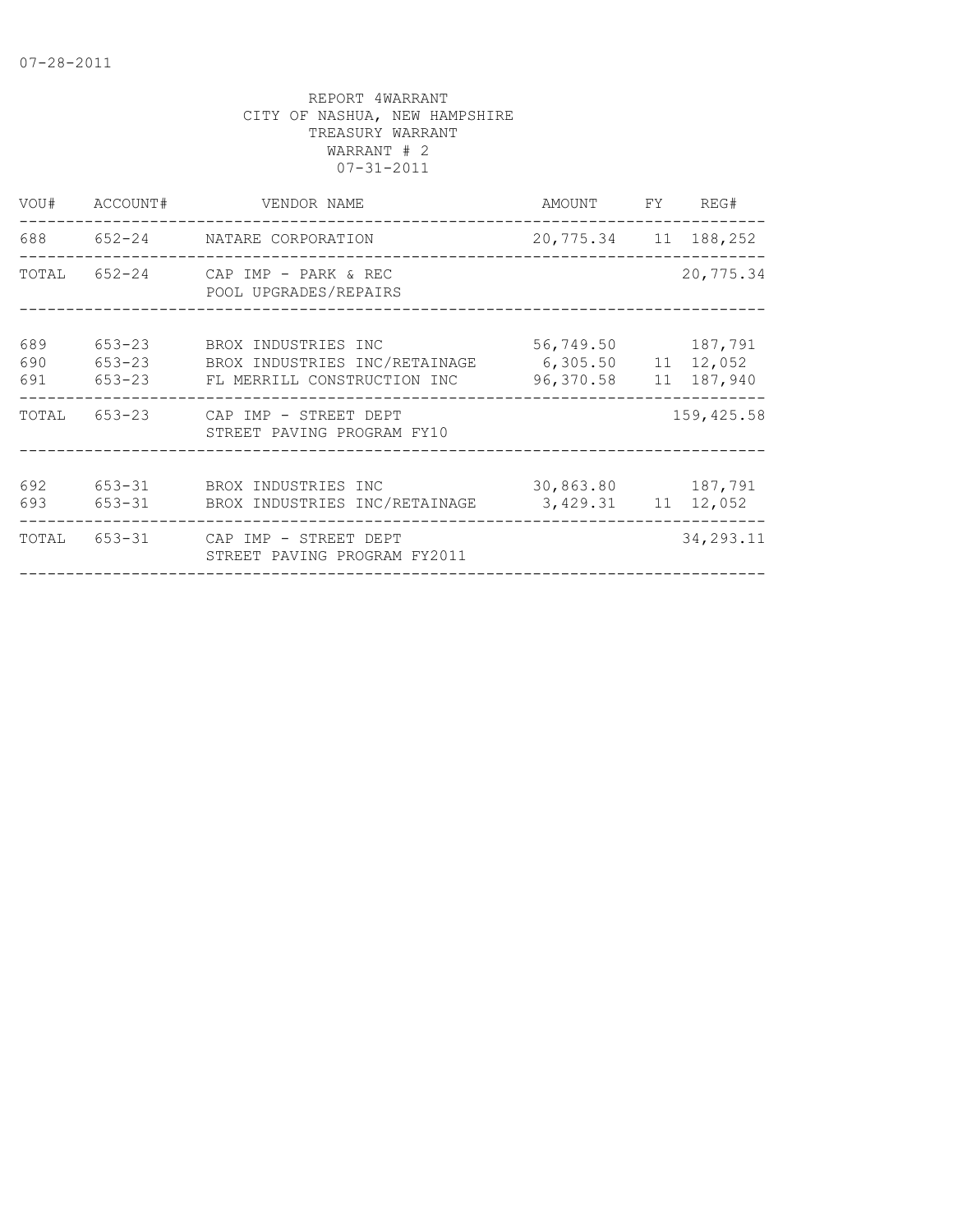| VOU#                                                                      | ACCOUNT#                                                                                                                                        | PROGRAM<br>VENDOR NAME                                                                                                                                                                                                                                                                                                        | AMOUNT                                                                                                                        | FY REG#                                                                                                                                |
|---------------------------------------------------------------------------|-------------------------------------------------------------------------------------------------------------------------------------------------|-------------------------------------------------------------------------------------------------------------------------------------------------------------------------------------------------------------------------------------------------------------------------------------------------------------------------------|-------------------------------------------------------------------------------------------------------------------------------|----------------------------------------------------------------------------------------------------------------------------------------|
| 694<br>695                                                                |                                                                                                                                                 | 701-51005 3753 RATH YOUNG & PIGNATELLI PC<br>701-53025 3753 C W DOWNER & CO                                                                                                                                                                                                                                                   | 33,596.05 11 188,019                                                                                                          | 314.40 11 188,032                                                                                                                      |
| TOTAL                                                                     | 701                                                                                                                                             | CPF-MAYOR'S OFFICE                                                                                                                                                                                                                                                                                                            | 33, 910.45                                                                                                                    |                                                                                                                                        |
| 696                                                                       |                                                                                                                                                 | 720-53186 3738 TERRACON CONSULTANTS INC                                                                                                                                                                                                                                                                                       | 1,682.78                                                                                                                      | 188,394                                                                                                                                |
| TOTAL                                                                     | 720                                                                                                                                             | CPF - HUNT BUILDING                                                                                                                                                                                                                                                                                                           | 1,682.78                                                                                                                      |                                                                                                                                        |
| 697<br>698<br>699<br>700<br>701<br>702<br>702<br>703<br>704<br>705<br>706 | 722-12890<br>722-53029<br>722-53029<br>722-53029<br>722-53029<br>722-53036<br>722-53036<br>722-53036<br>722-53140<br>722-64040<br>722-91075     | 3735 CAREER CONNECTIONS<br>3735 AFFILIATED COMPUTER SERVICES I<br>3735 CITIZENS BANK<br>3735 SUNVIEW SOFTWARE INC<br>3735 VELOCITY TECHNOLOGY SOLUTIONS<br>3735 COURTYARD BY MARRIOTT<br>3735 COURTYARD BY MARRIOTT<br>3735 CROWNE PLAZA NASHUA<br>3735 CAREER CONNECTIONS<br>3735 SUNVIEW SOFTWARE INC<br>3735 CITIZENS BANK | 1,068.64<br>13,584.00<br>59.95<br>5,610.94<br>162,645.12<br>1,806.00<br>172.00<br>534.00<br>1,135.75<br>16,379.06<br>1,642.60 | 187,853<br>11 188,247<br>12,053<br>188,307<br>11 188,238<br>188,240<br>11 188,240<br>188,556<br>187,853<br>188,307<br>$11\;\;12$ , 053 |
| TOTAL                                                                     | 722                                                                                                                                             | CPF-INFORMATION TECHNOLOGY                                                                                                                                                                                                                                                                                                    | 204,638.06                                                                                                                    |                                                                                                                                        |
| 707<br>708<br>TOTAL                                                       | 753-53075<br>753                                                                                                                                | 753-53030 3740 HL TURNER GROUP INC<br>3740 HAYNER/SWANSON INC<br>CPF-STREET DEPT                                                                                                                                                                                                                                              | 6, 254.50 11 187, 876<br>19,994.08 11 188,092<br>26, 248.58                                                                   |                                                                                                                                        |
| 709<br>709<br>TOTAL                                                       | 757-53030<br>757-53030<br>757                                                                                                                   | 3736 DESMAN ASSOCIATES<br>3737 DESMAN ASSOCIATES<br>CPF-PARKING LOTS                                                                                                                                                                                                                                                          | 2,809.87 11 188,526<br>2,809.88 11 188,526<br>5,619.75                                                                        |                                                                                                                                        |
|                                                                           | 229,934 781-01310<br>229,935 781-01310<br>229,936 781-01310<br>229,937 781-01680<br>229,938 781-01695<br>229,939 781-01695<br>229,940 781-53095 | 3761 GREEN ACRES LANDSCAPE &<br>3775 HARVEY CONSTRUCTION CO<br>3778 MC CONTRACTING INC<br>3775 ENVIROVANTAGE INC<br>3775 COLLIN BOX & SUPPLY CO CORP<br>3775 CX ASSOCIATES LLC<br>3775 TURNER BUILDING SCIENCE LLC                                                                                                            | 84,101.60<br>278,741.02<br>121,648.00<br>10,100.00<br>4,210.40<br>3,258.97<br>11,407.00                                       | 11 188,456<br>11 187,759<br>11 188,176<br>11 188,132<br>11 187,799<br>11 188,446<br>11 188,126                                         |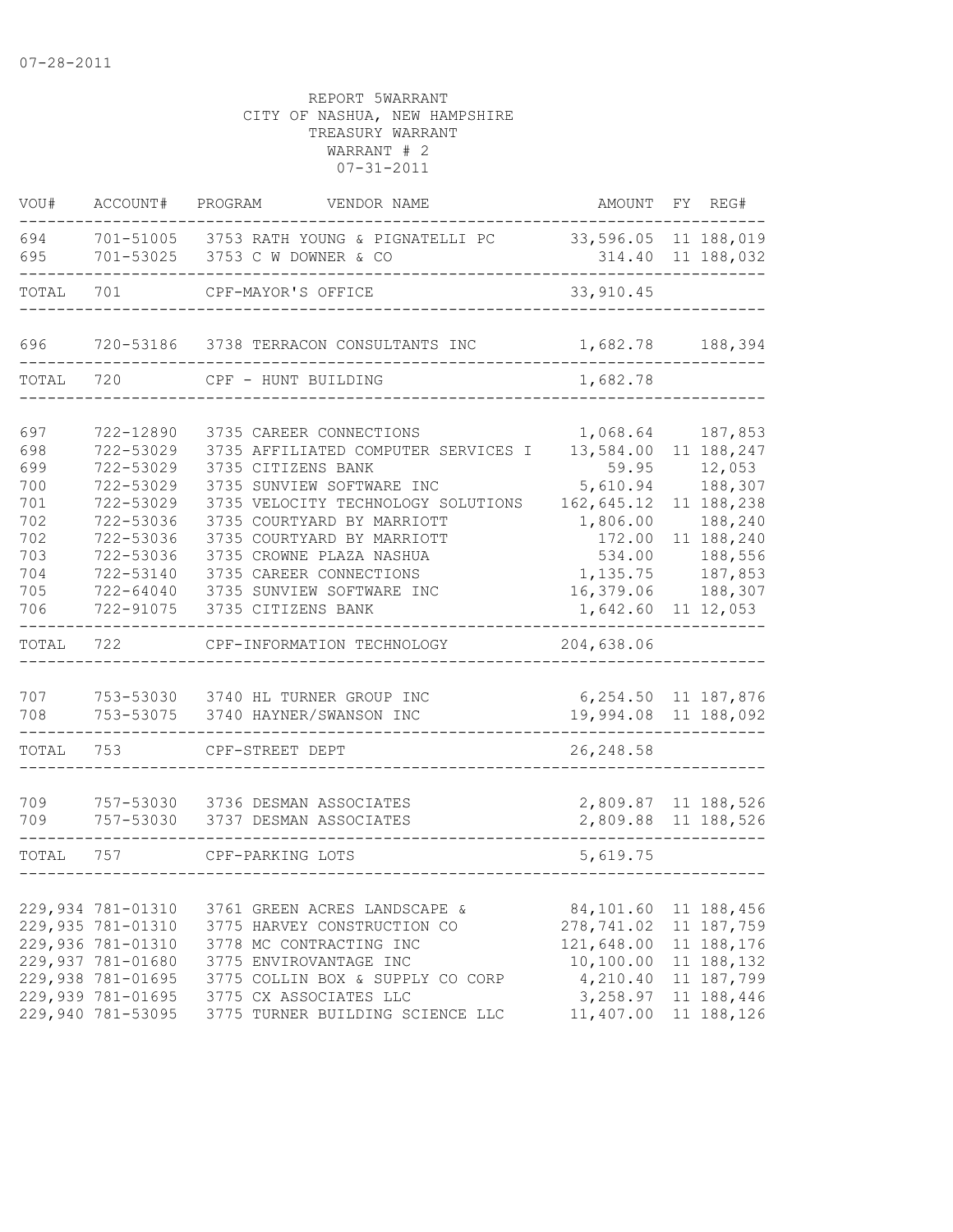|       |           | VOU# ACCOUNT# PROGRAM VENDOR NAME  | AMOUNT FY REG#        |                   |
|-------|-----------|------------------------------------|-----------------------|-------------------|
|       |           |                                    |                       |                   |
| TOTAL |           | 781 CPF-SCHOOL DEPARTMENT          | 513,466.99            |                   |
|       |           |                                    |                       |                   |
| 710   | 792-01310 | 3749 KINSMEN CORPORATION           | 13,758.38 11 188,236  |                   |
| 711   | 792-01310 | 3752 PARK CONSTRUCTION CORP        | 107,505.50 11 187,833 |                   |
| 712   |           | 792-31 3752 PARK CONSTRUCTION      | 32,400.11 11 12,048   |                   |
| 712   |           | 792-31 3791 PARK CONSTRUCTION      | 9,977.41 11 12,048    |                   |
| 712   | 792-32    | 3752 PARK CONSTRUCTION             | 62.79                 | 11 12,048         |
| 712   |           | 792-32 3791 PARK CONSTRUCTION      | 92.66                 | 11 12,048         |
| 713   | 792-53030 | 3799 AECOM TECHNOLOGY CORPORATION  | 1,290.57              | 11 188,105        |
| 714   | 792-53030 | 3795 HAYNER/SWANSON INC            |                       | 600.00 11 188,092 |
| 715   | 792-53030 | 3741 HAZEN & SAWYER, PC            | 5,022.03 11 188,021   |                   |
| 716   | 792-53030 | 3747 WOODARD & CURRAN              | 7,646.33 11 188,226   |                   |
| 717   | 792-53075 | 3748 HAYNER/SWANSON INC            | 10,641.30 11 188,092  |                   |
| 718   | 792-53075 | 3745 HAZEN & SAWYER, PC            | 11,547.32 11 188,021  |                   |
| 718   | 792-53075 | 3749 HAZEN & SAWYER, PC            | 510.91                | 11 188,021        |
| 719   | 792-53075 | 3752 SEA CONSULTANTS               | 2,022.50 11 187,928   |                   |
| 720   | 792-59231 | 3744 BROX INDUSTRIES INC           | 5,715.00              | 187,791           |
| 721   | 792-59231 | 3744 BROX INDUSTRIES INC/RETAINAGE | 635.00 11 12,052      |                   |
| 722   | 792-59232 | 3795 FL MERRILL CONSTRUCTION INC   | 56,027.20 11 187,940  |                   |
| TOTAL |           | 792 CPF-WASTEWATER USER FUND       | 265,455.01            |                   |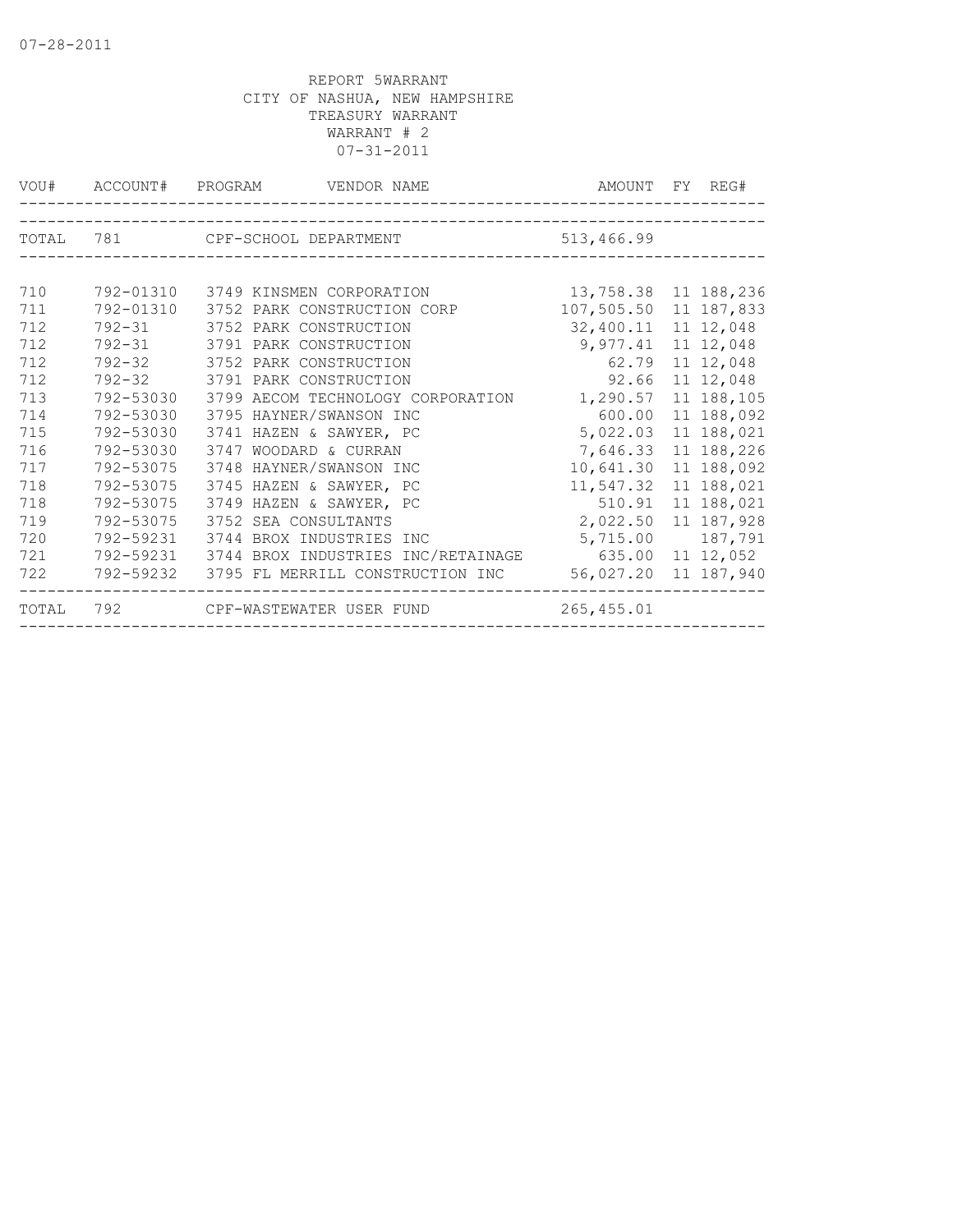| VOU#       | ACCOUNT#  | VENDOR NAME                              | AMOUNT    | FY | REG#             |
|------------|-----------|------------------------------------------|-----------|----|------------------|
| 723        | 801-31040 | PAETEC COMMUNICATIONS INC                | 5.28      |    | 188,506          |
| 724        | 801-41005 | US BANCORP EQUIPMENT FINANCE I 1,246.00  |           |    | 188,548          |
| 725        | 801-46045 | CCP INDUSTRIES INC                       | $-65.88$  | 11 | 187,890          |
| 726        | 801-48005 | SHATTUCK MALONE OIL CO                   | 3,841.56  |    | 188,502          |
| 726        | 801-48005 | SHATTUCK MALONE OIL CO                   | 273.06    | 11 | 188,502          |
| 726        | 801-48005 | SHATTUCK MALONE OIL CO                   | 314.02    | 11 | 188,502          |
| 726        | 801-48005 | SHATTUCK MALONE OIL CO                   | 95.57     | 11 | 188,502          |
| 727        | 801-49040 | CALLOGIX INC                             | 667.10    | 11 | 188,243          |
| 728        | 801-53030 | EASTERN ANALYTICAL INC                   | 795.00    | 11 | 187,884          |
| 729        | 801-53080 | ECS, INC                                 | 924.50    | 11 | 188,013          |
| 730        | 801-59100 | SIGNATURE MARKETING                      | 312.50    | 11 | 187,892          |
| 731        | 801-59100 | TOTER INC                                | 9,256.79  | 11 | 187,820          |
| 731        | 801-59100 | TOTER INC                                | 8,625.00  | 11 | 187,820          |
| 732        | 801-59100 | UNIVERSAL RECYCLING TECH LLC             | 895.23    | 11 | 188,196          |
| 733        | 801-59238 | DOCULYNX INC                             | 15.46     | 11 | 188,232          |
| 734        | 801-59238 | US BANCORP EQUIPMENT FINANCE I           | 26.55     |    | 188,548          |
| 735        | 801-59245 | D & R TOWING INC                         | 350.00    | 11 | 188,175          |
| 736        | 801-69010 | TRI STATE FIRE PROTECTION LLC            | 1,301.00  | 11 | 188,362          |
| 737        | 801-75023 | F W WEBB COMPANY                         | 67.55     | 11 | 187,823          |
| 738        | 801-77020 | BUSCH SYSTEMS INTERNATIONAL IN           | 7,100.00  | 11 | 187,856          |
| 739        | 801-77020 | CHADWICK-BAROSS INC                      | 745.83    | 11 | 187,792          |
| 740        | 801-77020 | CN WOOD CO INC                           | 1,939.74  | 11 | 188,106          |
| 741        | 801-77020 | CUMMINS NORTHEAST LLC                    | 1,505.78  |    | 11 187,983       |
| 742        | 801-77020 | LIBERTY INTN'L TRUCKS OF NH LL           | 503.32    |    | 11 188,180       |
| 743        | 801-77020 |                                          | 822.62    |    | 11 187,784       |
| 744        | 801-85050 | US BANK NA (0910000022)                  | 1,580.73  |    | 12,020           |
| 744        | 801-85055 | US BANK NA (0910000022)                  | 20,666.67 |    | 12,020           |
| TOTAL      | 801       | SOLID WASTE DISPOSAL                     |           |    | 63,810.98        |
|            |           |                                          |           |    |                  |
| 745        | 802-31005 | FAIRPOINT COMMUNICATIONS                 | 674.12    |    | 11 188,538       |
| 746        | 802-31005 | FAIRPOINT COMMUNICATIONS                 | 62.18     |    | 188,539          |
| 747<br>748 | 802-31040 | PAETEC COMMUNICATIONS INC                | 4.17      |    | 188,506          |
|            | 802-32005 | PUBLIC SERVICE OF NEW HAMPSHIR 41,259.99 |           |    | 11 188,562       |
| 749        | 802-33005 | PENNICHUCK WATER                         | 20.34     |    | 188,517          |
| 749        | 802-33005 | PENNICHUCK WATER                         | 3,497.15  |    | 188,517          |
| 749        | 802-33005 | PENNICHUCK WATER                         |           |    | 47.16 11 188,517 |
| 750        | 802-34015 | METROMEDIA ENERGY INC                    | 1,050.90  |    | 188,534          |
| 751        | 802-34015 | NATIONAL GRID                            | 556.65    |    | 188,532          |
| 752        | 802-41015 | SAM'S CLUB DIRECT                        | 15.00     |    | 188,521          |
| 753        | 802-42010 | CENTRAL PAPER PRODUCTS CO                | 729.32    |    | 188,016          |
| 754        | 802-43005 | POSTMASTER                               | 250.00    |    | 187,750          |
| 755        | 802-43005 | UPS FREIGHT                              | 25.00     | 11 | 188,540          |
| 756        | 802-45101 | BASF CORPORATION                         | 4,519.08  |    | 188,207          |
| 757        | 802-45103 | JCI JONES                                | 9,631.53  |    | 188,235          |
| 758        | 802-46045 | PHOENIX SCREEN PRINTING                  | 1,264.50  | 11 | 187,992          |
| 759        | 802-46045 | UNIFIRST CORPORATION                     | 29.11     | 11 | 187,985          |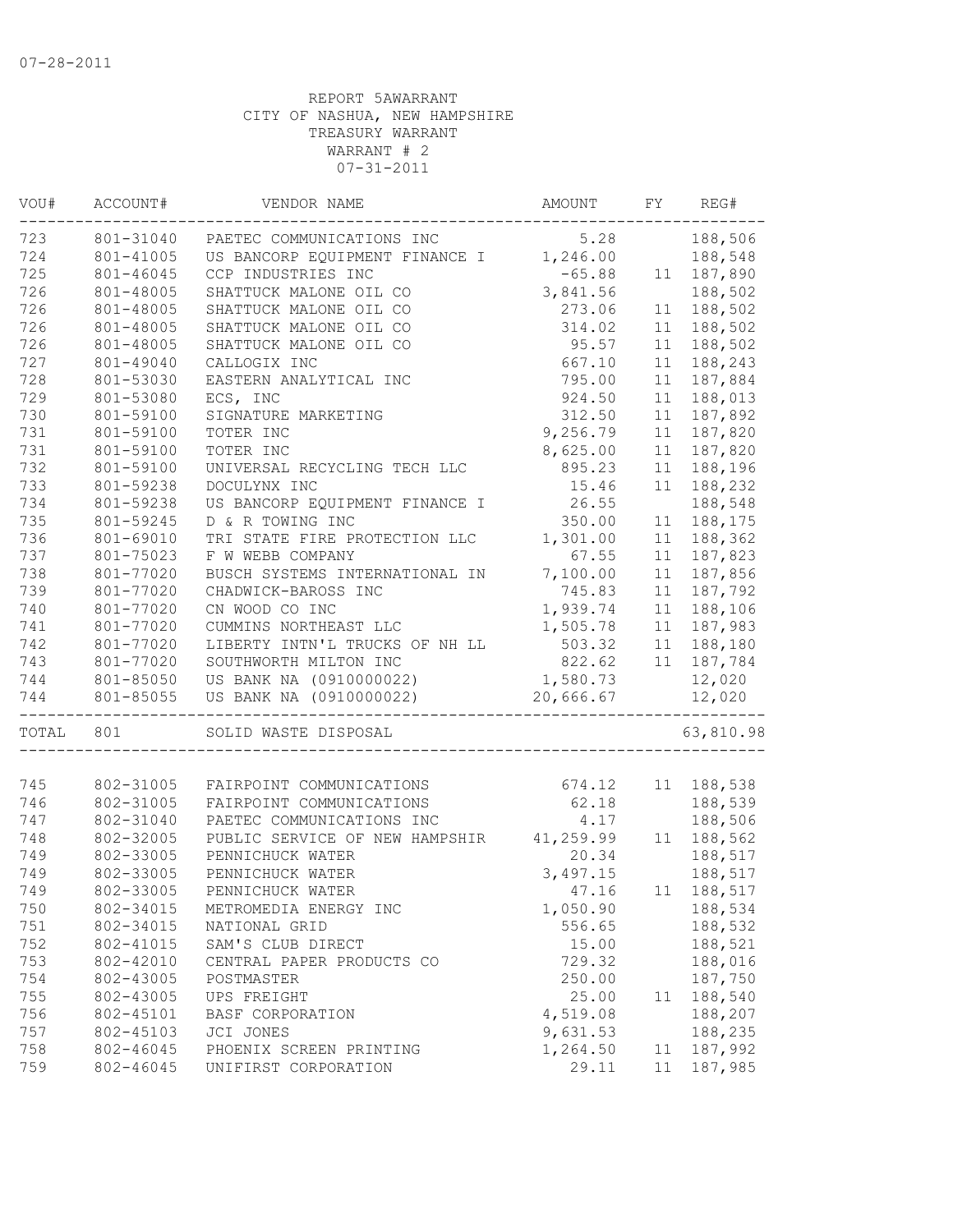| VOU#<br>ACCOUNT# |                        | VENDOR NAME                    |           | FY | REG#       |
|------------------|------------------------|--------------------------------|-----------|----|------------|
| 759              | 802-46045              | UNIFIRST CORPORATION           | 163.40    |    | 11 187,985 |
| 760              | 802-48015              | DENNIS K BURKE INC             | 850.89    |    | 11 188,569 |
| 760              | 802-48015              | DENNIS K BURKE INC             | 850.90    |    | 11 188,569 |
| 761              | 802-49070              | LAB SAFETY SUPPY INC           | 47.65     |    | 188,024    |
| 762              | 802-53030              | CHEMSERVE ENVIRONMENTAL ANALYS | 919.23    | 11 | 187,951    |
| 763              | 802-53075              | FLOW ASSESSMENT SERVICES LLC   | 15,266.64 | 11 | 188,169    |
| 764              | 802-59100              | NEW ENGLAND INDUSTRIAL TRUCK I | 373.83    | 11 | 187,825    |
| 765              | 802-59100              | SULLIVAN ASSOCIATES            | 548.00    |    | 187,786    |
| 766              | 802-59230              | CONTINENTAL PAVING INC         | 555.05    | 11 | 188,187    |
| 767              | 802-59230              | F W WEBB COMPANY               | 167.52    | 11 | 187,823    |
| 768              | 802-59230              | NEENAH FOUNDRY COMPANY         | 2,136.00  | 11 | 187,957    |
| 769              | 802-59230              | TRI-STATE CURB INC             | 2,844.00  | 11 | 187,974    |
| 770              | 802-59230              | VELLANO BROS INC               | 8,520.40  | 11 | 187,888    |
| 771              | 802-59238              | DOCULYNX INC                   | 40.56     | 11 | 188,232    |
| 772              | 802-59238              | US BANCORP EQUIPMENT FINANCE I | 26.55     |    | 188,548    |
| 773              | 802-59265              | CITIZENS BANK                  | 1,487.82  | 11 | 12,032     |
| 774              | 802-59265              | CITIZENS BANK                  | 874.86    | 11 | 12,033     |
| 775              | 802-59275              | PENNICHUCK WATER               | 8,298.44  | 11 | 187,905    |
| 776              | 802-59320              | DONOVAN EQUIPMENT CO INC       | 1,513.85  | 11 | 187,788    |
| 777              | 802-59320              | HOWARD P FAIRFIELD, LLC        | 1,978.06  | 11 | 188,118    |
| 778              | 802-59320              | NAPA AUTO PARTS                | $-165.98$ | 11 | 187,970    |
| 778              | 802-59320              | NAPA AUTO PARTS                | 8.58      | 11 | 187,971    |
| 779              | 802-59320              | PSNH                           | 1,426.20  | 11 | 188,543    |
| 780              | 802-64095              | GRAINGER                       | 322.20    | 11 | 187,838    |
| 781              | 802-64095              | M & M ELECTRICAL SUPPLY CO INC | 83.58     | 11 | 188,173    |
| 782              | 802-64192              | ATCO INTERNATIONAL             | 462.00    |    | 187,996    |
| 783              | 802-64192              | FASTENAL COMPANY               | 6.33      | 11 | 187,929    |
| 784              | 802-64192              | GRAINGER                       | 518.72    |    | 187,838    |
| 785              | 802-64192              | HOME DEPOT CREDIT SERVICES     | 35.94     |    | 188,512    |
| 786              | 802-64192              | OMEGA INDUSTRIAL SUPPLY INC    | 913.25    |    | 187,930    |
| 787              | 802-64192              | PINE MOTOR PARTS               | 60.75     |    | 188,183    |
| 788              | 802-77045              | UNITED BLOWER INC              | 95.00     |    | 11 188,146 |
| 789              | 802-77050              | M & M ELECTRICAL SUPPLY CO INC | 4.66      |    | 188,173    |
| 790              | 802-77065              | EASTERN INDUSTRIAL AUTOMATION  | 3,108.06  |    | 188,237    |
| 791              | 802-77065              | M & M ELECTRICAL SUPPLY CO INC | 244.90    |    | 11 188,173 |
| 792              | 802-77066              | F W WEBB COMPANY               | 46.38     | 11 | 187,823    |
| 793              | 802-77069              | ATCO INTERNATIONAL             | 608.00    |    | 187,996    |
| 794              | 802-77069              | F W WEBB COMPANY               | 41.93     |    | 11 187,823 |
| 795              | 802-77069              | FISHER AUTO PARTS              | 123.15    | 11 | 188,245    |
| 796              | 802-77069              | M & M ELECTRICAL SUPPLY CO INC | 305.93    | 11 | 188,173    |
| 797              | 802-77070              | WINDWARD PETROLEUM             | 1,944.03  |    | 187,814    |
| 797              | 802-77070              | WINDWARD PETROLEUM             | 4,173.89  | 11 | 187,814    |
| 798              | 802-77072              | HIGHLAND POWER                 | 2,642.94  | 11 | 188,010    |
| 799              |                        | US BANK NA (0910000022)        | 1,185.54  |    |            |
|                  | 802-85040<br>802-85040 | US BANK NA (091000022)         | 4,306.50  |    | 12,020     |
| 800              |                        |                                | 15,500.00 |    | 12,020     |
| 801              | 802-85045              | US BANK NA (0910000022)        |           |    | 12,020     |
| 802              | 802-85045              | US BANK NA (091000022)         | 93,500.00 |    | 12,020     |
| 803              | 802-91010              | CIARDELLI GERALDINE            | 174.42    | 11 | 188,501    |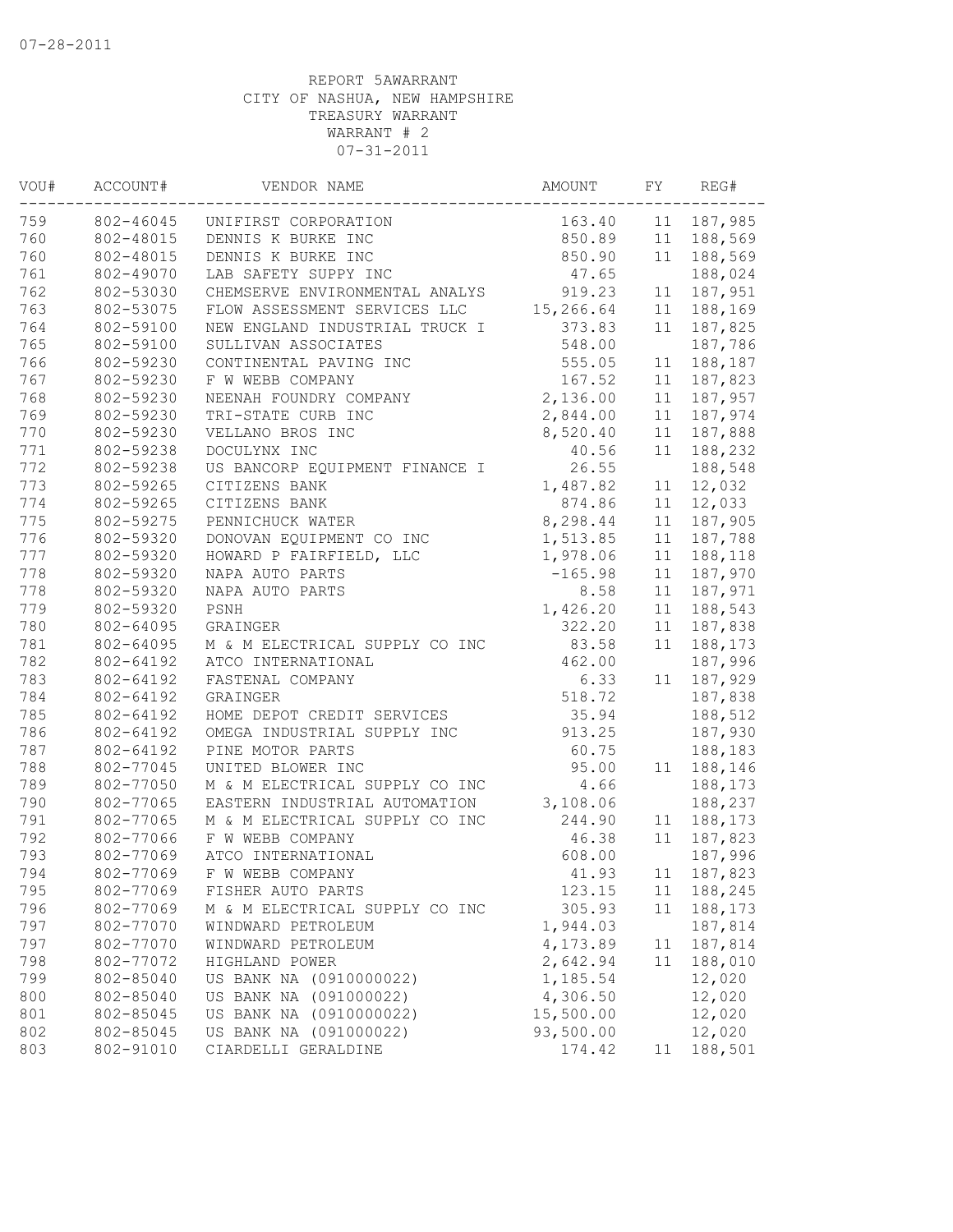| VOU#                     | ACCOUNT#                                         | VENDOR NAME                                                      | AMOUNT                                    | FY       | REG#                                        |
|--------------------------|--------------------------------------------------|------------------------------------------------------------------|-------------------------------------------|----------|---------------------------------------------|
| 804<br>805<br>806<br>807 | 802-91010<br>802-94005<br>802-96004<br>802-96100 | LECLERC MARIO<br>NEWEA<br>HACH COMPANY<br>MHO MUNICIPAL VEHICLES | 272.00<br>125.00<br>1,650.00<br>17,617.00 | 11<br>11 | 188,500<br>188,561<br>187,978<br>11 187,918 |
| TOTAL                    | 802                                              |                                                                  |                                           |          | 262,440.75                                  |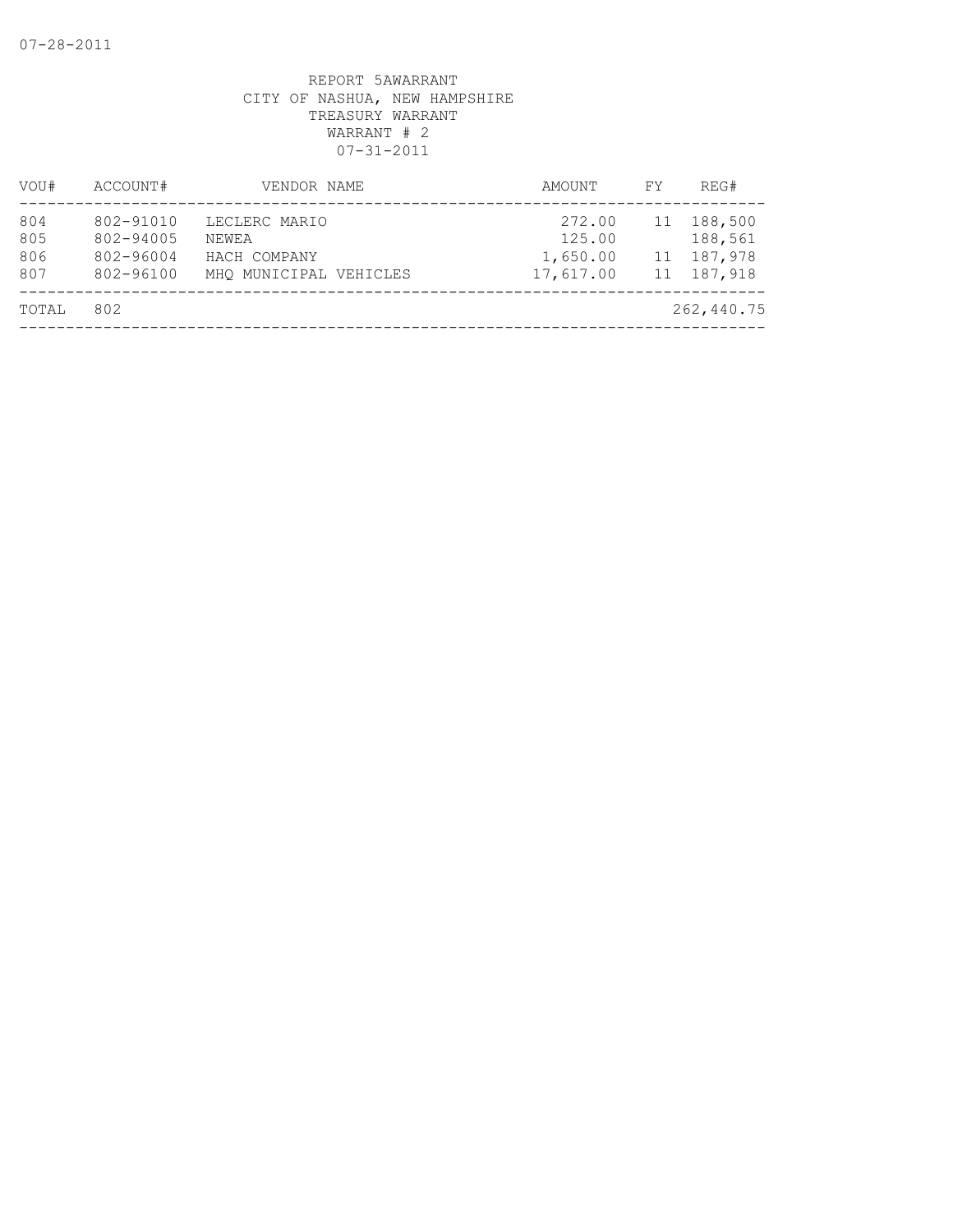| VOU#       |                           | ACCOUNT# VENDOR NAME                                             | AMOUNT                 |    | FY REG#                  |
|------------|---------------------------|------------------------------------------------------------------|------------------------|----|--------------------------|
|            | 808 951-49075 ARAMSCO INC |                                                                  | 504.80  11  187,879    |    |                          |
| TOTAL      | 951                       | PWD & ENG TRUST FUND                                             |                        |    | 504.80                   |
| 809        | 952-05058                 | B & S LOCKSMITH INC                                              | 83.38                  |    | 187,919                  |
| 810        | $952 - 05058$             | BROADWAY BOUND                                                   | 300.00                 |    | 11 188,425               |
| 811        | $952 - 05058$             | HOME DEPOT CREDIT SERVICES                                       | $-147.00$              |    | 11 188,512               |
| 812        | $952 - 05058$             | SAM'S CLUB DIRECT                                                | 114.74                 |    | 188,521                  |
| 813        | 952-45065                 | GATE CITY FENCE CO INC                                           | 1,847.25               | 11 | 187,860                  |
| 814        | 952-75021                 | HOME DEPOT CREDIT SERVICES                                       | 142.00                 |    | 188,513                  |
| 815        | 952-75021                 | JOHNSON'S ELECTRIC INC                                           | 287.78                 |    | 187,829                  |
| 816        | 952-75021                 | NASHUA WALLPAPER & PAINT CO                                      | 35.97    11    187,895 |    |                          |
| TOTAL 952  |                           | PARK & RECREATION TRUST FUND                                     |                        |    | 2,664.12                 |
|            |                           | 817 975-34015 METROMEDIA ENERGY INC                              | 18.45 188,534          |    |                          |
| TOTAL      |                           | 975 LIBRARY TRUST FUND                                           |                        |    | ---------------<br>18.45 |
|            |                           |                                                                  |                        |    |                          |
| 818        |                           | 981-49075 CITIZENS BANK                                          | 690.15 11 12,053       |    |                          |
|            |                           | TOTAL 981 SCHOOL TRUST FUND                                      |                        |    | 690.15                   |
|            |                           |                                                                  |                        |    |                          |
| 819<br>820 | 982-05053<br>982-05053    | AIELLO ALICIA & PLYMOUTH STATE<br>AULT BRITTANY & JOHNSON & WALE | 350.00<br>350.00       |    | 188,260<br>188,262       |
| 821        | 982-05053                 | BECK ASHLEY & ENDICOTT COLLEGE                                   | 350.00                 |    | 188,264                  |
| 822        | 982-05053                 | BECK ASHLEY & ENDICOTT COLLEGE                                   | 1,000.00               |    | 188,351                  |
| 823        | 982-05053                 | BERNIER GREGORY & UNIV OF CONN                                   | 500.00                 |    | 188,337                  |
| 824        | 982-05053                 | BODWELL HAILEY & BOSTON UNIVER                                   | 1,000.00               |    | 188,266                  |
| 825        | 982-05053                 | BURNS ASHLEY & COLBY-SAWYER CO                                   | 350.00                 |    | 188,303                  |
| 826        | 982-05053                 | CHRISTIANSEN BRENT & METHODIST                                   | 350.00                 |    | 188,268                  |
| 827        | 982-05053                 | CLARK CHRISTOPHER & JACKSONVIL                                   | 350.00                 |    | 188,256                  |
| 828        | 982-05053                 | CORDOVA NATHANIEL & UNIV OF NH                                   | 3,800.00               |    | 188,309                  |
| 829        | 982-05053                 | COY TIM & MARIST COLLEGE                                         | 500.00                 |    | 188,269                  |
| 830        | 982-05053                 | CRETEAU ALEC & RENSSELAER POLY                                   | 4,200.00               |    | 188,298                  |
| 831        | 982-05053                 | CURRAN JULIE & UNIVERSITY OF C                                   | 350.00                 |    | 188,271                  |
| 832        | 982-05053                 | DERRYBERRY MICHAEL & WORCESTER                                   | 3,000.00               |    | 188,283                  |
| 833        | 982-05053                 | DEWITT ABIGAIL & UNIVERSITY OF                                   | 1,000.00               |    | 188,313                  |
| 834        | 982-05053                 | DOMINIQUE PERRIN & PLYMOUTH ST                                   | 500.00                 |    | 188,314                  |
| 835        | 982-05053                 | DUBRAY VICTORIA & SAVANNAH COL                                   | 1,000.00               |    | 188,274                  |
| 836        | 982-05053                 | DUBRAY VICTORIA & SAVANNAH COL                                   | 350.00                 |    | 188,284                  |
| 837        | 982-05053                 | DUCHESNE REBECCA & UNIVERSITY                                    | 500.00                 |    | 188,273                  |
| 838        | 982-05053                 | DUPONT ALEX & ROCHESTER INST O                                   | 1,000.00               |    | 188,339                  |
| 839        | 982-05053                 | DUPONT ALEX & ROCHESTER INST/T                                   | 3,000.00               |    | 188,285                  |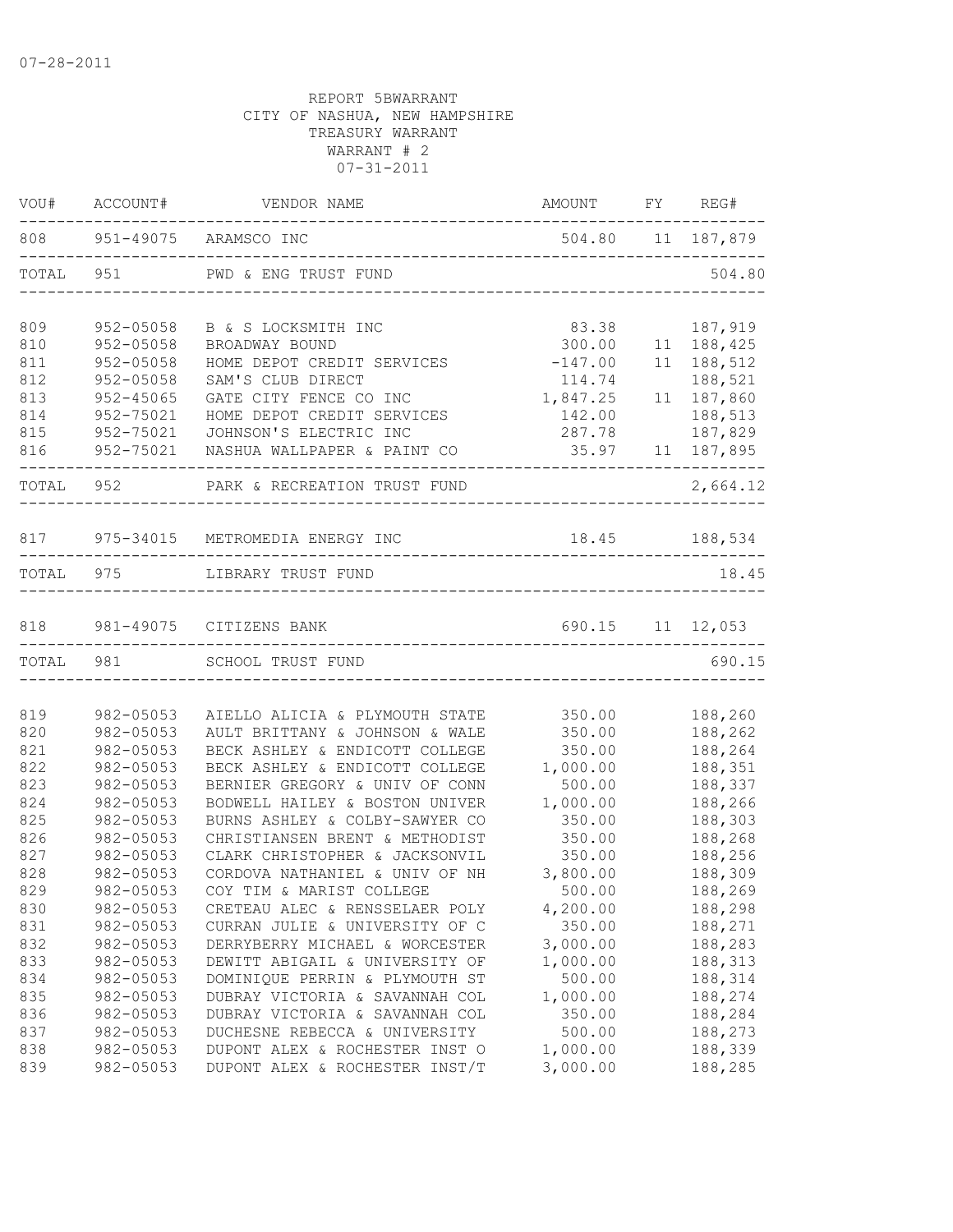| VOU#<br>ACCOUNT# |                        | VENDOR NAME                                               | AMOUNT             | FΥ | REG#               |
|------------------|------------------------|-----------------------------------------------------------|--------------------|----|--------------------|
| 840              | 982-05053              | EKINS JACQUELINE & SMITH COLLE                            | 10,000.00          |    | 188,276            |
| 841              | 982-05053              | ERICKSON KATELYN & MYACK COLLE                            | 350.00             |    | 188,305            |
| 842              | 982-05053              | EVERS MICHAEL & WENTWORTH INST                            | 3,000.00           |    | 188,287            |
| 843              | 982-05053              | FAIRFIELD UNIVERSITY                                      | 500.00             |    | 188,295            |
| 844              | 982-05053              | FASO JAMES & NORTHEASTERN UNIV                            | 3,000.00           |    | 188,289            |
| 845              | 982-05053              | FIORE KYLE & KEENE STATE COLLE                            | 2,500.00           |    | 188,282            |
| 846              | 982-05053              | FREEMAN JOHN<br>& UNIV OF MASS/L                          | 3,000.00           |    | 188,291            |
| 847              | 982-05053              | GAUDET NICOLE & UNIVERSITY/RHO                            | 1,000.00           |    | 188,293            |
| 848              | 982-05053              | GENDRON RYAN & UNIV OF MASS LO                            | 2,000.00           |    | 188,280            |
| 849              | 982-05053              | GEORGIA INSTITUTE OF TECHNOLOG                            | 500.00             |    | 188,311            |
| 850              | 982-05053              | GILBERT TYLER & EMERSON COLLEG                            | 1,000.00           |    | 188,323            |
| 851              | 982-05053              | GLOTZBACH SARAH & KEENE STATE                             | 500.00             |    | 188,340            |
| 852              | 982-05053              | GUIDI SEAN & NORTHEASTERN UNIV                            | 325.00             |    | 188,327            |
| 853              | 982-05053              | GUIDMORE HEIDI & RIVIER COLLEG                            | 500.00             |    | 188,343            |
| 854              | 982-05053              | GUTIERREZ ASHLEY & NASHUA COMM                            | 550.00             |    | 188,272            |
| 855              | 982-05053              | HAMILTON SHARDELL & FAIRFIELD                             | 900.00             |    | 188,315            |
| 856              | 982-05053              | KANE MEREDITH & PLYMOUTH STATE                            | 700.00             |    | 188,281            |
| 857              | 982-05053              | KAUFMANN KRISTINA & LESELL COL                            | 1,000.00           |    | 188,345            |
| 858              | 982-05053              | KHATIWADA ARJUN & SYRACUSE UNI                            | 3,800.00           |    | 188,300            |
| 859              | 982-05053              | LALANCETTE AIMEE & ST ANSELM C                            | 1,000.00           |    | 188,317            |
| 860              | 982-05053              | LEANG JENNIFER & RIVIER COLLEG                            | 500.00             |    | 188,346            |
| 861              | 982-05053              | LIAMOS KATELYN & UNIVERSITY OF                            | 2,000.00           |    | 188,292            |
| 862              | 982-05053              | LIMA FERNANDA & UNIVERSITY OF                             | 500.00             |    | 188,350            |
| 863              | 982-05053              | LONG CHRISTOPHER & UNIVERSITY                             | 400.00             |    | 188,275            |
| 864              | 982-05053              | MAHBOOB FARIVAR & UNIVERSITY O                            | 600.00             |    | 188,330            |
| 865              | 982-05053              | MARINCHIK ANTON & COLLEGE OF H                            | 900.00             |    | 188,319            |
| 866              | 982-05053              | MARINCHIK ANTON & COLLEGE OF H                            | 350.00             |    | 188,336            |
| 867              | 982-05053              | MARTELL TAYLOR & ROGER WILLIAM                            | 3,800.00           |    | 188,302            |
| 868              | 982-05053              | MARTIN SAMUEL & ST ANSELM COLL                            | 500.00             |    | 188,277            |
| 869              | 982-05053              | MCAFEE ADAM & COLLEGE OF HOLY                             | 1,000.00           |    | 188,321            |
| 870              | 982-05053              | MCAFEE ELIZABETH & ST ANSELM C                            | 1,000.00           |    | 188,326            |
| 871              | 982-05053              | MEDELLIN FRANCESCA & UNIVERSIT                            | 1,000.00           |    | 188,286            |
| 872              | 982-05053              | MEDELLIN FRANCESCA & UNIVERSIT                            | 475.00             |    | 188,331            |
| 873              | 982-05053              | MELE JOSHUA & UNIVERSITY OF NH                            | 3,800.00           |    | 188,304            |
| 874              | 982-05053              | MOREAU EMILY & UNIV OF CONNECT                            | 500.00             |    | 188,250            |
| 875              | 982-05053              | MURRAY KAYLEE & FITCHBURG STAT                            | 500.00             |    | 188,251            |
| 876              | 982-05053              | NASTASIA ERIC & NORTHEASTERN U                            | 350.00             |    | 188,288            |
| 877              | 982-05053              | NASTASIA ERIC & NORTHEASTERN U                            | 3,000.00           |    | 188,294            |
|                  |                        |                                                           |                    |    |                    |
| 878<br>879       | 982-05053              | NEVERETT EMILY & KEENE STATE C                            | 500.00             |    | 188,310            |
| 880              | 982-05053<br>982-05053 | NORTHEASTERN UNIVERSITY<br>ORSZULAK ELAINA & PLYMOUTH STA | 1,000.00<br>350.00 |    | 188,328<br>188,312 |
| 881              | 982-05053              | PASTOR JACOB & KEENE STATE COL                            | 500.00             |    | 188,334            |
| 882              |                        |                                                           |                    |    | 188,329            |
|                  | 982-05053              | PERRY MALEA & CONTINENTAL BEAU                            | 250.00             |    |                    |
| 883              | 982-05053              | PETERSON TAYLOR & RIDER UNIVER                            | 500.00             |    | 188,253            |
| 884              | 982-05053              | PRESCOTT TAYLER & NEW ENGLAND                             | 250.00             |    | 188,332            |
| 885              | 982-05053              | QIU LUCY & NORTHEASTERN UNIVER                            | 500.00             |    | 188,255            |
| 886              | 982-05053              | QUINTERO NATALIA & UNIVERSITY                             | 350.00             |    | 188,316            |
| 887              | 982-05053              | RICHARDS DOMINIC & UNIVERSITY                             | 500.00             |    | 188,347            |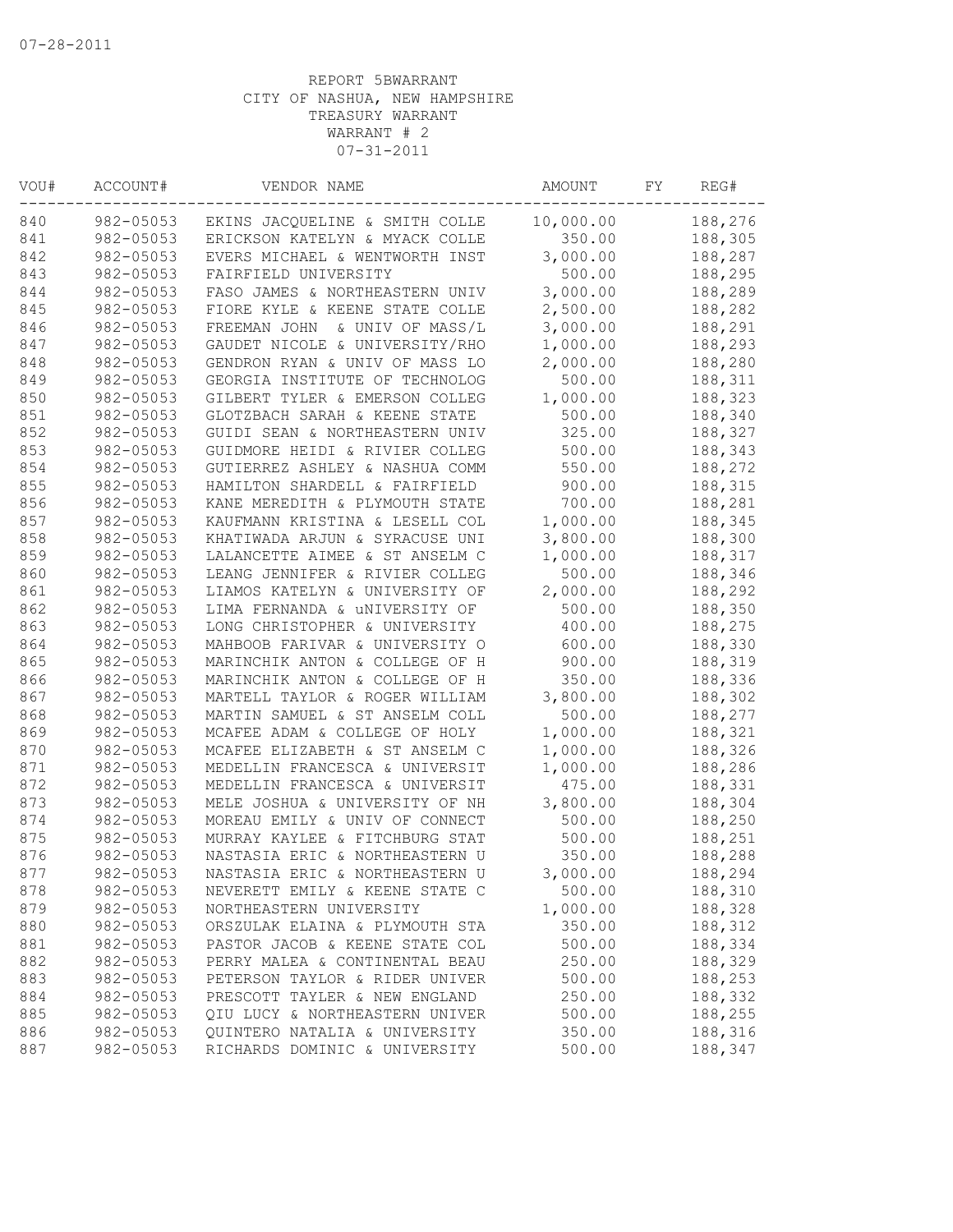| VOU#  | ACCOUNT#  | VENDOR NAME                    | AMOUNT    | FY.<br>REG# |
|-------|-----------|--------------------------------|-----------|-------------|
| 888   | 982-05053 | RIOUX JOCETTE & ROCHESTER INST | 500.00    | 188,259     |
| 889   | 982-05053 | RIVAS DARREN & UNIVERSITY OF N | 3,800.00  | 188,306     |
| 890   | 982-05053 | ROOT CONNOR & BENTLEY COLLEGE  | 1,000.00  | 188,342     |
| 891   | 982-05053 | ROOT JESSICA & EMORY UNIVERSIT | 275.00    | 188,333     |
| 892   | 982-05053 | ROURKE EMMA & MT HOLYOKE COLLE | 70.00     | 188,279     |
| 893   | 982-05053 | SADRAEI ATIEH & WPI            | 3,800.00  | 188,308     |
| 894   | 982-05053 | SANCHEZ SHANTE LEE & NH TECHNI | 350.00    | 188,318     |
| 895   | 982-05053 | SHAH KINJAL & TUFTS UNIVERSITY | 600.00    | 188,261     |
| 896   | 982-05053 | SHAH SOMIL & GEORGIA INST OF T | 500.00    | 188,290     |
| 897   | 982-05053 | SPAZIANI MATTHEW & WENTWORTH I | 3,000.00  | 188,296     |
| 898   | 982-05053 | STE MARIE JOHN & MARIETTA UNIV | 500.00    | 188,263     |
| 899   | 982-05053 | STEWART MELISSA & OHIO STATE U | 1,000.00  | 188,320     |
| 900   | 982-05053 | TASIOPOULOS JAMES & UNIVERSITY | 500.00    | 188,322     |
| 901   | 982-05053 | TASIOPOULOS JAMES & UNIVERSITY | 500.00    | 188,338     |
| 902   | 982-05053 | TENNEY NATHAN & NORTHEASTERN U | 3,000.00  | 188,297     |
| 903   | 982-05053 | TREMBLAY BRADFORD & UNIV/CENTR | 500.00    | 188,265     |
| 904   | 982-05053 | VANCE GREGORY & CONNECTICUT CO | 500.00    | 188,267     |
| 905   | 982-05053 | VENDITUOLI MONICA & WHEATON CO | 1,000.00  | 188,335     |
| 906   | 982-05053 | VENDITUOLI MONICA & WHEATON CO | 175.00    | 188,341     |
| 907   | 982-05053 | VIDAL MARY & UNIVERSITY OF RHO | 10,000.00 | 188,349     |
| 908   | 982-05053 | WARNEKE JONATHAN & MASS INST/T | 3,000.00  | 188,299     |
| 909   | 982-05053 | WARNEKE JONATHAN & MASS INST/T | 200.00    | 188,301     |
| 910   | 982-05053 | WARNEKE JONATHAN & MASS INST/T | 200.00    | 188,325     |
| 911   | 982-05053 | WEN EMMA & NEW YORK UNIVERSITY | 500.00    | 188,270     |
| 912   | 982-05053 | WILSON THOMAS & NASHUA COMMUNI | 350.00    | 188,324     |
| 913   | 982-05053 | WILSON THOMAS & NASHUA COMMUNI | 1,000.00  | 188,344     |
| TOTAL | 982       | SCHOLARSHIP TRUST FUND         |           | 122,620.00  |
|       |           |                                |           |             |
| 914   | 983-01354 | NASHUA SYMPHONY ASSOCIATION    | 1,233.00  | 188,536     |
| 914   | 983-01354 | NASHUA SYMPHONY ASSOCIATION    | 739.00    | 188,536     |
| TOTAL | 983       | LECTURE TRUST FUND             |           | 1,972.00    |
|       |           |                                |           |             |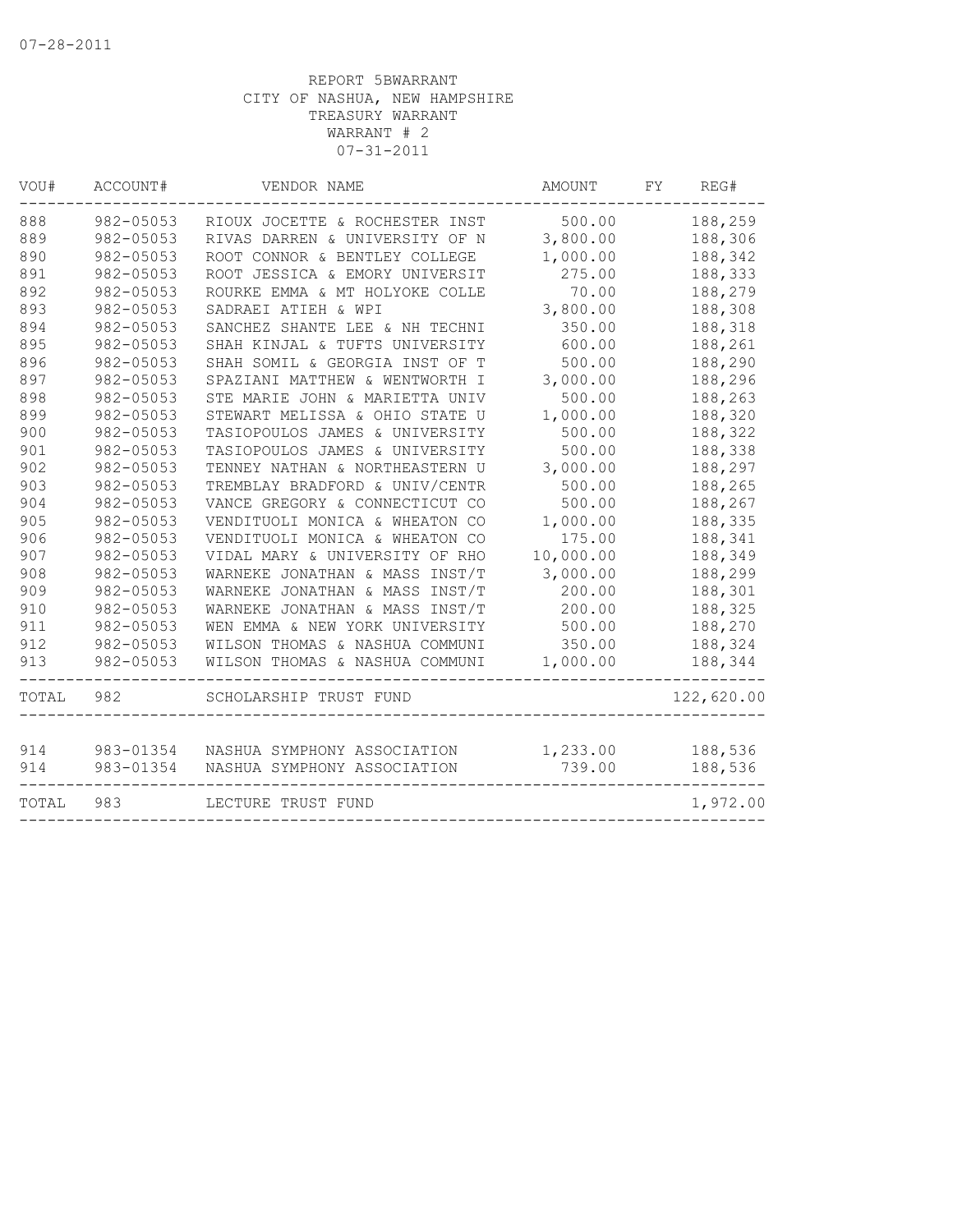|           | ACCOUNT# PAYROLL WEEK ENDING |  |  | AMOUNT |
|-----------|------------------------------|--|--|--------|
|           |                              |  |  |        |
| TOTAL 952 |                              |  |  |        |
|           |                              |  |  |        |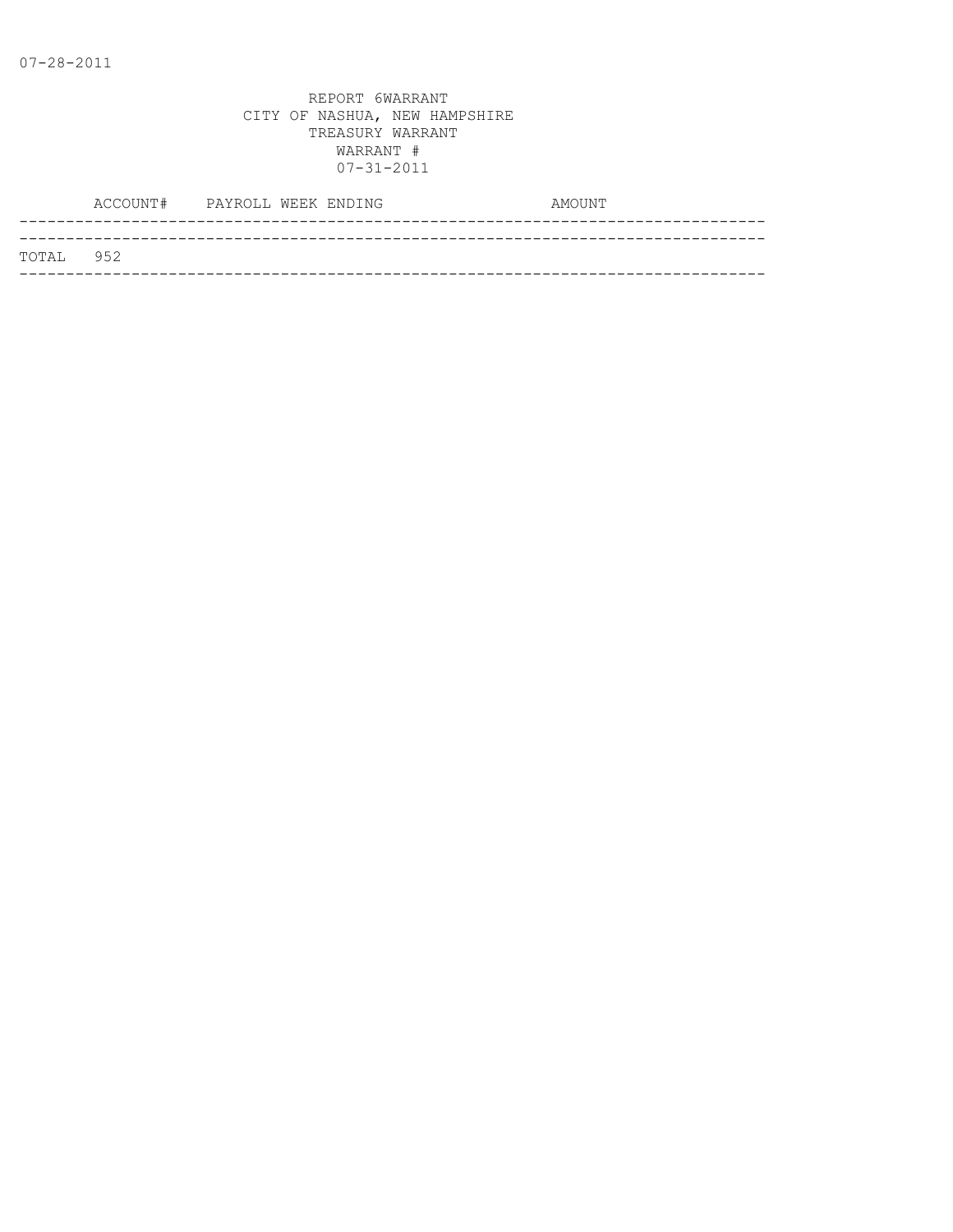|           |                        | ACCOUNT# PAYROLL WEEK ENDING                                         | <b>AMOUNT</b>        |           |
|-----------|------------------------|----------------------------------------------------------------------|----------------------|-----------|
|           |                        | 305-11125  16-JUL-2011                                               | 962.06               |           |
|           |                        | 305-11125 23-JUL-2011                                                | 962.06               |           |
|           |                        | 305-11239  16-JUL-2011                                               | 1,080.52             |           |
|           |                        | 305-11239 23-JUL-2011                                                | 1,080.53             |           |
|           |                        | 305-31050 23-JUL-2011                                                | 50.00                |           |
| TOTAL 305 |                        | SRF - CIVIC & COMM ACTIVITIES<br>----------------<br>--------------- |                      | 4,135.17  |
|           |                        |                                                                      |                      |           |
|           | 308-11130              | 16-JUL-2011                                                          | 862.73               |           |
|           |                        | 308-11130 23-JUL-2011                                                | 862.74               |           |
|           |                        | 308-11418  16-JUL-2011                                               | 496.00               |           |
|           | 308-11418              | 23-JUL-2011                                                          | 496.00               |           |
|           | 308-11441              | 16-JUL-2011                                                          | 1,453.63             |           |
|           | 308-11441              | 23-JUL-2011                                                          | 1,453.63             |           |
|           | 308-11446              | 16-JUL-2011                                                          | 1,156.28             |           |
|           | 308-11446              | 23-JUL-2011                                                          | 1,156.28             |           |
|           | 308-11540              | 16-JUL-2011<br>23-JUL-2011                                           | 1,083.90<br>1,083.90 |           |
|           | 308-11540<br>308-11578 | 16-JUL-2011                                                          |                      |           |
|           | 308-11578              | 23-JUL-2011                                                          | 997.84<br>997.83     |           |
|           | 308-11589              | 16-JUL-2011                                                          | 1,080.52             |           |
|           | 308-11589              | 23-JUL-2011                                                          | 1,080.52             |           |
|           | 308-11608              | 16-JUL-2011                                                          | 976.17               |           |
|           | 308-11608              | 23-JUL-2011                                                          | 976.17               |           |
|           | 308-83051              | 16-JUL-2011                                                          | 1,090.34             |           |
|           | 308-83051              | 23-JUL-2011                                                          | 1,952.83             |           |
|           | 308-83052              | 16-JUL-2011                                                          | 1,547.89             |           |
|           | 308-83052              | 23-JUL-2011                                                          | 2,141.40             |           |
|           |                        | 308-83102  16-JUL-2011                                               | 692.31               |           |
|           |                        | 308-83102 23-JUL-2011                                                | 692.31               |           |
| TOTAL     | 308                    | SRF - INSURANCE                                                      |                      | 24,331.22 |
|           |                        |                                                                      |                      |           |
|           |                        | 3097-11162  16-JUL-2011                                              | 647.68               |           |
|           |                        | 3097-11162 23-JUL-2011                                               | 645.75               |           |
|           |                        | 3097-19138 16-JUL-2011                                               | 3,011.20             |           |
|           |                        | 3097-19139 16-JUL-2011                                               | 1,943.61             |           |
| TOTAL     | 309                    | SRF - FOOD SERVICES                                                  |                      | 6,248.24  |
|           |                        |                                                                      |                      |           |
|           |                        | 3117-12006 16-JUL-2011                                               | 3,275.00             |           |
|           | 3117-12006             | 23-JUL-2011                                                          | 1,125.00             |           |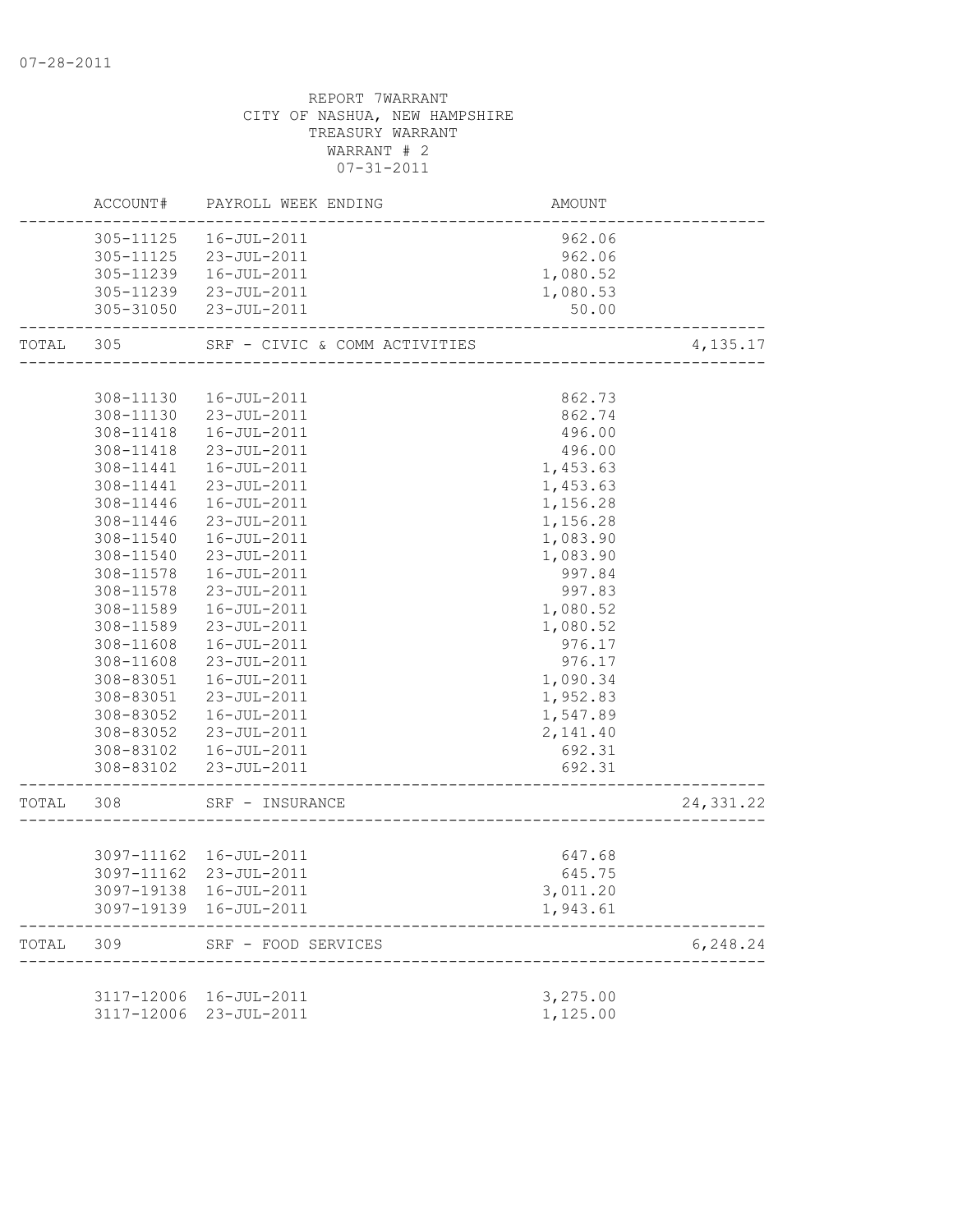|           |                    | ACCOUNT# PAYROLL WEEK ENDING                                   | AMOUNT                                |            |
|-----------|--------------------|----------------------------------------------------------------|---------------------------------------|------------|
| TOTAL 311 |                    | DRIVER'S EDUCATION                                             | ----------------------------------    | 4,400.00   |
|           |                    |                                                                |                                       |            |
|           |                    | 3118-13032 16-JUL-2011                                         | 50.00                                 |            |
|           |                    | 3118-13032 23-JUL-2011                                         | 595.40                                |            |
|           |                    | 3118-13133  16-JUL-2011<br>.__________________________________ | 4,662.50                              |            |
|           |                    | TOTAL 311 SUMMER SCHOOL                                        | ------------------------------------- | 5,307.90   |
|           |                    | 312-11165  16-JUL-2011                                         | 557.36                                |            |
|           |                    | 312-11165 23-JUL-2011                                          | 153.38                                |            |
|           |                    | 312-11167 23-JUL-2011                                          | $-348.54$                             |            |
|           | 312-11191          | 16-JUL-2011                                                    | 827.27                                |            |
|           | 312-11191          | 23-JUL-2011                                                    | 827.27                                |            |
|           | 312-11445          | 16-JUL-2011                                                    | 109.36                                |            |
|           | 312-11445          | 23-JUL-2011                                                    | 109.36                                |            |
|           | 312-11547          | 16-JUL-2011                                                    | 2,224.37                              |            |
|           | $312 - 11547$      | 23-JUL-2011                                                    | 2,224.36                              |            |
|           | 312-12052          | 16-JUL-2011                                                    | 674.42                                |            |
|           | 312-12052          | 23-JUL-2011                                                    | 1,632.97                              |            |
|           | 312-12116          | 16-JUL-2011                                                    | 593.16                                |            |
|           |                    | 312-12116 23-JUL-2011                                          | 593.16                                |            |
|           |                    | 312-13004  16-JUL-2011                                         | 1,118.97                              |            |
|           | ------------------ | 312-13004 23-JUL-2011                                          | 490.26                                |            |
|           |                    | TOTAL 312 SRF - FINANCIAL SERVICES                             |                                       | 11,787.13  |
|           | 331-11250          | 16-JUL-2011                                                    | 717.44                                |            |
|           |                    | 331-11250 23-JUL-2011                                          | 717.45                                |            |
|           | 331-11561          | 16-JUL-2011                                                    | 1,173.90                              |            |
|           | 331-11561          | 23-JUL-2011                                                    | 1,173.90                              |            |
|           | 331-12115          | 16-JUL-2011                                                    | 590.21                                |            |
|           | 331-12115          | 23-JUL-2011                                                    | 520.77                                |            |
|           | 331-13038          | 16-JUL-2011                                                    | 699.17                                |            |
|           | 331-13038          | 23-JUL-2011                                                    | 1,198.38                              |            |
|           |                    | 331-13044  16-JUL-2011                                         | 2,609.15                              |            |
|           |                    | 331-13044 23-JUL-2011                                          | 1,734.16                              |            |
|           |                    | 331-18036  16-JUL-2011                                         | 15,792.69                             |            |
|           | 331-18036          | 23-JUL-2011                                                    | 15, 345. 13                           |            |
| TOTAL     | 331                | SRF - POLICE DEPARTMENT                                        |                                       | 42, 272.35 |

332-18084 16-JUL-2011 166.49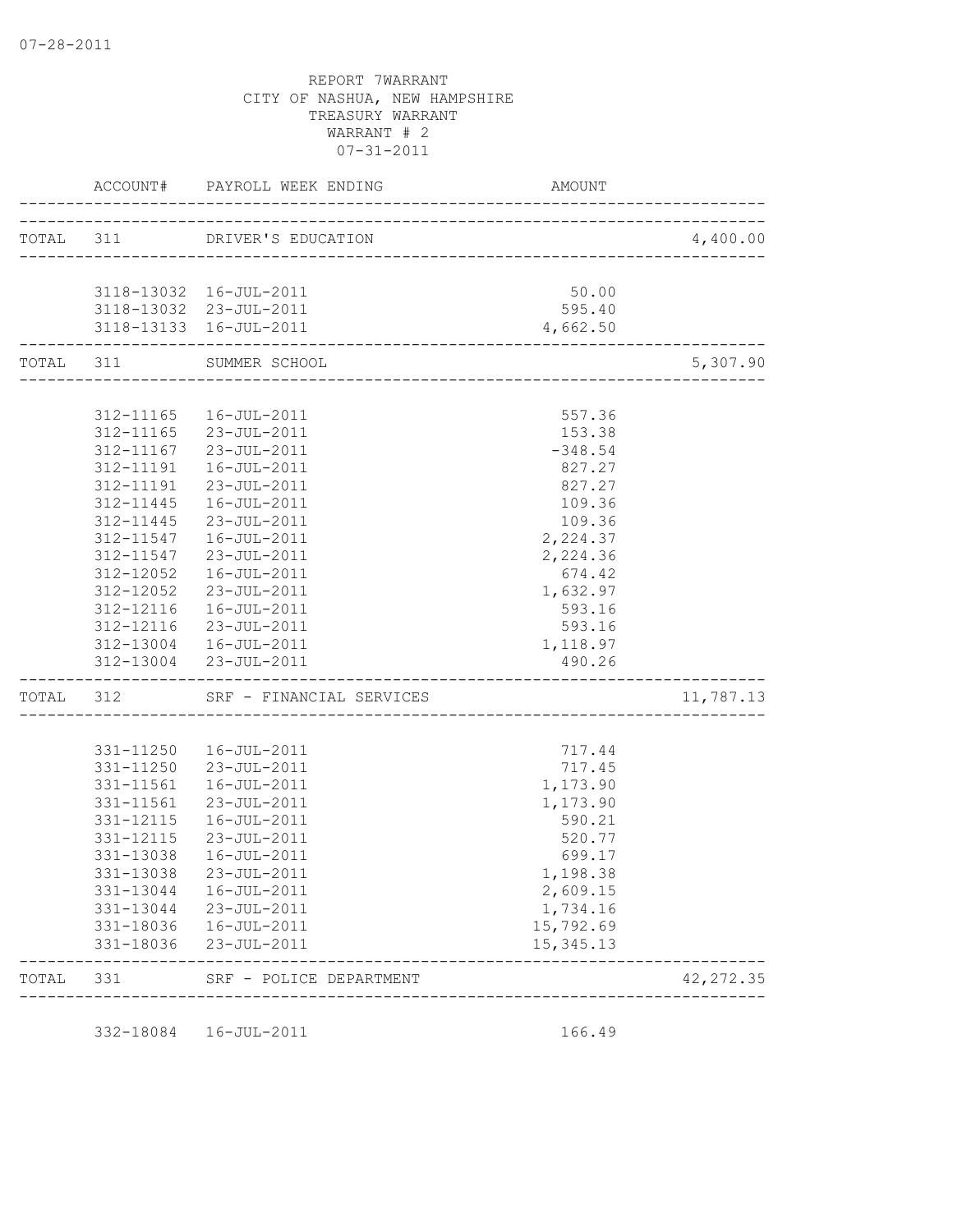|           | ACCOUNT#               | PAYROLL WEEK ENDING                                                      | AMOUNT               |          |
|-----------|------------------------|--------------------------------------------------------------------------|----------------------|----------|
| TOTAL 332 |                        | SRF - FIRE DEPARTMENT                                                    |                      | 166.49   |
|           |                        |                                                                          |                      |          |
|           | 341-01210              | 16-JUL-2011                                                              | 437.49               |          |
|           |                        | 341-01210 23-JUL-2011                                                    | 437.49               |          |
|           | 341-11024              | 16-JUL-2011                                                              | 264.35               |          |
|           | 341-11024              | 23-JUL-2011                                                              | 264.35               |          |
|           | 341-11235              | 16-JUL-2011                                                              | 1,217.17             |          |
|           | 341-11235              | 23-JUL-2011                                                              | 1,217.17             |          |
|           | 341-11484              | 16-JUL-2011                                                              | 240.00               |          |
|           | 341-11563              | 16-JUL-2011                                                              | 1,014.26             |          |
|           | 341-11563<br>341-12205 | 23-JUL-2011<br>23-JUL-2011                                               | 1,030.49<br>1,800.00 |          |
|           |                        | 341-31050 23-JUL-2011                                                    | 50.00                |          |
|           |                        | TOTAL 341 SRF - COMMUNITY SERVICES<br>__________________________________ |                      | 7,972.77 |
|           |                        |                                                                          |                      |          |
|           |                        | 342-11499  16-JUL-2011                                                   | 965.31               |          |
|           |                        | 342-12000  16-JUL-2011                                                   | 208.59               |          |
|           |                        | 342-12000 23-JUL-2011                                                    | 518.10               |          |
|           |                        | 342-12199 23-JUL-2011                                                    | 959.35               |          |
|           |                        | 342-12582 23-JUL-2011                                                    | 838.02               |          |
|           | TOTAL 342              | SRF - COMMUNITY HEALTH                                                   |                      | 3,489.37 |
|           |                        |                                                                          |                      |          |
|           |                        | 3440-12006 16-JUL-2011                                                   | 2,701.70             |          |
|           |                        | 3440-12006 23-JUL-2011                                                   | 1,891.31             |          |
|           |                        | 3440-12078 16-JUL-2011<br>3440-12078 23-JUL-2011                         | 1,875.00<br>300.00   |          |
| TOTAL 344 |                        | AFTER SCHOOL PROGRAM                                                     |                      | 6,768.01 |
|           |                        | ---------------------                                                    |                      |          |
|           |                        | 3452-11162  16-JUL-2011                                                  | 380.54               |          |
|           |                        | 3452-11162 23-JUL-2011                                                   | 379.40               |          |
|           |                        | 3452-11860 16-JUL-2011                                                   | 6,598.37             |          |
| TOTAL     | 345                    | TITLE IV 21ST CENT ELEM                                                  |                      | 7,358.31 |
|           |                        | 3462-11860 16-JUL-2011                                                   | 4,210.86             |          |
|           |                        |                                                                          |                      |          |
| TOTAL     | 346                    | TITLE IVB 21ST CENT MIDDLE                                               |                      | 4,210.86 |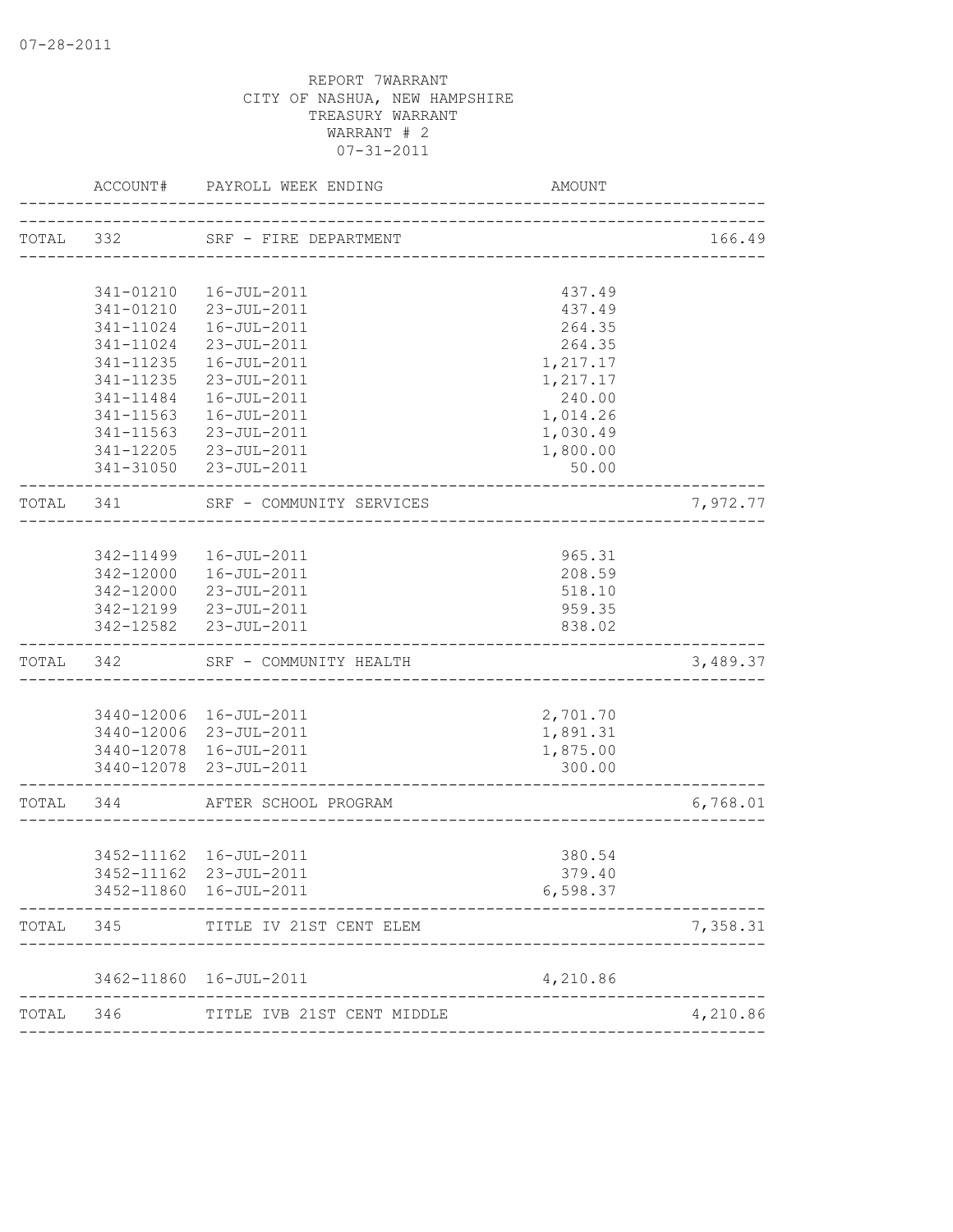|       | ACCOUNT#                                                      | PAYROLL WEEK ENDING                                                             | <b>AMOUNT</b>                                      |           |
|-------|---------------------------------------------------------------|---------------------------------------------------------------------------------|----------------------------------------------------|-----------|
|       | 3468-11162<br>3468-19230                                      | 16-JUL-2011<br>3468-11162 23-JUL-2011<br>3468-11870  16-JUL-2011<br>16-JUL-2011 | 345.54<br>344.40<br>4,461.44<br>275.00             |           |
| TOTAL | 346                                                           | SMALLER LEARNING COMMUNITY                                                      |                                                    | 5,426.38  |
|       |                                                               | 3500-13133 16-JUL-2011                                                          | 10,530.00                                          |           |
| TOTAL | 350                                                           | TITLE IIA HQT                                                                   |                                                    | 10,530.00 |
|       |                                                               | 3501-11726 16-JUL-2011<br>3501-13133 23-JUL-2011                                | 6,940.28<br>525.00                                 |           |
| TOTAL | 350                                                           | TITLE IIA QUALITY TEACHERS                                                      |                                                    | 7,465.28  |
|       | 352-11562<br>352-11562<br>352-12147<br>352-12147              | 16-JUL-2011<br>23-JUL-2011<br>16-JUL-2011<br>23-JUL-2011                        | 420.52<br>420.52<br>3,150.00<br>1,275.00           |           |
| TOTAL | 352                                                           | SRF - PARKS AND RECREATION                                                      |                                                    | 5,266.04  |
|       | 3601-11515                                                    | 16-JUL-2011                                                                     | 2,041.81                                           |           |
| TOTAL | 360                                                           | DROPOUT PREVENTION ADULT ED                                                     |                                                    | 2,041.81  |
|       | 3687-19140                                                    | 3687-19140  16-JUL-2011<br>23-JUL-2011                                          | 7,151.23<br>4,229.95                               |           |
| TOTAL | 368                                                           | SUMMER FEEDING PROGRAM                                                          | -----------------                                  | 11,381.18 |
|       | 373-53075                                                     | 23-JUL-2011                                                                     | 74.08                                              |           |
| TOTAL | 373                                                           | SRF - ECONOMIC DEVELOPMENT                                                      |                                                    | 74.08     |
|       | 374-0705M<br>374-0705P<br>374-0705P<br>374-07235<br>374-07235 | 23-JUL-2011<br>16-JUL-2011<br>23-JUL-2011<br>16-JUL-2011<br>23-JUL-2011         | 170.00<br>1,455.22<br>1,455.22<br>424.77<br>424.77 |           |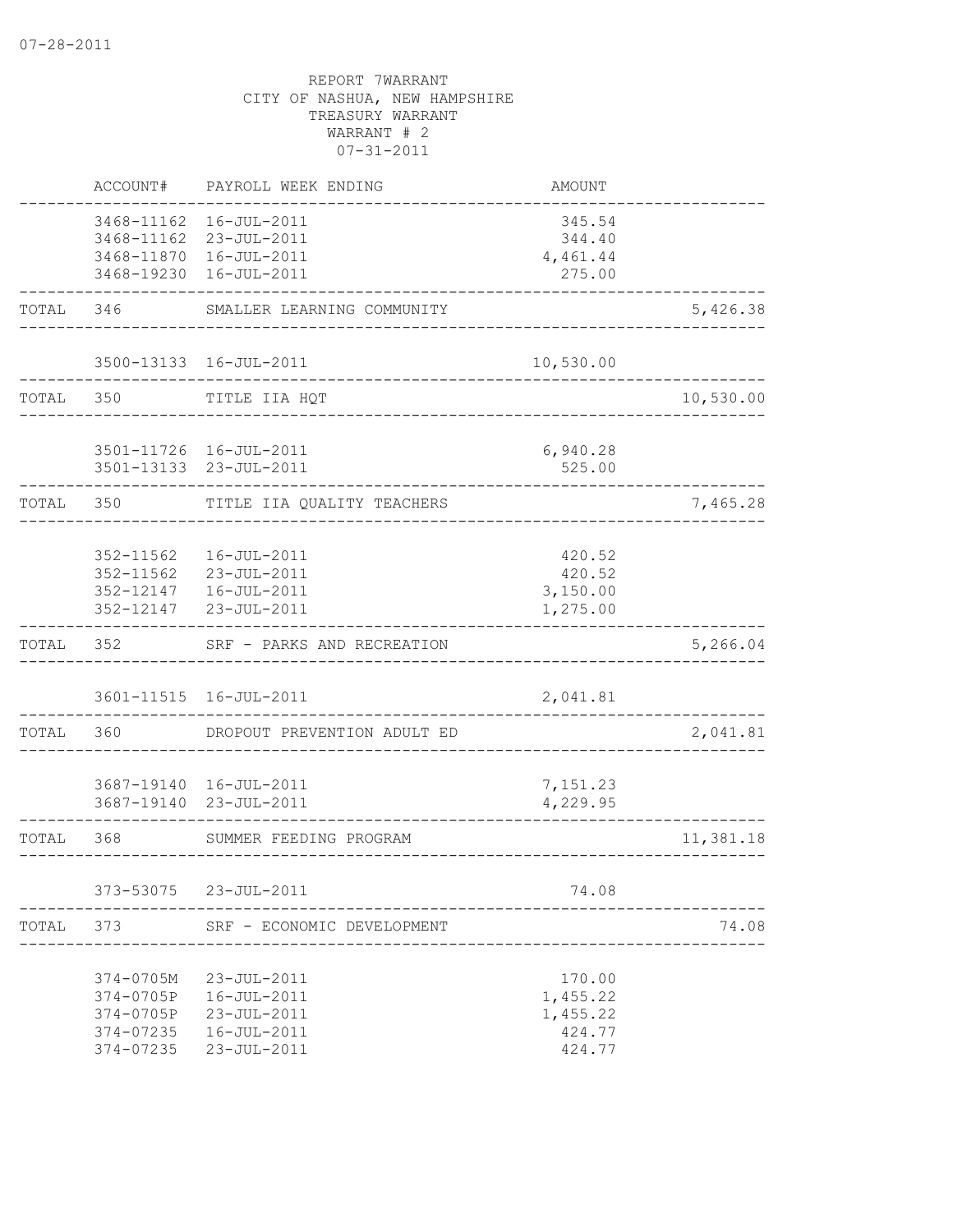|           | ACCOUNT#   | PAYROLL WEEK ENDING             | AMOUNT    |           |
|-----------|------------|---------------------------------|-----------|-----------|
|           | 374-07285  | 16-JUL-2011                     | 259.30    |           |
|           | 374-07285  | 23-JUL-2011                     | 74.08     |           |
|           | 374-0734P  | 16-JUL-2011                     | 1,081.59  |           |
|           | 374-0734P  | 23-JUL-2011                     | 1,081.59  |           |
|           | 374-07506  | 16-JUL-2011                     | 18.52     |           |
|           | 374-07506  | 23-JUL-2011                     | 18.52     |           |
|           | 374-31050  | 23-JUL-2011                     | 17.00     |           |
| TOTAL     | 374        | SRF - URBAN PROGRAMS            |           | 6,480.58  |
|           |            |                                 |           |           |
|           | 3751-11726 | 16-JUL-2011                     | 4,030.31  |           |
|           | 3751-12198 | 16-JUL-2011                     | 5,251.73  |           |
|           | 3751-13032 | 16-JUL-2011                     | 449.85    |           |
|           | 3751-13032 | 23-JUL-2011                     | 219.84    |           |
|           | 3751-13133 | 16-JUL-2011                     | 12,050.00 |           |
|           | 3751-13137 | 16-JUL-2011                     | 1,226.83  |           |
|           | 3751-13137 | 23-JUL-2011                     | 901.31    |           |
|           | 3751-19000 | 16-JUL-2011                     | 1,390.00  |           |
|           | 3751-19000 | 23-JUL-2011                     | 1,140.00  |           |
| TOTAL     | 375        | ARRA TITLE I                    |           | 26,659.87 |
|           |            |                                 |           |           |
|           |            | 3761-11726 16-JUL-2011          | 5,090.93  |           |
|           | 3761-11802 | 16-JUL-2011                     | 2,051.77  |           |
|           | 3761-11805 | 16-JUL-2011                     | 919.80    |           |
|           | 3761-12198 | 16-JUL-2011                     | 16,530.61 |           |
|           | 3761-13133 | 16-JUL-2011                     | 3,650.00  |           |
|           | 3761-13137 | 16-JUL-2011                     | 226.48    |           |
|           | 3761-13137 | 23-JUL-2011                     | 226.48    |           |
|           | 3761-19000 | 16-JUL-2011                     | 980.00    |           |
|           | 3761-19000 | 23-JUL-2011                     | 980.00    |           |
| TOTAL     | 376        | TITLE IA                        |           | 30,656.07 |
|           |            | 3770-13133 23-JUL-2011          | 400.00    |           |
| TOTAL 377 |            | TITLE III ENHANCE ENG. LANGUAGE |           | 400.00    |
|           |            |                                 |           |           |
|           |            | 3771-11515  16-JUL-2011         | 725.00    |           |
|           | 3771-12006 | 16-JUL-2011                     | 721.38    |           |
|           | 3771-12006 | 23-JUL-2011                     | 688.36    |           |
|           |            | 3771-13133  16-JUL-2011         | 9,750.00  |           |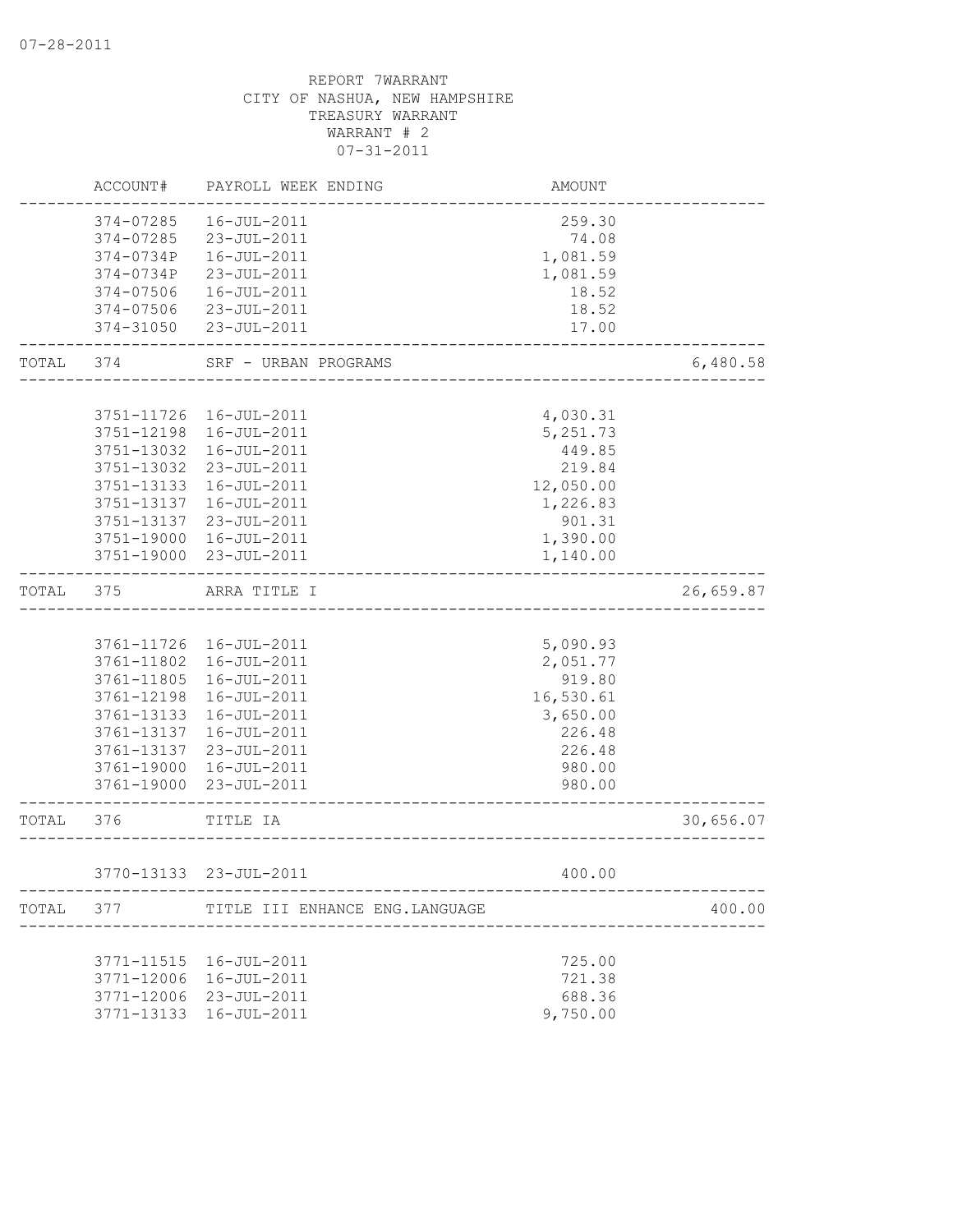|           | ACCOUNT#               | PAYROLL WEEK ENDING                                     | AMOUNT           |             |
|-----------|------------------------|---------------------------------------------------------|------------------|-------------|
|           |                        | TOTAL 377 TITLE III ENHANCING ENG LANG                  |                  | 11,884.74   |
|           |                        |                                                         |                  |             |
|           | 378-01210              | 16-JUL-2011                                             | 550.36           |             |
|           |                        | 378-01210 23-JUL-2011                                   | 550.36           |             |
|           | 378-09003              | 16-JUL-2011                                             | 550.37           |             |
|           | 378-09003              | 23-JUL-2011                                             | 550.37           |             |
|           | 378-11676              | 16-JUL-2011                                             | 934.06           |             |
|           | 378-11676<br>378-11677 | 23-JUL-2011                                             | 934.06           |             |
|           | 378-11679              | 16-JUL-2011<br>16-JUL-2011                              | 783.71<br>928.77 |             |
|           | 378-11679              | 23-JUL-2011                                             | 928.76           |             |
|           | 378-11680              | 16-JUL-2011                                             | 833.90           |             |
|           | 378-11680              | 23-JUL-2011                                             | 833.90           |             |
|           | 378-11683              | 16-JUL-2011                                             | 1,684.46         |             |
|           | 378-11683              | 23-JUL-2011                                             | 1,684.46         |             |
|           | 378-11688              | 16-JUL-2011                                             | 620.56           |             |
|           | 378-11688              | 23-JUL-2011                                             | 620.55           |             |
|           | 378-11751              | 16-JUL-2011                                             | 1,384.39         |             |
|           | 378-11751              | 23-JUL-2011                                             | 1,384.39         |             |
|           |                        | 378-12188  16-JUL-2011                                  | 148.61           |             |
|           |                        | 378-12188 23-JUL-2011                                   | 267.50           |             |
| TOTAL 378 |                        | TRANSPORTATION                                          |                  | 16, 173.54  |
|           |                        | 3897-11726 16-JUL-2011                                  | 2,424.35         |             |
|           |                        | ________________________<br>TOTAL 389 GEN VOCATIONAL ED |                  | 2,424.35    |
|           |                        | 3901-19000 16-JUL-2011                                  | 3,681.42         |             |
| TOTAL 390 |                        | PERKINS VOCATIONAL ED                                   |                  | 3,681.42    |
|           |                        | -----------------------                                 |                  |             |
|           |                        | 3902-19000 16-JUL-2011                                  | $-1,840.71$      |             |
|           |                        | TOTAL 390 VOC ED SECONDARY CARL PERKINS                 |                  | $-1,840.71$ |
|           |                        | 3930-13133 23-JUL-2011                                  | 2,300.00         |             |
|           |                        | TOTAL 393 ARRA IDEA PRESCHOOL                           |                  | 2,300.00    |
|           |                        | ________________                                        |                  |             |
|           |                        | 3937-19000 16-JUL-2011                                  | 841.70           |             |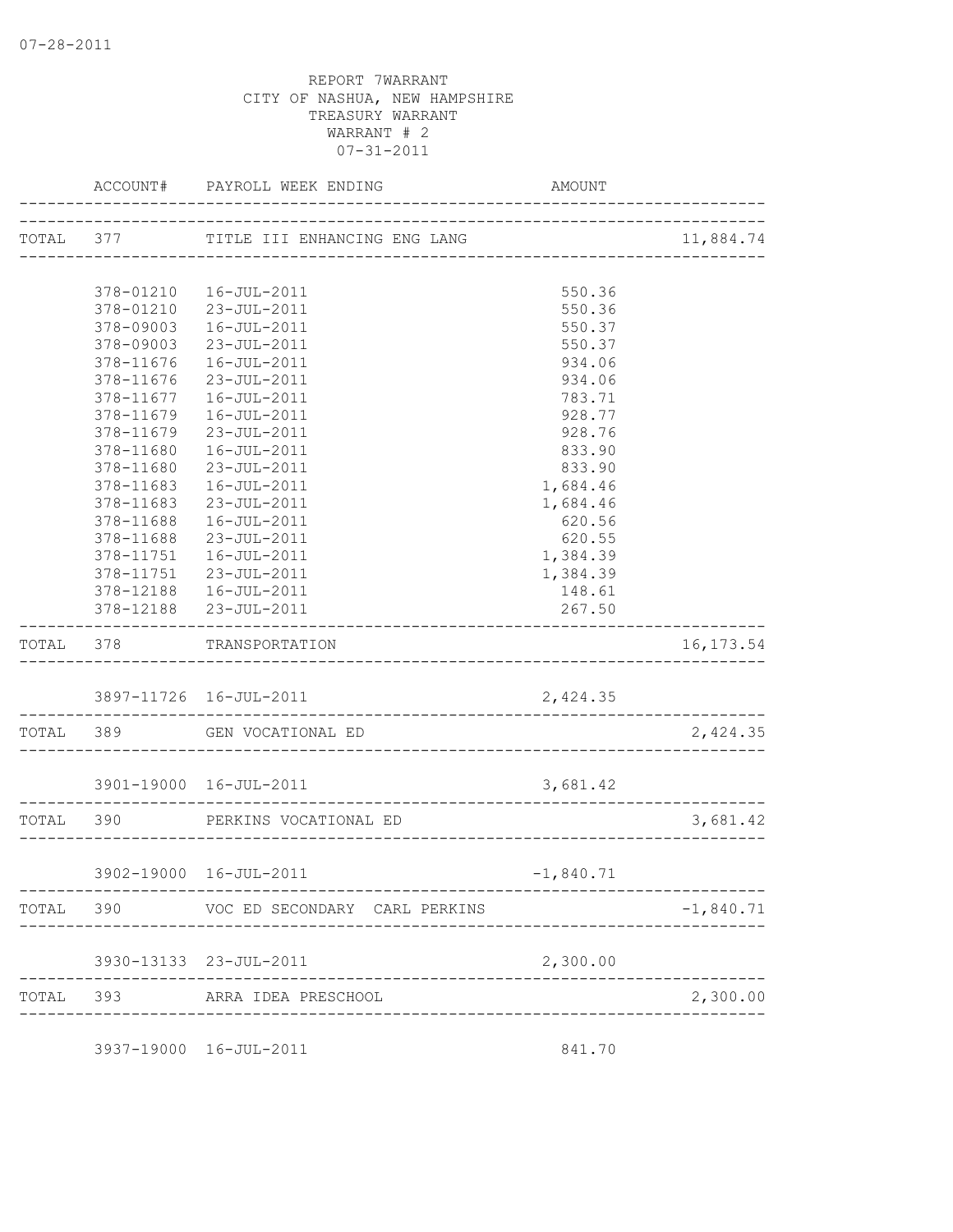|       |                    | ACCOUNT# PAYROLL WEEK ENDING | AMOUNT    |           |
|-------|--------------------|------------------------------|-----------|-----------|
|       |                    |                              |           |           |
|       | TOTAL 393 DAY CARE |                              |           | 841.70    |
|       |                    |                              |           |           |
|       |                    | 3940-11726 16-JUL-2011       | 12,744.71 |           |
|       |                    | 3940-13133 23-JUL-2011       | 75.00     |           |
|       |                    | TOTAL 394 ARRA IDEA SPEC ED  |           | 12,819.71 |
|       |                    |                              |           |           |
|       |                    | 3951-11726 16-JUL-2011       | 47,974.94 |           |
|       |                    | TOTAL 395 IDEA SPEDIAL ED    |           | 47,974.94 |
|       |                    |                              |           |           |
|       |                    | 3961-11726 16-JUL-2011       | 1,696.93  |           |
| TOTAL | 396                | IDEA PRESCHOOL               |           | 1,696.93  |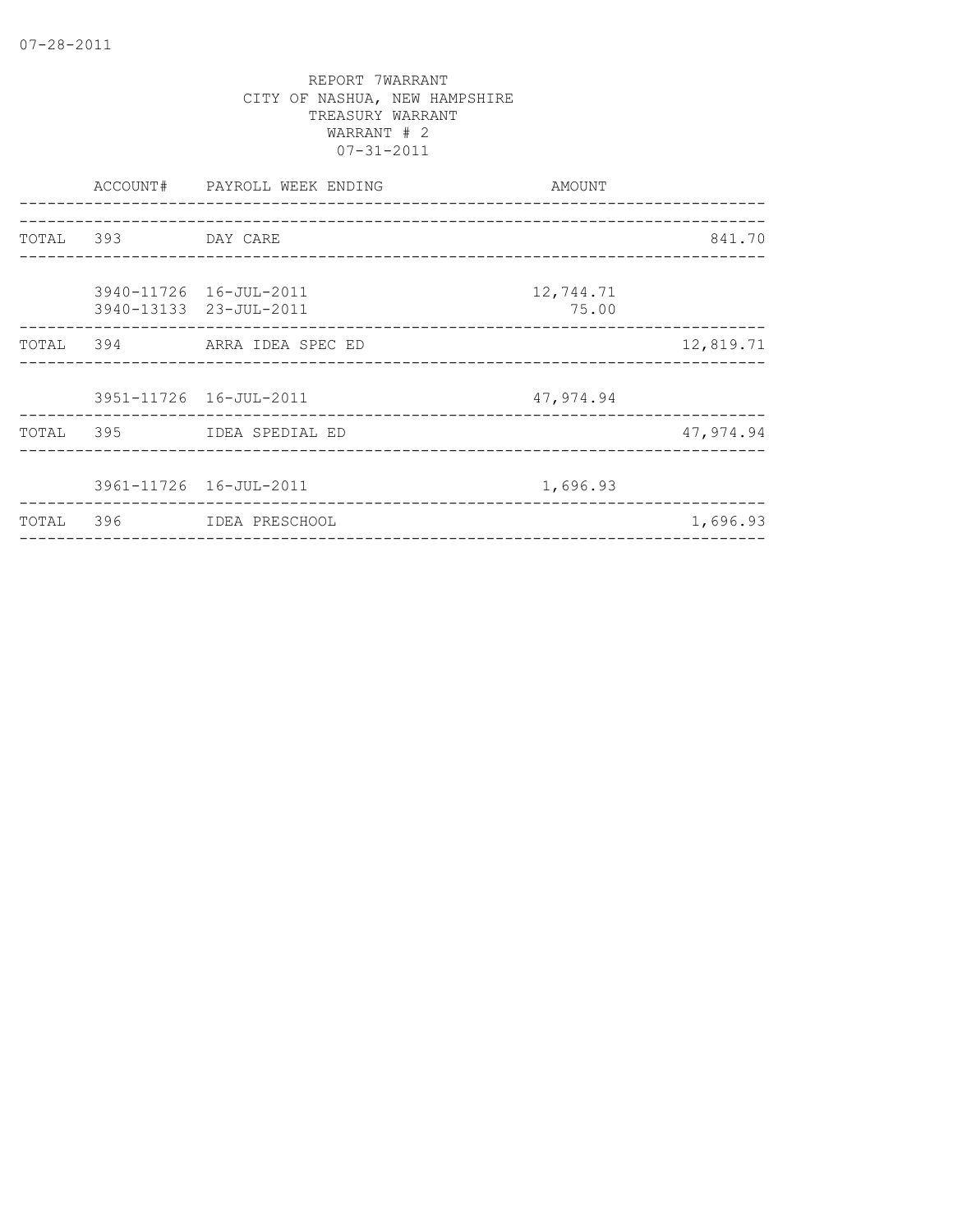|       | ACCOUNT#      | PAYROLL WEEK ENDING   | <b>AMOUNT</b> |             |
|-------|---------------|-----------------------|---------------|-------------|
|       | 501-11033     | 16-JUL-2011           | 852.14        |             |
|       | 501-11033     | 23-JUL-2011           | 852.14        |             |
|       | $501 - 11445$ | 16-JUL-2011           | 437.44        |             |
|       | $501 - 11445$ | 23-JUL-2011           | 437.44        |             |
|       | 501-11463     | 16-JUL-2011           | 802.30        |             |
|       | $501 - 11463$ | 23-JUL-2011           | 802.30        |             |
|       | $501 - 11470$ | $16 - JUL - 2011$     | 877.27        |             |
|       | $501 - 11470$ | 23-JUL-2011           | 877.27        |             |
|       | $501 - 11471$ | 16-JUL-2011           | 2,033.79      |             |
|       | 501-11471     | 23-JUL-2011           | 2,033.79      |             |
|       | $501 - 11611$ | 16-JUL-2011           | 549.52        |             |
|       | 501-11611     | 23-JUL-2011           | 549.53        |             |
|       |               | 501-31050 23-JUL-2011 | 50.00         |             |
| TOTAL | 501           | MAYOR'S OFFICE        |               | 11, 154.93  |
|       |               |                       |               |             |
|       | 502-11195     | 16-JUL-2011           | 2,059.24      |             |
|       | $502 - 11195$ | 23-JUL-2011           | 2,059.24      |             |
|       | 502-11219     | 16-JUL-2011           | 3,711.28      |             |
|       | 502-11219     | 23-JUL-2011           | 3,711.28      |             |
|       | 502-11518     | 16-JUL-2011           | 1,776.36      |             |
|       | 502-11518     | 23-JUL-2011           | 1,776.35      |             |
|       | 502-31050     | 23-JUL-2011           | 50.00         |             |
| TOTAL | 502           | LEGAL DEPARTMENT      |               | 15, 143. 75 |
|       |               |                       |               |             |
|       | 503-11071     | 16-JUL-2011           | 1,293.15      |             |
|       | 503-11071     | 23-JUL-2011           | 1,293.15      |             |
|       | 503-12092     | 16-JUL-2011           | 522.45        |             |
|       | 503-12092     | 23-JUL-2011           | 522.46        |             |
| TOTAL | 503           | BOARD OF ALDERMEN     |               | 3,631.21    |
|       |               | 507-82010 23-JUL-2011 | 381.59        |             |
| TOTAL | 507           | PENSIONS              |               | 381.59      |
|       |               |                       |               |             |
|       | 511-11247     | 16-JUL-2011           | 670.28        |             |
|       | 511-11247     | 23-JUL-2011           | 670.28        |             |
|       | 511-11248     | 16-JUL-2011           | 1,442.84      |             |
|       | 511-11248     | 23-JUL-2011           | 1,442.84      |             |
|       |               |                       |               |             |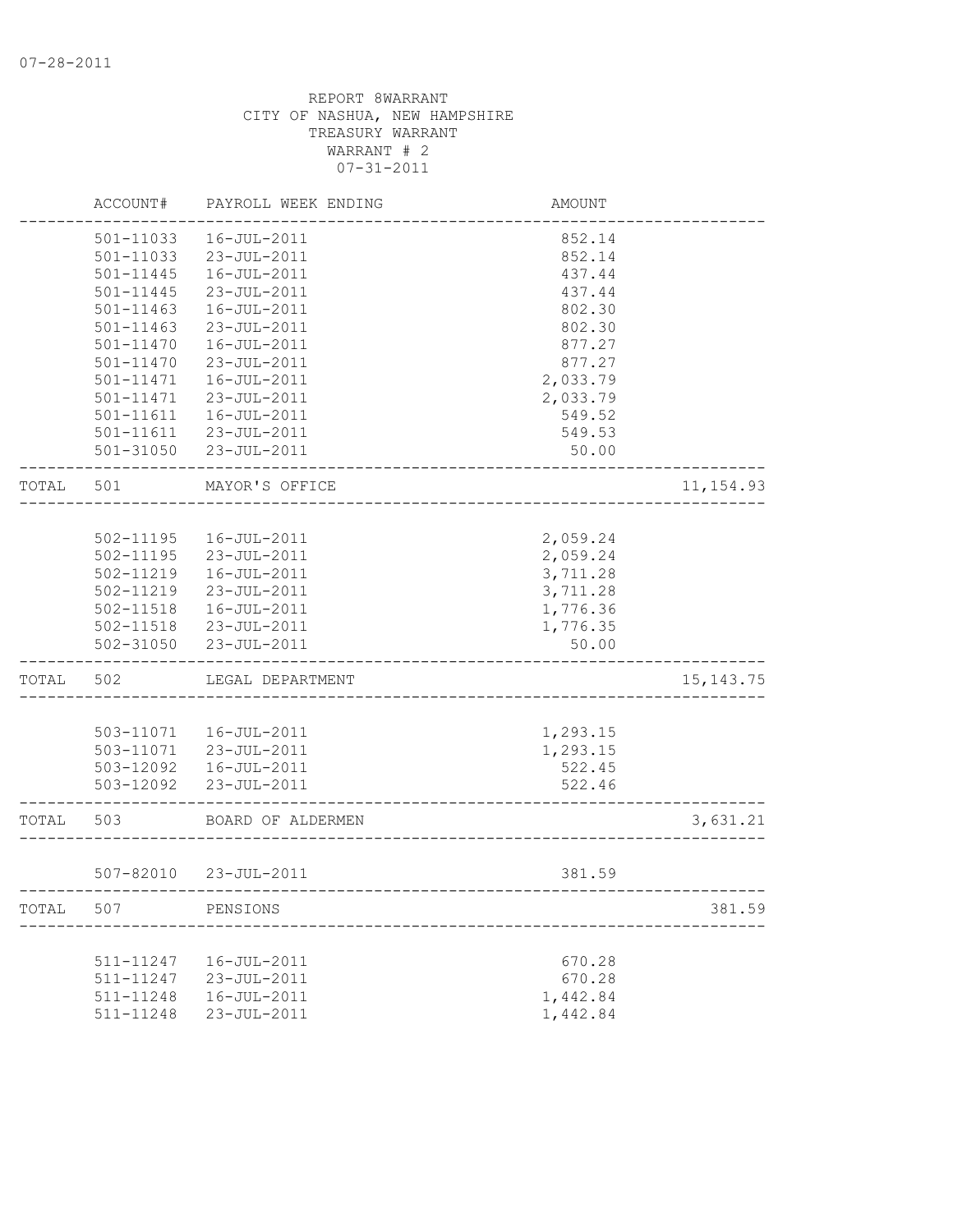| TOTAL 511 CITI-STAT |             |           | 4,226.24 |
|---------------------|-------------|-----------|----------|
|                     |             |           |          |
| 512-11005           | 16-JUL-2011 | 863.56    |          |
| 512-11005           | 23-JUL-2011 | 863.55    |          |
| 512-11050           | 16-JUL-2011 | 742.06    |          |
| 512-11050           | 23-JUL-2011 | 742.06    |          |
| 512-11064           | 16-JUL-2011 | 1,017.55  |          |
| 512-11064           | 23-JUL-2011 | 1,017.55  |          |
| 512-11073           | 16-JUL-2011 | 1,627.85  |          |
| 512-11073           | 23-JUL-2011 | 1,627.85  |          |
| 512-11134           | 16-JUL-2011 | 796.65    |          |
| 512-11134           | 23-JUL-2011 | 796.65    |          |
| 512-11165           | 16-JUL-2011 | 1,605.06  |          |
| 512-11165           | 23-JUL-2011 | 1,869.30  |          |
| 512-11167           | 16-JUL-2011 | 580.90    |          |
| 512-11167           | 23-JUL-2011 | 989.34    |          |
| 512-11173           | 16-JUL-2011 | 1,453.63  |          |
| 512-11173           | 23-JUL-2011 | 1,453.64  |          |
| 512-11177           | 16-JUL-2011 | 1,895.14  |          |
| 512-11177           | 23-JUL-2011 | 1,895.14  |          |
| 512-11222           | 16-JUL-2011 | 1,020.07  |          |
| 512-11222           | 23-JUL-2011 | 1,020.07  |          |
| 512-11224           | 16-JUL-2011 | 1,005.33  |          |
| 512-11224           | 23-JUL-2011 | 1,005.33  |          |
| 512-11265           | 16-JUL-2011 | 888.18    |          |
| 512-11265           | 23-JUL-2011 | 888.18    |          |
| 512-11431           | 16-JUL-2011 | 2,203.82  |          |
| 512-11431           | 23-JUL-2011 | 2,203.82  |          |
| 512-11531           | 16-JUL-2011 | 1,658.13  |          |
| 512-11531           | 23-JUL-2011 | 1,794.36  |          |
| 512-11673           | 16-JUL-2011 | 1,062.20  |          |
| 512-11673           | 23-JUL-2011 | 1,062.19  |          |
| 512-11684           | 16-JUL-2011 | 877.27    |          |
| 512-11684           | 23-JUL-2011 | 877.27    |          |
| 512-11714           | 16-JUL-2011 | 962.06    |          |
| 512-11714           | 23-JUL-2011 | 962.06    |          |
| 512-11740           | 16-JUL-2011 | 1,678.70  |          |
| 512-11740           | 23-JUL-2011 | 1,678.70  |          |
| 512-12033           | 16-JUL-2011 | 705.72    |          |
| 512-12033           | 23-JUL-2011 | 619.06    |          |
| 512-12052           | 23-JUL-2011 | $-707.88$ |          |
| 512-12056           | 16-JUL-2011 | 363.07    |          |
| 512-12056           | 23-JUL-2011 | 363.07    |          |
| 512-12749           | 16-JUL-2011 | 622.72    |          |
| 512-12749           | 23-JUL-2011 | 622.71    |          |
| 512-13004           | 16-JUL-2011 | 88.65     |          |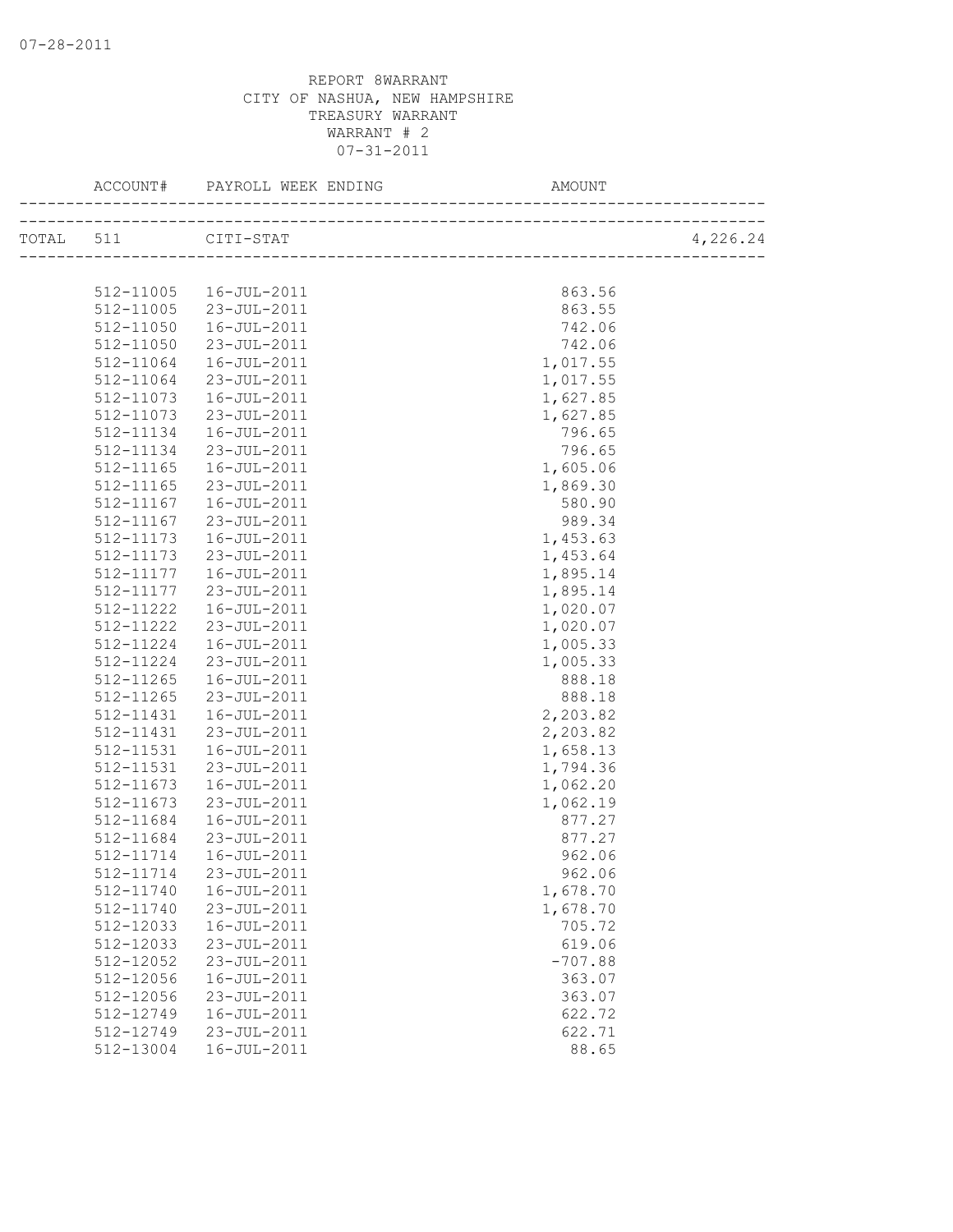|           |           | ACCOUNT# PAYROLL WEEK ENDING                    | AMOUNT                              |           |
|-----------|-----------|-------------------------------------------------|-------------------------------------|-----------|
|           |           | 512-13004 23-JUL-2011<br>512-31050 23-JUL-2011  | 119.60<br>100.00                    |           |
|           |           |                                                 |                                     |           |
| TOTAL 512 |           | FINANCIAL SERVICES                              | ___________________________________ | 47,581.94 |
|           |           |                                                 |                                     |           |
|           |           | 513-11117  16-JUL-2011<br>513-11117 23-JUL-2011 | 1,626.12                            |           |
|           |           |                                                 | 1,626.12                            |           |
|           |           | 513-11171  16-JUL-2011                          | 1,286.34                            |           |
|           |           | 513-11171 23-JUL-2011                           | 2,056.01                            |           |
|           |           | 513-11213  16-JUL-2011                          | 1,299.58                            |           |
|           |           | 513-11213 23-JUL-2011                           | 1,299.58                            |           |
|           |           | 513-11223  16-JUL-2011                          | 774.94                              |           |
|           |           | 513-11223 23-JUL-2011                           | 774.94<br>_____________________     |           |
|           | TOTAL 513 | CITY CLERK'S OFFICE<br>____________________     |                                     | 10,743.63 |
|           |           |                                                 |                                     |           |
|           |           | 515-11185  16-JUL-2011                          | 851.86                              |           |
|           |           | 515-11185 23-JUL-2011                           | 829.97                              |           |
|           |           | 515-11350  16-JUL-2011                          | 962.06                              |           |
|           |           | 515-11350 23-JUL-2011                           | 962.06                              |           |
|           |           | 515-11447  16-JUL-2011                          | 350.31                              |           |
|           |           | 515-11447 23-JUL-2011                           | 350.31                              |           |
|           |           | 515-12028  16-JUL-2011                          | 612.71                              |           |
|           |           | 515-12028 23-JUL-2011                           | 612.71                              |           |
|           |           | TOTAL 515 HUMAN RESOURCES                       | ____________________________        | 5,531.99  |
|           |           |                                                 |                                     |           |
|           |           | 516-11147  16-JUL-2011                          | 637.19                              |           |
|           |           | 516-11147 23-JUL-2011                           | 637.19                              |           |
|           |           | 516-11148  16-JUL-2011                          | 985.60                              |           |
|           | 516-11148 | 23-JUL-2011                                     | 985.60                              |           |
|           | 516-11459 | 16-JUL-2011                                     | 1,293.15                            |           |
|           | 516-11459 | 23-JUL-2011                                     | 1,293.14                            |           |
|           | 516-11573 | 16-JUL-2011                                     | 939.12                              |           |
|           | 516-11573 | 23-JUL-2011                                     | 939.12                              |           |
|           |           | TOTAL 516 PURCHASING DEPARTMENT                 |                                     | 7,710.11  |
|           |           |                                                 | -------------------                 |           |
|           | 517-11198 | 16-JUL-2011                                     | 1,127.96                            |           |
|           | 517-11198 | 23-JUL-2011                                     | 1,127.96                            |           |
|           | 517-11266 | 16-JUL-2011                                     | 641.15                              |           |
|           | 517-11266 | 23-JUL-2011                                     | 641.16                              |           |
|           | 517-11420 | 16-JUL-2011                                     | 747.87                              |           |
|           | 517-11420 | 23-JUL-2011                                     | 747.87                              |           |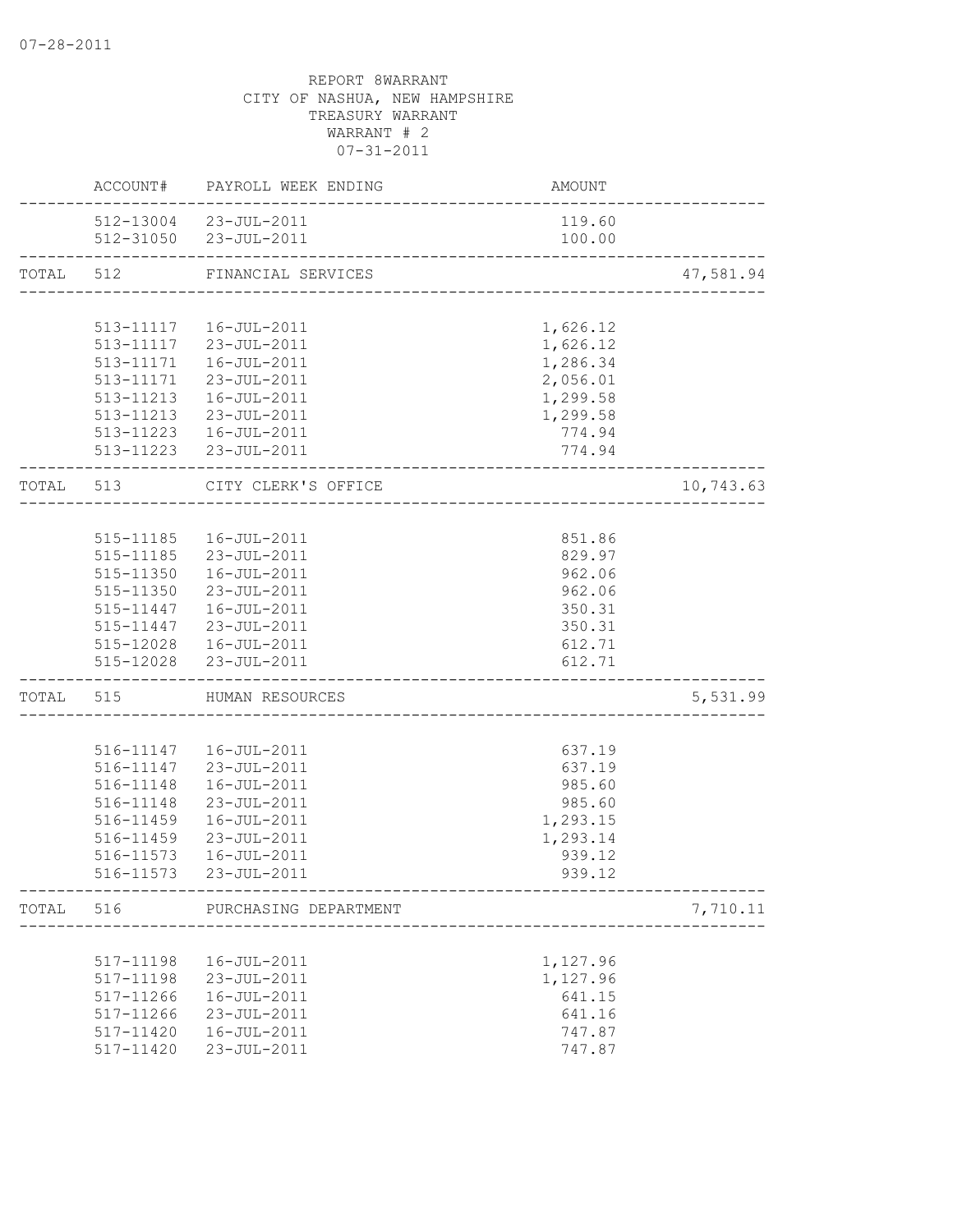|           |                    | ACCOUNT# PAYROLL WEEK ENDING | AMOUNT   |           |
|-----------|--------------------|------------------------------|----------|-----------|
|           |                    | 517-12063  16-JUL-2011       |          |           |
|           |                    | 517-12063 23-JUL-2011        |          |           |
|           |                    | 517-13020  16-JUL-2011       | 42.30    |           |
| TOTAL 517 |                    | BUILDING MAINT - CITY ADMIN  |          | 5,076.27  |
|           |                    |                              |          |           |
|           |                    | 519-11014  16-JUL-2011       | 1,122.76 |           |
|           |                    | 519-11014 23-JUL-2011        | 1,122.77 |           |
|           |                    | 519-11016  16-JUL-2011       | 985.60   |           |
|           | 519-11016          | 23-JUL-2011                  | 985.60   |           |
|           | 519-11017          | 16-JUL-2011                  | 824.00   |           |
|           |                    | 519-11017 23-JUL-2011        | 824.00   |           |
|           |                    | 519-11115  16-JUL-2011       | 1,996.63 |           |
|           |                    | 519-11115 23-JUL-2011        | 1,996.63 |           |
|           | 519-11146          | 16-JUL-2011                  | 858.42   |           |
|           | 519-11146          | 23-JUL-2011                  | 858.42   |           |
|           | 519-11153          | 16-JUL-2011                  | 620.56   |           |
|           | 519-11153          | 23-JUL-2011                  | 620.55   |           |
|           | 519-11154          | 16-JUL-2011                  | 652.12   |           |
|           | 519-11154          | 23-JUL-2011                  | 652.11   |           |
|           | 519-11205          | 16-JUL-2011                  | 815.21   |           |
|           |                    | 519-11205 23-JUL-2011        | 815.21   |           |
|           |                    | 519-11241  16-JUL-2011       | 1,367.59 |           |
|           |                    | 519-11241 23-JUL-2011        | 1,367.59 |           |
|           |                    | 519-18006 23-JUL-2011        | 375.00   |           |
| TOTAL 519 |                    | ASSESSORS                    |          | 18,860.77 |
|           |                    |                              |          |           |
|           |                    | 520-12077  16-JUL-2011       | 277.03   |           |
|           | ------------------ | 520-12077 23-JUL-2011        |          |           |
|           |                    | TOTAL 520 HUNT BUILDING      |          | 277.03    |
|           |                    |                              |          |           |
|           |                    | 522-11127  16-JUL-2011       | 1,718.20 |           |
|           |                    | 522-11127 23-JUL-2011        | 1,718.19 |           |
|           | 522-11128          | 16-JUL-2011                  | 1,152.83 |           |
|           | 522-11128          | 23-JUL-2011                  | 1,152.83 |           |
|           | 522-11286          | 16-JUL-2011                  | 608.85   |           |
|           | 522-11286          | 23-JUL-2011                  | 608.85   |           |
|           | 522-11429          | $16 - JUL - 2011$            | 1,873.47 |           |
|           | $522 - 11429$      | 23-JUL-2011                  | 1,873.47 |           |
|           | 522-11496          | 16-JUL-2011                  | 1,537.48 |           |
|           | 522-11496          | 23-JUL-2011                  | 1,537.47 |           |
|           | 522-11641          | 16-JUL-2011                  | 1,409.39 |           |
|           | 522-11641          | 23-JUL-2011                  | 1,409.38 |           |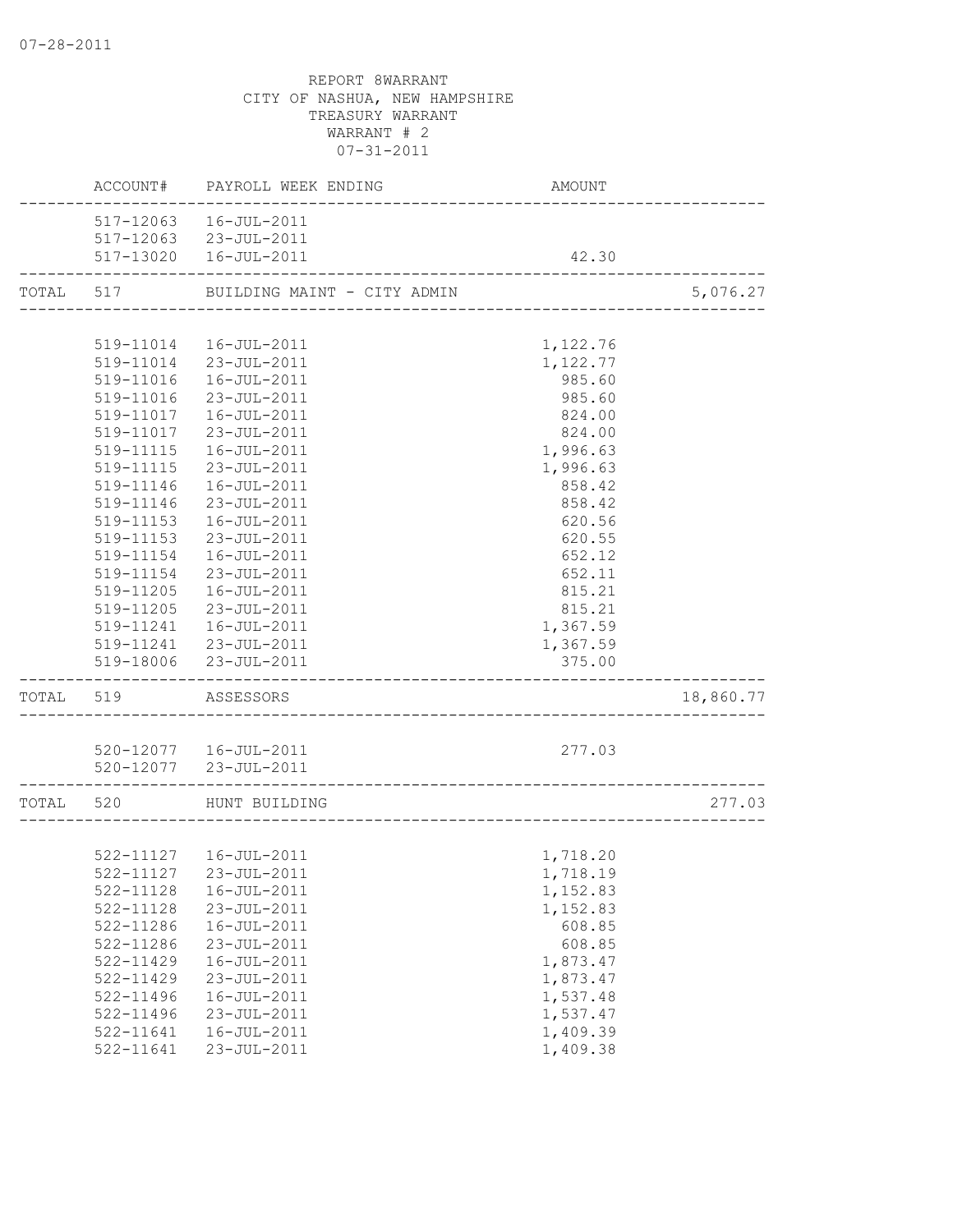|       | ACCOUNT#  | PAYROLL WEEK ENDING                        | AMOUNT                     |           |
|-------|-----------|--------------------------------------------|----------------------------|-----------|
|       | 522-11652 | 16-JUL-2011                                | 1,496.81                   |           |
|       | 522-11652 | 23-JUL-2011                                | 1,496.81                   |           |
|       | 522-11721 | 16-JUL-2011                                | 1,556.12                   |           |
|       | 522-11721 | 23-JUL-2011                                | 1,556.12                   |           |
|       | 522-11724 | 16-JUL-2011                                | 1,377.84                   |           |
|       | 522-11724 | 23-JUL-2011                                | 1,377.84                   |           |
|       | 522-11729 | 16-JUL-2011                                | 2,231.11                   |           |
|       | 522-11729 | 23-JUL-2011                                | 2,231.11                   |           |
|       | 522-13004 | 16-JUL-2011                                | 19.66                      |           |
|       | 522-31050 | 23-JUL-2011                                | 167.00<br>________________ |           |
| TOTAL | 522       | INFORMATION TECHNOLOGY                     |                            | 30,110.83 |
|       |           |                                            |                            |           |
|       |           | 523-11332  16-JUL-2011                     | 1,006.33                   |           |
|       | 523-11332 | 23-JUL-2011                                | 1,006.33                   |           |
| TOTAL | 523       | GIS<br>----------------------------------- |                            | 2,012.66  |
|       |           |                                            |                            |           |
|       | 531-11065 | 16-JUL-2011                                | 1,149.02                   |           |
|       | 531-11065 | 23-JUL-2011                                | 1,149.02                   |           |
|       | 531-11085 | 16-JUL-2011                                | 922.04                     |           |
|       | 531-11085 | 23-JUL-2011                                | 922.04                     |           |
|       | 531-11114 | 16-JUL-2011                                | 2,355.26                   |           |
|       | 531-11114 | 23-JUL-2011                                | 2,355.27                   |           |
|       | 531-11129 | 16-JUL-2011                                | 1,998.78                   |           |
|       | 531-11129 | 23-JUL-2011                                | 1,998.79                   |           |
|       | 531-11164 | 16-JUL-2011                                | 1,178.65                   |           |
|       | 531-11164 | 23-JUL-2011                                | 1,178.65                   |           |
|       | 531-11166 | 16-JUL-2011                                | 1,174.97                   |           |
|       | 531-11166 | 23-JUL-2011                                | 1,937.97                   |           |
|       | 531-11170 | 16-JUL-2011                                | 1,526.04                   |           |
|       | 531-11170 | 23-JUL-2011                                | 1,526.04                   |           |
|       | 531-11201 | 16-JUL-2011                                | 682.42                     |           |
|       | 531-11201 | 23-JUL-2011                                | 682.42                     |           |
|       | 531-11203 | 16-JUL-2011                                | 1,349.54                   |           |
|       | 531-11203 | 23-JUL-2011                                | 1,349.54                   |           |
|       | 531-11226 | 16-JUL-2011                                | 776.25                     |           |
|       | 531-11226 | 23-JUL-2011                                | 776.25                     |           |
|       | 531-11242 | 16-JUL-2011                                | 1,158.79                   |           |
|       | 531-11242 | 23-JUL-2011                                | 1,158.79                   |           |
|       | 531-11245 | 16-JUL-2011                                | 643.00                     |           |
|       | 531-11245 | 23-JUL-2011                                | 643.00                     |           |
|       | 531-11257 | 16-JUL-2011                                | 5, 123.45                  |           |
|       | 531-11257 | 23-JUL-2011                                | 5, 123.45                  |           |
|       | 531-11287 | 16-JUL-2011                                | 846.15                     |           |
|       | 531-11287 | 23-JUL-2011                                | 846.15                     |           |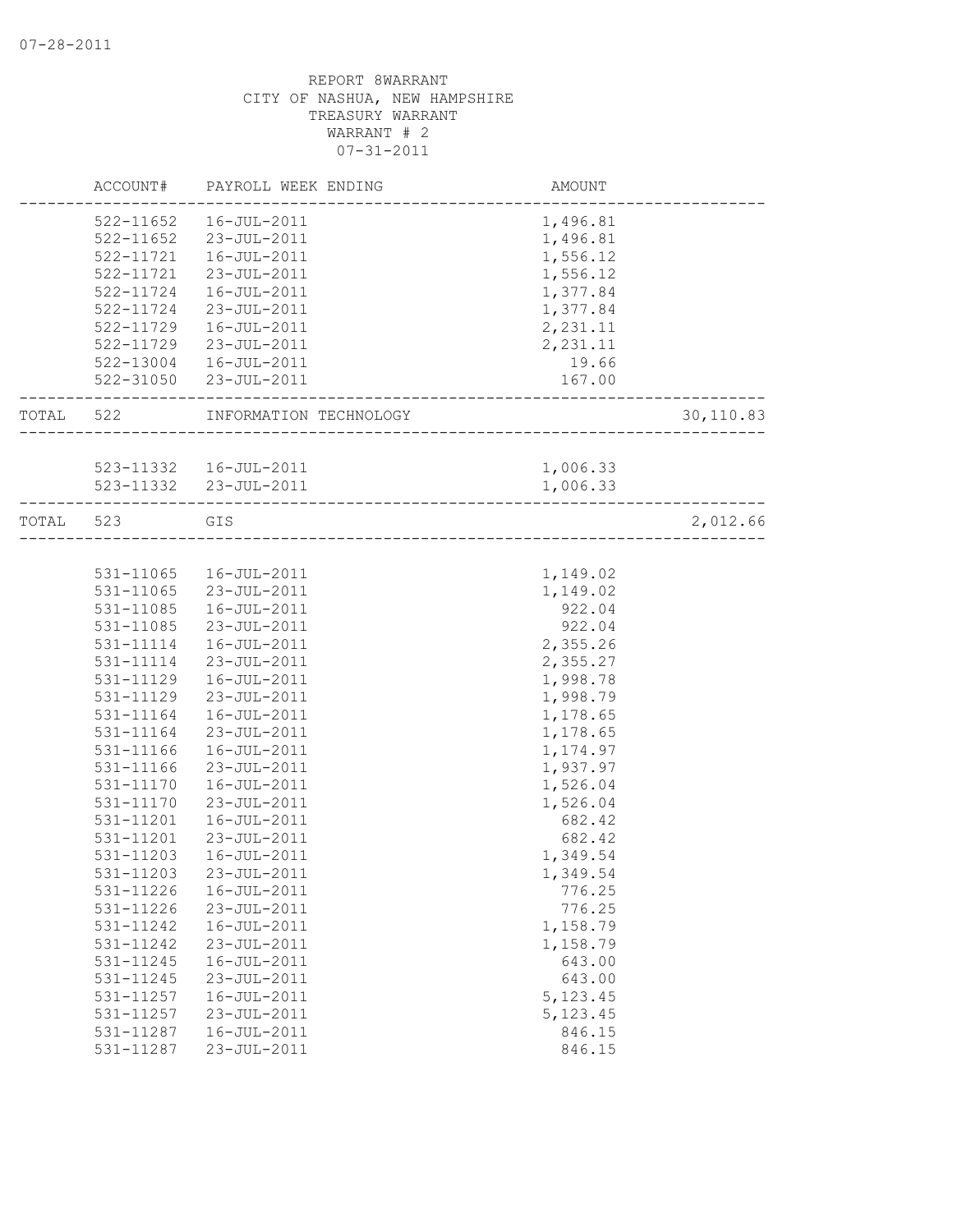| ACCOUNT#      | PAYROLL WEEK ENDING | AMOUNT      |
|---------------|---------------------|-------------|
| 531-11398     | 16-JUL-2011         | 646.25      |
| 531-11398     | 23-JUL-2011         | 646.26      |
| 531-11477     | 16-JUL-2011         | 648.94      |
| 531-11477     | 23-JUL-2011         | 648.93      |
| 531-11487     | 16-JUL-2011         | 1,400.35    |
| 531-11487     | 23-JUL-2011         | 1,400.35    |
| 531-11495     | 16-JUL-2011         | 1,037.26    |
| 531-11495     | 23-JUL-2011         | 1,037.27    |
| 531-11498     | 16-JUL-2011         | 878.18      |
| 531-11498     | 23-JUL-2011         | 878.18      |
| 531-11516     | 16-JUL-2011         | 884.58      |
| 531-11516     | 23-JUL-2011         | 884.58      |
| 531-11534     | 16-JUL-2011         | 1,496.62    |
| 531-11534     | 23-JUL-2011         | 1,496.62    |
| 531-11535     | 16-JUL-2011         | 13,380.92   |
| 531-11535     | 23-JUL-2011         | 13,380.91   |
| 531-11537     | 16-JUL-2011         | 14,485.35   |
| 531-11537     | 23-JUL-2011         | 14,485.35   |
| 531-11538     | 16-JUL-2011         | 922.04      |
| 531-11538     | 23-JUL-2011         | 922.04      |
| 531-11539     | 16-JUL-2011         | 1,587.08    |
| 531-11544     | 16-JUL-2011         | 4,268.62    |
| 531-11544     | 23-JUL-2011         | 4,268.62    |
| 531-11549     | 16-JUL-2011         | 7,328.04    |
| 531-11549     | 23-JUL-2011         | 7,328.04    |
| $531 - 11550$ | 16-JUL-2011         | 1,914.70    |
| 531-11550     | 23-JUL-2011         | 1,914.70    |
| 531-11552     | 16-JUL-2011         | 10,362.00   |
| 531-11552     | 23-JUL-2011         | 10,362.00   |
| 531-11555     | 16-JUL-2011         | 43,892.20   |
| 531-11555     | 23-JUL-2011         | 44,270.00   |
| 531-11558     | 16-JUL-2011         | 66,389.82   |
| 531-11558     | 23-JUL-2011         | 67,380.78   |
| 531-11561     | 16-JUL-2011         | 14,098.50   |
| 531-11561     | 23-JUL-2011         | 14,098.50   |
| 531-11567     | 16-JUL-2011         | 34, 187. 13 |
| 531-11567     | 23-JUL-2011         | 34, 187. 12 |
| 531-11569     | $16 - JUL - 2011$   | 1,214.02    |
| 531-11569     | 23-JUL-2011         | 1,214.02    |
| 531-11618     | 16-JUL-2011         | 2,713.46    |
| 531-11618     | 23-JUL-2011         | 2,713.47    |
| 531-11622     | 16-JUL-2011         | 3,081.19    |
| 531-11622     | 23-JUL-2011         | 3,081.17    |
| 531-11664     | 16-JUL-2011         | 1,171.17    |
| 531-11664     | 23-JUL-2011         | 1,171.17    |
| 531-11665     | 16-JUL-2011         | 863.25      |
| 531-11665     | 23-JUL-2011         | 863.24      |
| 531-11719     | 16-JUL-2011         | 949.27      |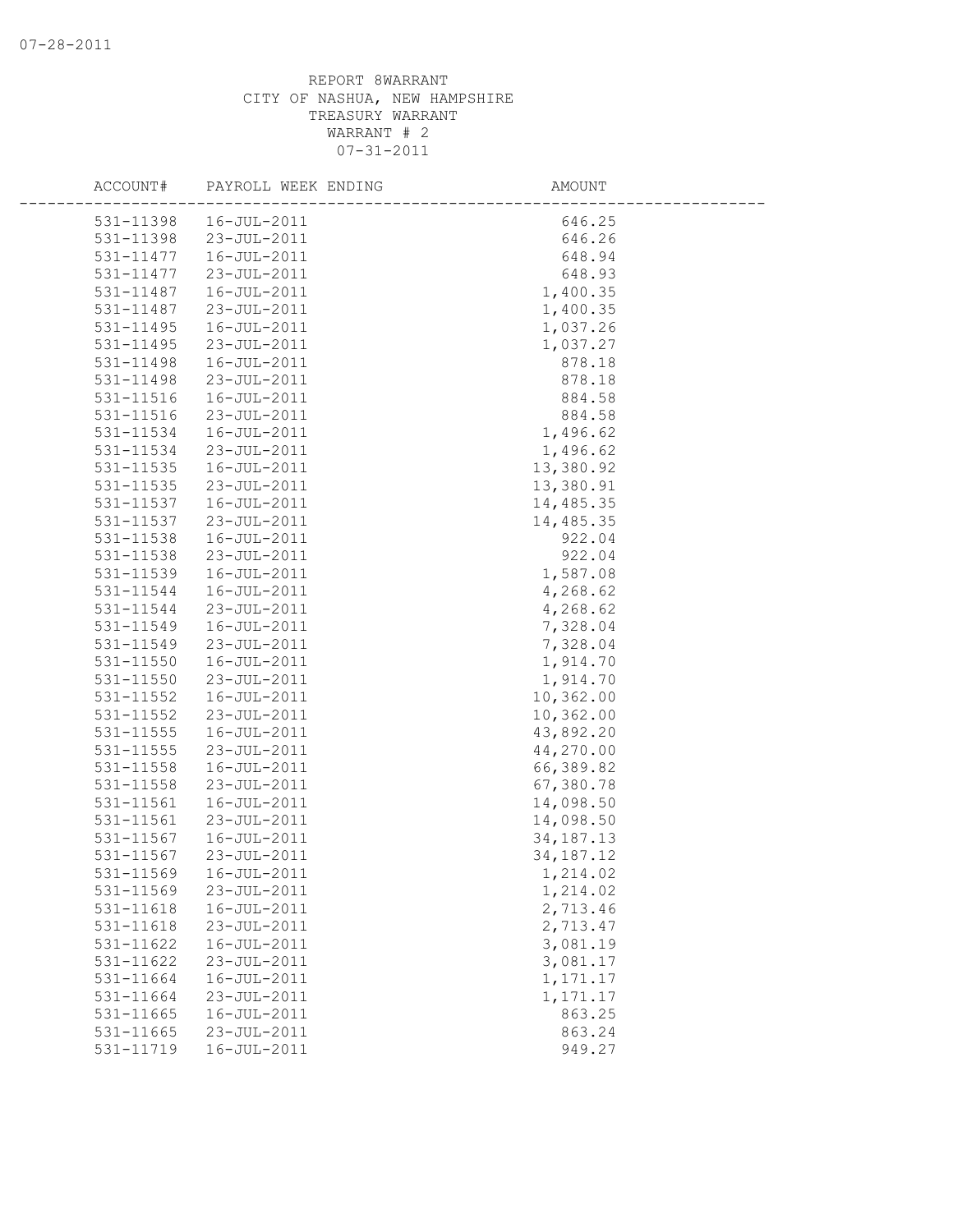|       | ACCOUNT#      | PAYROLL WEEK ENDING    | AMOUNT               |            |
|-------|---------------|------------------------|----------------------|------------|
|       | 531-11719     | 23-JUL-2011            | 949.26               |            |
|       | 531-11722     | 16-JUL-2011            | 611.85               |            |
|       | 531-11722     | 23-JUL-2011            | 611.85               |            |
|       | 531-11732     | 16-JUL-2011            | 6,034.25             |            |
|       | 531-11732     | 23-JUL-2011            | 6,034.25             |            |
|       | 531-12020     | 16-JUL-2011            | 984.99               |            |
|       | 531-12020     | 23-JUL-2011            | 984.99               |            |
|       | 531-12042     | 16-JUL-2011            | 1,341.83             |            |
|       | 531-12042     | 23-JUL-2011            | 1,444.09             |            |
|       | 531-12066     | 16-JUL-2011            | 666.41               |            |
|       | 531-12066     | 23-JUL-2011            | 666.41               |            |
|       | 531-12068     | 16-JUL-2011            | 725.99               |            |
|       | 531-12068     | 23-JUL-2011            | 725.99               |            |
|       | 531-12071     | 16-JUL-2011            | 266.52               |            |
|       | 531-12071     | 23-JUL-2011            | 266.52               |            |
|       | $531 - 12119$ | 16-JUL-2011            | 1,158.52             |            |
|       | 531-12119     | 23-JUL-2011            | 1,158.52             |            |
|       | 531-13004     | 16-JUL-2011            | 3,228.79             |            |
|       | 531-13004     | 23-JUL-2011            | 2,893.99             |            |
|       | 531-13038     | 16-JUL-2011            | 740.62               |            |
|       | 531-13040     | 16-JUL-2011            | 4,220.34             |            |
|       | 531-13040     | 23-JUL-2011            | 3,908.99             |            |
|       | 531-13044     | 16-JUL-2011            | 244.37               |            |
|       | 531-13047     | 16-JUL-2011            | 14, 214.04           |            |
|       | 531-13047     | 23-JUL-2011            | 13,107.67            |            |
|       | 531-13048     | 16-JUL-2011            | 5,200.62             |            |
|       | 531-13048     | 23-JUL-2011            | 8,196.94             |            |
|       | 531-15002     | 23-JUL-2011            | 152.60               |            |
|       |               | 531-17004 23-JUL-2011  | 300.00               |            |
|       | 531-31050     | 23-JUL-2011            | 134.00               |            |
| TOTAL | 531           | POLICE DEPARTMENT      | ____________________ | 582,141.21 |
|       |               |                        |                      |            |
|       |               | 532-11024  16-JUL-2011 | 2,120.49             |            |
|       | 532-11024     | 23-JUL-2011            | 2,120.48             |            |
|       | 532-11069     | 16-JUL-2011            | 1,479.92             |            |
|       | 532-11069     | 23-JUL-2011            | 1,377.02             |            |
|       | 532-11111     | 16-JUL-2011            | 2,240.77             |            |
|       | 532-11111     | 23-JUL-2011            | 2,240.77             |            |
|       | 532-11207     | 16-JUL-2011            | 6,837.40             |            |
|       | 532-11207     | 23-JUL-2011            | 6,837.40             |            |
|       | 532-11281     | 16-JUL-2011            | 1,005.79             |            |
|       | 532-11281     | 23-JUL-2011            | 1,005.79             |            |
|       | 532-11285     | 16-JUL-2011            | 8,428.45             |            |
|       | 532-11285     | 23-JUL-2011            | 8,428.46             |            |
|       | 532-11291     | 16-JUL-2011            | 5,851.72             |            |
|       | 532-11291     | 23-JUL-2011            | 6,183.02             |            |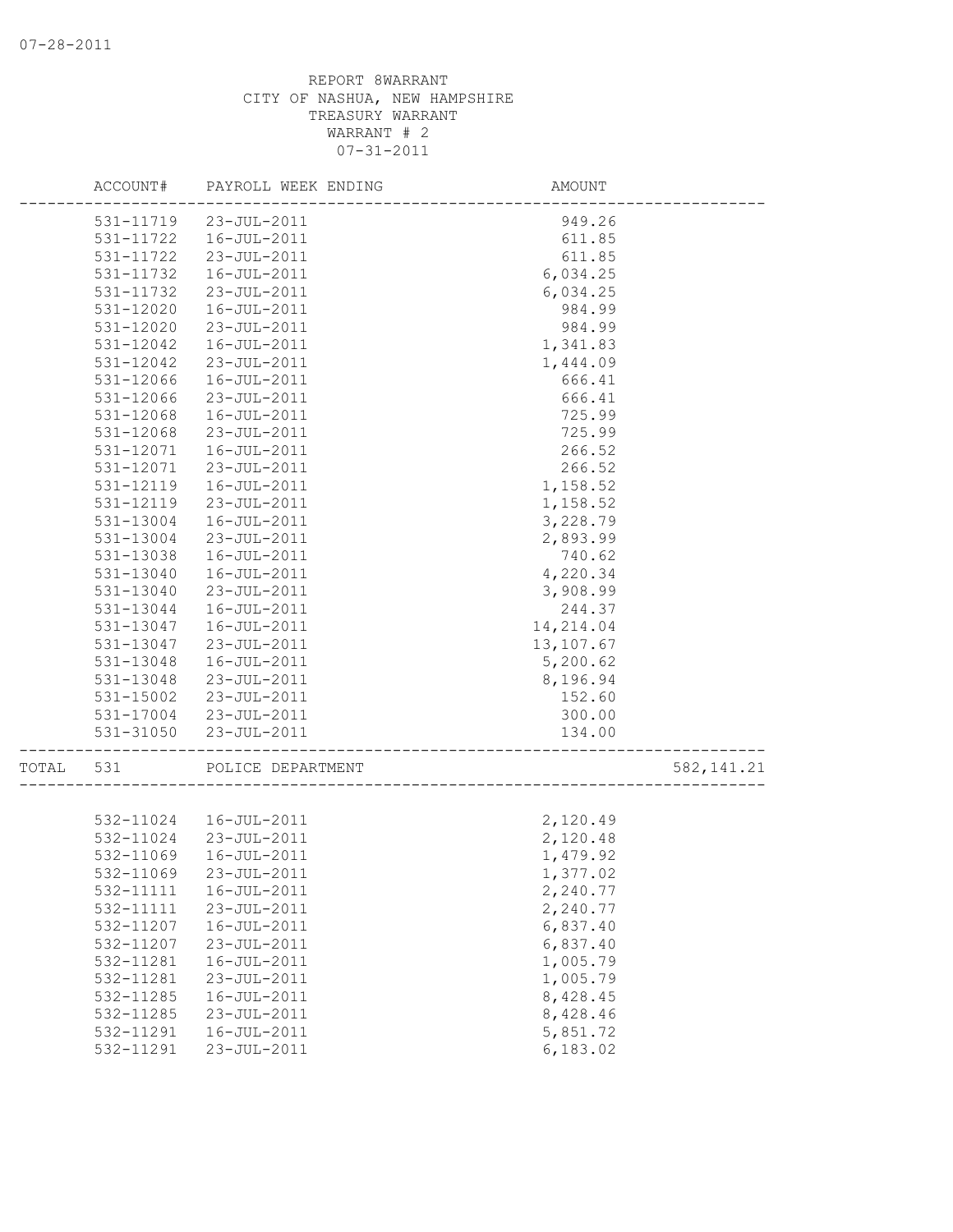|       | ACCOUNT#  | PAYROLL WEEK ENDING   | AMOUNT     |            |
|-------|-----------|-----------------------|------------|------------|
|       | 532-11298 | 16-JUL-2011           | 1,395.22   |            |
|       | 532-11298 | 23-JUL-2011           | 988.28     |            |
|       | 532-11300 | 16-JUL-2011           | 37,460.48  |            |
|       | 532-11300 | 23-JUL-2011           | 37, 414.42 |            |
|       | 532-11303 | 16-JUL-2011           | 1,233.08   |            |
|       | 532-11303 | 23-JUL-2011           | 1,233.08   |            |
|       | 532-11305 | 16-JUL-2011           | 1,257.85   |            |
|       | 532-11305 | 23-JUL-2011           | 1,257.84   |            |
|       | 532-11309 | 16-JUL-2011           | 106,180.77 |            |
|       | 532-11309 | 23-JUL-2011           | 86, 979.38 |            |
|       | 532-11660 | 16-JUL-2011           | 1,535.86   |            |
|       | 532-11660 | 23-JUL-2011           | 1,535.86   |            |
|       | 532-11663 | $16 - JUL - 2011$     | 1,535.87   |            |
|       | 532-11663 | 23-JUL-2011           | 1,535.86   |            |
|       | 532-11666 | 16-JUL-2011           | 1,535.86   |            |
|       | 532-11666 | 23-JUL-2011           | 1,535.86   |            |
|       | 532-11668 | 16-JUL-2011           | 1,551.21   |            |
|       | 532-11668 | 23-JUL-2011           | 1,551.21   |            |
|       | 532-12070 | 16-JUL-2011           | 31,642.40  |            |
|       | 532-12070 | 23-JUL-2011           | 35,020.25  |            |
|       | 532-13003 | 16-JUL-2011           | 110.99     |            |
|       | 532-13004 | 23-JUL-2011           | 207.29     |            |
|       | 532-13018 | 16-JUL-2011           | 4,925.49   |            |
|       | 532-13018 | 23-JUL-2011           | 4,166.73   |            |
|       | 532-13024 | 16-JUL-2011           | 2,484.91   |            |
|       | 532-13024 | 23-JUL-2011           | 1,593.89   |            |
|       | 532-13050 | 16-JUL-2011           | 11,104.58  |            |
|       | 532-13050 | 23-JUL-2011           | 11,483.87  |            |
|       | 532-18084 | 16-JUL-2011           | 61.42      |            |
|       |           |                       |            |            |
|       | 532-19231 | 16-JUL-2011           | 1,243.57   |            |
|       | 532-19231 | 23-JUL-2011           | 1,243.57   |            |
|       | 532-19232 | 16-JUL-2011           | 1,838.10   |            |
|       | 532-19232 | 23-JUL-2011           | 1,838.10   |            |
|       | 532-19233 | 16-JUL-2011           | 2,813.79   |            |
|       | 532-19233 | 23-JUL-2011           | 2,813.79   |            |
|       | 532-19234 | 16-JUL-2011           | 1,816.89   |            |
|       | 532-19234 | 23-JUL-2011           | 1,816.89   |            |
|       | 532-31050 | $23 - JUL - 2011$     | 84.00      |            |
|       |           | 532-46045 23-JUL-2011 | 87,000.00  |            |
| TOTAL | 532       | FIRE DEPARTMENT       |            | 549,185.99 |
|       |           |                       |            |            |
|       | 535-11980 | 16-JUL-2011           | 96.15      |            |
|       | 535-11980 | 23-JUL-2011           | 96.15      |            |
|       | 535-31050 | 23-JUL-2011           | 50.00      |            |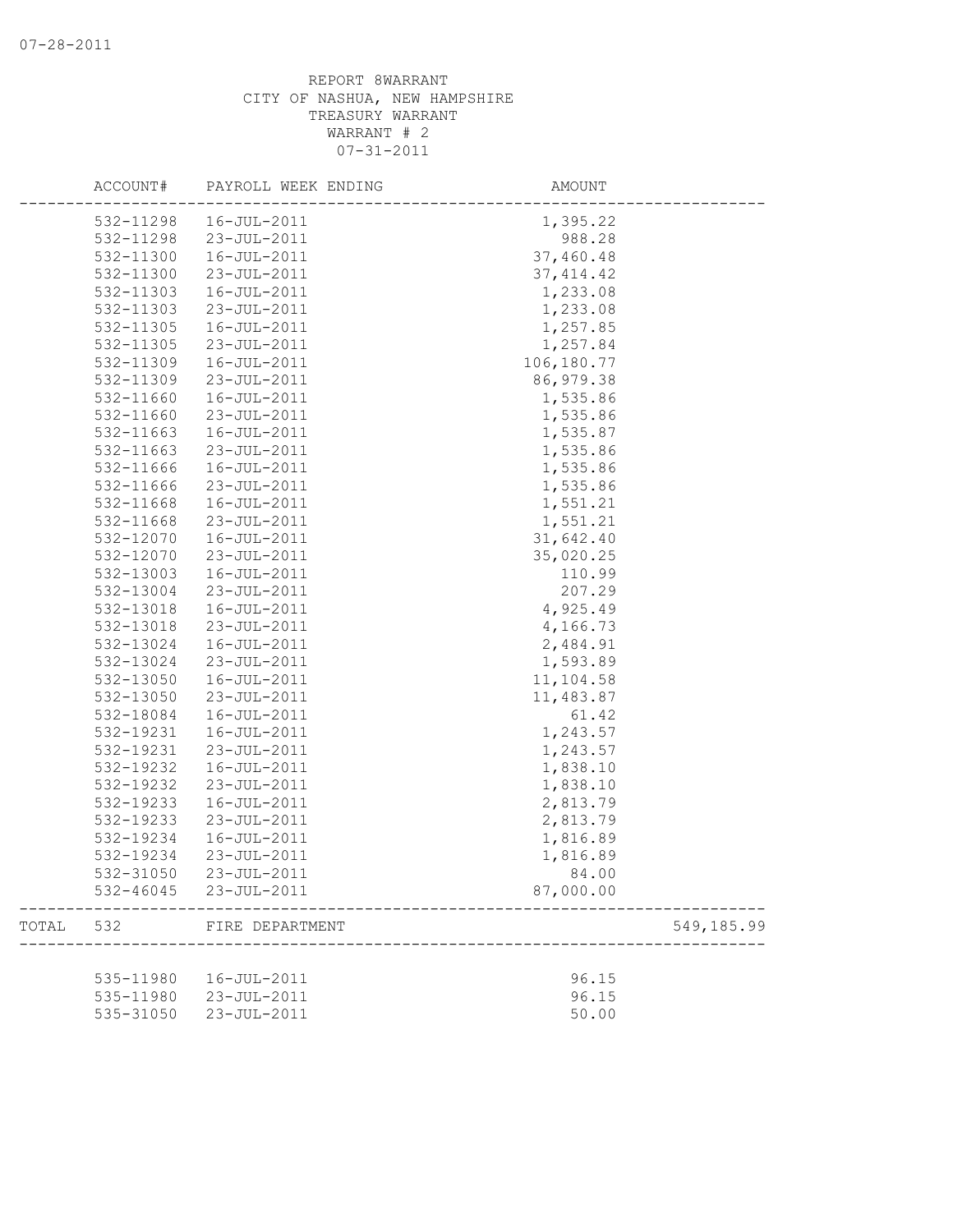|           | ACCOUNT#  | PAYROLL WEEK ENDING         | AMOUNT                                |           |
|-----------|-----------|-----------------------------|---------------------------------------|-----------|
| TOTAL 535 |           | EMERGENCY MANAGEMENT        |                                       | 242.30    |
|           |           |                             | _____________________________________ |           |
|           | 536-11200 | 16-JUL-2011                 | 1,449.60                              |           |
|           |           | 536-11200 23-JUL-2011       | 1,449.60                              |           |
|           | 536-12137 | 16-JUL-2011                 | 1,230.12                              |           |
|           |           | 536-12137 23-JUL-2011       | 1,230.12                              |           |
|           | 536-31050 | 23-JUL-2011                 | 50.00                                 |           |
| TOTAL 536 |           | CITYWIDE COMMUNICATIONS     |                                       | 5,409.44  |
|           |           |                             |                                       |           |
|           | 541-11024 | 16-JUL-2011                 | 396.53                                |           |
|           |           | 541-11024 23-JUL-2011       | 396.53                                |           |
|           | 541-11240 | 16-JUL-2011                 | 1,598.90                              |           |
|           | 541-11240 | 23-JUL-2011                 | 1,598.90                              |           |
|           | 541-11346 | 16-JUL-2011                 | 437.48                                |           |
|           | 541-11346 | 23-JUL-2011                 | 437.48                                |           |
|           |           | 541-31050 23-JUL-2011       | 50.00                                 |           |
| TOTAL     | 541       | COMMUNITY SERVICES DIVISION |                                       | 4,915.82  |
|           |           |                             |                                       |           |
|           |           | 542-11024  16-JUL-2011      | 660.88                                |           |
|           | 542-11024 | 23-JUL-2011                 | 660.88                                |           |
|           | 542-11426 | 16-JUL-2011                 | 1, 411.72                             |           |
|           | 542-11426 | 23-JUL-2011                 | 1,567.00                              |           |
|           | 542-11484 | 16-JUL-2011                 | 160.00                                |           |
|           |           | 542-11584  16-JUL-2011      | 4,713.76                              |           |
|           |           | 542-11584 23-JUL-2011       | 3,875.74                              |           |
|           |           | 542-12000  16-JUL-2011      | 312.89                                |           |
| TOTAL     | 542       | COMMUNITY HEALTH            |                                       | 13,362.87 |
|           |           |                             |                                       |           |
|           |           | 543-11380  16-JUL-2011      | 993.15                                |           |
|           |           | 543-11380 23-JUL-2011       | 993.15                                |           |
|           | 543-11438 | 16-JUL-2011                 | 1,331.50                              |           |
|           | 543-11438 | 23-JUL-2011                 | 1,331.51                              |           |
|           | 543-11602 | 16-JUL-2011                 | 914.39                                |           |
|           | 543-11602 | 23-JUL-2011                 | 914.39                                |           |
|           | 543-11604 | 16-JUL-2011                 | 1,581.53                              |           |
|           | 543-11604 | 23-JUL-2011                 | 1,581.51                              |           |
|           | 543-11605 | $16 - JUL - 2011$           | 990.06                                |           |
|           | 543-11605 | 23-JUL-2011                 | 990.06                                |           |
|           | 543-31050 | 23-JUL-2011                 | 84.00                                 |           |
|           |           |                             |                                       |           |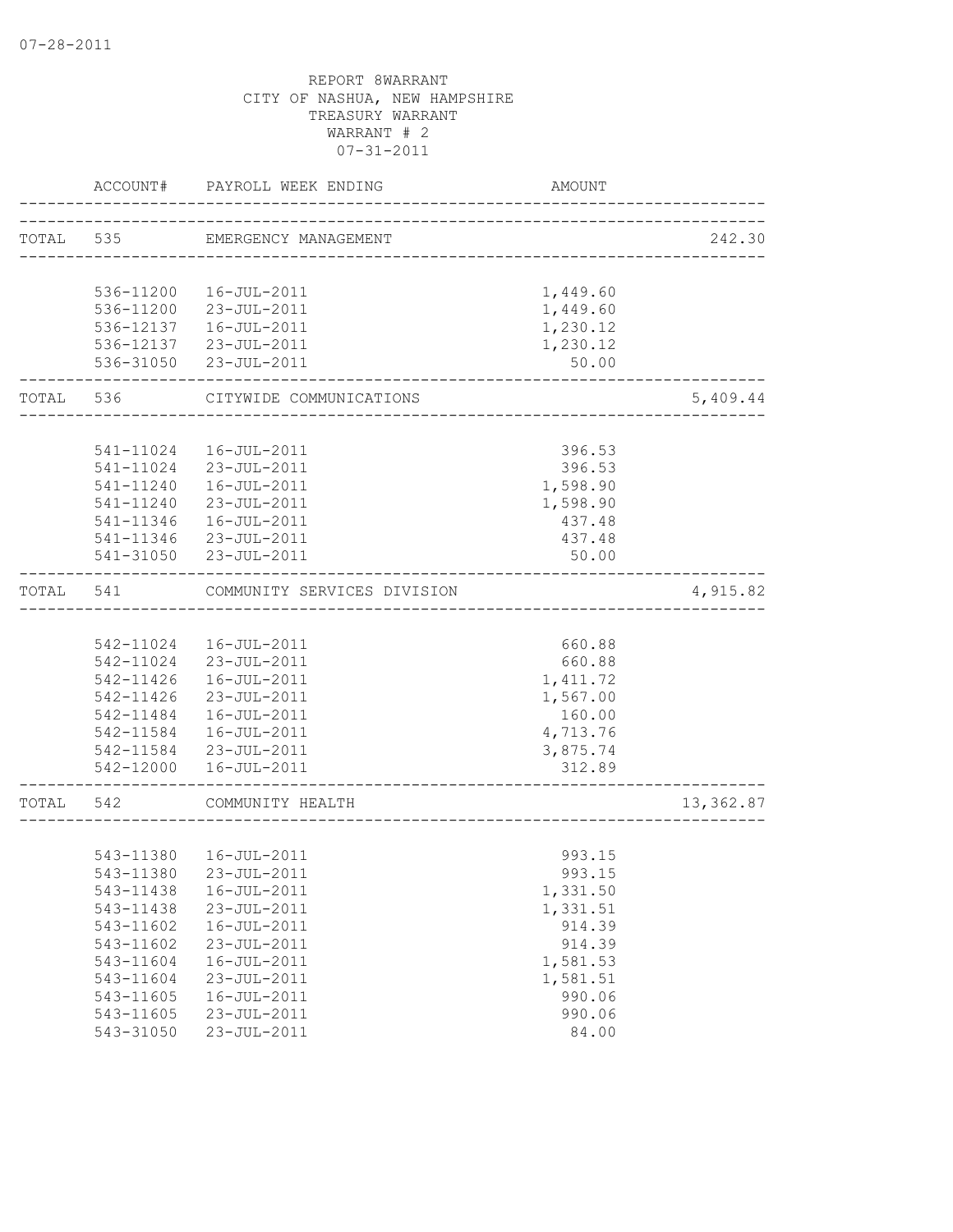|               |                                  |          | 11,705.25 |
|---------------|----------------------------------|----------|-----------|
|               |                                  |          |           |
|               | 544-11008  16-JUL-2011           | 770.29   |           |
|               | 544-11008 23-JUL-2011            | 770.29   |           |
| 544-11099     | 16-JUL-2011                      | 2,171.97 |           |
| 544-11099     | 23-JUL-2011                      | 2,171.98 |           |
|               | 544-11112  16-JUL-2011           | 881.65   |           |
|               | 544-11112 23-JUL-2011            | 881.65   |           |
|               | 544-11367  16-JUL-2011           | 862.73   |           |
|               | 544-11367 23-JUL-2011            | 862.73   |           |
|               | 544-11777   16-JUL-2011          | 1,334.82 |           |
|               | 544-11777 23-JUL-2011            | 1,334.82 |           |
|               | 544-31050 23-JUL-2011            | 50.00    |           |
|               | TOTAL 544 WELFARE ADMINISTRATION |          | 12,092.93 |
|               |                                  |          |           |
|               | 551-11024  16-JUL-2011           | 639.71   |           |
|               | 551-11024 23-JUL-2011            | 639.71   |           |
|               | 551-11028  16-JUL-2011           | 557.83   |           |
|               | 551-11028 23-JUL-2011            | 557.83   |           |
|               | 551-11057  16-JUL-2011           | 920.69   |           |
| 551-11057     | 23-JUL-2011                      | 920.69   |           |
| 551-11094     | 16-JUL-2011                      | 313.79   |           |
| 551-11094     | 23-JUL-2011                      | 313.78   |           |
| 551-11097     | 16-JUL-2011                      | 1,101.99 |           |
| 551-11097     | 23-JUL-2011                      | 1,101.98 |           |
| 551-11211     | 16-JUL-2011                      | 635.27   |           |
| 551-11211     | 23-JUL-2011                      | 635.27   |           |
| 551-11249     | 16-JUL-2011                      | 1,359.29 |           |
| 551-11249     | 23-JUL-2011                      | 1,359.29 |           |
| 551-11268     | 16-JUL-2011                      | 650.13   |           |
| 551-11268     | 23-JUL-2011                      | 650.13   |           |
| 551-11273     | 16-JUL-2011                      | 1,735.80 |           |
| 551-11273     | 23-JUL-2011                      | 1,735.80 |           |
|               | 551-11435  16-JUL-2011           | 941.42   |           |
| 551-11435     | 23-JUL-2011                      | 941.42   |           |
| 551-11462     | 16-JUL-2011                      | 1,059.21 |           |
| 551-11462     | 23-JUL-2011                      | 1,059.21 |           |
| 551-11620     | 16-JUL-2011                      | 1,190.53 |           |
| 551-11620     | 23-JUL-2011                      | 1,190.53 |           |
| 551-11638     | 16-JUL-2011                      | 1,218.12 |           |
| 551-11638     | 23-JUL-2011                      | 1,218.12 |           |
| 551-13004     | 16-JUL-2011                      | 501.79   |           |
| 551-13004     | 23-JUL-2011                      | 211.36   |           |
| $551 - 31050$ | 23-JUL-2011                      | 79.76    |           |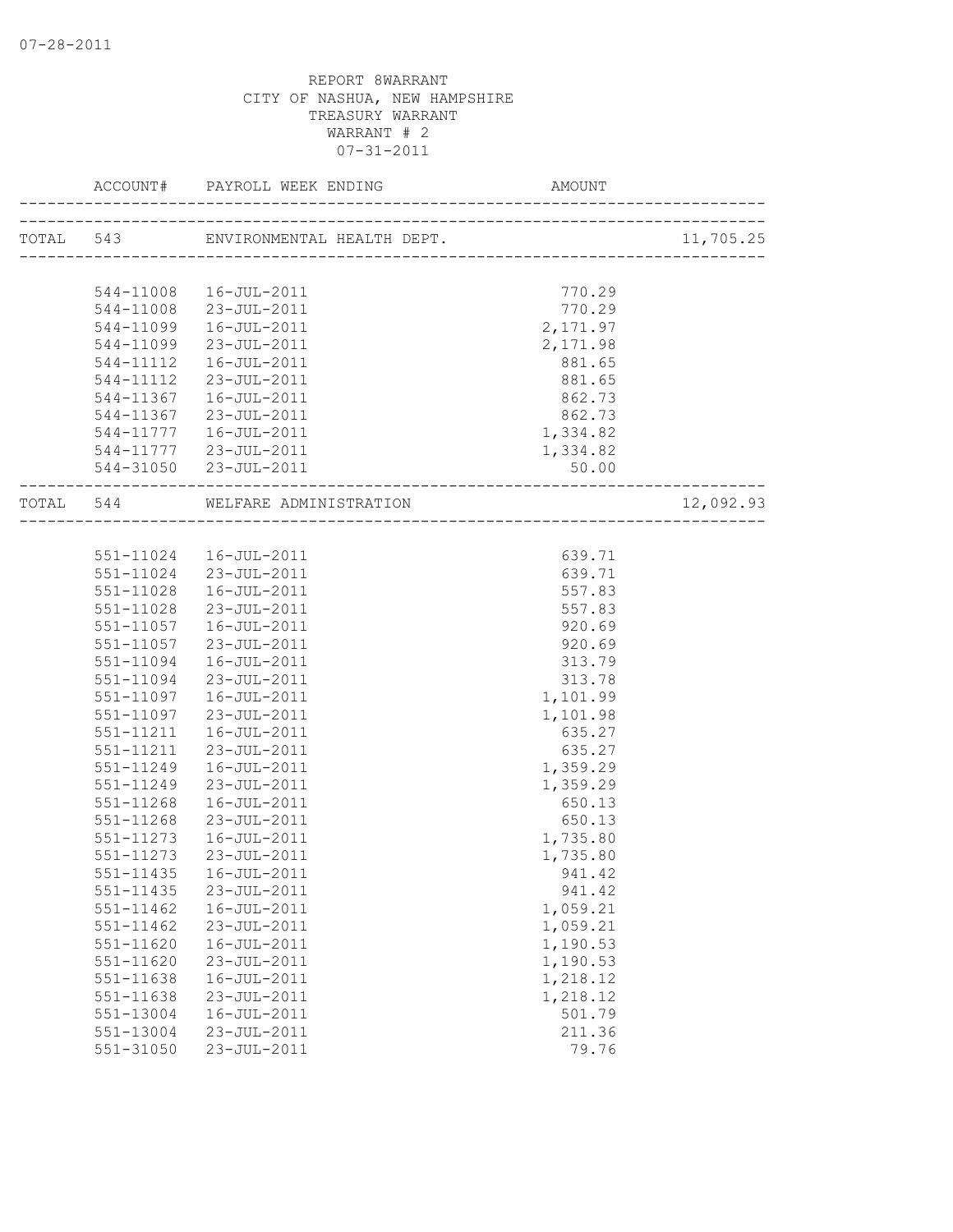|           | EK ENDING AMOUNT<br>ACCOUNT# PAYROLL WEEK ENDING   |          |  |
|-----------|----------------------------------------------------|----------|--|
|           | $551-91010$ $23-JUL-2011$ $1,260.00$               |          |  |
|           | TOTAL 551 PUBLIC WORKS DIV & ENGINEERING 26,700.45 |          |  |
|           |                                                    |          |  |
|           | 552-11024  16-JUL-2011                             | 706.27   |  |
|           | 552-11024 23-JUL-2011                              | 706.26   |  |
| 552-11077 | $16 - JUL - 2011$                                  | 1,338.13 |  |
| 552-11077 | $23 - JUL - 2011$                                  | 1,338.14 |  |
| 552-11087 | $16 - JUL - 2011$                                  | 854.64   |  |
| 552-11087 | 23-JUL-2011                                        | 336.16   |  |
| 552-11143 | 16-JUL-2011                                        | 878.00   |  |
| 552-11143 | 23-JUL-2011                                        | 878.00   |  |
| 552-11324 | 16-JUL-2011                                        | 4,236.84 |  |
| 552-11324 | 23-JUL-2011                                        | 4,236.84 |  |
| 552-11339 | 16-JUL-2011                                        | 3,012.80 |  |
| 552-11339 | 23-JUL-2011                                        | 3,028.32 |  |
| 552-11342 | 16-JUL-2011                                        | 790.80   |  |
| 552-11342 | 23-JUL-2011                                        | 790.80   |  |
| 552-11343 | 16-JUL-2011                                        | 2,689.20 |  |
| 552-11343 | 23-JUL-2011                                        | 2,677.20 |  |
| 552-11407 | 16-JUL-2011                                        | 4,558.00 |  |
| 552-11407 | 23-JUL-2011                                        | 5,104.96 |  |
| 552-11492 | 16-JUL-2011                                        | 836.40   |  |
| 552-11492 | 23-JUL-2011                                        | 836.40   |  |
| 552-11562 | 16-JUL-2011                                        | 420.52   |  |
| 552-11562 | 23-JUL-2011                                        | 420.52   |  |
| 552-11580 | 16-JUL-2011                                        | 1,019.77 |  |
| 552-11580 | 23-JUL-2011                                        | 1,019.77 |  |
| 552-11672 | 16-JUL-2011                                        | 1,669.47 |  |
| 552-11672 | 23-JUL-2011                                        | 1,575.29 |  |
| 552-11750 | 16-JUL-2011                                        | 819.60   |  |
| 552-11750 | 23-JUL-2011                                        | 815.90   |  |
| 552-12154 | 16-JUL-2011                                        | 400.00   |  |
| 552-12154 | 23-JUL-2011                                        | 400.00   |  |
| 552-12156 | 16-JUL-2011                                        | 5,585.00 |  |
| 552-12156 | 23-JUL-2011                                        | 5,322.50 |  |
|           | 552-12158  16-JUL-2011                             | 574.00   |  |
| 552-12158 | 23-JUL-2011                                        | 644.00   |  |
| 552-12159 | 16-JUL-2011                                        | 4,054.50 |  |
| 552-12159 | 23-JUL-2011                                        | 4,263.00 |  |
| 552-12162 | $16 - JUL - 2011$                                  | 1,200.50 |  |
| 552-12162 | 23-JUL-2011                                        | 1,187.50 |  |
| 552-12186 | 16-JUL-2011                                        | 1,352.50 |  |
| 552-12186 | 23-JUL-2011                                        | 1,638.50 |  |
| 552-12192 | 16-JUL-2011                                        | 1,685.25 |  |
| 552-12192 | 23-JUL-2011                                        | 1,092.00 |  |
| 552-13004 | 16-JUL-2011                                        | 4,158.83 |  |
|           |                                                    |          |  |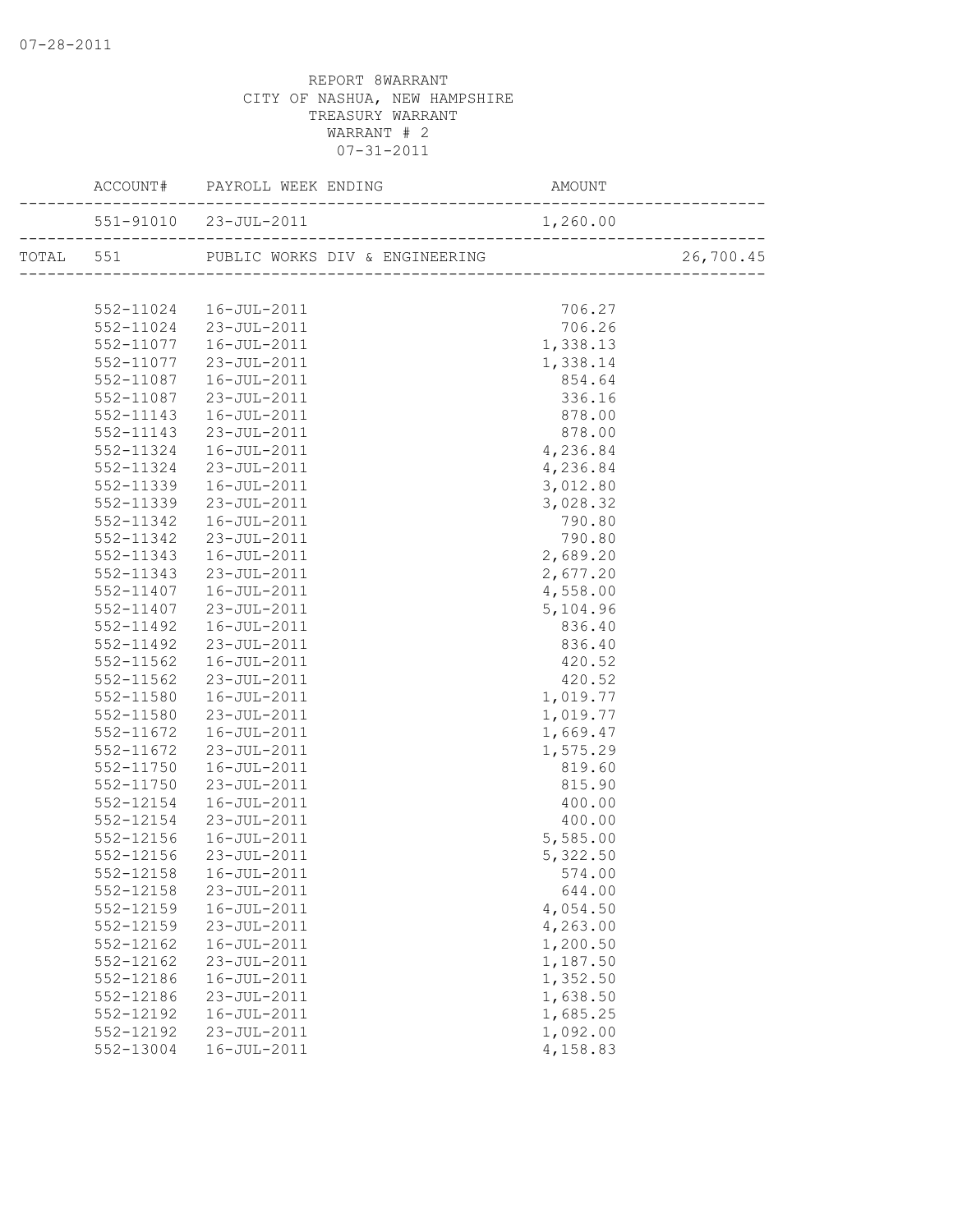|           |           | ACCOUNT# PAYROLL WEEK ENDING | AMOUNT<br>------------------------ |           |
|-----------|-----------|------------------------------|------------------------------------|-----------|
|           |           | 552-13004 23-JUL-2011        | 3,952.56                           |           |
|           |           | 552-31050 23-JUL-2011        | 34.00                              |           |
|           |           | 552-59050  16-JUL-2011       | 658.00                             |           |
| TOTAL 552 |           | PARKS AND RECREATION         |                                    | 85,797.64 |
|           |           |                              |                                    |           |
|           |           | 553-11024  16-JUL-2011       | 338.05                             |           |
|           |           | 553-11024 23-JUL-2011        | 372.50                             |           |
|           |           | 553-11078  16-JUL-2011       | 1,374.43                           |           |
|           |           | 553-11078 23-JUL-2011        | 1,374.43                           |           |
|           |           | 553-11098  16-JUL-2011       | 1,038.42                           |           |
|           |           | 553-11098 23-JUL-2011        | 1,038.42                           |           |
|           | 553-11169 | 16-JUL-2011                  | 1,071.45                           |           |
|           | 553-11169 | 23-JUL-2011                  | 1,071.45                           |           |
|           | 553-11192 | 16-JUL-2011                  | 977.05                             |           |
|           | 553-11192 | 23-JUL-2011                  | 977.05                             |           |
|           | 553-11279 | 16-JUL-2011                  | 6,460.16                           |           |
|           | 553-11279 | 23-JUL-2011                  | 6,215.29                           |           |
|           | 553-11327 | 16-JUL-2011                  | 3, 177.63                          |           |
|           | 553-11327 | 23-JUL-2011                  | 4,236.83                           |           |
|           | 553-11375 | 16-JUL-2011                  | 837.94                             |           |
|           | 553-11375 | 23-JUL-2011                  | 837.94                             |           |
|           | 553-11465 | 16-JUL-2011                  | 3,345.59                           |           |
|           | 553-11465 | 23-JUL-2011                  | 3,251.92                           |           |
|           | 553-11474 | 16-JUL-2011                  | 3,856.81                           |           |
|           | 553-11474 | 23-JUL-2011                  | 3,856.81                           |           |
|           | 553-11475 | 16-JUL-2011                  | 2,931.61                           |           |
|           | 553-11475 | 23-JUL-2011                  | 2,931.60                           |           |
|           | 553-11477 | 23-JUL-2011                  | 1,756.00                           |           |
|           | 553-11630 | 16-JUL-2011                  | 1,756.00                           |           |
|           | 553-11648 | 16-JUL-2011                  | 1,022.87                           |           |
|           | 553-11648 | 23-JUL-2011                  | 901.13                             |           |
|           | 553-11678 | 16-JUL-2011                  | 1,493.12                           |           |
|           | 553-11678 | 23-JUL-2011                  | 1,493.12                           |           |
|           | 553-11759 | 16-JUL-2011                  | 13,305.94                          |           |
|           | 553-11759 | 23-JUL-2011                  | 12,978.20                          |           |
|           |           | 553-11771  16-JUL-2011       | 1,901.60                           |           |
|           |           | 553-11771 23-JUL-2011        | 1,901.60                           |           |
|           |           | 553-13004  16-JUL-2011       | 3,280.43                           |           |
|           |           | 553-13004 23-JUL-2011        | 1,238.15                           |           |
|           |           | 553-31050 23-JUL-2011        | 17.00                              |           |
| TOTAL     | 553       | STREET DEPARTMENT            | ----------------------             | 94,618.54 |
|           |           |                              |                                    |           |
|           |           | 555-11024  16-JUL-2011       | 338.05                             |           |
|           |           | 555-11024 23-JUL-2011        | 372.50                             |           |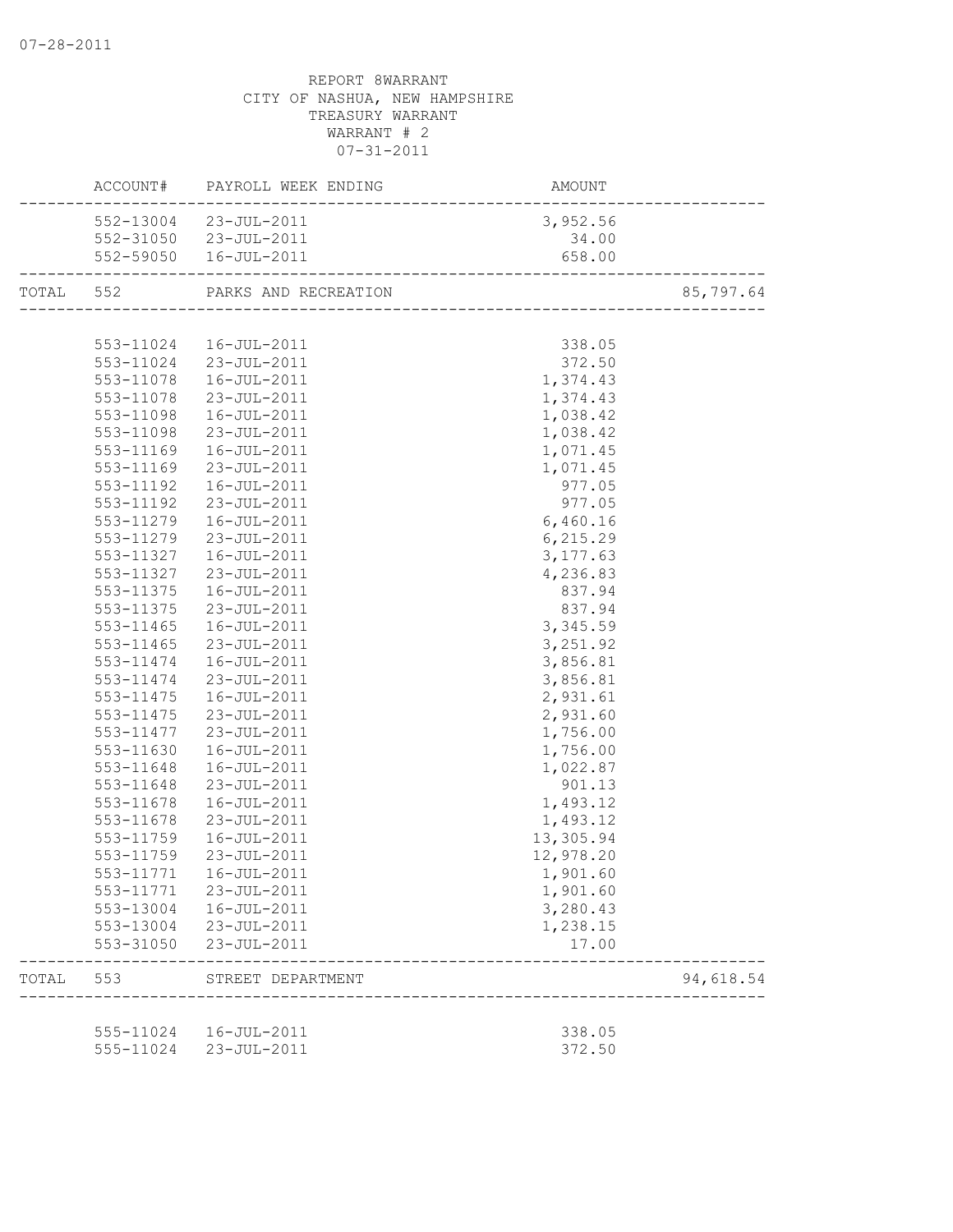|       | ACCOUNT#      | PAYROLL WEEK ENDING    | AMOUNT                                |            |
|-------|---------------|------------------------|---------------------------------------|------------|
|       | 555-11058     | 16-JUL-2011            | 1,019.76                              |            |
|       | 555-11058     | 23-JUL-2011            | 1,019.76                              |            |
|       | 555-11461     | 16-JUL-2011            | 1,541.28                              |            |
|       | 555-11461     | 23-JUL-2011            | 1,541.27                              |            |
|       | 555-11505     | 16-JUL-2011            | 1,225.81                              |            |
|       | 555-11505     | 23-JUL-2011            | 1,225.81                              |            |
|       | 555-11639     | 16-JUL-2011            | 836.40                                |            |
|       | 555-11639     | 23-JUL-2011            | 836.40                                |            |
|       | 555-11640     | $16 - JUL - 2011$      | 779.20                                |            |
|       | 555-11640     | 23-JUL-2011            | 779.20                                |            |
|       | 555-11738     | 16-JUL-2011            | 2,000.00                              |            |
|       | 555-11738     | 23-JUL-2011            | 2,000.00                              |            |
|       | 555-11745     | 16-JUL-2011            | 831.60                                |            |
|       | 555-11745     | 23-JUL-2011            | 831.60                                |            |
|       | 555-11746     | 16-JUL-2011            | 1,179.38                              |            |
|       | 555-11746     | 23-JUL-2011            | 1,179.38                              |            |
|       | 555-13004     | 16-JUL-2011            | 263.15                                |            |
|       | 555-13004     | 23-JUL-2011            | 584.41                                |            |
|       | 555-13068     | 16-JUL-2011            | 263.37                                |            |
|       | 555-13068     | 23-JUL-2011            | 263.15                                |            |
| TOTAL | 555           | TRAFFIC DEPARTMENT     |                                       | 20, 911.48 |
|       |               |                        |                                       |            |
|       | 557-11024     | 16-JUL-2011            | 639.71                                |            |
|       | 557-11024     | 23-JUL-2011            | 639.72                                |            |
|       | 557-11161     | 16-JUL-2011            | 1,268.16                              |            |
|       | 557-11161     | 23-JUL-2011            | 1,268.16                              |            |
|       | $557 - 11751$ | 16-JUL-2011            | 72.86                                 |            |
|       | 557-11751     | 23-JUL-2011            | 72.86                                 |            |
|       | 557-13004     | 23-JUL-2011            | 71.97                                 |            |
|       | 557-31050     | 23-JUL-2011            | 51.00<br>____________________________ |            |
| TOTAL | 557           | PARKING LOTS           |                                       | 4,084.44   |
|       |               |                        |                                       |            |
|       |               | 560-12153  16-JUL-2011 | 124.97                                |            |
|       |               | 560-12153 23-JUL-2011  | 124.97                                |            |
| TOTAL | 560           | PINE WOOD CEMETERY     |                                       | 249.94     |
|       |               |                        |                                       |            |
|       | 561-11345     | 16-JUL-2011            | 1,247.10                              |            |
|       | 561-11345     | 23-JUL-2011            | 1,247.11                              |            |
|       | 561-11651     | 16-JUL-2011            | 890.19                                |            |
|       | 561-11651     | 23-JUL-2011            | 890.19                                |            |
|       | 561-11658     | 16-JUL-2011            | 1,080.99                              |            |
|       | 561-11658     | 23-JUL-2011            | 1,080.99                              |            |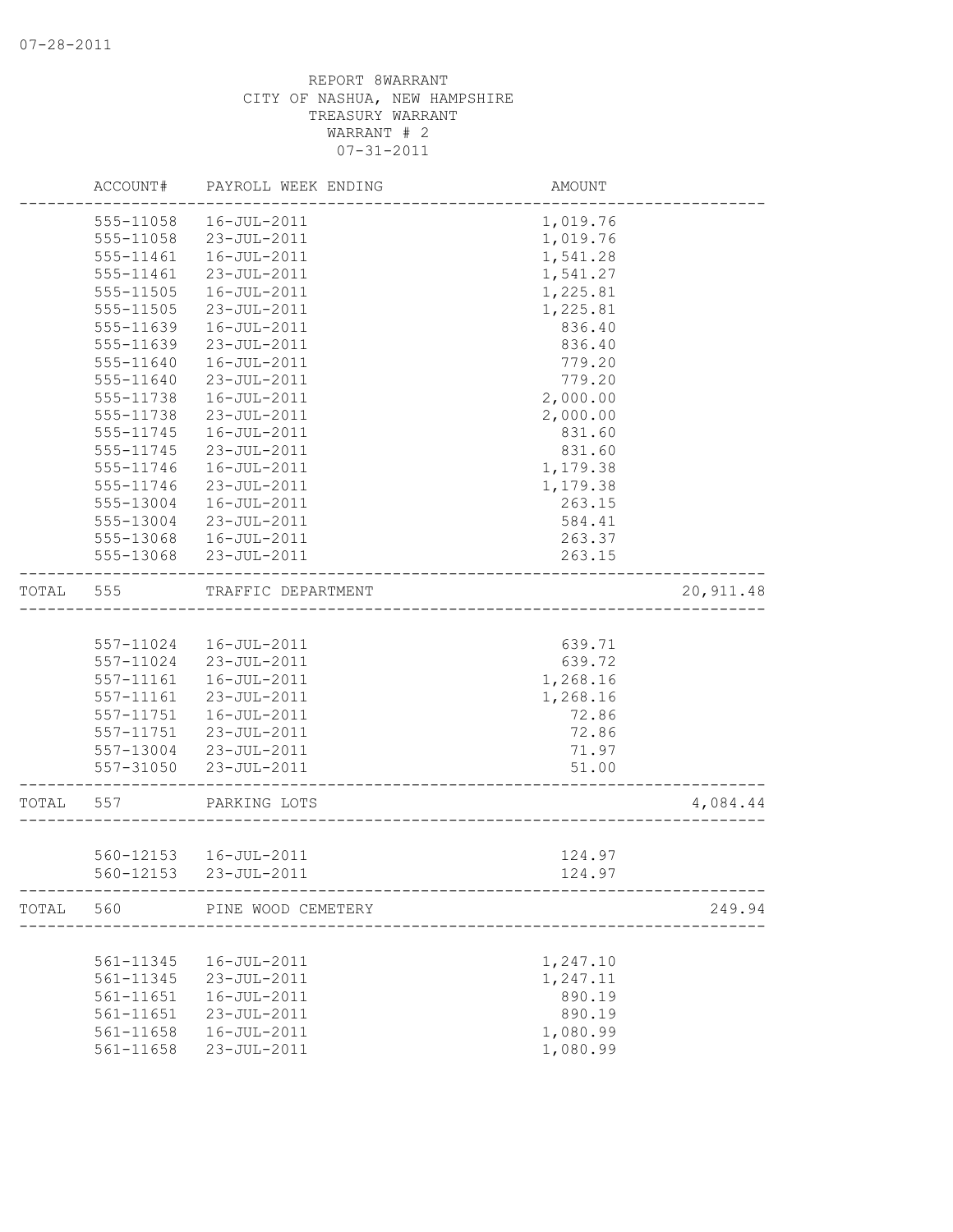|       | ACCOUNT#               | PAYROLL WEEK ENDING                             | AMOUNT           |           |
|-------|------------------------|-------------------------------------------------|------------------|-----------|
|       |                        | 561-12153  16-JUL-2011                          | 1,850.00         |           |
|       |                        | 561-12153 23-JUL-2011                           | 1,840.00         |           |
|       |                        | 561-91010 23-JUL-2011                           | 100.00           |           |
| TOTAL | 561                    | EDGEWOOD CEMETERY                               |                  | 10,226.57 |
|       |                        |                                                 |                  |           |
|       | 563-11345              | 16-JUL-2011                                     | 1,124.51         |           |
|       |                        | 563-11345 23-JUL-2011                           | 1,124.50         |           |
|       |                        | 563-11651  16-JUL-2011                          | 792.54           |           |
|       |                        | 563-11651 23-JUL-2011                           | 792.54           |           |
|       |                        | 563-11657  16-JUL-2011<br>563-11657 23-JUL-2011 | 990.49<br>990.49 |           |
|       |                        | 563-12153  16-JUL-2011                          | 590.00           |           |
|       |                        | 563-12153 23-JUL-2011                           | 690.00           |           |
|       | TOTAL 563              | WOODLAWN CEMETERY                               |                  | 7,095.07  |
|       |                        |                                                 |                  |           |
|       |                        | 571-11024  16-JUL-2011                          | 1,179.71         |           |
|       |                        | 571-11024 23-JUL-2011                           | 1,179.72         |           |
|       |                        | 571-11237  16-JUL-2011                          | 2,059.24         |           |
|       |                        | 571-11237 23-JUL-2011                           | 2,059.24         |           |
| TOTAL | 571                    | COMMUNITY DEVELOPMENT                           |                  | 6,477.91  |
|       |                        |                                                 |                  |           |
|       | 572-11024              | 16-JUL-2011                                     | 672.17           |           |
|       |                        | 572-11024 23-JUL-2011                           | 672.17           |           |
|       | 572-11215              | 16-JUL-2011                                     | 3,727.01         |           |
|       | 572-11215              | 23-JUL-2011                                     | 3,727.01         |           |
|       | 572-11238              | 16-JUL-2011                                     | 882.39<br>882.38 |           |
|       | 572-11238<br>572-11450 | 23-JUL-2011<br>16-JUL-2011                      | 1,780.04         |           |
|       | 572-11450              | 23-JUL-2011                                     | 1,780.04         |           |
|       | 572-11522              | 16-JUL-2011                                     | 858.42           |           |
|       | 572-11522              | 23-JUL-2011                                     | 858.42           |           |
|       | 572-11525              | 16-JUL-2011                                     | 1,058.01         |           |
|       | 572-11525              | 23-JUL-2011                                     | 1,058.00         |           |
|       | 572-31050              | 23-JUL-2011                                     | 17.00            |           |
|       | 572-58005              | 23-JUL-2011                                     | 300.00           |           |
| TOTAL | 572                    | PLANNING DEPARTMENT                             |                  | 18,273.06 |
|       |                        |                                                 |                  |           |
|       | 573-11444              | 16-JUL-2011                                     | 1,715.72         |           |
|       |                        | 573-11444 23-JUL-2011                           | 1,715.72         |           |
|       | 573-12029              | 16-JUL-2011                                     | 370.43           |           |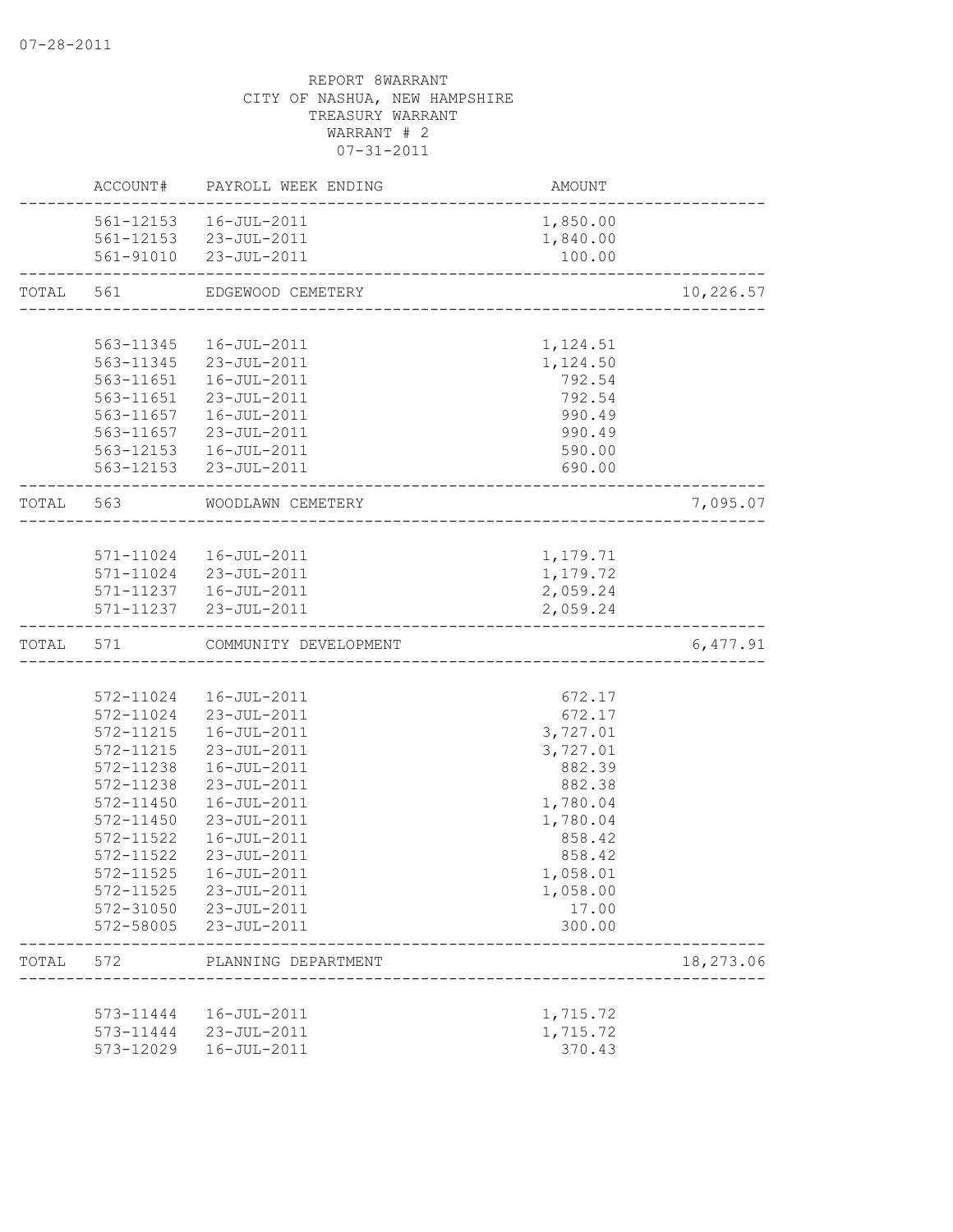|       |               | ACCOUNT# PAYROLL WEEK ENDING | AMOUNT                                   |           |
|-------|---------------|------------------------------|------------------------------------------|-----------|
|       |               | 573-12029 23-JUL-2011        | 370.43                                   |           |
|       |               | 573-31050 23-JUL-2011        | 50.00                                    |           |
| TOTAL | 573           | ECONOMIC DEVELOPMENT         | v⊥<br>---------------------------------- | 4,222.30  |
|       |               |                              |                                          |           |
|       | 575-11032     | 16-JUL-2011                  | 742.01                                   |           |
|       |               | 575-11032 23-JUL-2011        | 742.01                                   |           |
|       | 575-11042     | 16-JUL-2011                  |                                          |           |
|       | 575-11042     | 23-JUL-2011                  | 776.31                                   |           |
|       | 575-11189     | 16-JUL-2011                  | 1,135.75                                 |           |
|       | 575-11189     | 23-JUL-2011                  | 1,135.75                                 |           |
|       | 575-11246     | 16-JUL-2011                  | 1,735.55                                 |           |
|       | 575-11246     | 23-JUL-2011                  | 1,735.56                                 |           |
|       | 575-11365     | 16-JUL-2011                  | 462.30                                   |           |
|       | 575-11365     | 23-JUL-2011                  | 462.30                                   |           |
|       | 575-11387     | 16-JUL-2011                  | 7,061.53                                 |           |
|       | 575-11387     | 23-JUL-2011                  | 7,061.52                                 |           |
|       | 575-11393     | 16-JUL-2011                  | 3,696.27                                 |           |
|       | 575-11393     | 23-JUL-2011                  | 3,696.26                                 |           |
|       | 575-11400     | 16-JUL-2011                  | 8,465.64                                 |           |
|       | 575-11400     | 23-JUL-2011                  | 8,465.62                                 |           |
|       | 575-11401     | 16-JUL-2011                  | 3, 311.91                                |           |
|       | 575-11401     | 23-JUL-2011                  | 3, 311.92                                |           |
|       | 575-11403     | 16-JUL-2011                  | 790.76                                   |           |
|       | $575 - 11403$ | 23-JUL-2011                  | 790.75                                   |           |
|       | 575-11404     | 16-JUL-2011                  | 803.50                                   |           |
|       | 575-11404     | 23-JUL-2011                  | 803.50                                   |           |
|       | 575-11627     | 16-JUL-2011                  | 646.72                                   |           |
|       | 575-11627     | 23-JUL-2011                  | 646.72                                   |           |
|       | 575-12090     | 16-JUL-2011                  | 1,174.58                                 |           |
|       | 575-12090     | 23-JUL-2011                  | 1,174.58                                 |           |
|       | 575-12114     | 16-JUL-2011                  | 1,456.94                                 |           |
|       | 575-12114     | 23-JUL-2011                  | 1,364.43                                 |           |
|       |               | 575-13004  16-JUL-2011       | 55.14                                    |           |
| TOTAL | 575           | PUBLIC LIBRARIES             |                                          | 63,705.83 |
|       |               |                              |                                          |           |
|       | 576-11059     | 16-JUL-2011                  | 1,334.81                                 |           |
|       | 576-11059     | 23-JUL-2011                  | 1,334.81                                 |           |
|       | 576-11221     | 16-JUL-2011                  | 1,092.14                                 |           |
|       | 576-11221     | 23-JUL-2011                  | 1,092.14                                 |           |
|       | 576-11315     | 16-JUL-2011                  | 762.17                                   |           |
|       | 576-11315     | 23-JUL-2011                  | 762.16                                   |           |
|       | 576-11361     | 16-JUL-2011                  | 3, 113.67                                |           |
|       | 576-11361     | 23-JUL-2011                  | 3,113.66                                 |           |
|       | 576-11362     | 16-JUL-2011                  | 1, 114.73                                |           |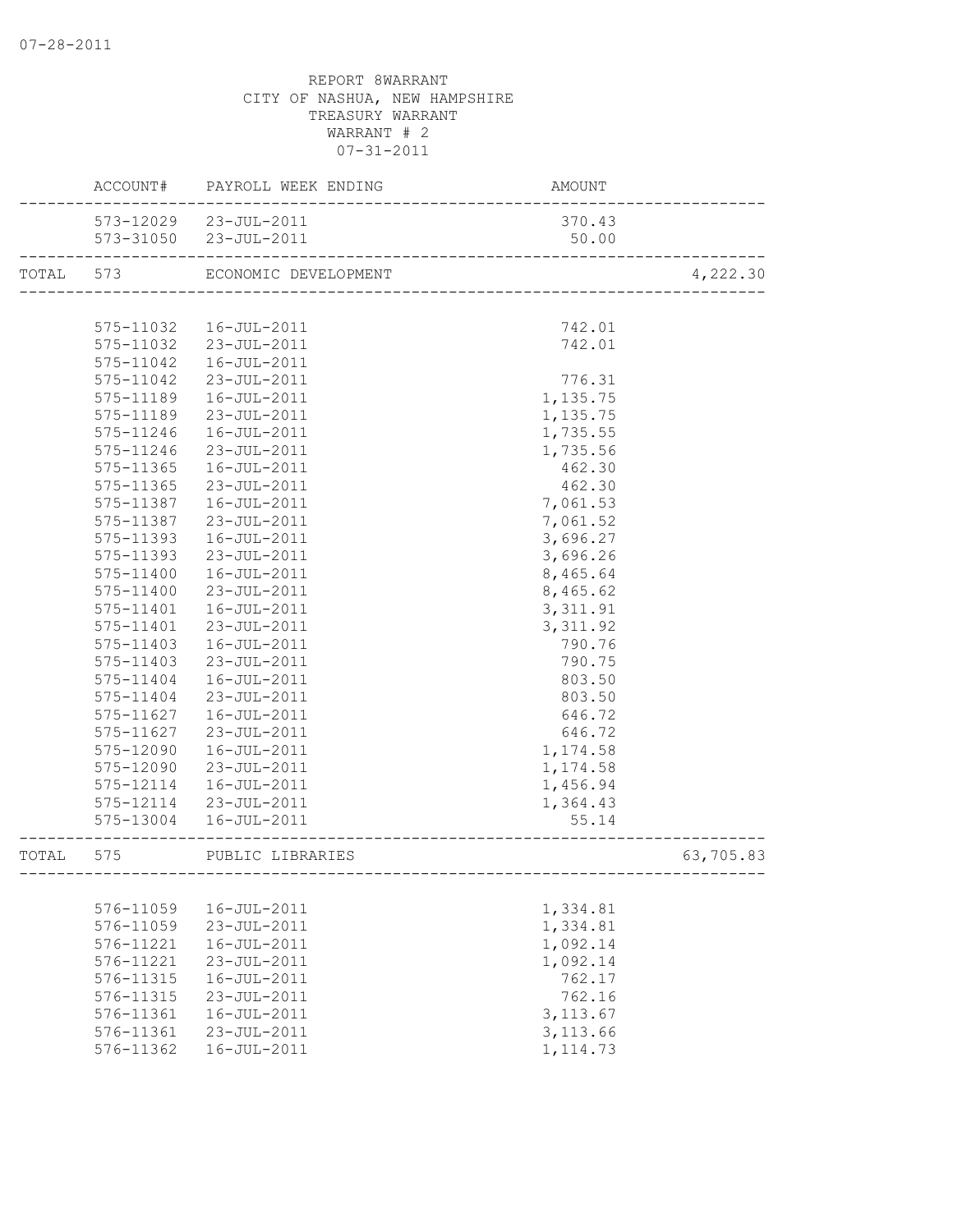|       | ACCOUNT#  | PAYROLL WEEK ENDING    | AMOUNT                        |           |
|-------|-----------|------------------------|-------------------------------|-----------|
|       | 576-11362 | 23-JUL-2011            | 1, 114.73                     |           |
|       | 576-12045 | 16-JUL-2011            | 292.25                        |           |
|       | 576-12045 | 23-JUL-2011            | 308.26                        |           |
|       | 576-12134 | 16-JUL-2011            | 494.59                        |           |
|       | 576-12134 | 23-JUL-2011            | 494.59                        |           |
|       | 576-12149 | 16-JUL-2011            | 435.49                        |           |
|       | 576-12149 | 23-JUL-2011            | 362.91                        |           |
|       | 576-31050 | 23-JUL-2011            | 17.00                         |           |
|       |           | 576-91010 23-JUL-2011  | 1,260.00                      |           |
| TOTAL | 576       | BUILDING DEPARTMENT    |                               | 18,500.11 |
|       |           |                        |                               |           |
|       |           | 577-11067  16-JUL-2011 | 1,222.78                      |           |
|       | 577-11067 | 23-JUL-2011            | 1,222.78                      |           |
|       | 577-11183 | 16-JUL-2011            | 1,894.23                      |           |
|       |           | 577-11183 23-JUL-2011  | 1,894.23                      |           |
|       |           | 577-91010 23-JUL-2011  | 590.00                        |           |
| TOTAL | 577       | CODE ENFORCEMENT       | ----------------------------- | 6,824.02  |
|       |           |                        |                               |           |
|       |           | 581-11012  16-JUL-2011 | 3,766.23                      |           |
|       | 581-11076 | 16-JUL-2011            | 3,884.61                      |           |
|       | 581-11081 | 16-JUL-2011            | 2,550.00                      |           |
|       | 581-11162 | 16-JUL-2011            | 47,389.25                     |           |
|       | 581-11162 | 23-JUL-2011            | 42,667.58                     |           |
|       | 581-11204 | 16-JUL-2011            | 13,068.40                     |           |
|       | 581-11204 | 23-JUL-2011            | 15,808.40                     |           |
|       | 581-11348 | 16-JUL-2011            | 54,604.96                     |           |
|       | 581-11366 | 16-JUL-2011            | 54,916.32                     |           |
|       | 581-11366 | 23-JUL-2011            | 54, 224.11                    |           |
|       | 581-11396 | 16-JUL-2011            | 16,964.71                     |           |
|       | 581-11408 | 16-JUL-2011            | 18, 422.41                    |           |
|       | 581-11408 | 23-JUL-2011            | 20,265.60                     |           |
|       | 581-11486 | 16-JUL-2011            | 30,982.35                     |           |
|       | 581-11515 | 16-JUL-2011            | 1,669.66                      |           |
|       | 581-11570 | $16 - JUL - 2011$      | 61,164.17                     |           |
|       | 581-11572 | 16-JUL-2011            | 62,808.37                     |           |
|       | 581-11579 | 16-JUL-2011            | 26,582.82                     |           |
|       | 581-11628 | 16-JUL-2011            | $-638.40$                     |           |
|       | 581-11675 | 16-JUL-2011            | 5, 192.31                     |           |
|       | 581-11709 | 16-JUL-2011            | 5,781.39                      |           |
|       | 581-11711 | 16-JUL-2011            | 2,705.80                      |           |
|       | 581-11726 | 16-JUL-2011            | 875,695.32                    |           |
|       | 581-11800 | 16-JUL-2011            | 36, 244.77                    |           |
|       | 581-11801 | $16 - JUL - 2011$      | 19,016.05                     |           |
|       | 581-11801 | 23-JUL-2011            | 274.50                        |           |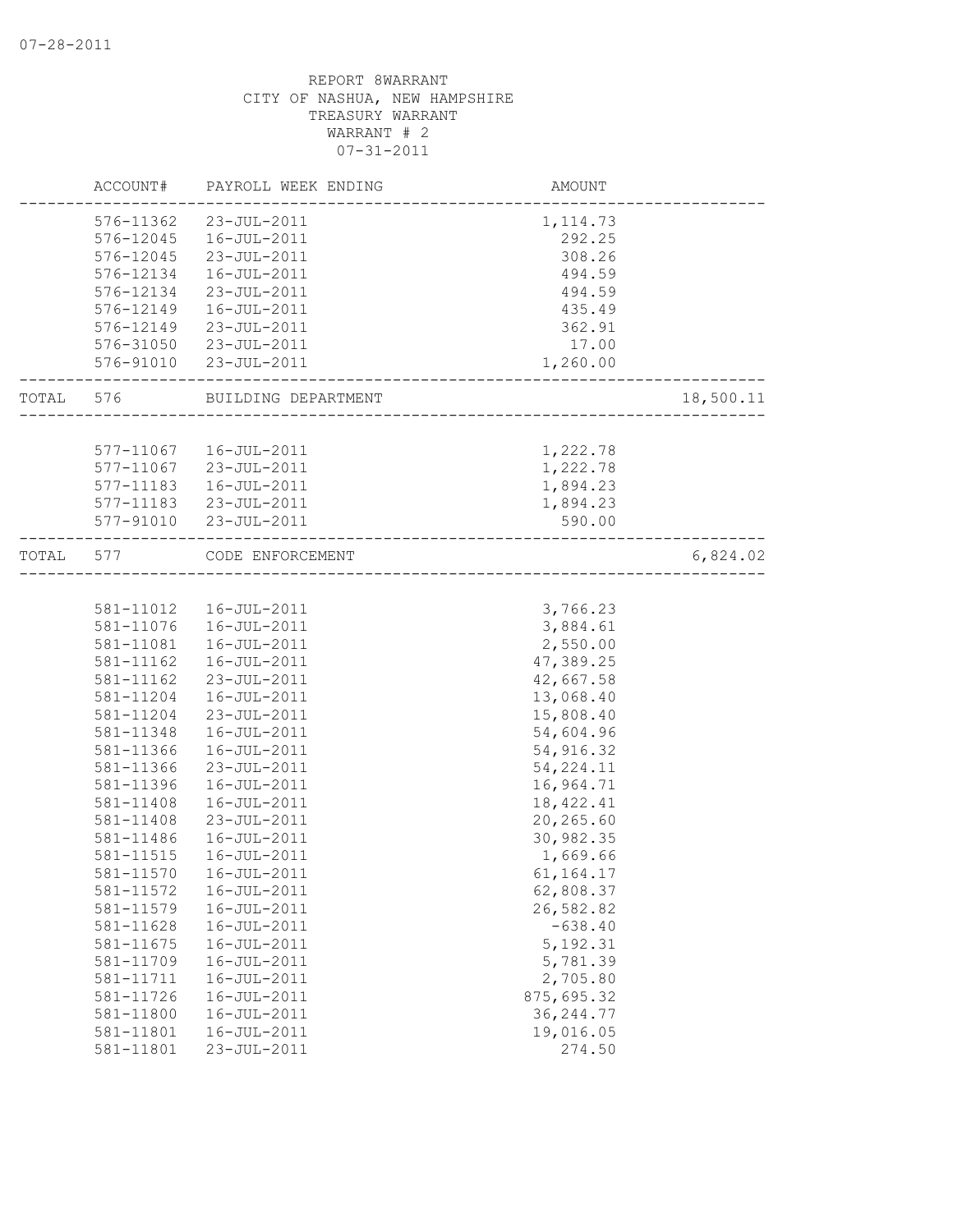|       | ACCOUNT#  | PAYROLL WEEK ENDING | AMOUNT                            |              |
|-------|-----------|---------------------|-----------------------------------|--------------|
|       | 581-11802 | 16-JUL-2011         | 12,559.69                         |              |
|       | 581-11803 | 16-JUL-2011         | 15,501.89                         |              |
|       | 581-11805 | 16-JUL-2011         | 30, 333.17                        |              |
|       | 581-11812 | 16-JUL-2011         | 2,683.92                          |              |
|       | 581-11830 | 16-JUL-2011         | 4,069.46                          |              |
|       | 581-11860 | 16-JUL-2011         | 4,231.11                          |              |
|       | 581-12078 | 16-JUL-2011         | 3,787.50                          |              |
|       | 581-12078 | 23-JUL-2011         | 1,637.50                          |              |
|       | 581-12081 | 16-JUL-2011         | 2,449.06                          |              |
|       | 581-12111 | 23-JUL-2011         |                                   |              |
|       | 581-12126 | 16-JUL-2011         | 476.65                            |              |
|       | 581-12126 | 23-JUL-2011         | 411.13                            |              |
|       | 581-12136 | 16-JUL-2011         | 26.25                             |              |
|       | 581-12153 | 16-JUL-2011         | 2,670.00                          |              |
|       | 581-12153 | 23-JUL-2011         | 3,056.00                          |              |
|       | 581-12181 | 16-JUL-2011         | 4,012.61                          |              |
|       | 581-12198 | 16-JUL-2011         | 11,308.83                         |              |
|       | 581-13004 | 16-JUL-2011         | 1,465.00                          |              |
|       | 581-13004 | 23-JUL-2011         | 1,028.00                          |              |
|       | 581-13021 | 23-JUL-2011         | 207.23                            |              |
|       | 581-13032 | 16-JUL-2011         | 862.56                            |              |
|       | 581-13032 | 23-JUL-2011         | 1,226.18                          |              |
|       | 581-13120 | 16-JUL-2011         | 874.44                            |              |
|       | 581-13120 | 23-JUL-2011         | 1,109.87                          |              |
|       | 581-13133 | 16-JUL-2011         | 4,012.50                          |              |
|       | 581-13133 | 23-JUL-2011         | 1,912.50                          |              |
|       | 581-13137 | 23-JUL-2011         | 31,859.02                         |              |
|       | 581-17004 | 16-JUL-2011         |                                   |              |
|       | 581-19000 | 16-JUL-2011         | 5,675.06                          |              |
|       | 581-19210 | 16-JUL-2011         | 1,147.00                          |              |
|       | 581-19210 | 23-JUL-2011         | 990.00                            |              |
|       | 581-19220 | 16-JUL-2011         | 22,653.56                         |              |
|       | 581-19230 | 16-JUL-2011         | 1,200.00                          |              |
| TOTAL | 581       | SCHOOL DEPARTMENT   | --------------------------------- | 1,651,449.38 |
|       |           |                     |                                   |              |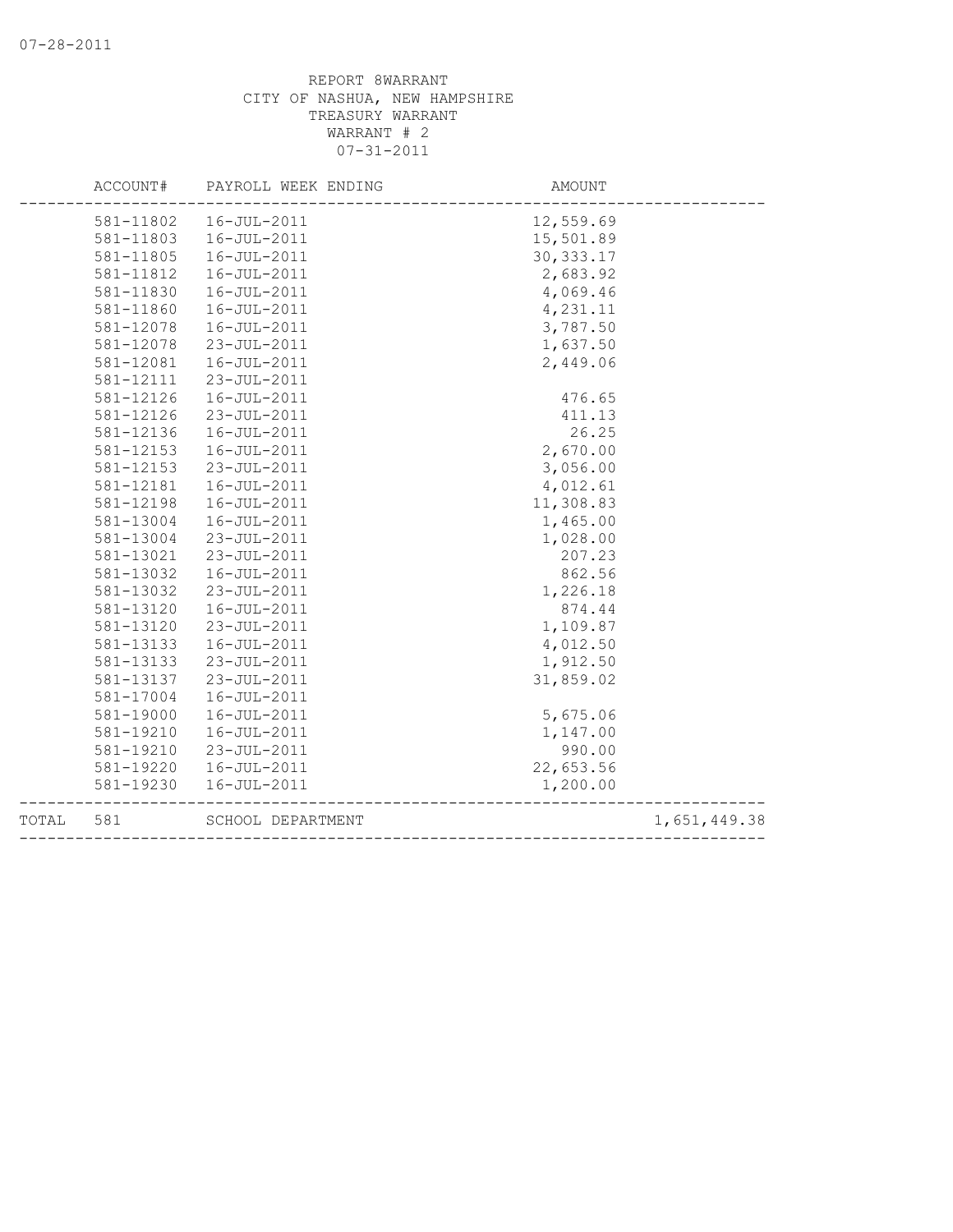|       | ACCOUNT#               | PAYROLL WEEK ENDING            | AMOUNT               |          |
|-------|------------------------|--------------------------------|----------------------|----------|
|       | 722-12890<br>722-12890 | 16-JUL-2011<br>23-JUL-2011     | 2,596.75<br>2,512.75 |          |
| TOTAL |                        | 722 CPF-INFORMATION TECHNOLOGY |                      | 5,109.50 |
|       | 753-11468<br>753-11468 | 16-JUL-2011<br>23-JUL-2011     | 1,618.06<br>1,618.06 |          |
| TOTAL | 753                    | CPF-STREET DEPT                |                      | 3,236.12 |
|       |                        | 781-13004  16-JUL-2011         | 150.00               |          |
| TOTAL | 781                    | CPF-SCHOOL DEPARTMENT          |                      | 150.00   |
|       |                        |                                |                      |          |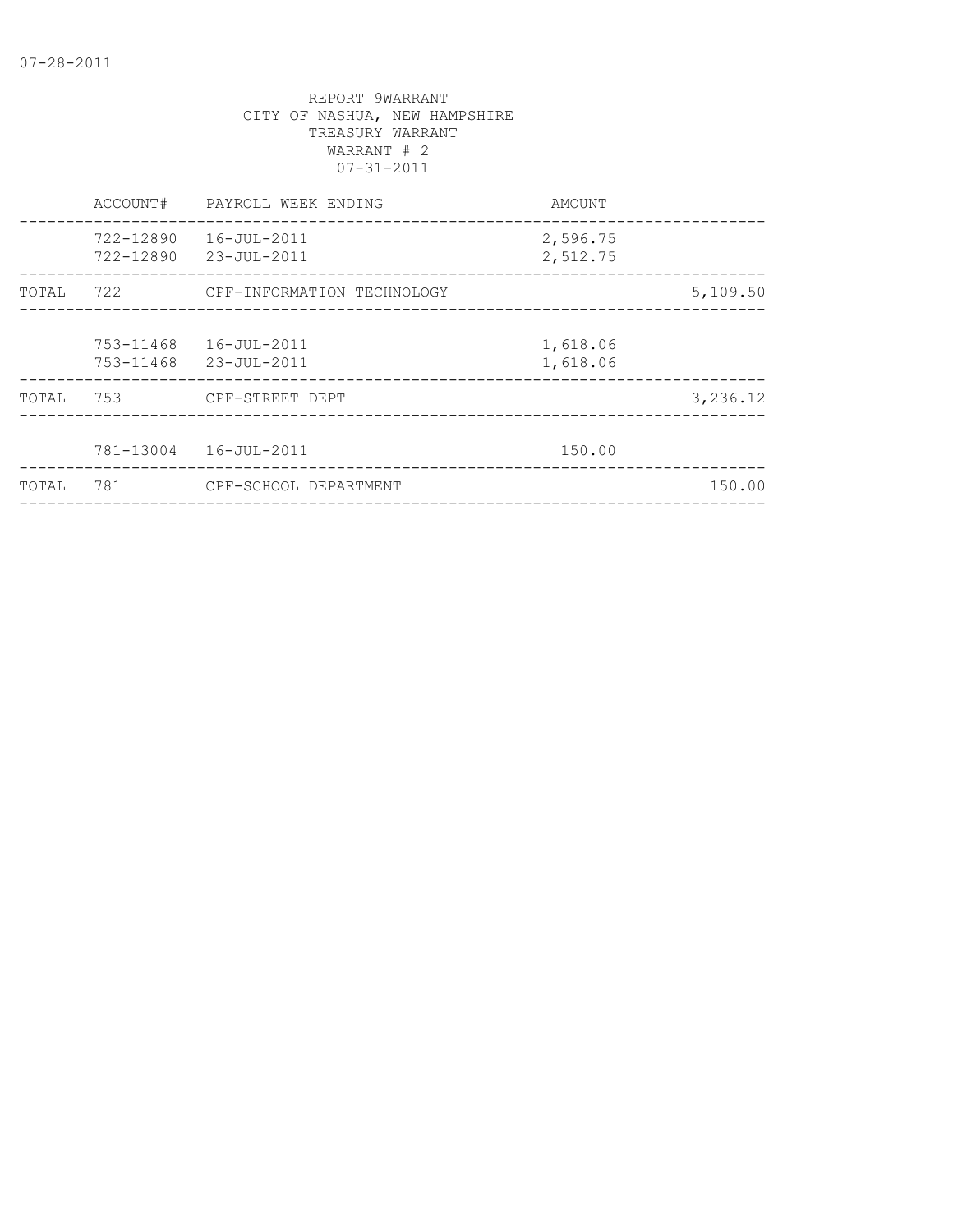| ACCOUNT#  | PAYROLL WEEK ENDING | <b>AMOUNT</b> |  |
|-----------|---------------------|---------------|--|
| 801-11008 | 16-JUL-2011         | 608.41        |  |
| 801-11008 | 23-JUL-2011         | 608.43        |  |
| 801-11024 | 16-JUL-2011         | 639.71        |  |
| 801-11024 | 23-JUL-2011         | 639.71        |  |
| 801-11028 | 16-JUL-2011         | 61.98         |  |
| 801-11028 | 23-JUL-2011         | 61.98         |  |
| 801-11064 | 16-JUL-2011         | 145.36        |  |
| 801-11064 | 23-JUL-2011         | 145.36        |  |
| 801-11094 | 16-JUL-2011         | 104.60        |  |
| 801-11094 | 23-JUL-2011         | 104.59        |  |
| 801-11190 | 16-JUL-2011         | 421.44        |  |
| 801-11190 | 23-JUL-2011         | 421.44        |  |
| 801-11193 | 16-JUL-2011         | 1,025.44      |  |
| 801-11193 | 23-JUL-2011         | 1,025.45      |  |
| 801-11211 | 16-JUL-2011         | 70.59         |  |
| 801-11211 | 23-JUL-2011         | 70.59         |  |
| 801-11222 | 16-JUL-2011         | 218.59        |  |
| 801-11222 | 23-JUL-2011         | 218.59        |  |
| 801-11249 | 16-JUL-2011         | 194.19        |  |
| 801-11249 | 23-JUL-2011         | 194.19        |  |
| 801-11268 | 16-JUL-2011         | 139.31        |  |
| 801-11268 | 23-JUL-2011         | 139.32        |  |
| 801-11271 | 16-JUL-2011         | 1,190.53      |  |
| 801-11271 | 23-JUL-2011         | 1,190.53      |  |
| 801-11276 | 16-JUL-2011         | 5,384.40      |  |
| 801-11276 | 23-JUL-2011         | 5,397.40      |  |
| 801-11289 | 16-JUL-2011         | 350.06        |  |
| 801-11289 | 23-JUL-2011         | 350.06        |  |
| 801-11431 | 16-JUL-2011         | 194.45        |  |
| 801-11431 | 23-JUL-2011         | 194.45        |  |
| 801-11435 | 16-JUL-2011         | 282.43        |  |
| 801-11435 | 23-JUL-2011         | 282.43        |  |
| 801-11595 | 16-JUL-2011         | 4,348.48      |  |
| 801-11595 | 16-JUL-2011         | 4,154.00      |  |
| 801-11595 | 23-JUL-2011         | 5,072.60      |  |
| 801-11595 | 23-JUL-2011         | 4,153.99      |  |
| 801-11596 | 16-JUL-2011         | 3,512.00      |  |
| 801-11596 | 23-JUL-2011         | 3,512.00      |  |
| 801-11598 | 16-JUL-2011         | 870.00        |  |
| 801-11598 | 23-JUL-2011         | 870.00        |  |
| 801-11599 | 16-JUL-2011         | 1, 114.71     |  |
| 801-11599 | $16 - JUL - 2011$   | 1, 114.71     |  |
| 801-11599 | 23-JUL-2011         | 1, 114.71     |  |
| 801-11599 | 23-JUL-2011         | 1, 114.71     |  |
| 801-11606 | $16 - JUL - 2011$   | 725.29        |  |
| 801-11606 | 23-JUL-2011         | 725.29        |  |
| 801-11647 | 16-JUL-2011         | 1,485.69      |  |
| 801-11647 | $23 - JUL - 2011$   | 1,485.69      |  |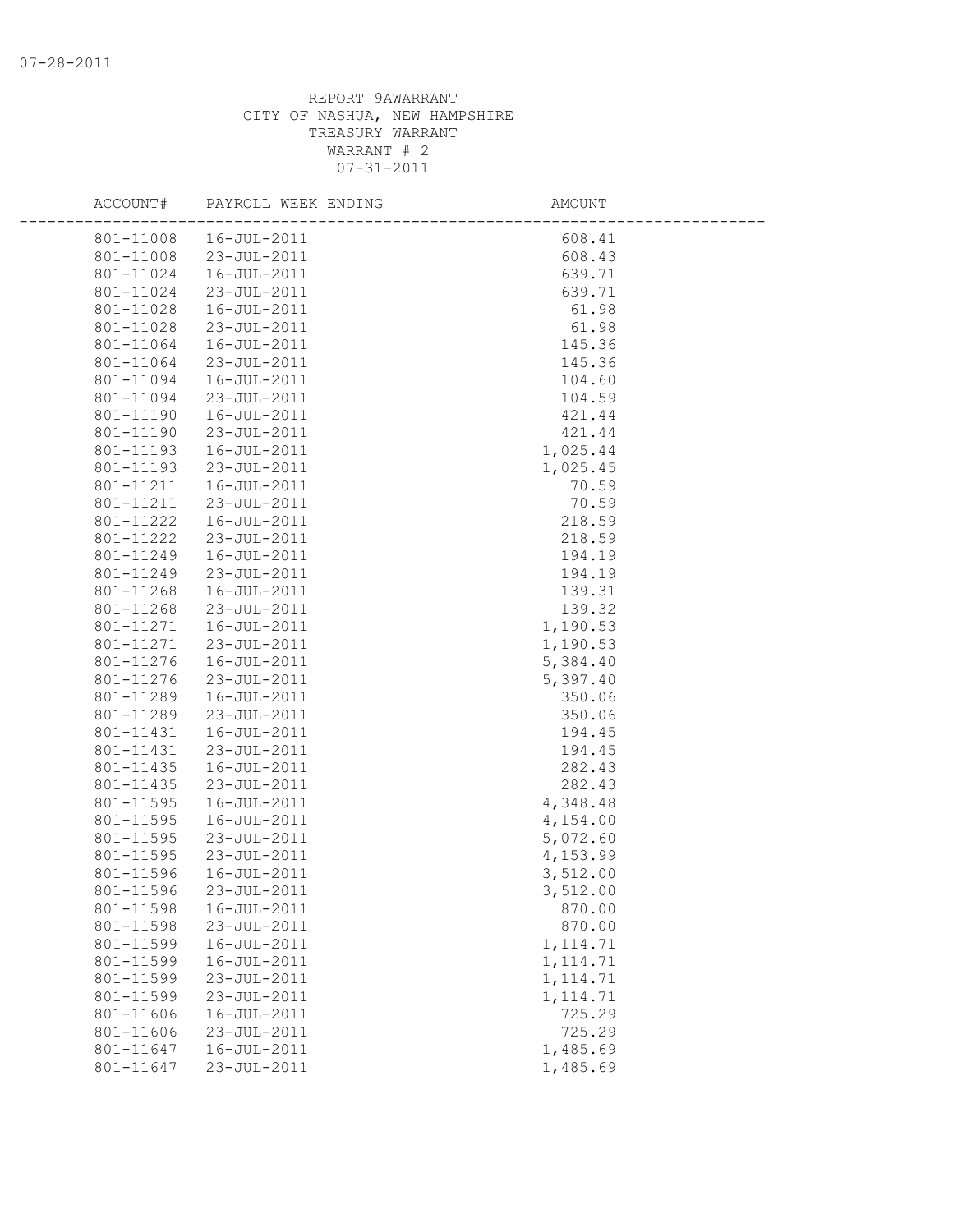|       | ACCOUNT#  | PAYROLL WEEK ENDING   | AMOUNT   |            |
|-------|-----------|-----------------------|----------|------------|
|       | 801-12085 | 16-JUL-2011           | 520.00   |            |
|       | 801-12085 | 23-JUL-2011           | 520.00   |            |
|       | 801-12594 | 16-JUL-2011           | 5,096.00 |            |
|       | 801-12594 | 23-JUL-2011           | 4,992.00 |            |
|       | 801-13004 | 16-JUL-2011           | 1,535.20 |            |
|       | 801-13004 | 16-JUL-2011           | 1,144.11 |            |
|       | 801-13004 | 16-JUL-2011           | 288.08   |            |
|       | 801-13004 | 23-JUL-2011           | 1,293.19 |            |
|       | 801-13004 | 23-JUL-2011           | 436.69   |            |
|       |           | 801-13004 23-JUL-2011 | 126.06   |            |
|       |           | 801-31050 23-JUL-2011 | 17.00    |            |
| TOTAL | 801       | SOLID WASTE DISPOSAL  |          | 73, 418.21 |
|       |           |                       |          |            |
|       | 802-11024 | 16-JUL-2011           | 155.94   |            |
|       | 802-11024 | 16-JUL-2011           | 623.77   |            |
|       | 802-11024 | 23-JUL-2011           | 155.94   |            |
|       | 802-11024 | 23-JUL-2011           | 623.77   |            |
|       | 802-11028 | 16-JUL-2011           | 421.47   |            |
|       | 802-11028 | 16-JUL-2011           | 198.34   |            |
|       | 802-11028 | 23-JUL-2011           | 421.47   |            |
|       | 802-11028 | 23-JUL-2011           | 198.34   |            |
|       | 802-11064 | 16-JUL-2011           | 145.36   |            |
|       | 802-11064 | 16-JUL-2011           | 145.36   |            |
|       | 802-11064 | 23-JUL-2011           | 145.36   |            |
|       | 802-11064 | 23-JUL-2011           | 145.36   |            |
|       | 802-11091 | 16-JUL-2011           | 1,145.45 |            |
|       | 802-11091 | 23-JUL-2011           | 1,145.45 |            |
|       | 802-11092 | 16-JUL-2011           | 809.60   |            |
|       | 802-11092 | 23-JUL-2011           | 825.60   |            |
|       | 802-11094 | 16-JUL-2011           | 313.77   |            |
|       | 802-11094 | $16 - JUL - 2011$     | 313.79   |            |
|       | 802-11094 | 23-JUL-2011           | 313.79   |            |
|       | 802-11094 | 23-JUL-2011           | 313.78   |            |
|       | 802-11096 | 16-JUL-2011           | 959.79   |            |
|       | 802-11096 | 23-JUL-2011           | 959.79   |            |
|       | 802-11102 | 16-JUL-2011           | 1,105.33 |            |
|       | 802-11102 | 23-JUL-2011           | 1,046.62 |            |
|       | 802-11105 | 16-JUL-2011           | 1,111.46 |            |
|       | 802-11105 | 23-JUL-2011           | 1,037.27 |            |
|       | 802-11124 | 16-JUL-2011           | 760.65   |            |
|       | 802-11124 | 23-JUL-2011           | 760.65   |            |
|       | 802-11155 | 16-JUL-2011           | 1,050.42 |            |
|       | 802-11155 | 23-JUL-2011           | 1,050.42 |            |
|       | 802-11157 | $16 - JUL - 2011$     | 1,832.08 |            |
|       | 802-11157 | 23-JUL-2011           | 1,984.82 |            |
|       | 802-11158 | 16-JUL-2011           | 942.40   |            |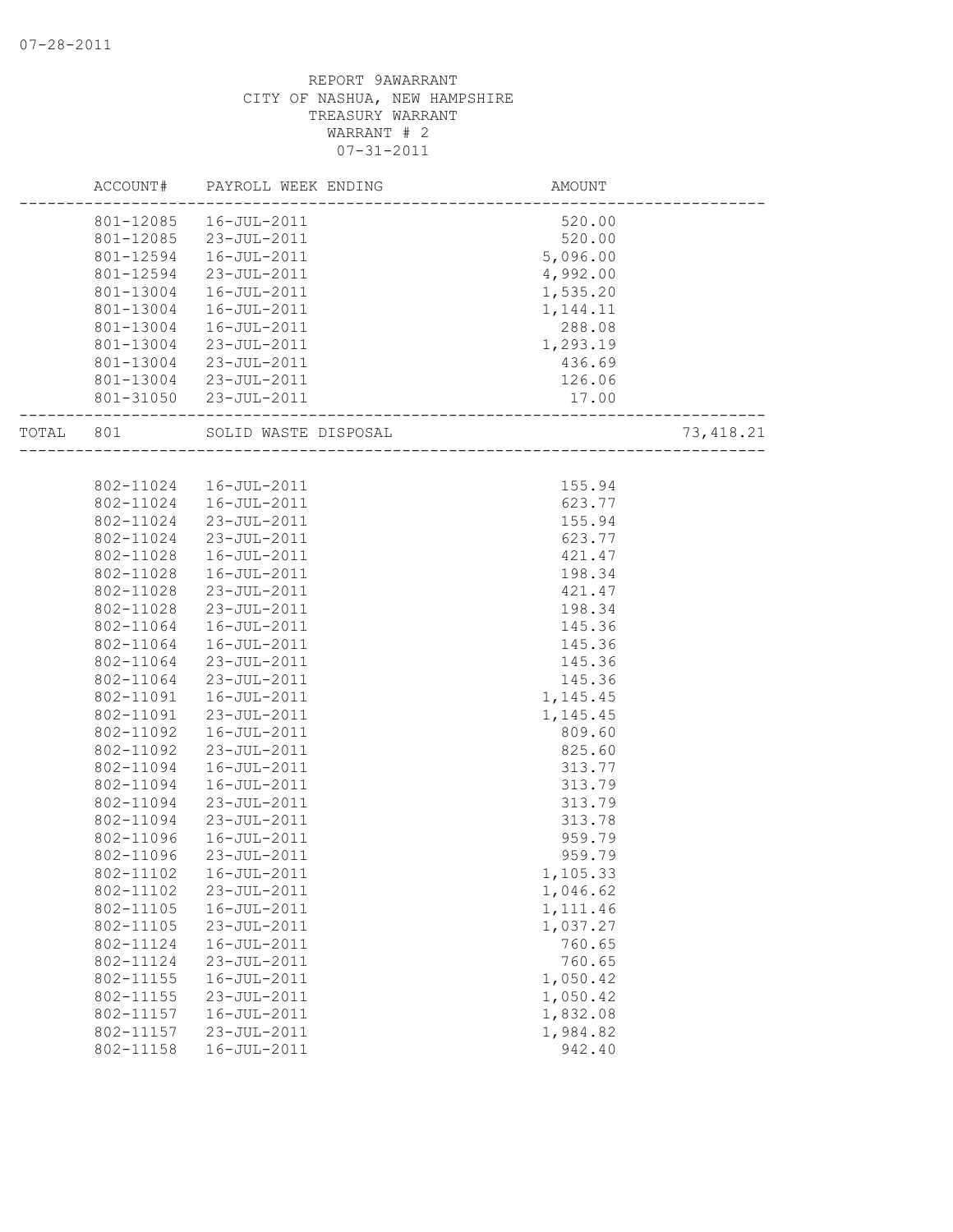| ACCOUNT#  | PAYROLL WEEK ENDING | AMOUNT    |
|-----------|---------------------|-----------|
| 802-11158 | 23-JUL-2011         | 942.40    |
| 802-11190 | 16-JUL-2011         | 421.44    |
| 802-11190 | 23-JUL-2011         | 421.44    |
| 802-11211 | 16-JUL-2011         | 282.34    |
| 802-11211 | 16-JUL-2011         | 423.52    |
| 802-11211 | 23-JUL-2011         | 282.34    |
| 802-11211 | 23-JUL-2011         | 423.52    |
| 802-11222 | 16-JUL-2011         | 218.59    |
| 802-11222 | 23-JUL-2011         | 218.59    |
| 802-11249 | $16 - JUL - 2011$   | 194.19    |
| 802-11249 | 16-JUL-2011         | 194.19    |
| 802-11249 | 23-JUL-2011         | 194.19    |
| 802-11249 | 23-JUL-2011         | 194.19    |
| 802-11260 | 16-JUL-2011         | 2,008.00  |
| 802-11260 | 23-JUL-2011         | 2,008.00  |
| 802-11268 | 16-JUL-2011         | 46.44     |
| 802-11268 | 16-JUL-2011         | 92.88     |
| 802-11268 | 23-JUL-2011         | 46.44     |
| 802-11268 | 23-JUL-2011         | 92.88     |
| 802-11270 | 16-JUL-2011         | 1, 114.73 |
| 802-11270 | 23-JUL-2011         | 1, 114.73 |
| 802-11289 | 16-JUL-2011         | 350.06    |
| 802-11289 | 23-JUL-2011         | 350.06    |
| 802-11330 | 16-JUL-2011         | 1, 114.71 |
| 802-11330 | 23-JUL-2011         | 1, 114.71 |
| 802-11333 | 16-JUL-2011         | 1,092.86  |
| 802-11333 | 23-JUL-2011         | 1,092.86  |
| 802-11431 | 16-JUL-2011         | 194.45    |
| 802-11431 | 23-JUL-2011         | 194.45    |
| 802-11435 | 16-JUL-2011         | 470.71    |
| 802-11435 | 16-JUL-2011         | 188.28    |
| 802-11435 | 23-JUL-2011         | 470.71    |
| 802-11435 | 23-JUL-2011         | 188.28    |
| 802-11480 | 16-JUL-2011         | 3,868.80  |
| 802-11480 | 23-JUL-2011         | 3,526.20  |
| 802-11513 | 16-JUL-2011         | 6,084.27  |
| 802-11513 | 23-JUL-2011         | 6,087.47  |
| 802-11514 | 16-JUL-2011         | 4,017.75  |
| 802-11514 | 23-JUL-2011         | 3,971.18  |
| 802-11681 | 16-JUL-2011         | 326.05    |
| 802-11681 | 16-JUL-2011         | 1,304.18  |
| 802-11681 | 23-JUL-2011         | 326.04    |
| 802-11681 | 23-JUL-2011         | 1,304.18  |
| 802-11693 | 16-JUL-2011         | 1,230.75  |
| 802-11693 | 23-JUL-2011         | 1,230.75  |
| 802-11764 | 16-JUL-2011         | 1,225.81  |
| 802-11764 | 23-JUL-2011         | 1,225.81  |
| 802-12154 | 16-JUL-2011         | 1,416.00  |